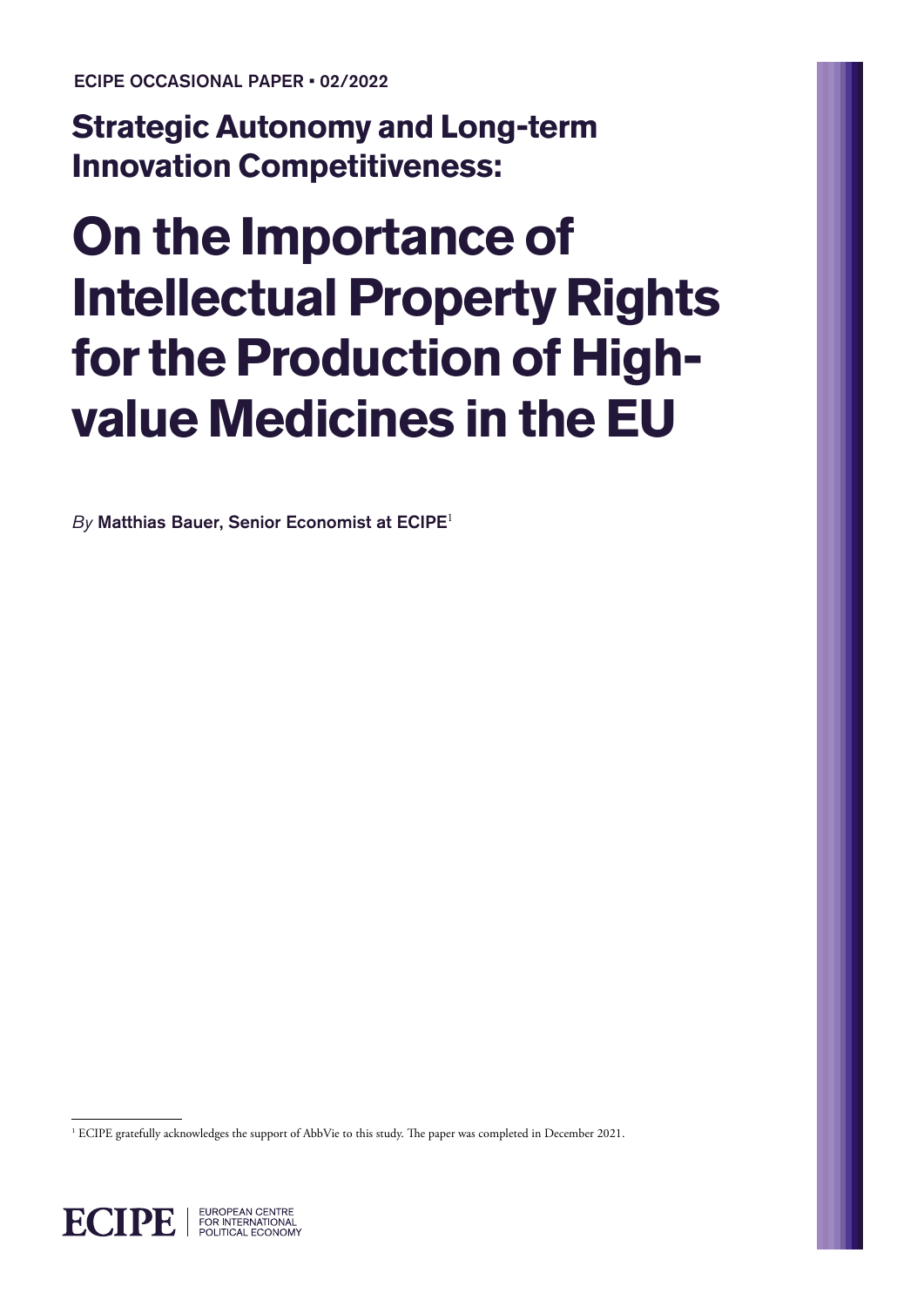## EXECUTIVE SUMMARY

Europe's political leaders have in recent months called for "European industrial autonomy". Notions of dependency, sovereignty and resilience are now also referred to in policy proposals targeted at pharmaceutical companies, with "strategic autonomy" being the ultimate political ambition. The precise meaning of strategic autonomy in biopharmaceutical industries remains yet to be defined, although the current Pharmaceutical Strategy only refers to "open strategic autonomy" in the context of dependencies and supply chains. This is regrettable, as it does not take into account the importance of strategic research and innovation autonomy, allowing the EU to ensure a high degree of autonomy in innovative medicines and therapies. Current policy conceptions fail to account for businesses' long-term international innovation competitiveness and Europe's capability to attract investments in pharmaceutical research and cutting-edge production technologies.

Present conceptions of strategic autonomy of Europe's pharmaceutical industry disregard the fact that the EU is substantially lagging the USA and, increasingly, other parts of the word in pharmaceutical innovation. Clinical trials' pipeline data shows that, in the future, EU Member States will very likely become increasingly dependent on innovative medicines that are temporarily protected by patents and market exclusivity rights held by non-EU rights holders in many therapeutic areas. This gives some urgency to Commission President von der Leyen ensuring that the European industry remains an "innovator" and "world leader" (Mission Letter by Commission President von der Leyen to Commissioner Kyriakides).

The European Commission's current understanding of sovereignty in pharmaceutical industries centres around one core theme: the reduction of dependencies from pharmaceutical suppliers outside the EU. At the same time, in an effort to achieve equitable access to affordable medicines and to foster research into unmet medical needs, it considers changes in the incentive structure for research in medicines for children and rare diseases, and new obligations for companies to achieve a more equitable access to medicines across Member States.

While these objectives are generally merited, the Commission has established a narrow perspective about a concept that is aiming for ambitious long-term achievements for Europe's pharmaceutical industry. The industry's future innovation competitiveness and the capacity to develop and produce high value-added medicines, which should be at the core of any concept of long-term autonomy, have largely been ignored.

Therefore, we argue that strategic or long-term autonomy in the domain of pharmaceuticals should focus on the following items, which are all worth being pursued in their own right, but which – as the analysis will show – are highly interrelated: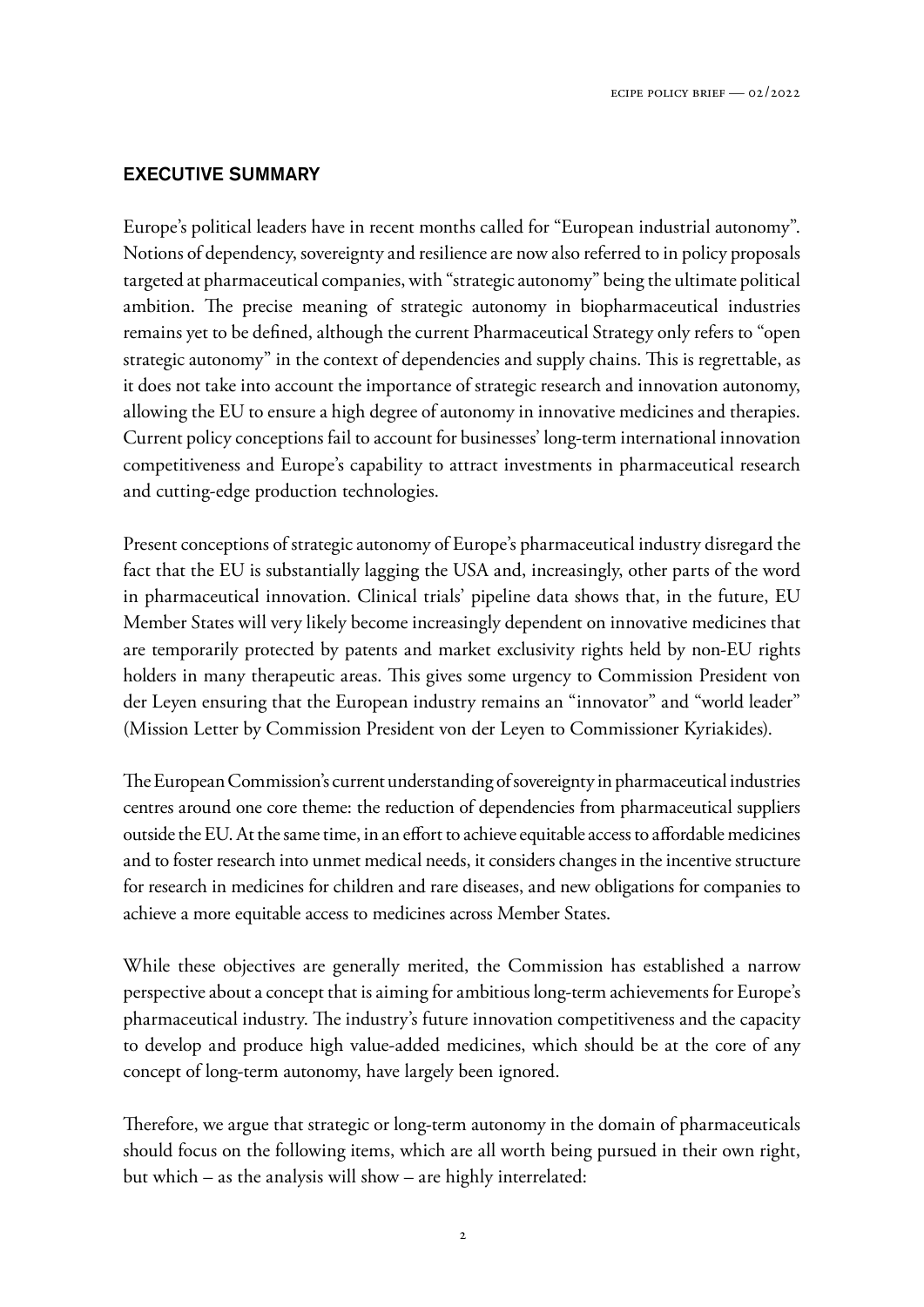- An industrial set-up that avoids supply dependencies or vulnerabilities when it comes to critical medicines or active pharmaceutical ingredients (APIs), through secured global supply chains and/or local production capacities.
- A legal framework that is conducive to investments into research and development (R&D) in those areas that are essential to Europe's health needs, allowing it to respond to both emergency situations and chronic diseases linked to the population, and to be the source of medical innovation.

In this study, we argue that EU policymakers need to account for the critical link between the strength of intellectual property rights (IPRs) and the effective incentives for investments in the development and production of innovative high value-added medicines in the EU. A narrow policy focus on temporary and sometimes negligible supply chain dependencies and affordability considerations would not help European companies to remain or become global leaders in pharmaceutical innovation and high value production. An erosion of pharmaceutical IPRs in the EU would reduce the level of skilled employment in pharmaceutical industries and impede knowledge creation by European companies.

Considering the above, we argue that the core of the concept of long-term autonomy needs to account for European companies' future capacity to compete with pharmaceutical innovation and the production of high value-added medicines. As such, achieving strategic autonomy in Europe's pharmaceutical industry requires a public policy framework that rewards risk taking and investment.

For the EU, we show that the geographical location of production of high value-added medicines is closely linked to the geographical location in which R&D activities take place and investments in production capacities are made. We therefore argue that internationally strong IPRs are not only an important prerequisite for high innovation performance in the EU; strong IPRs are also fundamental for the future production of high value-added medicines in the EU and a skilled and well-compensated pharmaceutical labour force.

We highlight two critical functions of IPRs with respect to investments and the production of innovative and high value-added medicines:

1. Pharmaceutical IPRs provide the most effective incentive for private-sector investments in pharmaceutical R&D and clinical trials, and are thus fundamental to any future production of novel and high value-added medicines in the EU. Pharmaceutical IPRs allow successful innovators to earn sufficient revenues to reinvest in innovation, which is why strong IPRs are key for a self-sustaining innovation system in the EU.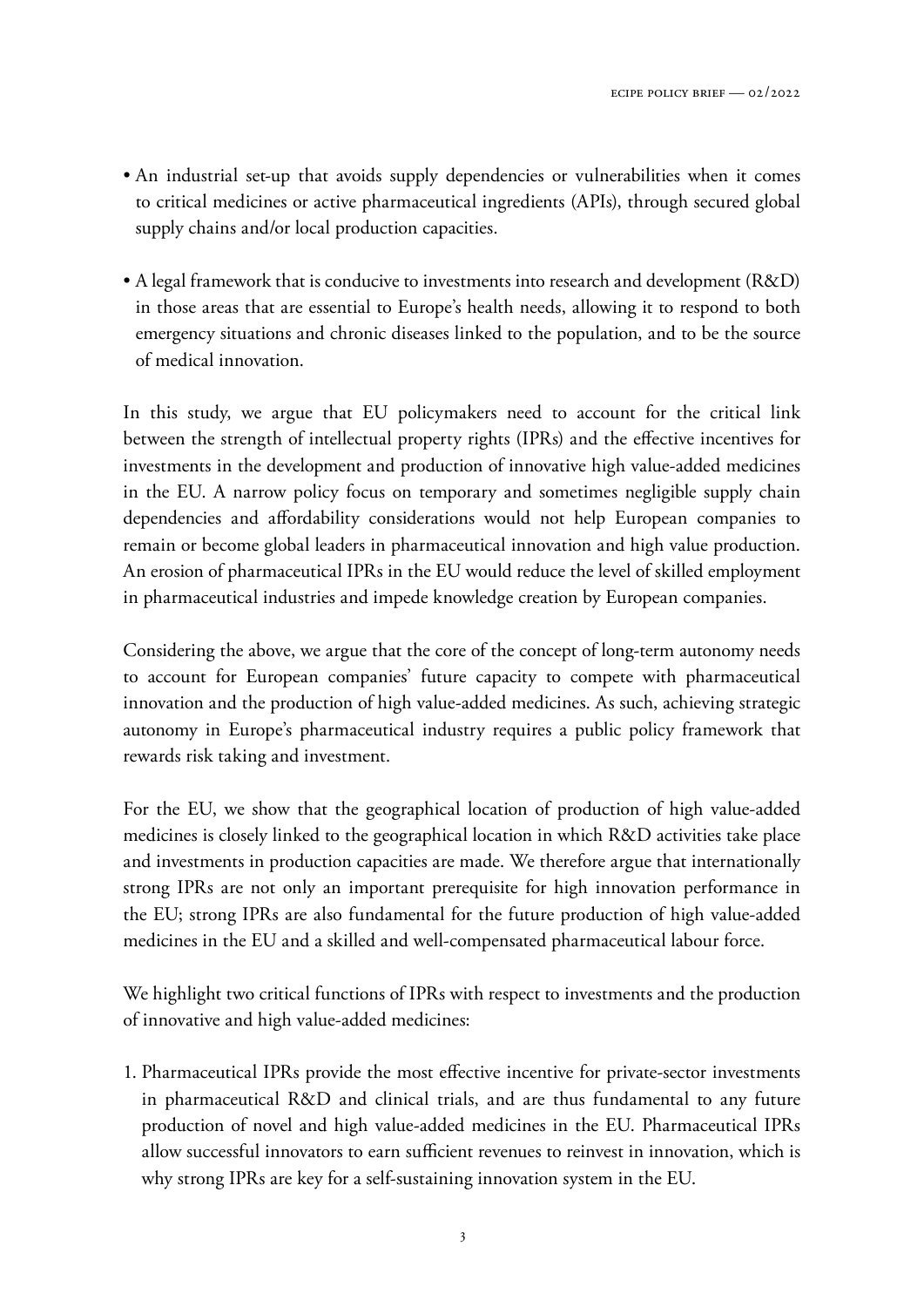2. Pharmaceutical IPRs allow innovators and producers, including EU and third-country entities, to enter into licence agreements through which rights holders can manage the exchange of know-how and the transfer of technology, as well as production and distribution rights.

Recognising these mechanisms, EU policymakers should strive for an internationally competitive IPR incentive regime that allows for a high level of EU and international investments in pharmaceutical innovation and production capacities in the future. By contrast, an erosion of pharmaceutical exclusivity rights in the EU, e.g. reductions of patent terms and patent term extensions, risks reducing investments in research and innovation in the EU. A drop in innovation and the licensing of technologies and manufacturing rights would translate to lower production levels, less employment, and lower wages and salaries in the industry. Less investment in innovation and production in the EU would increase medicinal dependencies from non-EU suppliers over time, contradicting political ambitions for long-term autonomy.

#### **!e main body of this study is composed of four sections.**

Following the introductory remarks on the concept of strategic autonomy in the light of longterm innovation competitiveness, Section 2 recaps the European debate about autonomy and sovereignty in the pharmaceutical industry and discusses the EU's latest policy priorities, including those outlined in the "Pharmaceutical Strategy for Europe". It is argued that:

- Blanket claims regarding shortages in supply and dependencies on third countries are misleading. The overall level of EU dependencies from only a small number of non-EU suppliers is rather low, both for APIs and finished pharmaceuticals, questioning political efforts to intervene through potentially far-reaching regulation.
- Political efforts to reduce IPR-based rewards for investments in pharmaceutical research stand in opposition with the objective to improve Europe's pharmaceutical innovation track record. Less innovation would result in lower levels of high value-added production and less skilled employment in the EU.
- Measures towards more equitable access to medicines in the EU would require Member States to further harmonise market access conditions, such as health technology assessments and national reimbursement practices. The impact of intellectual property-related reforms for paediatrics and orphan drugs on access to medicines in the EU is largely negligible, while an erosion of universal research incentives in the EU would likely reduce innovation efforts and thus impede European citizen's access to innovative treatments in the future.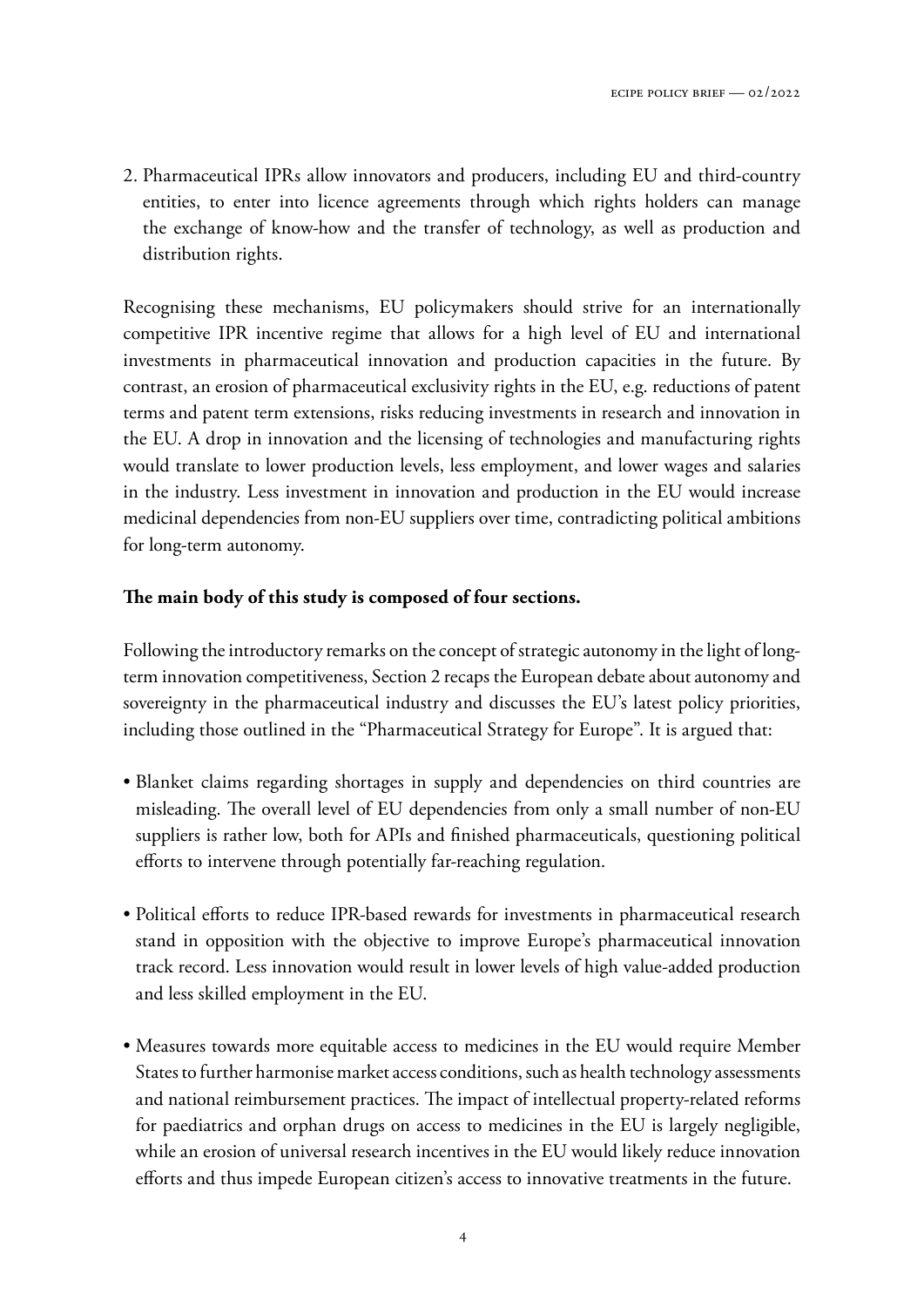• The current policy priorities are unfit for achieving "EU leadership" in global pharmaceutical innovation.

**Section 3** discusses the role of IPRs in the production of high value-added medicines. The focus is on intellectual property as the prime incentive for investment in pharmaceutical R&D and a prerequisite for sharing technical knowledge through the transfer of production and distribution rights globally. The section outlines key industry indicators, including investment in intangibles and R&D spending in the EU, patterns in high value-added production and employment in the EU, and the investment intensities of EU production.

**Section 4** provides a discussion of the concept of strategic autonomy in the light of increasing international competition of research-intensive pharmaceutical companies. It is shown that EU pharmaceutical innovators are still strong and internationally competitive in producing and exporting innovative and high-value medicines. On current trend, the EU's pharmaceutical industry is only surpassed by US innovators, which, on aggregate, generate more innovation and a significantly higher value-added than EU companies for a broad spectrum of medicines. It is also shown that pharmaceutical innovators from Asia are rapidly catching up. Based on the assessment of innovation data, it is outlined that EU producers and healthcare systems in the Member States could, in the future, become increasingly dependent on innovative medicines that are originating from companies outside the EU. It is concluded that strong and internationally competitive IPRs granted by EU law would, in the medium to long term, help mitigate future dependencies from non-EU suppliers. It is also argued that internationally competitive pharmaceutical IPRs would contribute to direct investment and in-licensing of production from non-EU innovators, of which many already have a large manufacturing footprint in EU Member States.

**Section 5** outlines potential economic impacts of a loss of long-term autonomy with respect to output losses of innovative and high value-added medicines in the EU. We provide a comparative static analysis of three hypothetical scenarios in which the EU's overall pharmaceutical research and production mix is assumed to "degenerate" towards less innovation-intensive activities relative to the status quo. Quantitative estimates are provided for lost pharmaceutical production, forgone investments in intangibles, drops in  $R&D$  spending and changes in employment in the EU's pharmaceutical sector. The estimates indicate that a degeneration of Europe's innovation-driven pharmaceutical sector towards a more generics-driven (off-patent) industry would result in substantial losses of high value-added production in the EU, less investments in intangibles, less R&D spending and less employment in pharmaceutical companies in the EU. The largest losses would be experienced in Western European countries.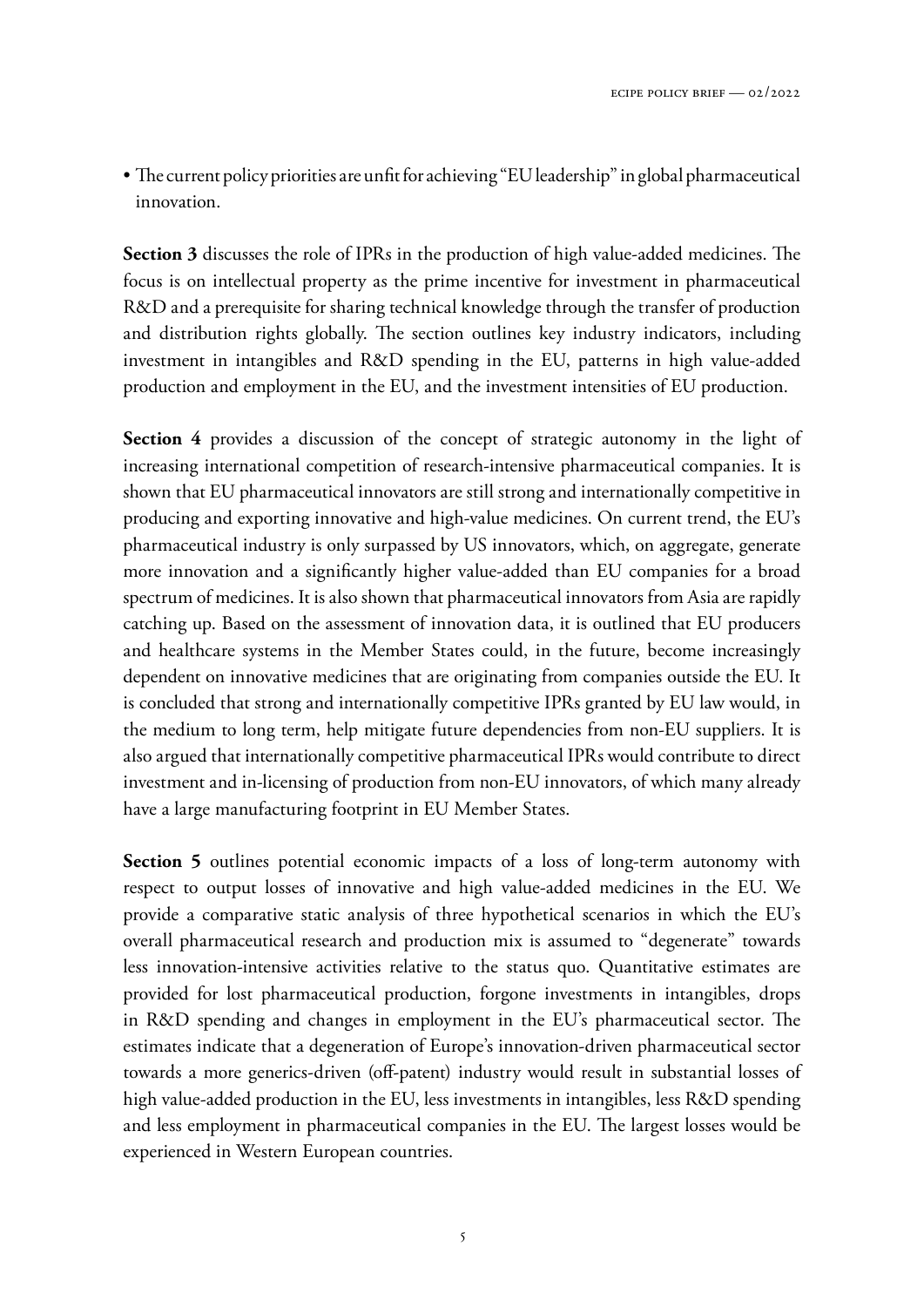It is concluded that a viable innovation-enabling regulatory framework will be key for any political ambition that is aiming at a high degree of long-term autonomy of Europe's pharmaceutical sector. Political efforts to support the future autonomy of the EU's pharmaceutical industry should focus on promoting high innovation capabilities, universal IPR-based research incentives, and advanced and internationally connected manufacture capacities.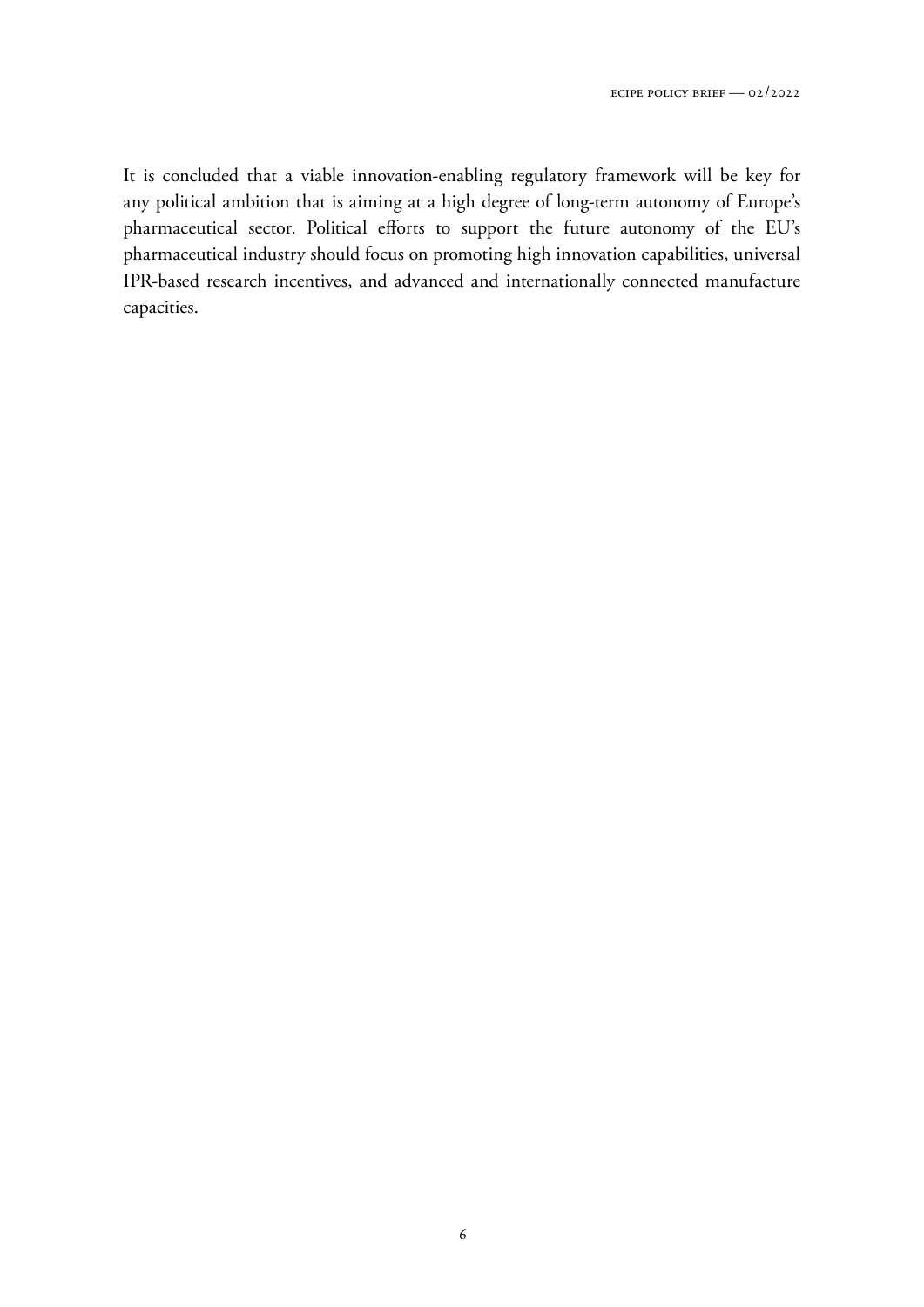# TABLE OF CONTENTS

| Strategic autonomy in the light of long-term innovation competitiveness                                                           | 9  |
|-----------------------------------------------------------------------------------------------------------------------------------|----|
| Strategic autonomy for Europe's pharmaceutical industry:<br>political ambitions and misconceptions                                | 11 |
| Reduction of dependencies from suppliers outside the EU                                                                           | 11 |
| Revision of the EU's incentive regime for paediatrics and<br>medicines for rare diseases                                          | 14 |
| IPR reforms to improve affordable access to medicines in the EU                                                                   | 17 |
| The role of IPRs for producing high value-added medicines                                                                         | 20 |
| IPRs as incentive for innovation and<br>collaboration in the pharmaceutical industry                                              | 20 |
| Patterns in high value-added production and investment spending                                                                   | 25 |
| Production of high value-added medicines in the EU                                                                                | 25 |
| Investment-intensity of the pharmaceutical industry in the EU                                                                     | 27 |
| 3.2.3. Patterns in value-added and the compensation<br>of labour in the pharmaceutical industry in the EU                         | 29 |
| 3.2.4. Differences in EU Member States' pharmaceutical industry performance                                                       | 31 |
| Correlations between investment-intensity, production,<br>3.2.5.<br>employment and the compensation of labour in EU Member States | 32 |
| Strategic autonomy in an environment of increasing international<br>competition in the innovative pharmaceutical industry         | 36 |
| Patterns and trends in global pharmaceutical innovation                                                                           | 36 |
| Patterns in the value-added of EU pharmaceutical exports and imports                                                              | 39 |
| The EU's pharmaceutical innovation gap                                                                                            | 40 |
| Trends in drug development costs                                                                                                  | 42 |
| Implications for the conception of strategic autonomy<br>of Europe's innovative pharmaceutical industry                           | 45 |
| Scenario analysis of the economic impact of a decline<br>in the value-added of EU pharmaceutical production                       | 47 |
| Methodological considerations                                                                                                     | 47 |
| Estimated changes in production, investment, R&D spending<br>and employment                                                       | 53 |
| Conclusions                                                                                                                       | 60 |
|                                                                                                                                   |    |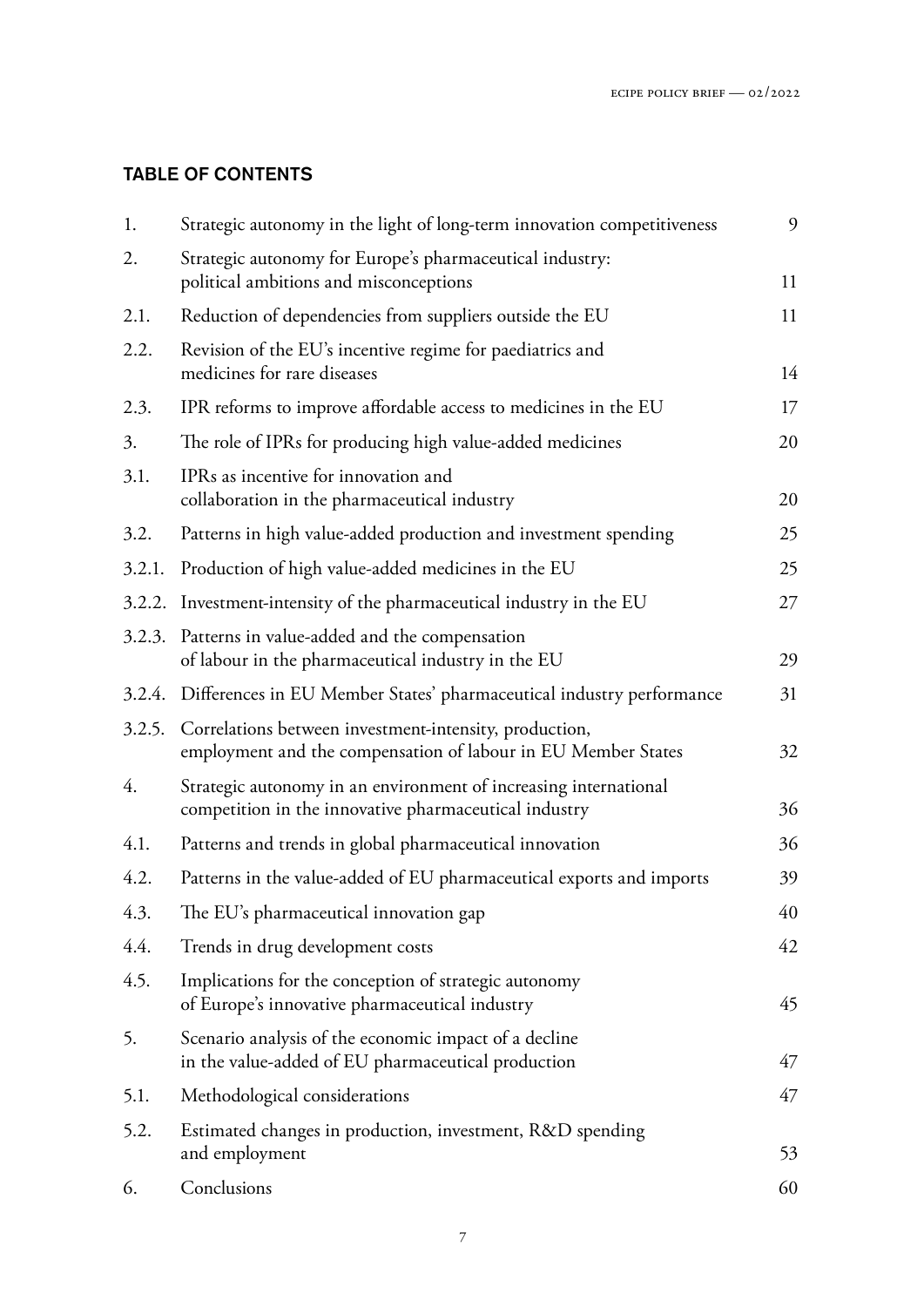| References     |                                                                                                                      | 61 |
|----------------|----------------------------------------------------------------------------------------------------------------------|----|
| Annex          |                                                                                                                      | 67 |
| I.             | Pharmaceutical products list by category and combined nomenclature                                                   | 67 |
| II.            | Production, employment and investment in the EU's pharmaceutical industry                                            | 68 |
| III.           | Value-added of EU27 pharmaceutical exports and imports,<br>top-10 by average trade value for the period 2016 to 2020 | 73 |
| IV.            | EU pharmaceutical manufacturing                                                                                      | 77 |
| V.             | Market size of pharmaceutical products                                                                               | 80 |
| VI.            | Patents as technology innovation indicators                                                                          | 82 |
| a.             | Overall patenting activity across industries                                                                         | 82 |
| $\mathbf{b}$ . | Patent grants and publications by technology                                                                         | 84 |
| VII.           | Scenario analysis                                                                                                    | 86 |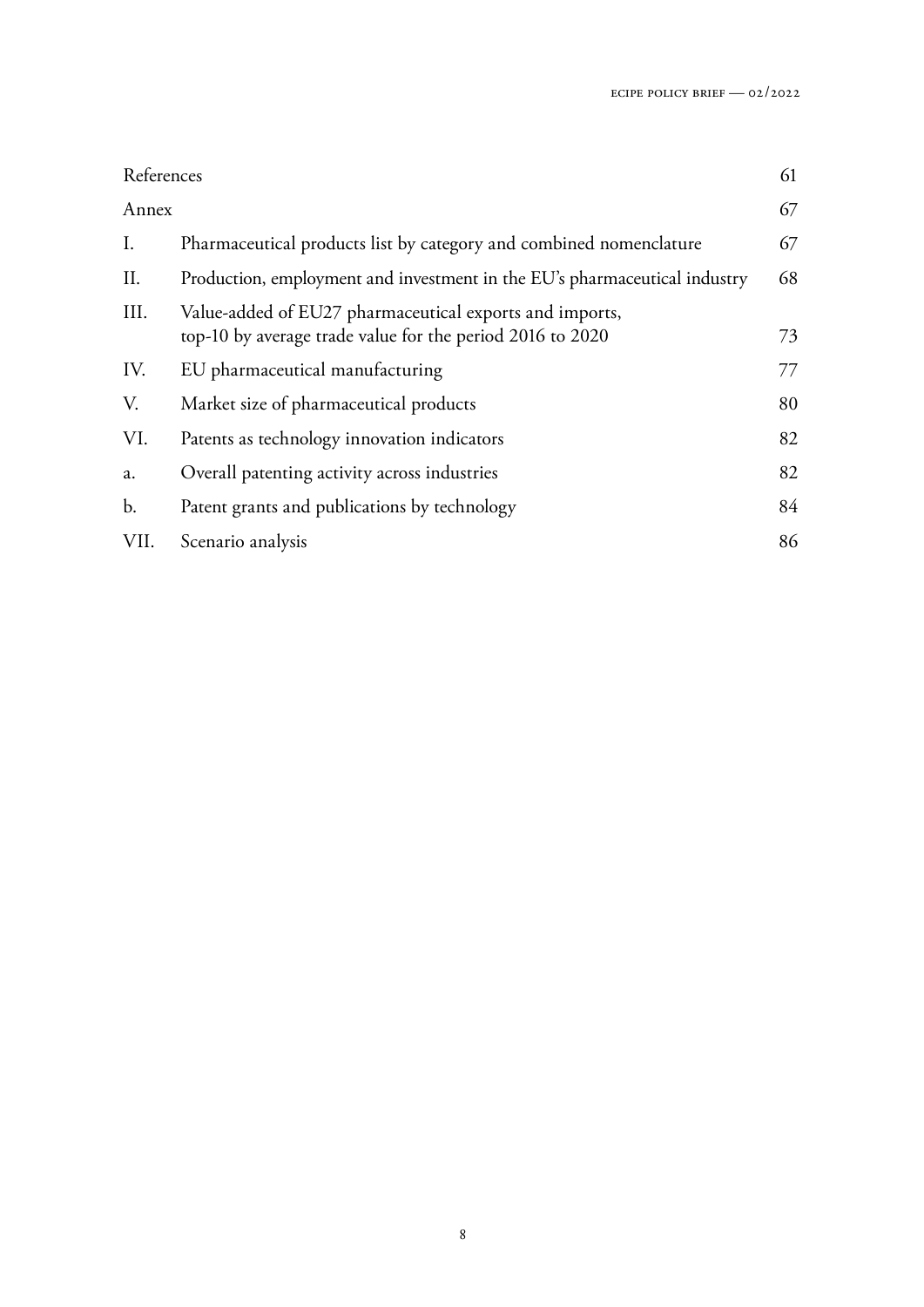## 1. STRATEGIC AUTONOMY IN THE LIGHT OF LONG-TERM INNOVATION **COMPETITIVENESS**

The EU's political leaders have in recent months called for "European industrial autonomy", along with calls for securing the EU's future "industrial sovereignty". These demands are now formally flanked by political concepts of "open strategic autonomy" and an industrial policy ambition to build a "more resilient economic and industrial model" in the EU. The EU's latest industrial strategy aims explicitly at addressing dependencies in "areas of strategic importance" and supports industry efforts to reduce supply dependencies, including the supply of medicines and pharmaceutical ingredients (European Commission 2021a). In trade policymaking, policymakers strive for an EU that charts its "own course on the global stage […] making the best possible use of the opportunities of our openness and global engagement" (European Commission 2021b).

Notions of strategic autonomy and dependency are now also referred to in political speeches and legislative proposals targeted at pharmaceutical companies. The precise meaning of "strategic autonomy in pharmaceutical industries" remains yet to be defined. However, early policy documents, such as the EU's Pharmaceutical Strategy (European Commission 2020b) and the recent legislative initiative on medicines for children and rare diseases (European Commission 2020d), demonstrate that the European Commission established a rather narrow discourse about the long-term autonomy of Europe's pharmaceutical industry.

The current debate is to a large extent coined by ambitions to repatriate the production of a small number of medicines to Europe. The debate is also about more affordable access to medicines. Even though policymakers still express the ambition for Europe's pharmaceutical industry to remain a global leader in innovation, the policies proposed so far neglect the need for a legal framework that encourages investments in pharmaceutical research and innovation by EU and non-EU companies. In addition, the current discussion in Brussels is largely ignorant to the EU's distinct innovation gap vis-à-vis the USA and, increasingly, aspiring innovators from Asia and other emerging market economies.

Therefore, we argue that strategic autonomy in the domain of pharmaceuticals should focus on the following items, which are all worth being pursued in their own right, but which – as the analysis will show – are highly interrelated:

• An industrial set-up that avoids supply dependencies or vulnerabilities when it comes to critical medicines or APIs, through secured global supply chains and/or local production capacities.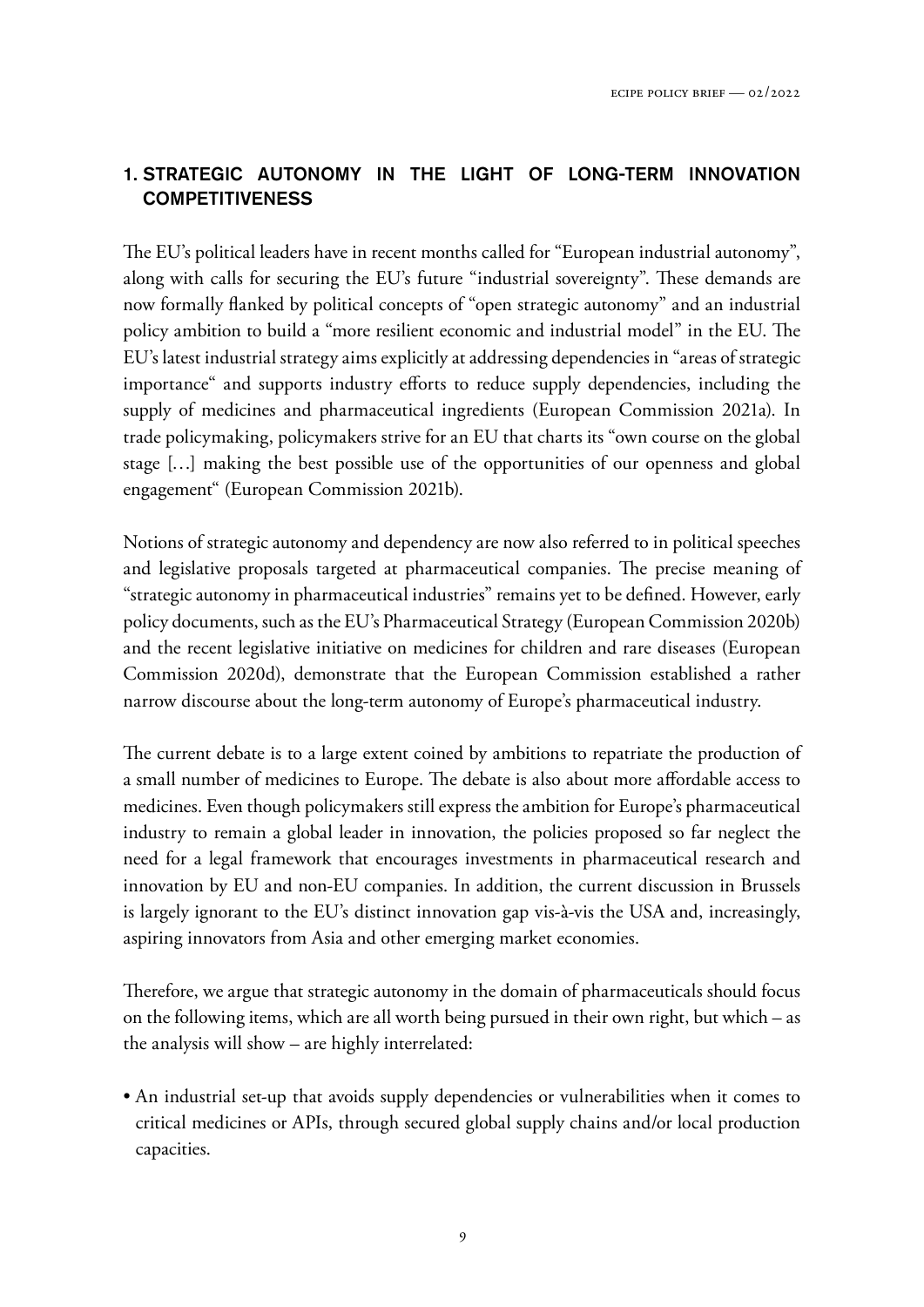• A legal framework that is conducive to investments into R&D in those areas that are essential to Europe's health needs, allowing it to respond to both emergency situations and chronic diseases linked to the population, and to be the source of medical innovation.

Below we argue that any concept of long-term autonomy of the EU's pharmaceutical sector needs to account for the critical link between innovation incentives and high value-added production. Rather than emphasising the temporary dependencies of a small number of medicinal products and affordable access considerations, we understand the need for a strategic or long-term autonomy for European companies to internationally compete with pharmaceutical innovation and the production of high value-added medicines. As such, achieving strategic autonomy in Europe's pharmaceutical industry requires a public policy framework that rewards risk taking and investments in research and innovation.

It will be outlined that Europe's pharmaceutical industry will only thrive in the future if EU Member States remain attractive to research-intensive companies – from the EU and abroad – that have the financial, technological and scientific capacities to innovate and manufacture in the EU. To achieve long-term autonomy of the sector, EU policymakers should strive for a universal and internationally competitive incentive regime that allows for a high level of future investments in innovation and modern production facilities. Recognising that intellectual property rights (IPRs) are the most effective policy tool for incentivising research, innovation and advanced production, pharmaceutical patents and universal market exclusivity rights are key for achieving long-term autonomy of the EU's pharmaceutical industry.

The remainder of this study is structured as follows: Section 2 recaps the European debate about strategic autonomy in the pharmaceutical industry. It provides a critical discussion on the current policy objectives and legislative initiatives, including the Pharmaceutical Strategy for Europe. Section 3 discusses the role of pharmaceutical IPRs for the production of high value-added medicines in the EU. Section 4 elaborates on the concept of strategic autonomy in the light of rising international competition in the biopharmaceutical industry. Section 5 provides an analysis of three hypothetical scenarios in which the EU's overall pharmaceutical research and production mix is assumed to "degenerate" towards less knowledge and innovation-intensive activities relative to the status quo. Section 6 concludes.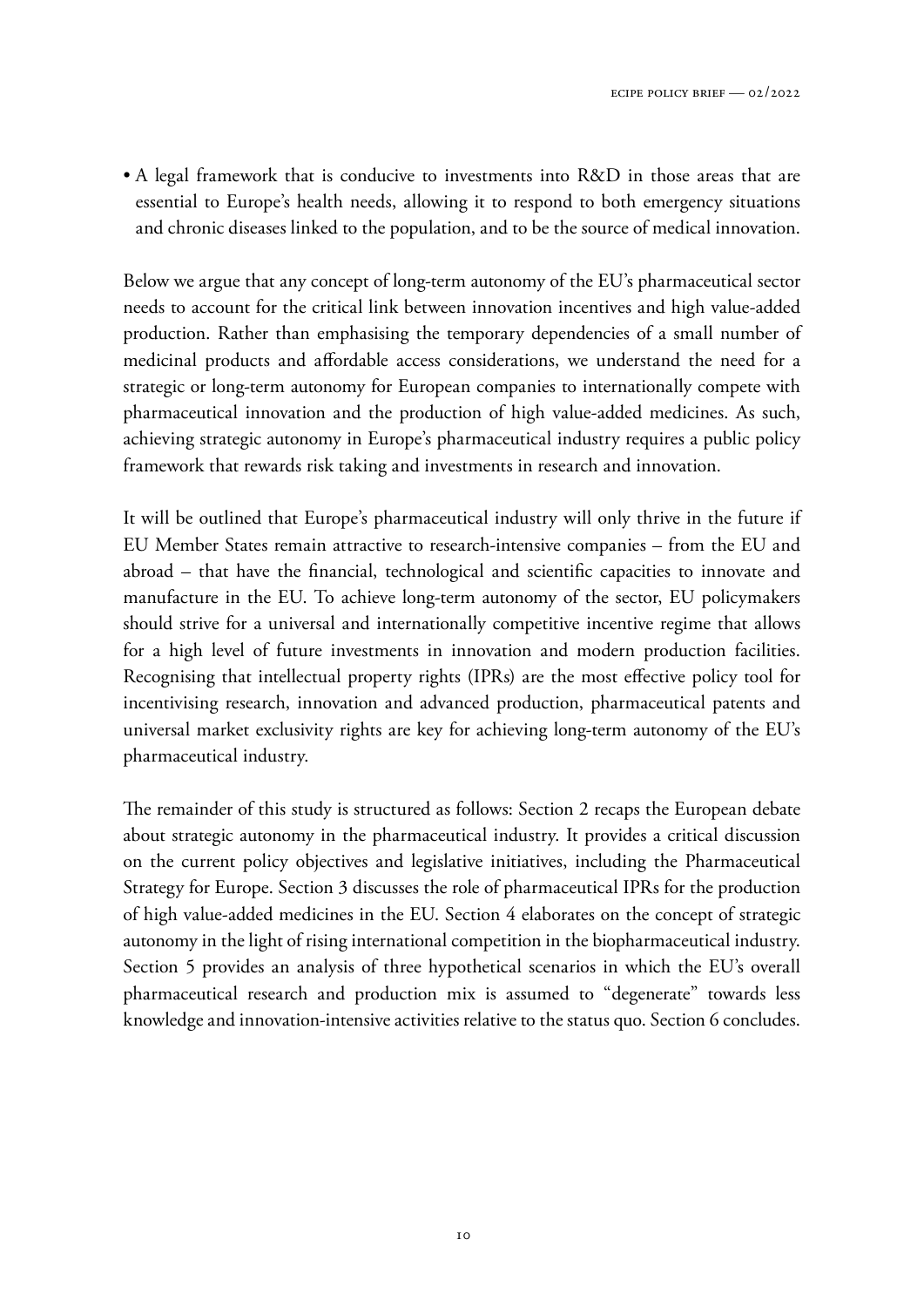## 2. STRATEGIC AUTONOMY FOR EUROPE'S PHARMACEUTICAL INDUSTRY: POLITICAL AMBITIONS AND MISCONCEPTIONS

When presenting the EU's latest Pharmaceutical Strategy in November 2020, Ursula von der Leyen, the serving President of the European Commission, stated that "[t]he coronavirus pandemic has highlighted the vital need to strengthen our health systems. This includes access to safe, effective and high-quality medicines at an affordable price". (European Commission (2020a) Stella Kyriakides, serving Commissioner for Health and Food Safety, emphasised the EU's prime ambition to "help ensure Europe has the supply of affordable medicines to meet its needs". At the same time, Commissioner Kyriakides stressed that public support for Europe's pharmaceutical companies may be needed to "ensure that [the EU] remains an innovator and world leader". (European Commission (2020a)

These thoughts are reflected in the policies outlined in the Pharmaceutical Strategy and a recently proposed action to revise the incentive regime for paediatrics and orphan drugs. It appears that the Commission wants to achieve strategic autonomy in the EU's pharmaceutical industry by increasing the production of medicines in EU Member States in order to reduce dependencies from suppliers outside the EU. At the same time, to achieve more equitable access to medicines and to foster research in unmet medical needs, it is considering a revision of the legal incentive regime for paediatrics and orphan drugs so as to stimulate their development by European companies, and a revision of the legal incentive regime for paediatrics and orphan drugs to ensure that Europeans benefit from more affordable access.

While these priorities are generally merited, a deeper analysis of policymakers' motives and the proposed policy measures reveals that the Commission and some national governments have established a short-sighted and potentially counter-productive discourse about how to achieve ambitious long-term objectives. With reference to the understanding of the concept of long-term (strategic) autonomy in this study, we discuss the extent to which current policy priorities could improve companies' innovation competitiveness and their future capacity to develop and produce high value-added medicines in the EU.

## *2.1. Reduction of dependencies from suppliers outside the EU*

Political concerns over shortages in the supply of certain medicines are reflected by the EU's latest Pharmaceutical Strategy, which calls for legal action to diversify production and supply chains and the introduction of strategic stockpiling. The Pharmaceutical Strategy was preceded by a joint initiative of France and Germany in 2020 calling for "strategic health sovereignty" of the EU (Health Strategy 2020). In May 2020, the German government started to campaign for a joint EU undertaking to push pharmaceutical production on the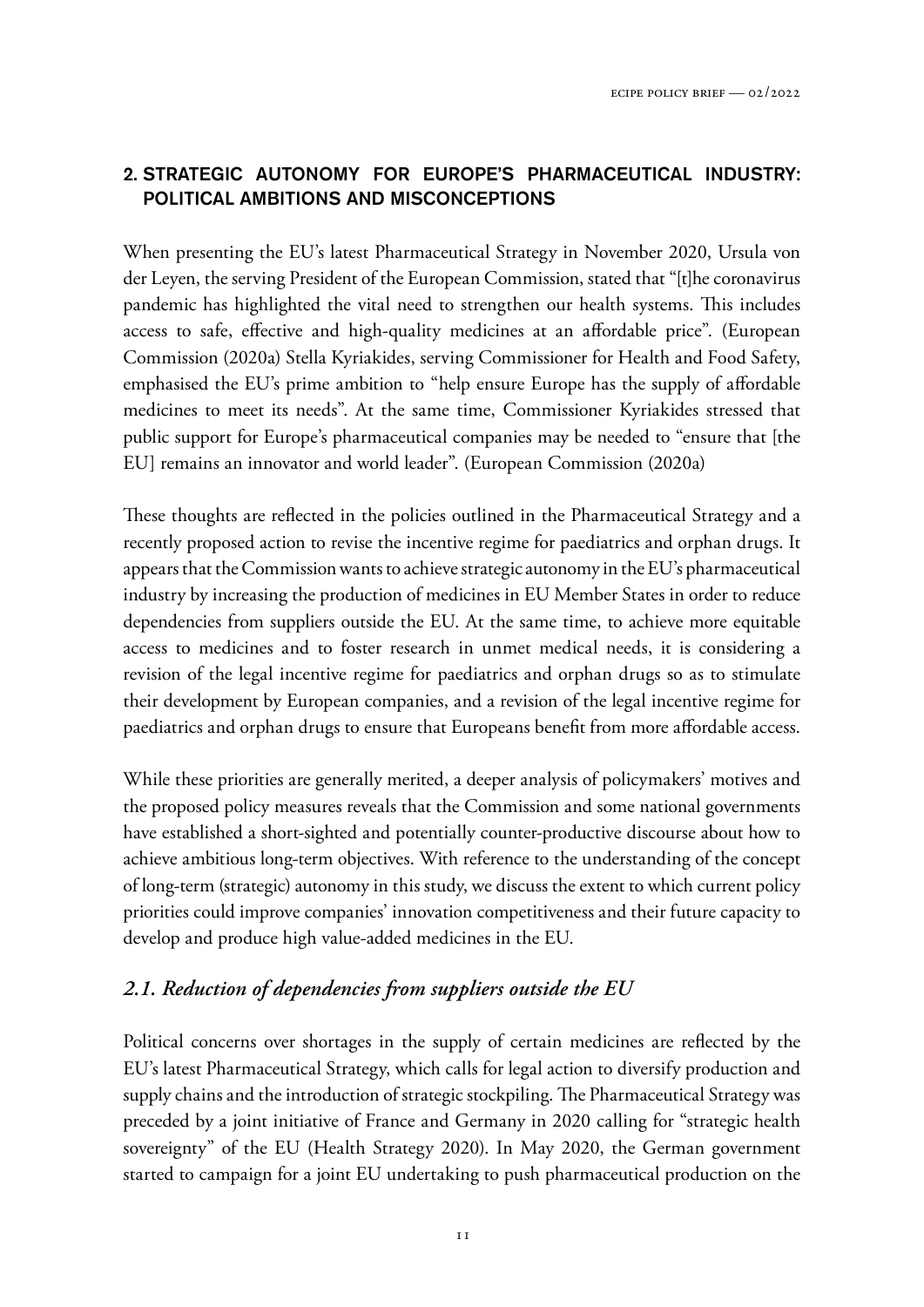continent, with Germany's Minister for the Economy arguing "[i]t is not a good idea to turn back globalisation, but it is the right idea to minimise one-sided dependencies and to assert or regain national sovereignty in sensitive areas". (RND 2020)

In the subsequent Health Strategy from May 2020, the repatriation of production became an official political ambition. The Franco-German strategy sought to "increase EU sovereignty on pharmaceutical products" by reducing import dependencies for medicines and active pharmaceutical ingredients from non-EU countries. Echoing the Franco-German initiative, the European Commission's Pharmaceutical Strategy stresses the need for new EU law to diversify supply chains and the introduction of strategic stockpiling.<sup>2</sup>

## **Are such measures merited and to what extent could these measures contribute to long-term autonomy of Europe's pharmaceutical industry?**

First of all, trade and production data reveal that Brussels and national policymakers overstate EU dependencies from third-country suppliers in the case of pharmaceutical products, both for APIs and finished medicines.

Concerning pharmaceutical ingredients, the EU and the USA are still major production hubs for APIs.<sup>3</sup> A recent survey from the European Federation of Pharmaceutical Industries and Associations (EFPIA 2020) of research-intensive member companies indicates that 77% of APIs consumed in the EU27 are actually sourced from within the EU. As outlined by Guinea and Espés (2021), EU Prodcom data for 2019 show that the share of APIs produced in the EU27 was 57.8% of EU27 domestic consumption and exports; 17.5% was imported from other European countries and 24.7% was imported from outside Europe, mainly the USA, China and India.<sup>4</sup> As regards chemical APIs, suppliers in India and China together provided 29% of the raw materials, while at the same time 59% of the raw materials and intermediates for chemical APIs originated and were manufactured in Europe, qualifying blanket political statements about strategic dependencies in ingredients' markets.

For finished pharmaceuticals, Guinea (2020) shows that suppliers from more than 127 countries supplied the EU27 with medicines in 2019. The top 5 jurisdictions supplied

<sup>2</sup> France and Germany also called on establishing a common strategic stock of medicines and medical products, such as protective equipment and testing kits, encouraging the production capacity of these products in the EU.

<sup>&</sup>lt;sup>3</sup> For APIs, industry intelligence indicates that the global API market size was valued at USD 162 billion in 2018 and is expected to grow at a compound annual rate of 5.7% by 2027 (Vision Research Reports 2020). Together, the USA and the EU account for the majority of API manufacturing facilities, with each hosting approximately 26% of global facilities. The remaining facilities are divided between India (19%), China (13%) and the rest of the world  $(14\%)$ .

<sup>&</sup>lt;sup>4</sup> The largest producer countries for APIs were Ireland (EUR 13.5 bn), Germany (EUR 9.1 bn) and Italy (EUR 5.0 bn). Importantly, with regard to imports, 53.4% of EU27 API imports (in value terms) originate from the EU27 itself (72.7% from Europe as a whole), followed by 8.4% from the USA, 7.2% from China and 3.4% from India. When looking at imports in absolute quantities (tonnes), the numbers are different, but still do not support the claim of dependency. In volume terms, the main source of APIs imported from outside Europe was China (22.6%), followed by the USA (5.7%) and India (3.1%). Accordingly, the highest level of dependency for non-EU API imports is found for China, with 23% of all intra- and extra-EU imports in volume terms.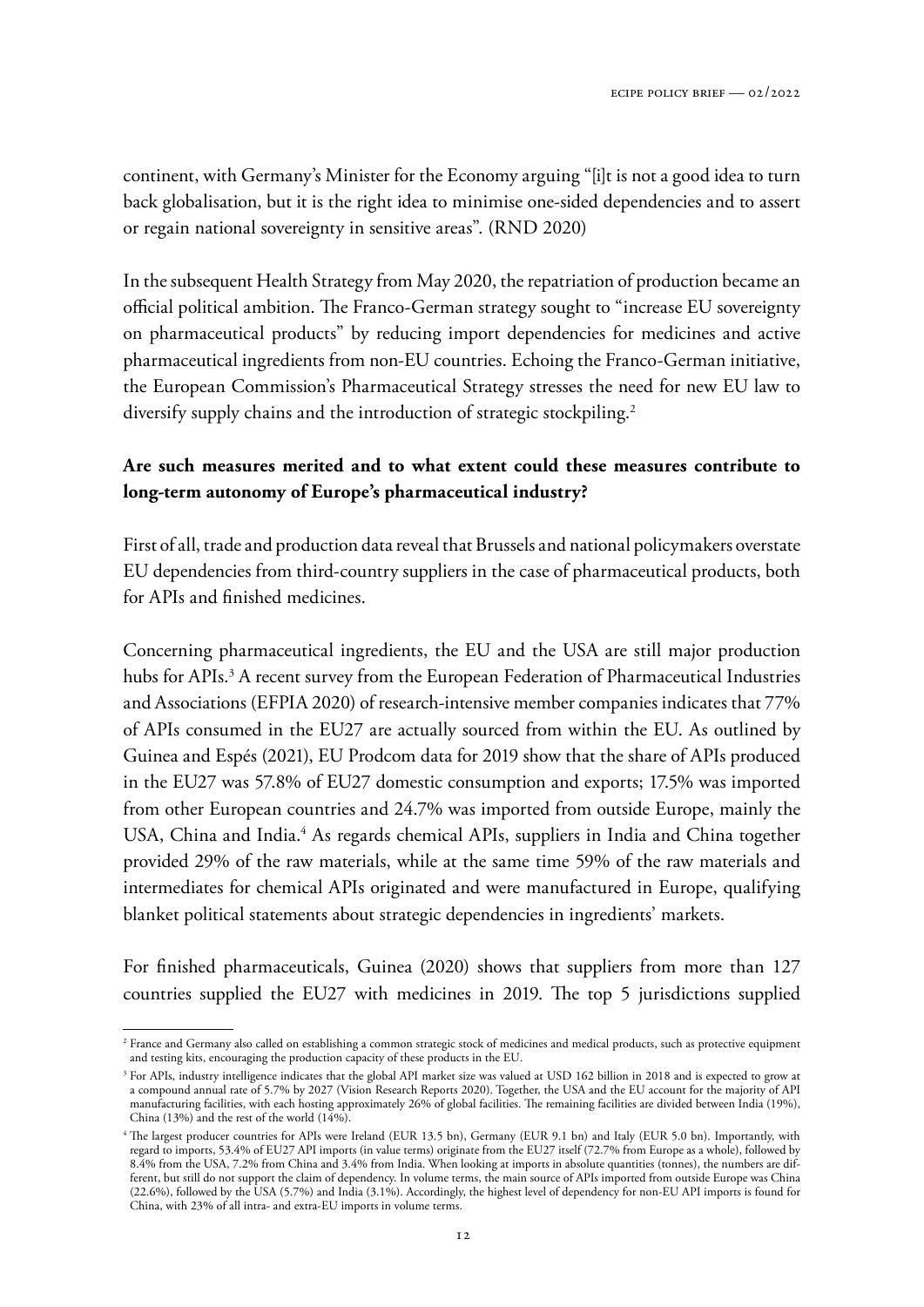96.1%. In 2019, 86.2% of EU27 imports of finished pharmaceuticals came from Europe (68.1% from intra-EU27, 13.3% from Switzerland and 4.8% from the UK); 8.3% of EU27 imports of finished medicines originated in the USA.<sup>5</sup>

As outlined by Guinea and Espés (2021), from a list of 163 pharmaceutical products that includes finished and semi-finished pharmaceutical products (see Annex I), antibiotics, vaccines and APIs, 91 products passed the threshold of more than 50% of total imports coming from outside the EU (extra-EU imports). Of these 91 products 84 are APIs, which, most of the time, are basic easy-to-manufacture components. The 91 products that passed the threshold of more than 50% of total imports coming from outside the EU represent only 17% of the value of the 163 selected pharmaceutical products imported into the EU.<sup>6</sup> Moreover, international supply chains for many products are quite diverse. For example, in 2019, 95% of insulin<sup>7</sup> was sourced from outside the EU. However, for this substance, Europe has a diversified source of supply from 13 different countries including the USA and China.

In the innovative pharmaceutical industry, certain dependencies may exist for raw materials, for which the data, including those mined by the European Commission for APIs and related supply chain vulnerabilities (such as the location of contract manufactures), is largely missing. However, as recognised in the European Commission's recent staff working paper "Strategic dependencies and capacities" (European Commission (2021c, p. 103), "[a]ny measures to address strategic dependencies would need to be tailored and proportionate based on a policy mix that considers the potential of both external and internal actions".

Summing up the above, bold assertions about extensive shortages in supply are misleading. According to the analysis of Guinea and Espés (2021), only 0.8% (in volume terms) and 6.1% (in value terms) of EU27 pharmaceutical products' imports could be classified as "vulnerable".<sup>8</sup> Given strong global supply chain performance in 2020 and 2021, including for the vulnerable 1%-6%, political calls for new and potentially far-reaching EU regulation of supply chains should be addressed with caution.

Shortages in supply may temporarily exist for certain compounds and finished medicines. For such cases, the EU could improve market-monitoring facilities, e.g. access points for

 $5$  At the same time, 181 countries are supplied by suppliers from the EU27 with finished medicines. The top 5 export destinations constituted 78.4% of EU27 exports in 2019; 57.5% of EU27 exports of finished pharmaceuticals went to Europe (46.2% to intra-EU27, 6.6% to Switzerland, 4.8% to the United Kingdom). In 2019, 17.5% of EU27 exports of finished medicines went to the USA. China and India received 3.4% and 0.2% of EU exports of finished medicines respectively.

<sup>6</sup> Including imports from outside the EU and imports from within the EU.

 $^7$  CN 8 Product code: 29371200. Product description: Insulin and its salts, used primarily as hormones.

<sup>8</sup> Whereby vulnerability is defined as "high import dependency (export vulnerability) and high supplier county (destination country) concentration". See Guinea and Espés (2021), p. 55.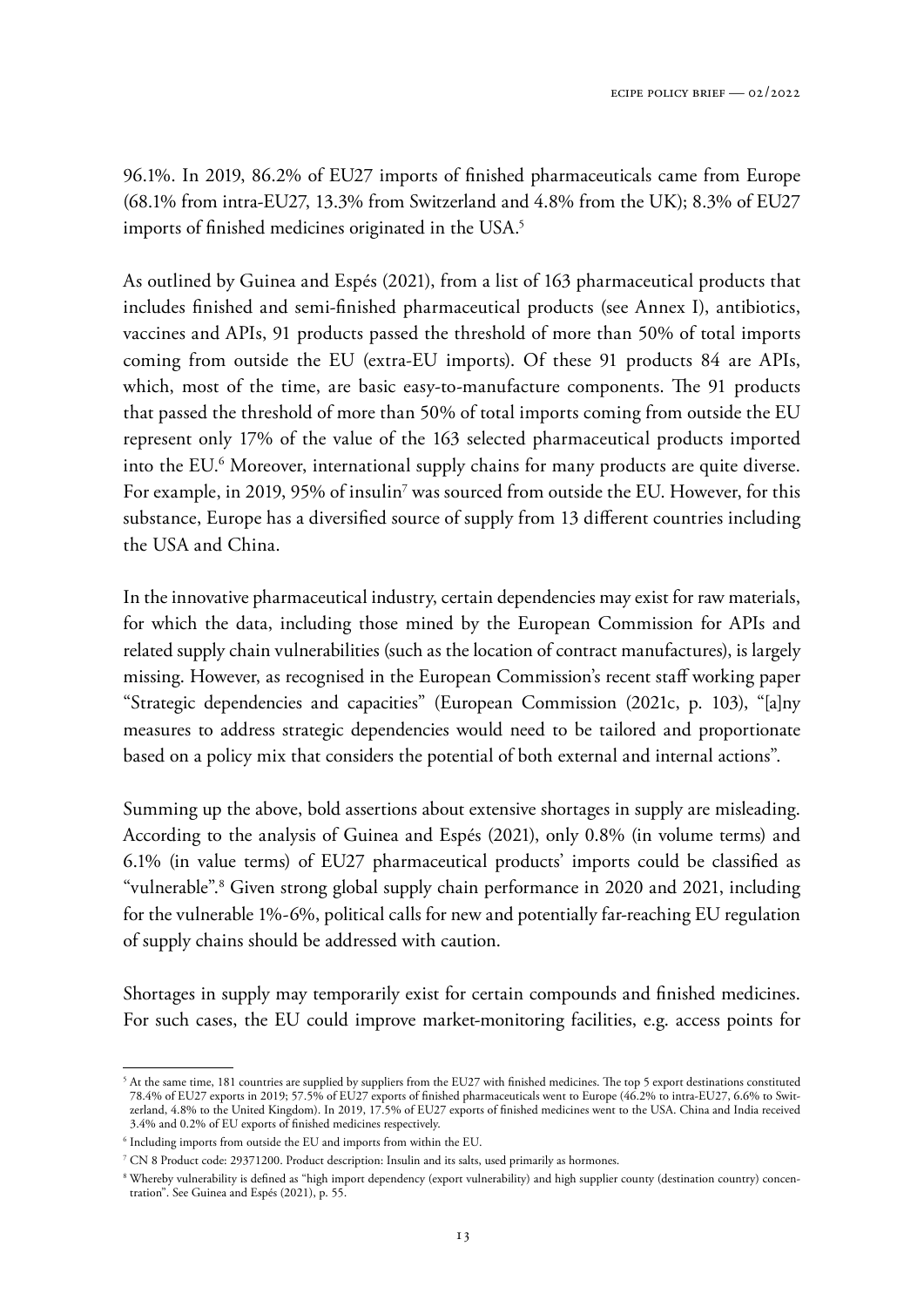companies, pharmacies and hospitals to report such shortages. Policymakers could then take action on a case-by-case basis, following solid investigations of the extent and root causes of supply chain disruptions.

With regard to long-term autonomy of the industry, potential production localisation requirements, local content requirements and stockpiling obligations would not have a positive effect on European companies' innovation competitiveness and their future capacity to develop and produce high value-added medicines in the EU. Such policies would undermine the freedom of choice and production efficiency of pharmaceutical companies that are based in the EU, increase their input costs and likely reduce their international competitiveness. At the same time, government-imposed production localisation requirements would offer protection from competition for inward-oriented EU suppliers, while EU exporters could be exposed to retaliatory measures by governments of third countries, with negative effects on EU export revenues and R&D budgets. Equally, legislative measures such as those proposed in the Pharmaceutical Strategy, such as "stronger obligations on industry to ensure the supply of medicines, earlier notification of shortages and withdrawals, enhanced transparency of stocks across the supply chain, and a stronger coordinating role for the EMA in monitoring and managing shortages", while less invasive than a blanket localisation-mandate, would present a very high burden for companies – especially smaller European small and mediumsized enterprises (SMEs) – which may not be justified by the small amount of molecules that are actually vulnerable.

Alternative and less-distortive remedies for temporary supply chain disruptions include the full elimination of EU import tariffs on APIs (and medical goods) and simplified trade facilitation procedures. At the same time, none of these measures would have a significant positive impact on future pharmaceutical innovation and high value-added production in the EU. In other words, none of these measures is fir for conserving or advancing EU leadership in global pharmaceutical innovation.

## *2.2. Revision of the EU's incentive regime for paediatrics and medicines for rare diseases*

With the Pharmaceutical Strategy, the European Commission is also seeking for "more balanced and fair incentives" for investment in pharmaceutical research, aiming to protect innovation and create the right conditions for competitiveness. In addition, the strategy underlines that "research priorities should be aligned to the needs of patients and health systems". To achieve this goal, the Commission is considering a revision of the EU's IPR incentives regime with the aim to stimulate more innovation in areas of unmet medical needs, such as neurodegenerative and rare diseases.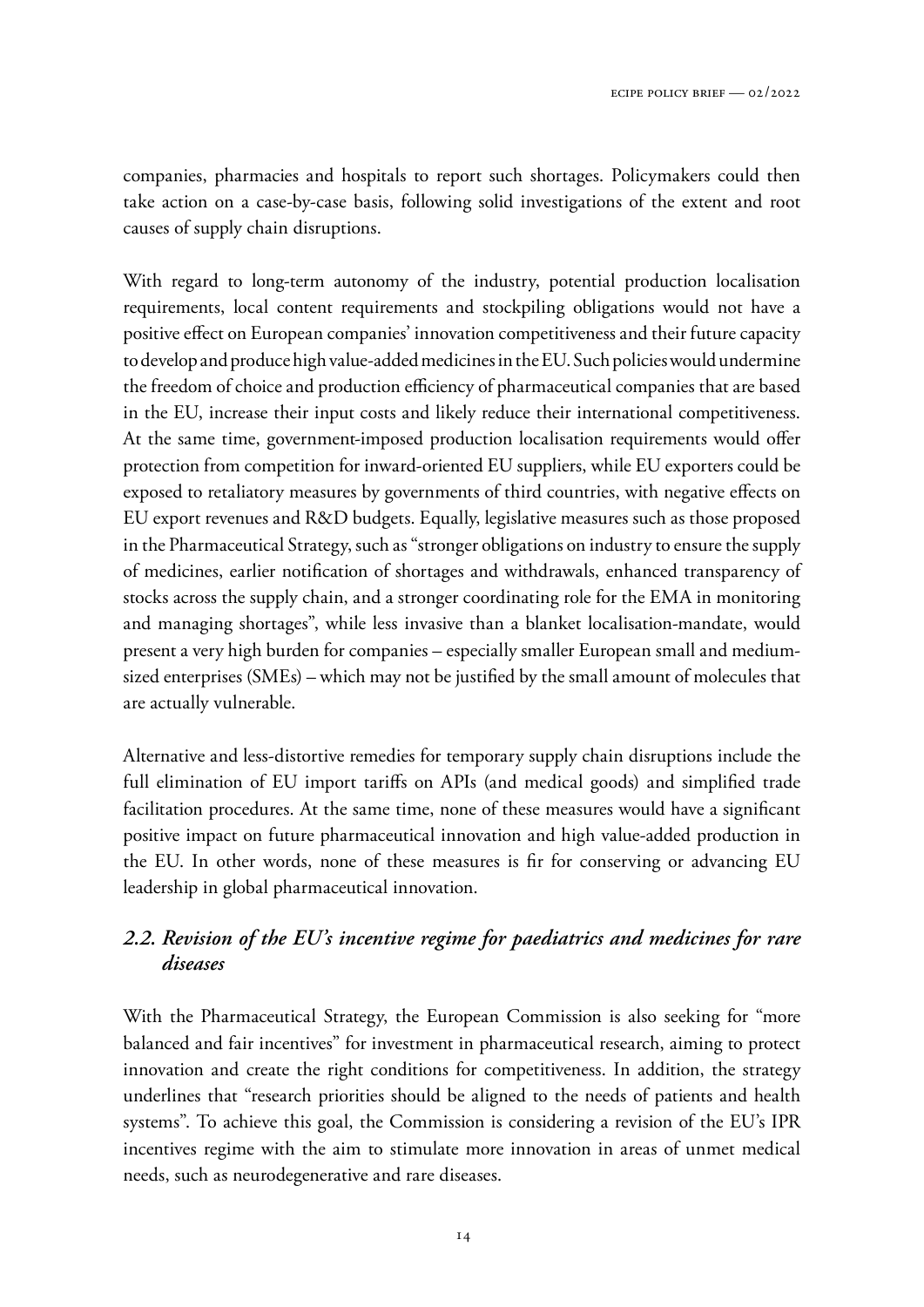It is stated that incentive policies for pharmaceutical innovators in the EU need to be rethought to stimulate native EU innovation in areas where companies' investment has not been focused in the past due to an absence of commercial interest (European Commission  $2020b$ .<sup>9</sup> The Commission is considering new rules for innovation incentives that would allow designated governmental agencies to direct companies' innovation activities to areas of accepted unmet medical needs.

According to the European Commission's problem description intended to justify this revision, the existing EU Orphan Drug and Paediatric Regulation has indeed stimulated research and development of medicines to treat rare diseases and of medicines for children. At the same time, it is noted that existing regulation failed to "stimulate development of medicines in areas of unmet needs (e.g. 95% of rare diseases still have no treatment option) and to better ensure that European patients actually get the medicine, independently from which country they live". (European Commission 2020d)

According to the latest proposals, the European Commission aims to establish a new legal relationship between unmet medical needs, which are yet to be defined, and future incentives for innovation in the EU.<sup>10</sup> Several legal options were presented regarding the eligibility of a new drug to be granted market exclusivity in the EU. For example, the Commission is considering a reduction in the number of medicines that would qualify for special market exclusivity awards, reductions in the lifespan of supplementary protection certificates (SPCs) and making potential rewards conditional on an innovator's commitment to market a new medicine in all EU Member States (European Commission 2020d).

Are limitations of universal R&D incentives merited and to what extent could the proposed measures contribute to long-term autonomy of Europe's pharmaceutical industry?

Even though the options presented so far are only vaguely circumscribed, the Commission essentially considers granting additional market exclusivity only for a limited number of politically defined medical needs, while limiting market exclusivity in all other areas. Industry representatives argued that the options outlined in the ongoing impact assessment would produce legal uncertainties and weaken universal research incentives designed to

<sup>9</sup> In its "Pharmaceutical Strategy for Europe" from November 2020, the European Commission outlines three overarching objectives and policy priorities respectively: 1) "delivering for patients: fulfilling unmet medical needs and ensuring accessibility and affordability of medicines"; 2) "supporting a competitive and innovative European pharmaceutical industry"; and 3) "enhancing resilience: Diversified and secure supply chains; environmentally sustainable pharmaceuticals; crisis preparedness and response mechanisms" (see European Commission 2020a). These objectives are reflected in the planned revision of EU legislation on medicines for children and rare diseases, which is based on three key assumptions: 1) insufficient development in areas of greatest unmet medical needs for patients; 2) the considerable differences in availability and accessibility across Member States; and 3) the inability to fully exploit scientific and technological developments.

<sup>&</sup>lt;sup>10</sup> In the EU, "orphan medicines" benefit from 10 years of market exclusivity once they receive a marketing authorisation in the EU. This right is intended to encourage the development of medicines for rare diseases, by protecting them from competition from similar medicines with similar indications, which cannot be marketed during the exclusivity period. In the USA, with orphan designation, the Food and Drug Administration (FDA) grants a 7-year market exclusivity that applies specifically to the designated orphan use. It should be noted that this exclusivity does not preclude generic competition for other non-orphan approved uses of that drug.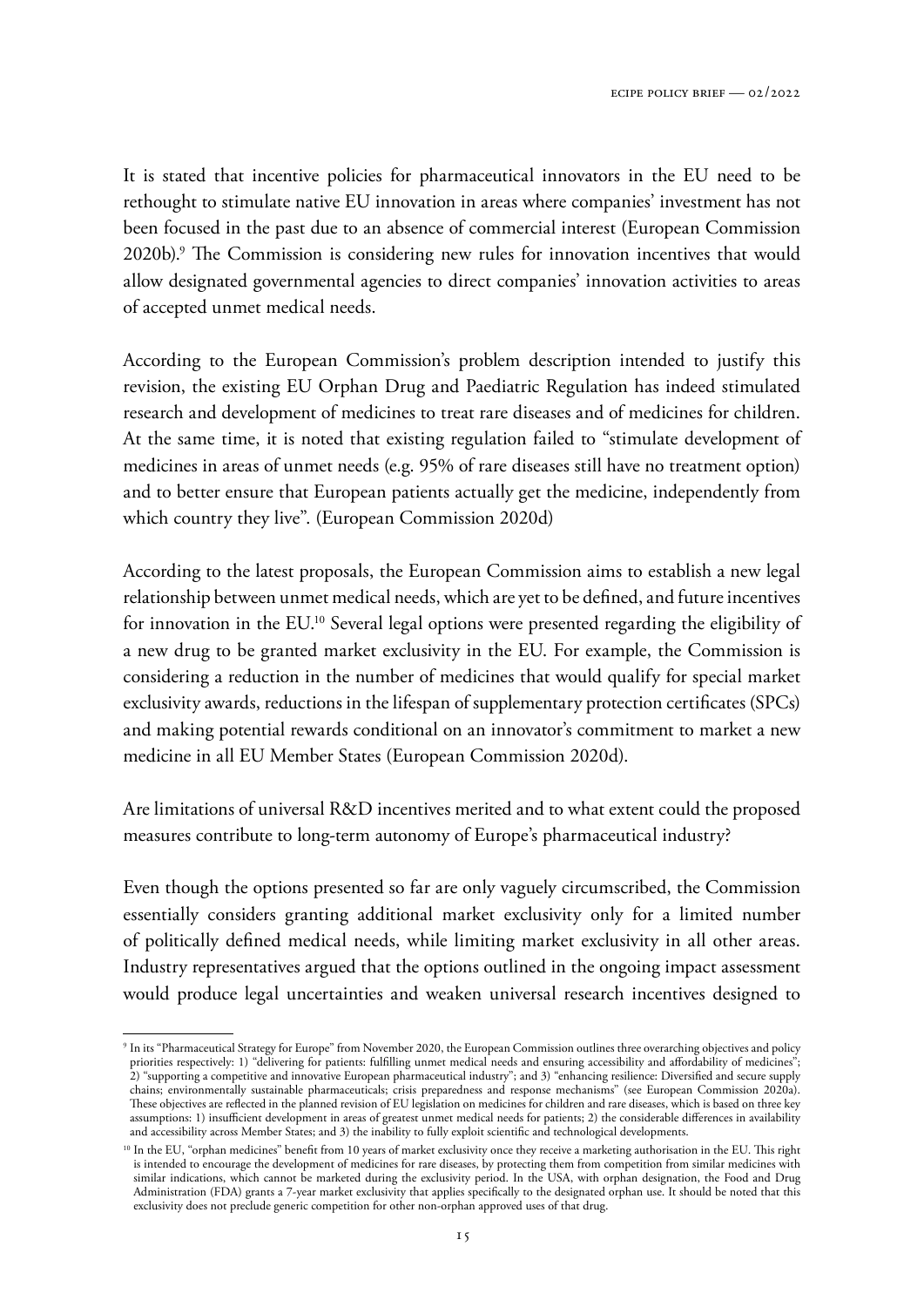support innovation in multiple areas, including rare diseases and medicines for children. An industry response by the EFPIA (2021) challenges the adequacy of the Commission's ambiguous claim that 95% of rare diseases still do not have a treatment option. The EFPIA clarifies that the actual "burden of a disease is unevenly distributed across the 7-8,000 rare diseases". Indeed, 10.9% of the most prevalent rare diseases account for 98.6% of the rare disease patients (and hence the aggregate burden; see Wakap et al. 2019). 79.2% of rare diseases affect a single patient or family. Dedicating research efforts to a small share of rare diseases allows the pharmaceuticals sector to address a large proportion of rare disease patients' unmet needs and is proportional to the distribution of the disease burden." The EFPIA generally argues that "any assessment of the costs and benefits of incentives should be supported by a holistic comprehension of the dynamics of biopharmaceutical innovation. Understanding the interplay of incentives and investment decisions is elemental to evaluating the innovation that accrued from the Orphan Regulation."

The European Commission's evaluation of existing incentive regimes for the development of medicines for rare diseases and for children concludes that both laws have indeed incentivised the drug development in these areas. However, it is also argued that the incentive regimes were not able to "sufficiently" stimulate the development of medicines in areas of unmet needs. Previously, the Commission's 2020 impact assessment of the orphan drug regulation (European Commission 2020e) found that since the adoption of the regulation in 2000, the number of marketing authorisations for orphan medicines has not only increased over time, but actually grew substantially faster than the number of authorisations of nonorphan medicines.<sup>11</sup> In this assessment, market exclusivity rights are considered the main incentive that EU regulation provides, citing that for 73% of orphan medicines the market exclusivity reward has helped to increase the profitability of these products, incentivising investment in research. It should be noted that the assessment also found that authorisation and development processes remained slow in the EU. In this regard, the EU was found to lag the USA and Japan.

A study by Dolon (2020) also evaluated the impact of the orphan medicinal products (OMPs) regulation on innovation, using a risk-adjusted return on investment approach to reflect how research incentives directed investment and impacted innovation. The assessment finds that more than half of the 142 studied drugs that were developed and approved between 2000 and 2017 would not have been economically viable in the absence of research grants and orphan medicines' marketing exclusivity. It is concluded that "maintaining a positive incentive framework is essential to advancing therapeutic innovation towards effective

<sup>&</sup>lt;sup>11</sup> The Commission estimates that between 18 and 24 orphan medicines are direct results of existing EU legislation. Also, orphan medicines analysed were available on average 9 months earlier and to more people across the EU than would have been the case without the regulation. According to the assessment, data from the efficiency analysis suggest that the market for orphan medicines has become more commercially attractive than it was before 2000, enabling new companies to attract venture capital.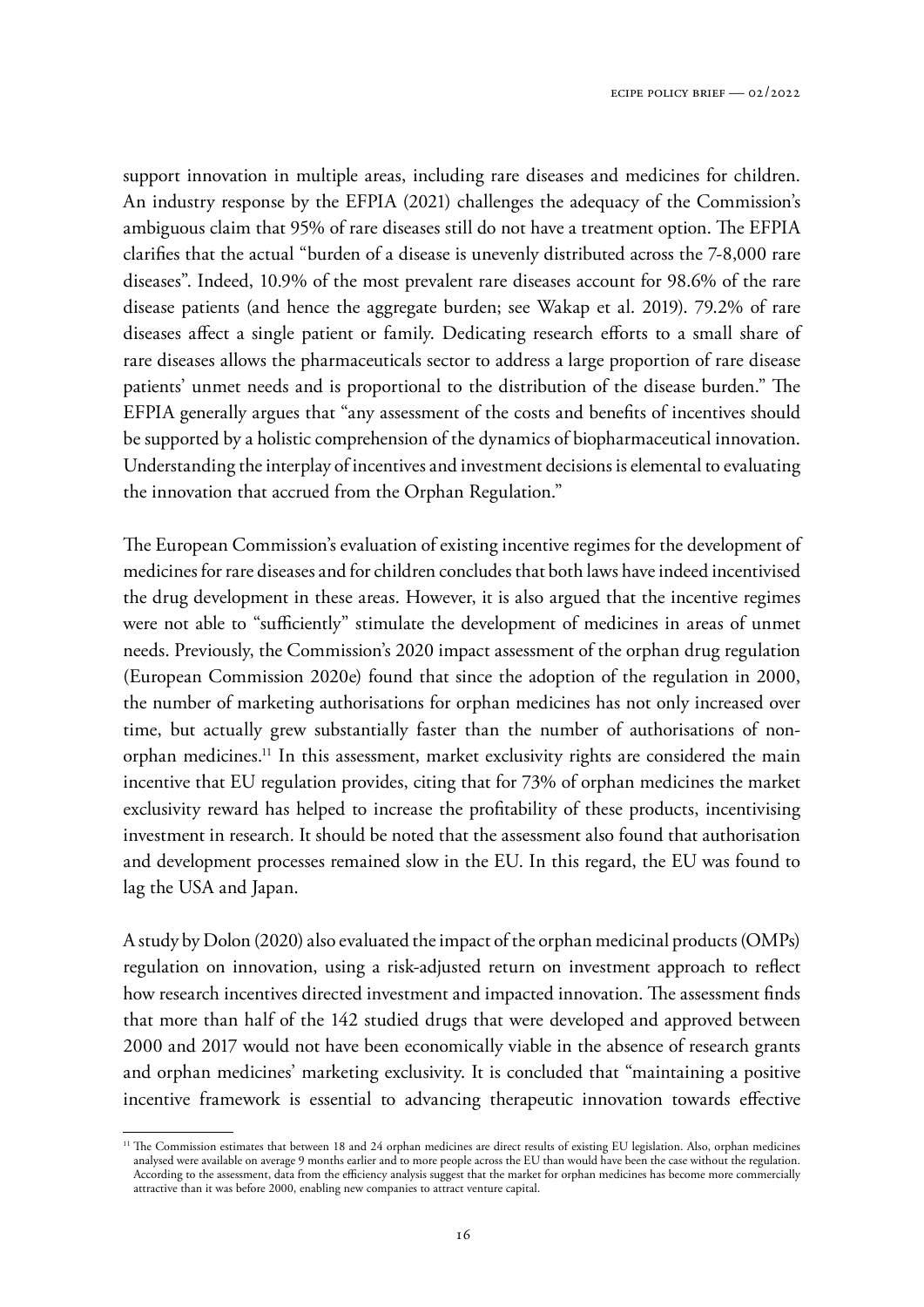preventative medicines and treatments for rare diseases, and for fostering a productive biopharmaceutical industry in Europe".

Summing up the above, the Commission recognises the critical importance of IPRs for investments in pharmaceutical research and innovation. At the same time, the Commission is taking into consideration an erosion of universal research incentives to effectively steer companies' investments towards certain R&D activities. Regarding the long-term autonomy of the EU's pharmaceutical industry, increased uncertainty over market exclusivity status and an effective reduction of universal market exclusivity rights would not help to improve Europe's overall pharmaceutical innovation track record, with negative implications for the number of high value-added medicines produced in the EU in the future. As recently outlined by a study of Gaessler and Wagner (2019), reducing expected exclusivity leads to greater abandonment of development projects. A de facto reduction of market exclusivity will thus likely reduce R&D projects, with adverse impacts on patients and the objective of achieving high levels of innovation. Following the introduction of the SPC manufacturing waiver in 2019, a further reduction of universal market exclusivity rights and government interference in corporate research programmes could have a deterrent effect on companies willing to invest in a broad spectrum of biopharmaceutical R&D in EU Member States, especially in therapeutic areas that fall out of the scope of designated medicines for children and rare diseases. An erosion of universal exclusivities would thus likely contradict the European Commission's overarching objective to achieve leadership in global pharmaceutical innovation.

#### *2.3. IPR reforms to improve affordable access to medicines in the EU*

In its initial impact assessment from November 2020, the European Commission argues that the availability and patients' accessibility of orphan medicines and paediatrics vary considerably across EU Member States. It is argued that in some Member States, "market entry is delayed or not happening at all". As there is currently "no legal nexus between research and development incentives for medicines for rare diseases and paediatrics" on the one hand, and "incentives for placing them on the market in most or all Member States" on the other, the Commission is now aiming to condition market exclusivity rights in the EU on a company's legally binding commitment to make available new medicines equally across the EU.

**Are market access conditions merited to improve access to medicines in the EU, and to what extent could such conditions contribute to long-term autonomy of Europe's pharmaceutical industry?**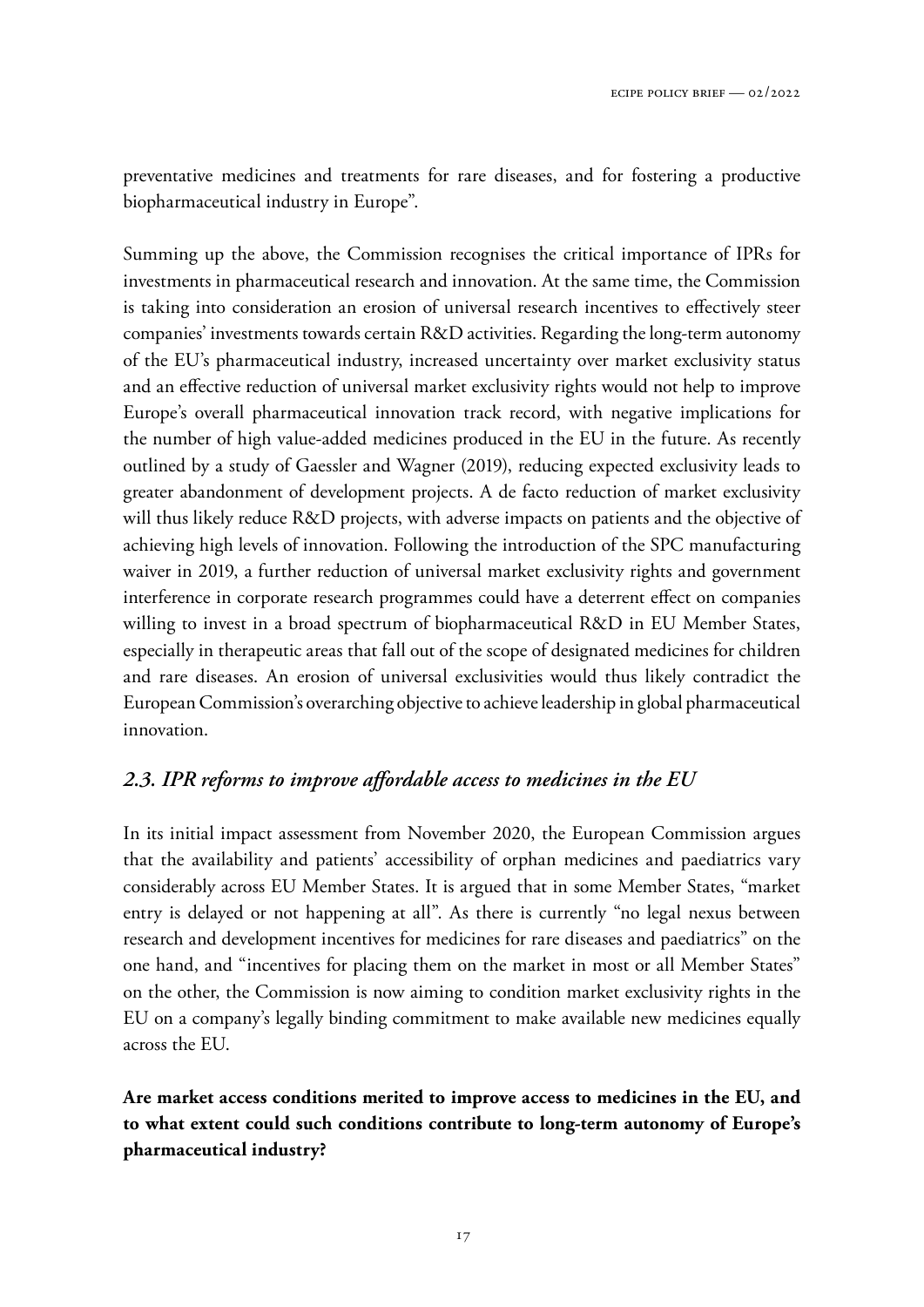The literature on market access restrictions for pharmaceuticals in the EU identifies several challenges that have been left unaddressed in the Commission's inception impact assessment. As outlined by Musazzi et al. (2020), "[i]n Europe, the capability of the Regulatory Authorities and other subjects involved in the pharmaceutical distribution chain and the healthcare assistance services in defining suitable problem-solving strategies has been limited by the fragmentation of the regulatory framework" (see also Bochenek et al. 2018, De Weerdt et al. 2015). Different national approaches for national health technology assessments as well as reimbursement and price policies contribute significantly to access problems within the EU. Concerning potential shortages, it was only in 2019 when the European Medicines Agency (EMA) together with the Heads of European Medicines Agencies (HMA) released the first harmonised "shortage of medicines" definition and corresponding guidelines to address shortages and availability problems, which are a national EU competence (EMA-HMA 2019).

An industry analysis by the EFPIA (2020) on the "root causes of unavailability and delay to innovative medicines" in EU Member States points to the length of time it takes for medicines to be made available in individual EU countries. It is shown that the length of time has increased in recent years, rooted in national medicine access systems and procedural differences between EU Member States. The analysis identifies five broad factors underlying uneven access to multiple medicines within the EU: 1) the time prior to market authorisation; 2) national pricing decisions and reimbursement procedures; 3) national differences in value assessment criteria (Health Technology Assessments); 4) differences in Member States' health system readiness, and 5) delays due to national and regional approval procedures and decisions respectively.<sup>12</sup>

One salient example highlighted by EFPIA (2021) is international (or external) reference pricing (IRP), which is known to create significant disincentives to launch medicines in less wealthy countries. A large body of scientific research confirms the negative impact of IRP. It is further stressed by EFPIA that companies (especially SMEs) do not have the capacity to investigate and undertake very time-consuming pricing and reimbursement processes simultaneously across the EU27 as companies must balance the commercial opportunity offered by a country with the investment of required resources when deciding to engage in a

<sup>&</sup>lt;sup>12</sup> In terms of the time prior to market authorisation, the granting of market authorisation by the European Medicines Agency (EMA) covering all EU Member States takes away the requirement to seek authorisation from individual states. This centralised process is slow when compared to regulatory processes elsewhere, such as in the USA. Secondly, once a medicine has market authorisation, there can still be a delay before the start of the reimbursement process. !e length of time taken from application for reimbursement to approval for reimbursement varies significantly across the EU. In some markets, there is immediate access to medicines that are dispensed in hospitals; in other cases there are different channels for different types of medicine. With regard to the third factor, misalignment on evidence is reported as one of the most prominent and complex delaying factors of the value assessment process, and can be found in all assessment criteria including patient population, comparators, trial design, end points and statistical analysis. Even once there is agreement on evidence, there can be a significant debate on whether this justifies the price of the medicine. As with previous factors, approaches to class competition and value of choice vary between Member States. The fourth factor identified by the EFPIA relates to funding, infrastructure and the overall readiness of health systems, which relates to insufficient budgets to implement decisions and the infrastructure for diagnosis. The final, fifth factor relates to delays from national to regional approval in contexts where there are multiple layers of decision-making processes, which ultimately prolong the time before patients can access treatments.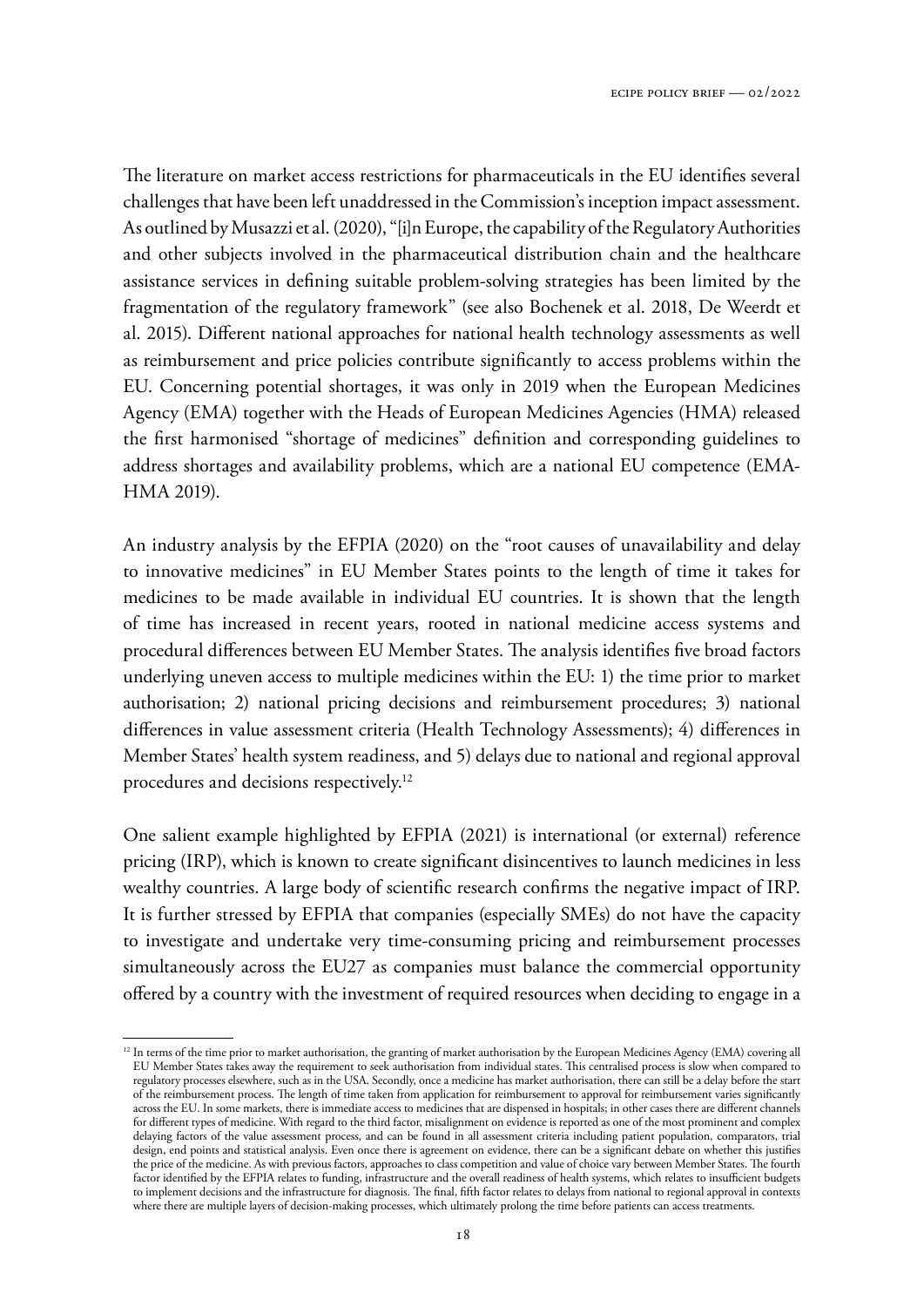national process. The problem is amplified for orphan and paediatric medicines due to more limited commercial opportunities because of small patient populations. The EFPIA (2020) thus proposes novel policy solutions other than reforms, targeting pharmaceutical patents and market exclusivity rights, including proposals to speed up national regulatory processes, reforms aiming to increase transparency of information, proposals to facilitate a process that allows prices to align with value and the ability to pay, and reforms targeting improvement in efficiency and the quality of value assessments.

Summing up the above, affordable access to medicines is an important policy objective. However, a more complete understanding of the major root causes of unavailability and delays in patient access is fundamental to achieve noticeable improvements in access to medicines across the EU. Bold reforms would be needed to harmonise and/or coordinate Member State regulation on market access conditions, including Health Technology Assessments and national reimbursement practices. Granting market exclusivity awards only on the basis of universal availability in all EU Member States ignores much more profound legal and procedural obstacles to drug market entry and pricing determinants in individual EU Member States. Making conditional certain IPRs to regional sales obligations would not improve affordability of medicines if the major barriers to market access in the Member States would remain in place. Interferences in sales practices may even have a deterrent effect on companies' marketing strategies with the ultimate effect of keeping their products out of the market. Conditional market exclusivity rights would undermine universal incentives for innovation in the EU and may ultimately discourage future innovation and the production of high value-added medicines by EU companies.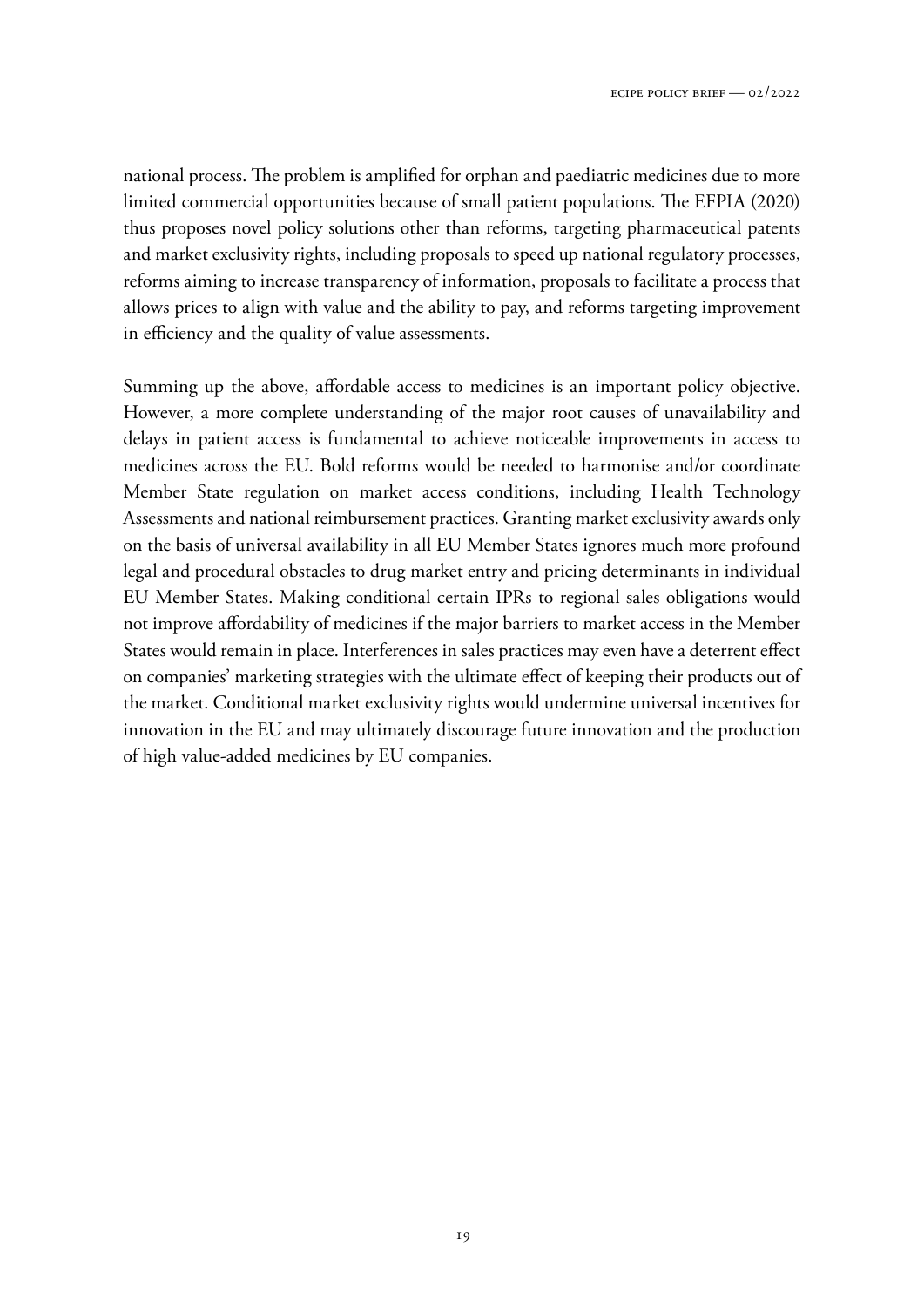## 3. THE ROLE OF IPRS FOR PRODUCING HIGH VALUE-ADDED MEDICINES

In this Chapter, we begin with a discussion of the "strategic" link (long-term causal relationship) between intellectual property rights and pharmaceutical production. We outline two major links: intellectual property as an incentive for investment in pharmaceutical R&D and IPRs as a prerequisite for sharing technical knowledge and the transfer of production and distribution rights globally, allowing collaboration between EU and non-EU pharmaceutical innovators and producers (and distributors). The Chapter proceeds with an outline of key industry indicators for the EU, including investment and R&D spending, patterns in high value-added production and employment, and investment intensities of EU production. It is concluded by a discussion of how a relative decline in the strength of pharmaceutical IPRs in the EU would, over the medium to long term, impact on innovation and the production of high value-added medicines by European companies.

## *3.1. IPRs as incentive for innovation and collaboration in the pharmaceutical industry*

Establishing empirically the causal (long-term) relationship between intellectual property rights and the location and value-added of pharmaceutical production is not an easy task. The causal relationship between IPRs, the precise location of production capacities for medicines, production values and volumes as well as licensing-based production generally lacks empirical investigation. The lack of research can be attributed to several empirical challenges:

- Information about the volume and location of production of IP-protected medicines, on the one hand, and generics on the other is generally scarce and typically not publicly available. The same applies for licensing arrangements for joint R&D and contract manufacturing, which are usually not disclosed by businesses and whose underlying determinants and contractual details vary from company to company.
- There are no clear-cut boundaries between originators and companies manufacturing generics/biosimilars. For example, the European Commission (2018) assesses that many originators have branches devoted to generics, referring to Novartis/Sandoz, Pfizer and Merck KGaA as the top sellers of unbranded products in the EU. This includes non-EU companies and their subsidiaries of which many maintain production facilities and sales operations in EU Member States and, accordingly, hold numerous patents and additional market exclusivity rights in the EU.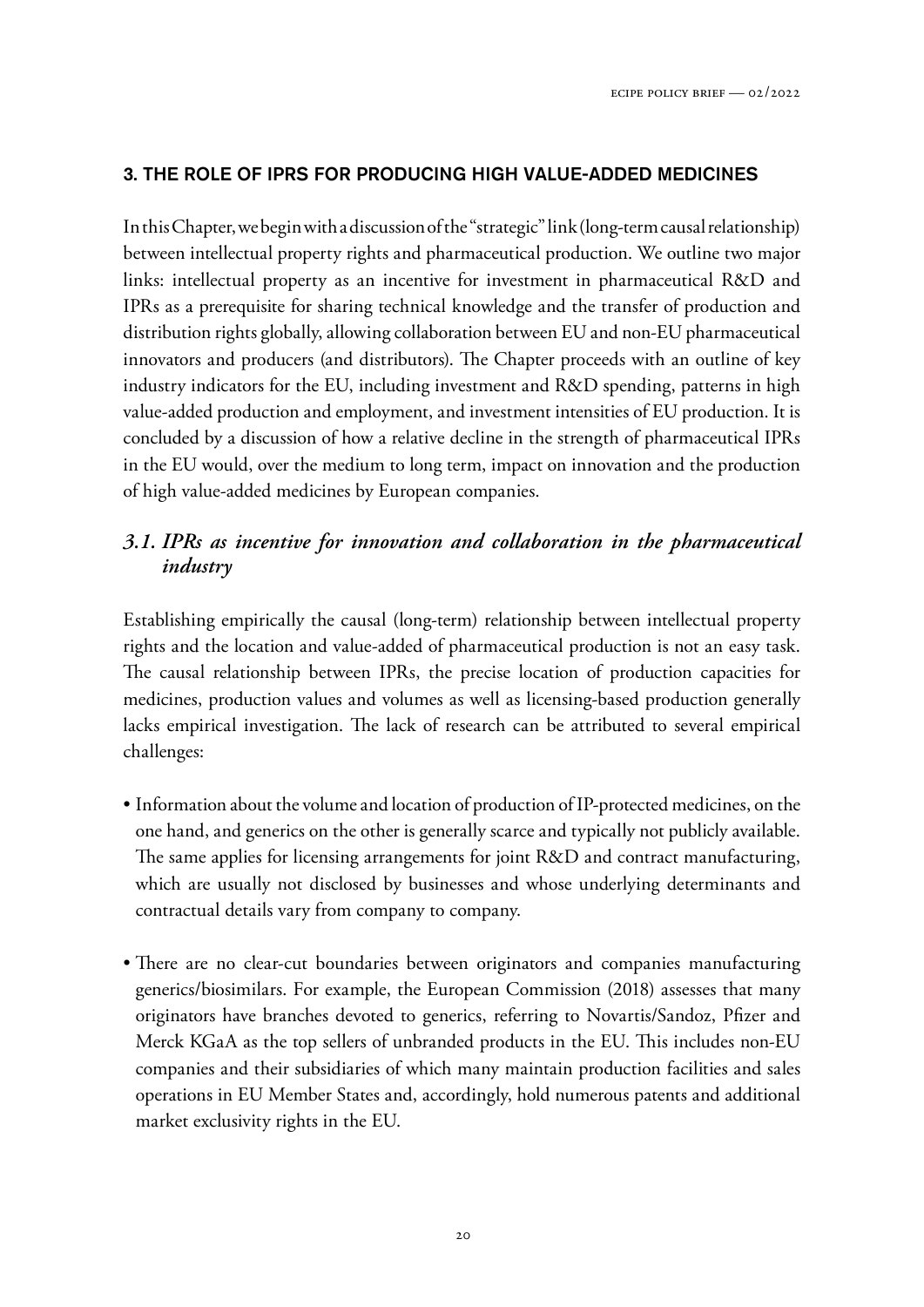- As regards detailed production statistics, sector concordance tables linking industry classifications of trade and production data with patent data (e.g. the international patent classification system IPC) are only available at a very aggregate level (see, for example, Eurostat 2015 and FDZ 2017). For generic products, information is only available for sales and market penetration on a country-by-country basis, while detailed production data is generally unavailable on a country-by-country basis.
- The degree of vertical integration and the use of contractual manufacturing agreements vary across smaller companies and larger conglomerates. Results Healthcare (2020), for example, reports a strong correlation between the size of a company and its likelihood to outsource certain production activities. In 2017, according to their report, the manufacturing of 20% of newly approved drugs was outsourced by large pharmaceutical companies, while approximately 80% of all manufacturing was contracted out by small pharmaceutical and biotechnology companies.<sup>13</sup>
- Very little data is available that can be used to derive the extent to which a strengthening of pharmaceutical IPRs will lead to increased inflows in foreign direct investment (FDI) focusing on the biopharmaceutical activities.

Despite shortages of empirical data, a vast body of literature exists on the role of intellectual property for stimulating pharmaceutical innovation and facilitating contract research and licence-based production collaborations. Following on from this literature, there are two major links between the strength of IPRs granted and the level of production of high valueadded medicines (see, e.g., WIPO 2009):

- 1. Pharmaceutical IPRs provide the most effective incentive for investments in pharmaceutical R&D and clinical trials, and are thus fundamental for any future production of novel and typically high value-added medicines. Pharmaceutical IPRs allow successful innovators to earn sufficient revenues to reinvest in innovation, which is why strong IPRs are important for a self-sustaining innovation system in the EU.
- 2. Pharmaceutical IPRs allow innovators and producers, including EU and third-country entities, to enter licence agreements in which rights holders can manage the exchange of know-how and the transfer of technology, as well as production and distribution rights.

<sup>&</sup>lt;sup>13</sup> It should be noted that pharmaceutical SMEs generally form the greatest number of customers for contract manufacturers but do not necessarily represent the majority share of contractual manufacturers' revenues.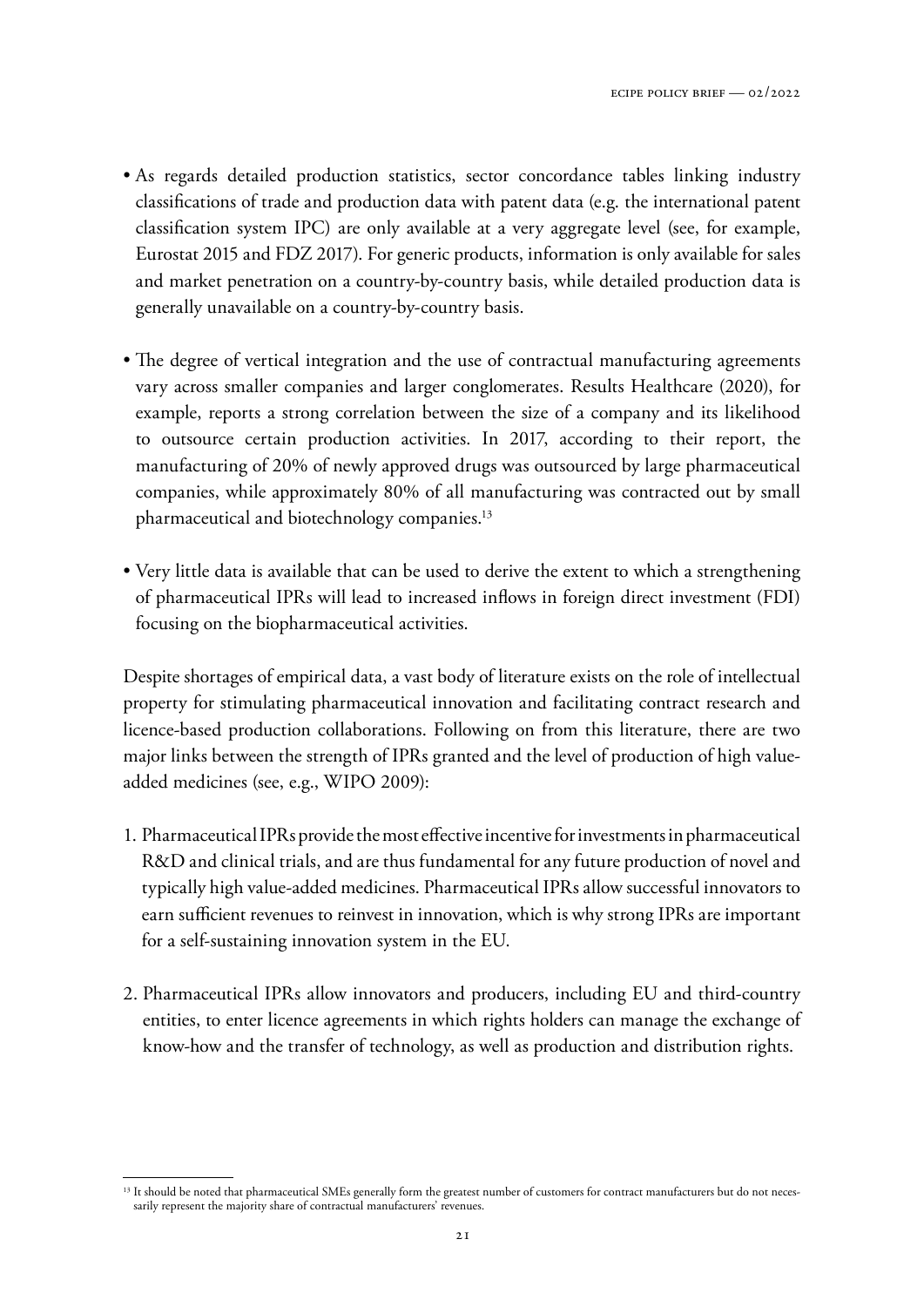New medical treatments are the backbone of the research-intensive pharmaceutical industry, in which private sector companies and not-for-profit research organisations play an important role. Innovation in the pharmaceutical industry is, however, complex, risky and costly. The development, production and distribution of medicines are subject to heavy government regulation. The process of generating value-added involves many actors: innovators, marketing authorisation bodies, like the European Medicines Agency (EMA), but also doctors, pharmacies and patients. All of these actors contribute to generating valueadded through basic research, clinical trials, regulatory approval and, finally, production operations.

To protect their financial investments, pharmaceutical companies critically rely on the market exclusivity granted by IPRs, such as patents, data exclusivity periods and supplementary protection certificates. Effective international protection and the enforcement of IPRs for medicinal products is thus a key concern in EU trade and economic policymaking. In the EU, as in most developed and many developing countries, the term of a patent is generally 20 years from the date on which the application for the patent is filed. In addition, innovators can typically rely on data exclusivity and patent term extensions to be compensated for costly data generation and lengthy marketing approval procedures. Through the granting of IPRs, EU policymakers aim to support investments in innovation in the EU and prevent unauthorised exploitation of innovative creations. Beyond the internal market, EU economic diplomacy, i.e. cooperation through trade and investment agreements and multilateral fora like the World Trade Organisation (WTO), also aims to strengthen IP protection and enforcement in third countries.

The long continuity in the EU's IP policymaking suggests that policymakers generally recognise that innovation in knowledge-intensive industries, including Europe's pharmaceutical sector, is key for creating an internationally competitive economy. This is also confirmed by a joint report from the European Patent Office and the European Union Intellectual Property Office (EUIPO 2019, p. 2) that achieving competitiveness and a high level of employment "depends on several different factors, but an efficient system of intellectual property rights undoubtedly ranks among the most important, given IP's capacity to encourage creativity and innovation throughout the economy". Moreover, the extensive stakeholder consultation conducted for the Pharmaceutical Strategy demonstrates that academia, civil society and industry consider IPRs key incentives for pharmaceutical innovation. Both the Synopsis Report and the Final Report by the European Commission (2020f, 2020g) lay out stakeholders' views relating to the access, availability and affordability of medicines in the context of promoting sustainable innovation and support of EU industry to remain an innovator and world leader. It is outlined that IPRs are considered key for a)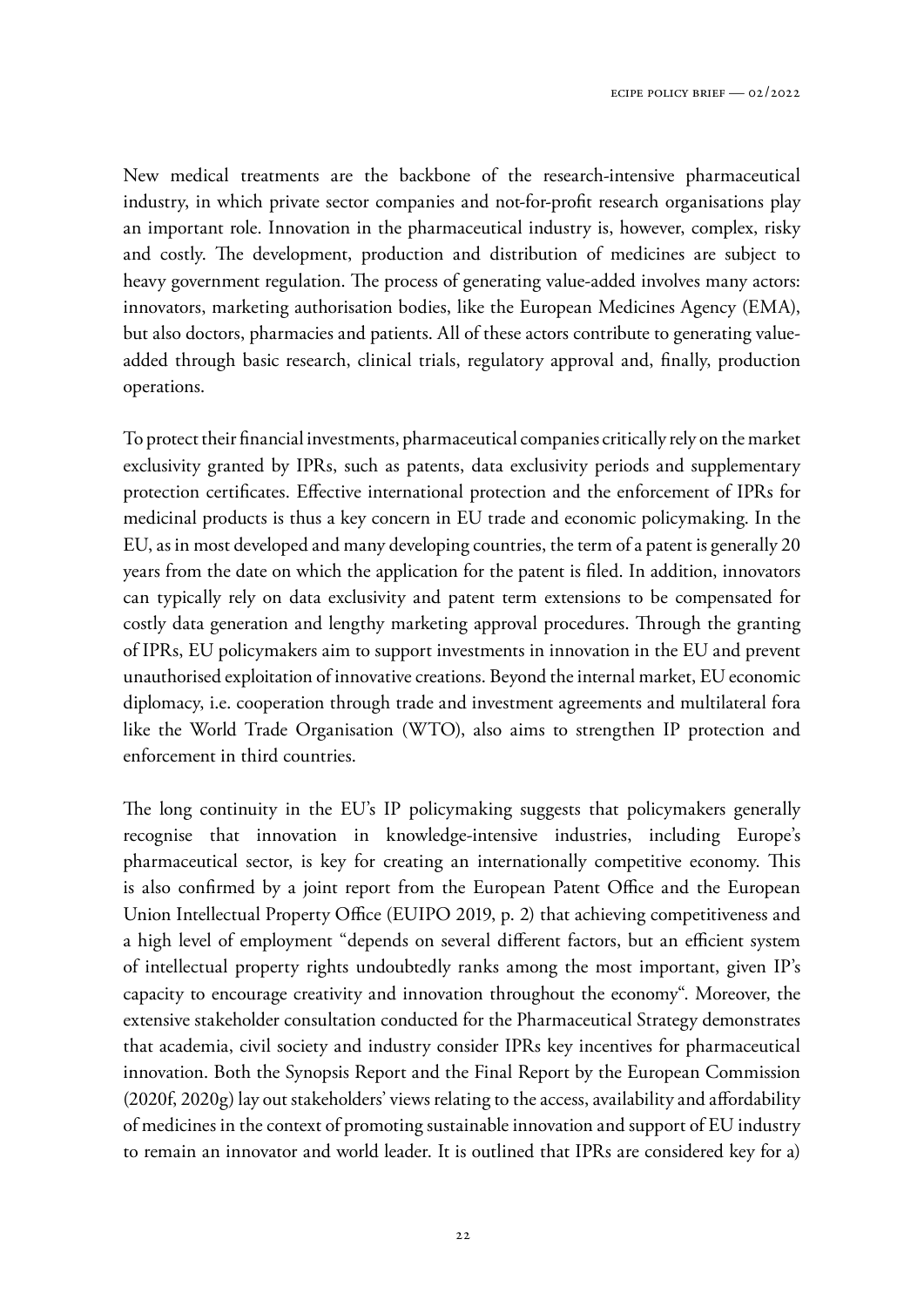incentivising the future innovation and production of APIs in the EU, b) the effectiveness of alternative incentives for pharmaceutical R&D and innovation in the EU, and c) R&D and innovation in areas of unmet needs.<sup>14</sup>

The innovation impact of pharmaceutical IPRs tends to be higher in economically more developed countries. Generally, the innovation impact of IPRs critically depends on a broad spectrum of socio-economic determinants such as economic freedoms, the quality of education, access to technology and skilled labour, the strength of the rule of law, and the quality of governmental institutions (see, e.g., Neves et al. 2021 and de Beer 2016). The impact of IPRs on the innovation performance and production in developing countries is generally weaker than their impact on innovation and production in more economically developed countries, including many EU Member States. Accordingly, the value-added of pharmaceutical production in countries with a relatively high level of economic development, such as OECD countries and many EU Member States, is generally more dependent on IPRs compared to production in countries with lower levels of economic development. For economically more developed countries, the positive impact of IPRs on investments in research-intensive industries is therefore well documented in the literature.

In developed countries that have a long tradition of encouraging private-sector innovation, including many EU Member States (see EUIPO 2019 for IPR-intensive industries in the EU), internationally competitive IPRs are critically important for maintaining an ecosystem in which research activities, innovation successes and high value-added production can be sustained in the long term. This is particularly true for the pharmaceutical sector, which is characterised by high investment costs, high development risks and increasing international competition.

Research also shows that countries with higher levels of pharmaceutical IP protection and enforcement tend to show a higher level of clinical trial activity by multinational researchdriven companies (see, e.g., Pugatch and Chu 2011). This, in turn, indicates that strong IPRs, when embedded in good governmental institutions, can have a positive impact on investment in and technology transfer to less developed countries.<sup>15</sup> However, as found by an analysis of UNCTAD-ICTSD (2003), the economic gains of IPRs on developing

<sup>&</sup>lt;sup>14</sup> In addition, other actions considered by stakeholders to be the most effective to support innovative research and development of medicines were to foster research collaboration between universities, research centres and industry (50%), making legislative framework more adaptive to new technologies and advances in science (48%) and providing more public funding for research (35%). Across all stakeholder groups there was broad consensus surrounding the urgent need for a simplified, harmonised and competitive legislative and regulatory framework, including predictable IPR protection in the EU, which is regarded as crucial in order to incentivise pharmaceutical R&D to ensure European companies remain internationally competitive in the future. Stakeholders had the opportunity to provide their feedback on the Commission roadmap between 2 June and 7 July 2020. There were 242 responses from stakeholders in 22 Member States and from outside the EU. There were 20 responses from citizens and the rest from organisations. Relevant points from this Synopsis Report are summarised as follows: generally, civil society organisations underlined the importance of improving affordability and accessibility of treatments to address unmet medical need while industry stakeholders focused more on ensuring supply and improving research and production infrastructure in the EU.

<sup>&</sup>lt;sup>15</sup> Pugatch and Chu (2011, p. 308) argue that "by choosing to improve their level of protection of pharmaceutical IPRs (together with other factors), developing countries may also be exposed to higher levels of biomedical FDI, not least in the field of clinical trials".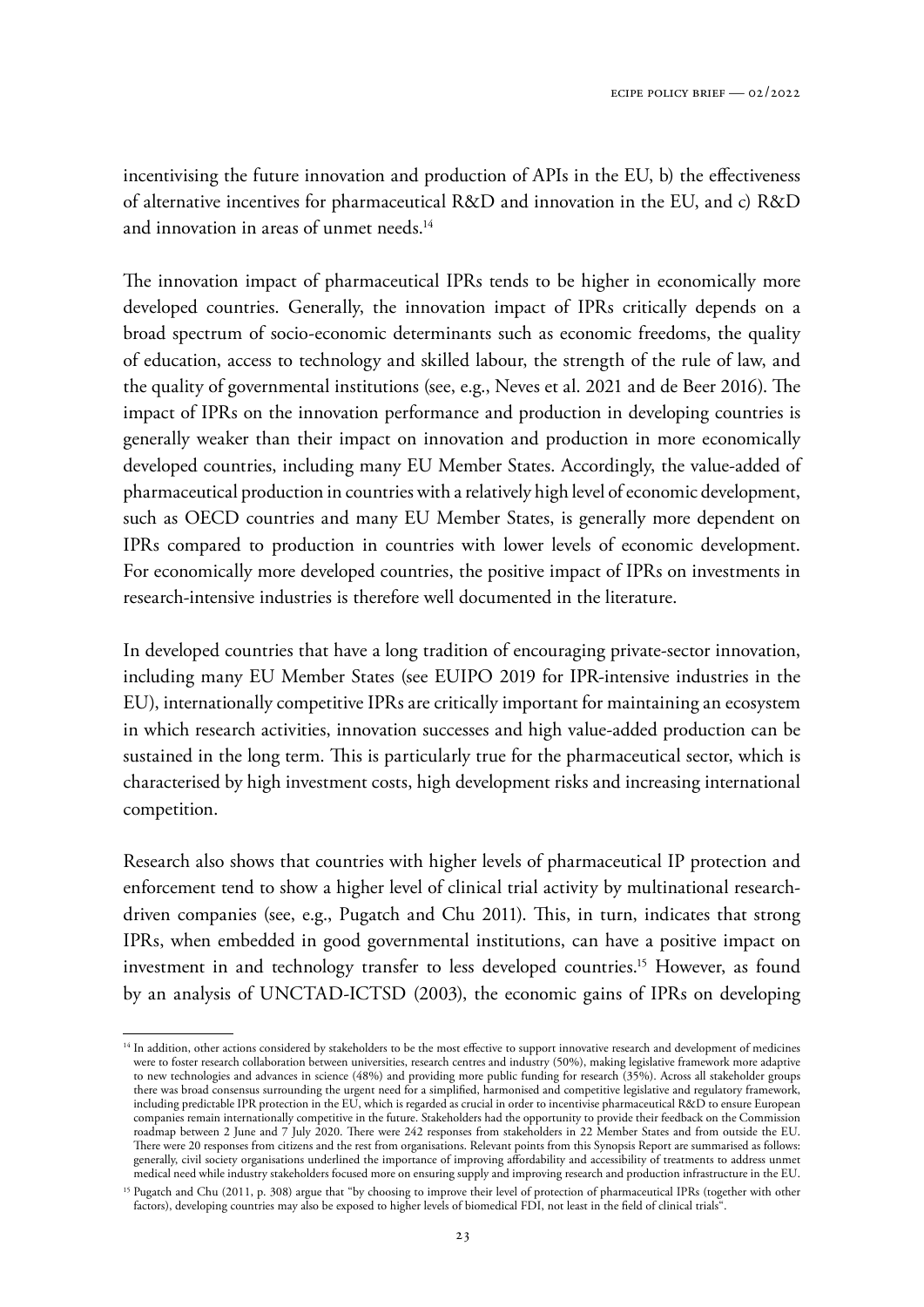countries mainly accrue through increased investments and technological inflows, but are likely to be mainly realised only over the long term.<sup>16</sup>

While IP-based incentives are critically important to incentivise innovation in the pharmaceutical industry, the licensing of IPRs is an important driver of technology transfer, global innovation chains (GIC), risk diversification and value-chain efficiency (see, e.g., Lee and Kim 2019; Thomas and Chugan 2019; Barnett 2017). Consistently enforced IPRs are a precondition for reliable licensing contracts that allow firms to engage in the in- and out-licensing of technology as well as production and distribution rights. As a high-tech industry, the pharmaceutical industry requires multiple combinations of in-depth knowledge from various technical and organisational areas. IPRs constitute the basis of a reliable legal infrastructure that encourages not only innovation but incentivises collaborations between biopharmaceutical companies, which are supplying financial resources and exchanging technical, regulatory, production and organisational knowhow. As outlined by Lee and Kim (2019), IP licensing has become an important precondition for open innovation strategies, allowing firms to increase R&D productivity through several dynamic capabilities to improve their internal and external resource management.

Due to lacking data, it is generally difficult to provide quantitative estimates for the level of EU production that can be attributed to IPRs. Detailed production statistics are neither available for IP-protected medicines, nor for generic drugs. As regards licensing agreements, publicly available data on the volume or value of license-related production is not available either. At the same time, there are numerous direct and indirect determinants underlying licensing agreements for which data is not publicly available, preventing statistical analysis.<sup>17</sup>

While the lack of data does not allow for a bottom-up analysis of the level of EU production that can be attributed to IPRs (neither for their innovation-incentive, nor for their licensing incentive function, high-level production indicators for the EU reveal that the location of production of high value-added medicines very closely correlates with high investment intensities (see discussion below). The data also reveal that the level of high value-added production is highest in EU Member States that have a long track record of providing strong IPR protection and high investments in R&D and intangible assets, mainly Western European market economies.

<sup>&</sup>lt;sup>16</sup> The authors state that there might be short-term costs for the domestic industry, resulting from a strengthening of IPRs in least-developed countries (in terms of increased difficulties to copy or reverse-engineer foreign technology), as these impacts would accrue immediately.

<sup>&</sup>lt;sup>17</sup> Direct determinants are attributable to the molecule, e.g. indications, type of molecule, effectiveness, safety dose, presentation, shelf-life, treatment cost, target clinicians, availability, owner, stage of development, patent life, product differentiation, number of competitors offering similar product, or the probability of regulatory and technical success. Indirect determinants include the management, type of organisation, size of organisation, location of the company, quality of scientific publications, scientific advisory board, the current reputation in a certain therapeutic area, stage of the deal, the type of licence sought, valuation approach, or any advances sought (see Thomas and Chugan 2019).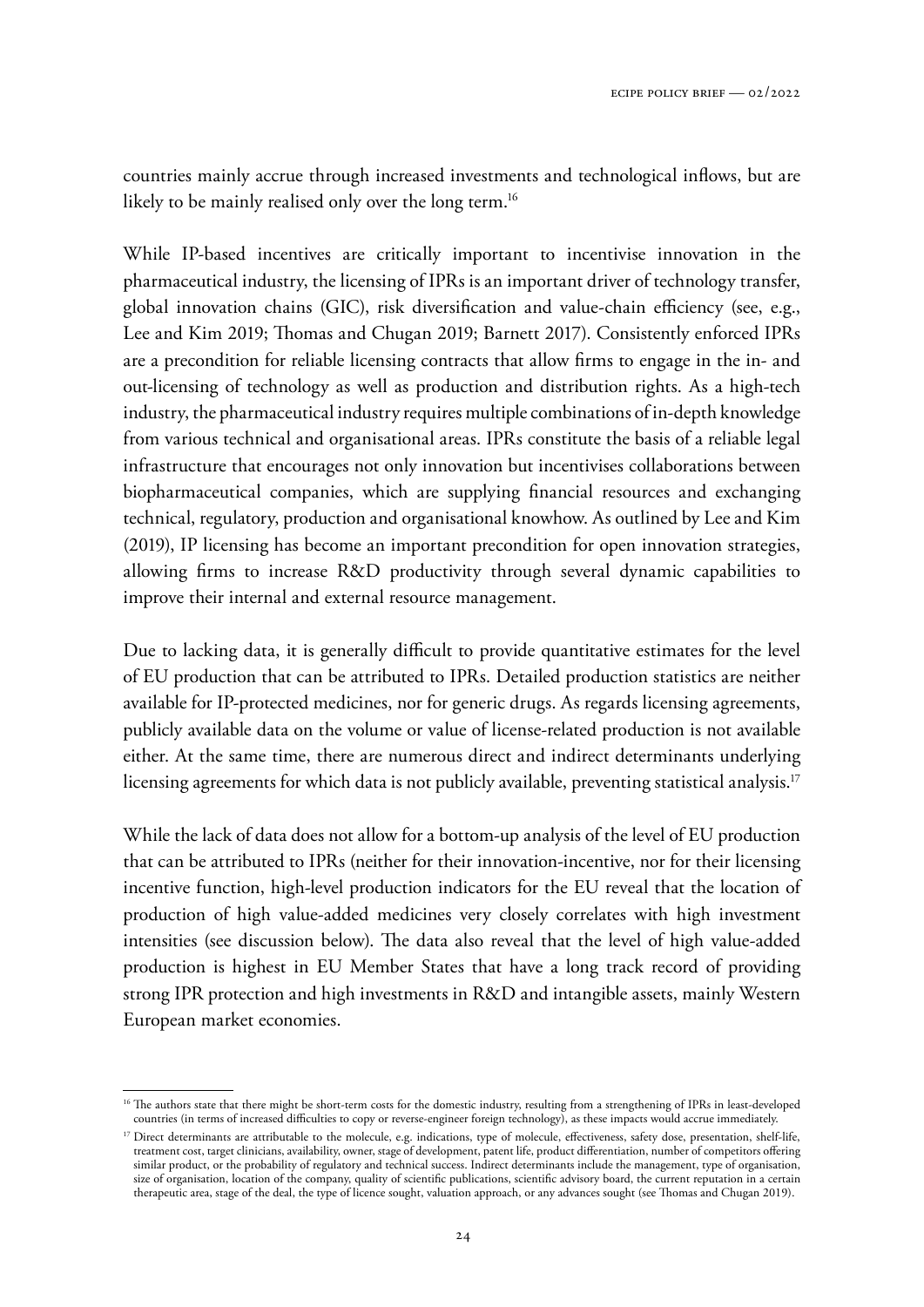Below, we analyse relevant industry data from different sources to arrive at a ballpark picture of the level and nature of EU pharmaceutical production that can be attributed to pharmaceutical IPRs in the EU. Data is provided for production and trade, R&D, investment and employment in the industry.

#### *3.2. Patterns in high value-added production and investment spending*

The EU's legal framework of the past was generally supportive of growth in the sector. According to Eurostat, the pharmaceutical industry was the sector with the highest average annual growth rate (6.8%) of production between 2008 and 2018. Eurostat data also demonstrates that the IPR-intensive pharmaceutical sector is Europe's largest hightech sector.<sup>18</sup> In 2018, the largest category in production of "high-tech products" was pharmaceuticals with an annual production of EUR 78.3 billion, representing 14% of the total production of the EU's high-tech manufacturing sectors.

#### *3.2.1. Production of high value-added medicines in the EU*

The EU's pharmaceutical industry accounts for a high level of high value-added production and a large number of well-paid employees, particularly in Western European countries, which are economically more developed than Member States in Central and Eastern Europe (CEE). Data on innovation performance (see Section 4.1) indicates that many European pharmaceutical companies are still strong innovators, highly involved in international research and production chains, and successful high value-added exporters. Industry data also shows that EU-based pharmaceutical companies are very active in serving domestic and international markets, especially with high value-added products.

In 2018, according to the most recent Eurostat industry data, the pharmaceutical sector in the EU27 comprised of a total of around  $4,000$  enterprises.<sup>19</sup> The overall industry accounted for EUR 222 billion in production value, which represents 22% of the total value of production in (non-financial) knowledge-intensive activities and about one quarter of output in the EU's prominent motor vehicle sector. EU production statistics indicate that pharmaceutical production<sup>20</sup> in the EU amounted to EUR 183 billion in 2019, exports amounted to EUR 205 billon, imports amounted to EUR 101 billion, leaving the EU27 with an aggregate trade surplus of EUR 104 billion in 2019 (see Figure 1).

<sup>&</sup>lt;sup>18</sup> Eurostat "Statistics on high-tech industry and knowledge-intensive services" (sometimes referred to as simply "high-tech statistics") comprise economic, employment and science, technology and innovation (STI) data describing manufacturing and services activities, products traded, and patents applied selected on the basis of their technological intensity. Sold production of high-tech products increased from EUR 288 billion in 2008 to EUR 337 billion in 2018. This was equivalent to an average annual increase of 1.6%. See Eurostat (Prodcom database DS-045339).

<sup>&</sup>lt;sup>19</sup> Excluding companies from Ireland, for which Eurostat does not report data.

<sup>&</sup>lt;sup>20</sup> Sold pharmaceutical production across all 52 registered pharmaceutical product categories.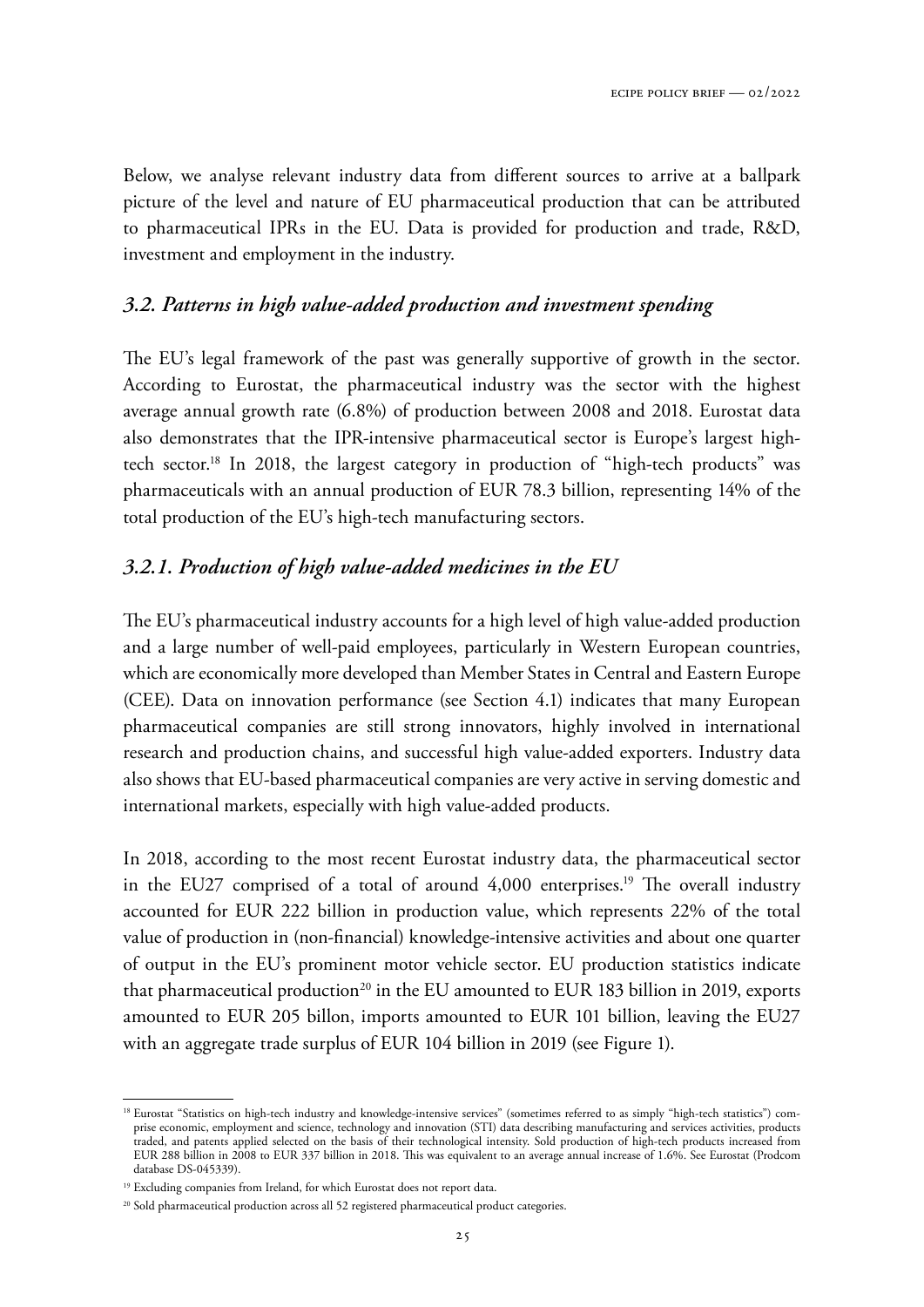EU production is, on aggregate, characterised by a relatively high share of high value-added medicines. At the same time, there are no clear-cut boundaries between originators and companies manufacturing generics/biosimilars. Data from Medicines for Europe (2016), an association representing European generics manufacturers, indicate that only a small fraction of the total number of pharmaceutical companies in the EU is engaged in the development, manufacturing and distribution of generics, whereby considerably higher shares are reported for the number of employees in the generics industry in the EU. Medicines for Europe states that some "350 manufacturing and research & development sites across Europe produce your essential medicines, employ over 160,000 employees and invest up to 17% of their turnover into R&D activities". More recent information by Medicines for Europe (2021) indicates that "over 400 manufacturing and research & development sites across Europe produce essential medicines, employ over 190,000 employees and invest up to 17% of their turnover into R&D activities". The 2016 numbers stated by Medicines for Europe (350 generics companies) are confirmed by a report from the European Commission (2018), which further states that the EU's pharmaceuticals manufacturing sector is generally composed of a relatively small number of large and capital-intensive enterprises, while SMEs are also active in manufacturing, in particular in generics production.<sup>21</sup> It is also reported by the European Commission that the largest share of EU manufacturing is controlled by patent-holding companies. However, the Commission does not report shares for the production of original and innovative drugs and generic medicines respectively.

The numbers provided by Medicines for Europe should be interpreted with care. Many companies including contract manufacturers engage in the production of both original and generic medicines. At the same time, numbers do not allow conclusions to be drawn about differences in enterprise size, production volumes, the commercial value of produced or sold production, and the level and distribution of the number of employees across generics companies. At the same time, the numbers indicate that generics manufacturing currently accounts for only small shares of total pharmaceutical manufacturing in the EU. The numbers provided by Medicines for Europe indicate that generics manufacturing companies account for only about 10% of all pharmaceutical companies in the EU, while employment in generic medicine production is found to account for roughly one third of the total number of employees directly employed in the EU pharmaceutical industry. A verification of the discrepancy in these data would require additional information.

In this context, it should be noted that a 2014 study from Vicente and Simoes (2014, p. 39), which estimated the employment effects of an SPC production waiver in the EU, solely relied

<sup>&</sup>lt;sup>21</sup> It is reported that 60% of European production is generated by global firms that are active in several EU Member States. Manufacturing includes innovative drugs, biological/biosimilars, as well as high-end APIs and value-added generic medicines.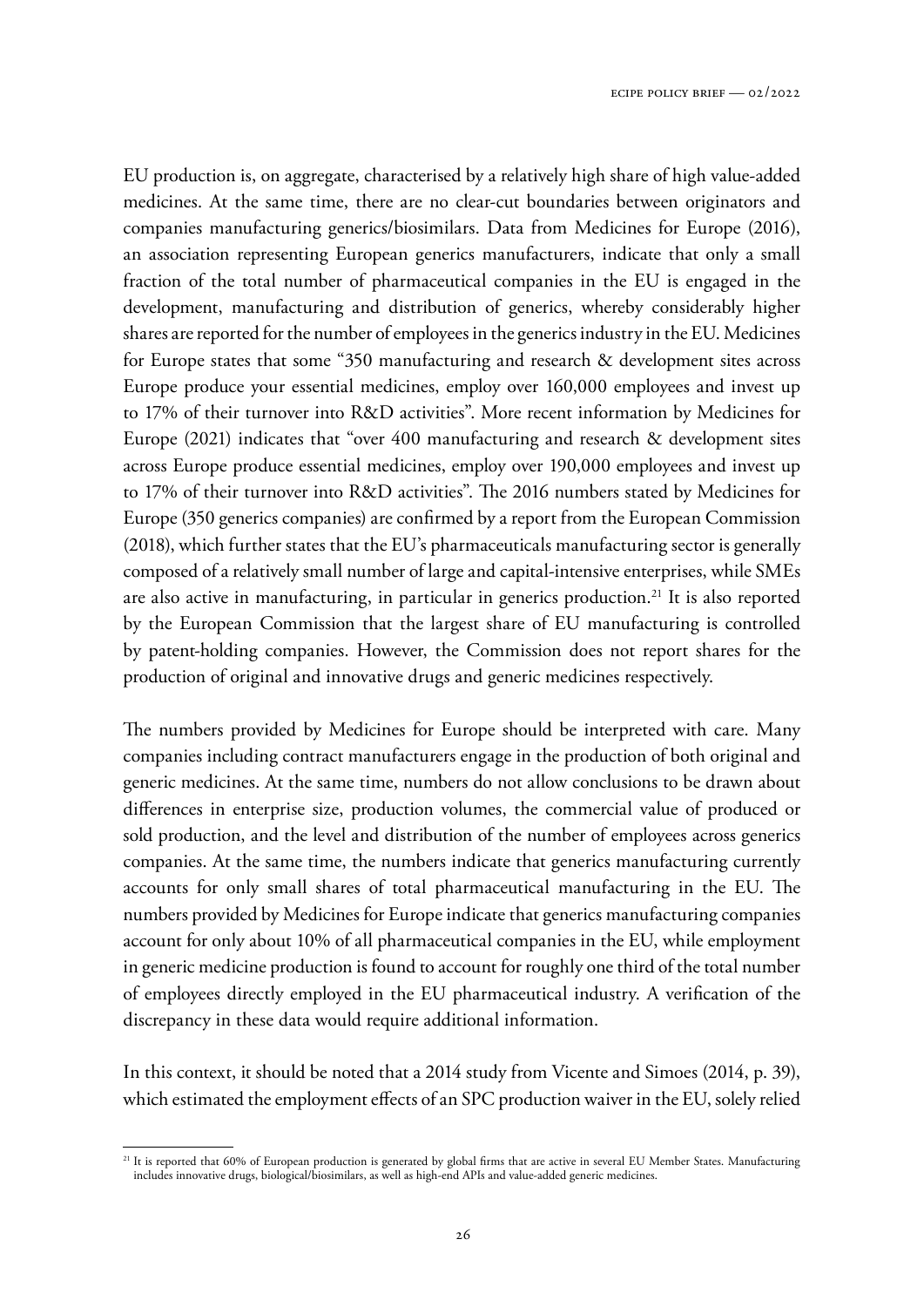on "anecdotal data collected from players in the pharmaceutical industry". These data were used to estimate the changes in the number of employees resulting from a manufacturing provision and the export provision (the EU's SPC waiver).<sup>22</sup>



FIGURE 1: EU PRODUCTION, EXPORTS AND IMPORTS OF PHARMACEUTICAL PRODUCTS IN 2019, IN BILLION EUR

Source: EU's Prodcom database. Sold production is the value of production sold during the survey period (2019). The trade balance reflects an EU trade surplus vis-à-vis the rest of the world. Trade and production data comes from two distinct surveys: the data on sold production comes from Eurostat Prodcom and the data on trade from Eurostat's Comext. The production data is collected from producing enterprises and the survey is mandatory for enterprises with 20 employees or more. International trade data, on the other hand, is recorded in the EU Member States where the goods are placed under the customs procedures. Each time a product crosses a border it is registered as a "trade", and if the same product crosses borders several times, it is recorded as several trades. These specificities should be considered when comparing the production and external trade data.<sup>23</sup>

## *3.2.2. Investment-intensity of the pharmaceutical industry in the EU*

The EU's pharmaceutical industry is an investment-intensive industry, which is reflected by high levels of investments in tangibles and high levels of R&D spending.<sup>24</sup> For example, in 2018, investment in tangible goods amounted to almost EUR 10 billion, which corresponds to about one quarter of the EU's motor vehicle industry (39.8 billion EUR). At the same time, corporate investment in intangibles per employed person is higher in the pharmaceutical

<sup>22</sup> It was assumed that that a "typical medium-sized European pharmaceutical manufacturer employs, on average, 249 workers and holds a manufacturing capacity of 1,000,000,000 [oral solid dosage] units/year". It was concluded that "over the next  $\tilde{9}$  years, the European ratification of the manufacturing provision and of the export provision could potentially […] generate up to 8,890 new direct jobs" in the EU, which according to Eurostat data amounts to about 1.5% of total employment in the EU's pharmaceutical industry in 2018.

<sup>&</sup>lt;sup>23</sup> Extra-EU imports and exports are reported by the Member State where the customs declaration is lodged, usually the place where the goods cross the EU external frontier (here referred to as the exit/entry Member State). !is is not necessarily the Member State of actual import or export. The geographical allocation of an extra-EU flow is biased in the case where the entry/exit Member State is not the actual importing/ exporting Member State. In such a case, the extra-EU trade will be allocated to the entry/exit Member State and the actual importing/exporting Member State will report only intra-EU flows with the exit/entry Member State. This issue particularly impacts the extra-EU imports of Member States having important ports for transhipment of goods like Antwerp in Belgium and Rotterdam in the Netherlands. This is why it is known as the "Rotterdam effect". See Eurostat (2021).

<sup>&</sup>lt;sup>24</sup> Investment in tangible goods is defined as investment during the reference period in all tangible goods. Included are new and existing tangible capital goods, whether bought from third parties or produced for own use (i.e. capitalised production of tangible capital goods), having a useful life of more than 1 year including non-produced tangible goods such as land. Investments in intangible and financial assets are excluded.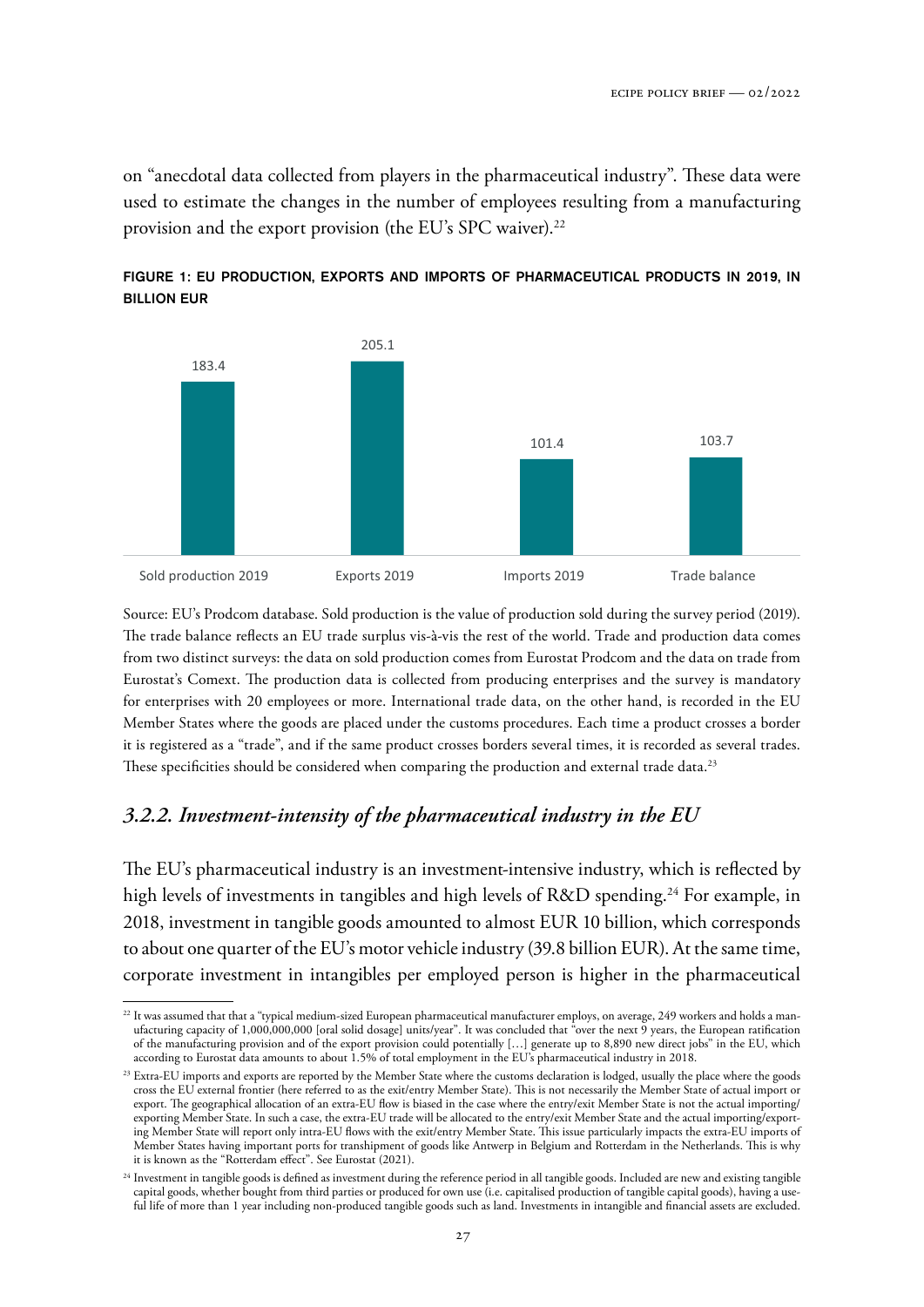industry, amounting to about EUR 13,300 compared to EUR 12,900 in the motor vehicles sector and EUR 8,000 in the computer, electronic and optical products manufacturing sector (Figure 2).<sup>25</sup>

Industry data for individual Member States with high research, manufacturing and export capacities (e.g. Germany, Denmark and Sweden) demonstrate that investment per employed person in the pharmaceutical industry, while fluctuating over time, is significantly higher in these countries compared to the EU27 average (see Figure 2 and Figure 3).<sup>26</sup> An outline of the development of key industry indicators for individual EU Member States for 2010 and 2018 (the most recent year for which data is available) is provided by Figure 15 to Figure 19 in Appendix II.

FIGURE 2: GROSS VALUE-ADDED AND INVESTMENT PER PERSON EMPLOYED IN THE EU'S PHARMACEUTICAL INDUSTRY COMPARED TO THE EU MANUFACTURE OF MOTOR VEHICLES AND THE MANUFACTURE OF COMPUTER, ELECTRONIC AND OPTICAL PRODUCTS, EU27 (WEIGHTED) AVERAGE, IN 2018



■ EU pharmaceutical industry in % of manufacture of computer, electronic and optical products

Source: Own calculations based on Eurostat SBS data.

 $25$  Numbers are based on the weighted average using the number of enterprises by country as weights. Due to lacking data for investment per person in the pharmaceutical sector, France, which is a major manufacturing country in the EU, has been excluded from the calculations.

<sup>&</sup>lt;sup>26</sup> Due to Germany's strong footprint in the automotive industry, investment per person employed is slightly higher in the motor vehicle sector, amounting to EUR 18,600 compared to EUR 16,600 in the pharmaceutical sector.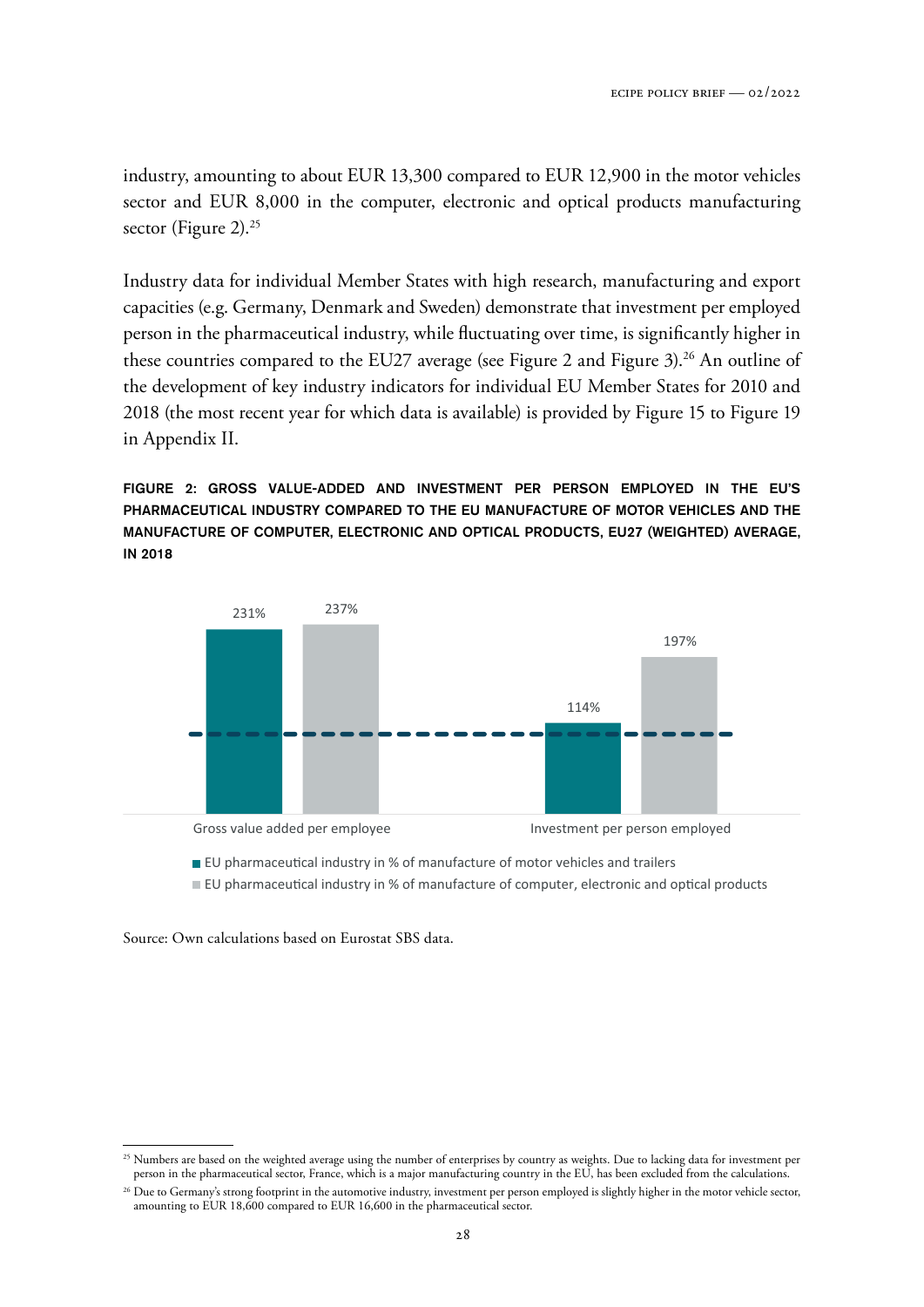FIGURE 3: ANNUAL INVESTMENT PER EMPLOYED PERSON IN THE EU'S PHARMACEUTICAL INDUSTRY COMPARED TO EU MANUFACTURE OF MOTOR VEHICLES AND MANUFACTURE OF COMPUTER, ELECTRONIC AND OPTICAL PRODUCTS, EU27 AVERAGE, GERMANY, DENMARK AND SWEDEN, IN 2018



Source: Own calculations based on Eurostat SBS data.

## *3.2.3. Patterns in value-added and the compensation of labour in the pharmaceutical industry in the EU*

The EU's pharmaceutical sector is particularly outstanding when measured against the value-added generated throughout the pharmaceutical value chain, i.e. basic research, drug development, production and distribution activities. Pharmaceutical companies in the EU show a considerably higher value-added (per enterprise and per person employed) compared to the value-added generated in other technology-driven manufacturing sectors in the EU, with a higher average value-added compared to, for example, companies manufacturing computer, electronic and optical products and companies manufacturing motor vehicles. This pattern is particularly pronounced in Member States with high pharmaceutical research and production capacities, e.g. Belgium, Denmark, Germany, France, Italy, Austria and Sweden (see Figure 4 as well as Figure 2 and Figure 3).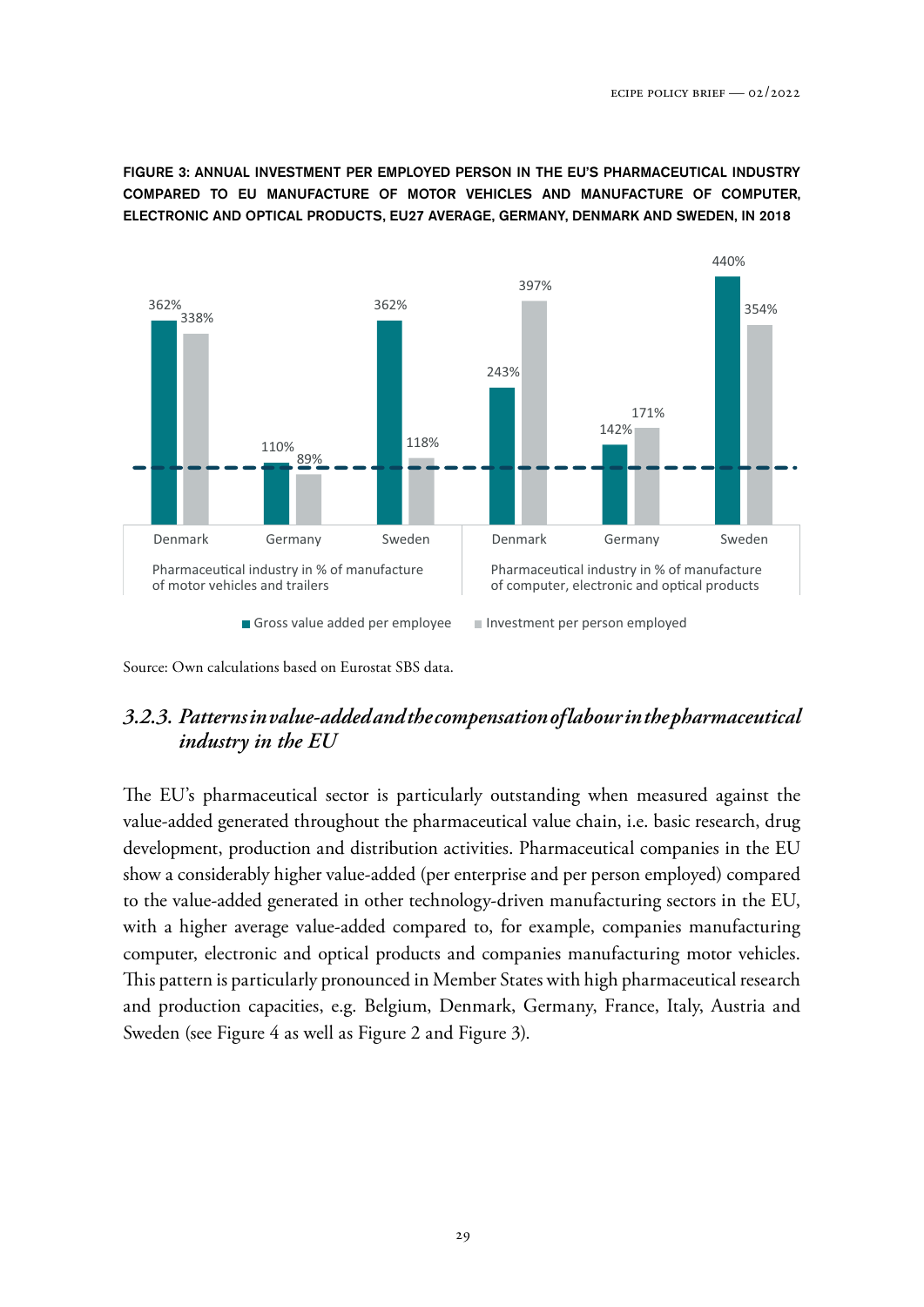FIGURE 4: AVERAGE ANNUAL VALUE-ADDED BY ENTERPRISE IN 2018, PHARMACEUTICAL INDUSTRY VS. TOTAL HIGH-TECHNOLOGY MANUFACTURING; MANUFACTURE OF COMPUTER, ELECTRONIC AND OPTICAL PRODUCTS; AND MANUFACTURE OF MOTOR VEHICLES, IN MILLION EUR



Manufacture of basic pharmaceutical products and pharmaceutical preparations

High-technology manufacturing

 $\blacksquare$  Manufacture of computer, electronic and optical products

**Manufacture of motor vehicles, trailers and semi-trailers** 

Source: Own calculations based on Eurostat SBS data. Note: Value-added at factor cost is the gross income from operating activities after adjusting for operating subsidies and indirect taxes. It can be calculated as the total sum of items to be added (+) or subtracted (-): turnover (+); capitalised production (+); other operating income (+); increases (+) or decreases (-) of stocks; purchases of goods and services (-); other taxes on products which are linked to turnover but not deductible (-); duties and taxes linked to production (-).

In most EU Member States, the gross value-added per employee in the pharmaceutical sector is significantly higher than in the motor vehicle manufacturing industry and the sector manufacturing computer, electronic and optical products, amounting to EUR 130,000 in Germany, EUR 307,000 in Denmark and EUR 375,000 in Sweden. Driven by the high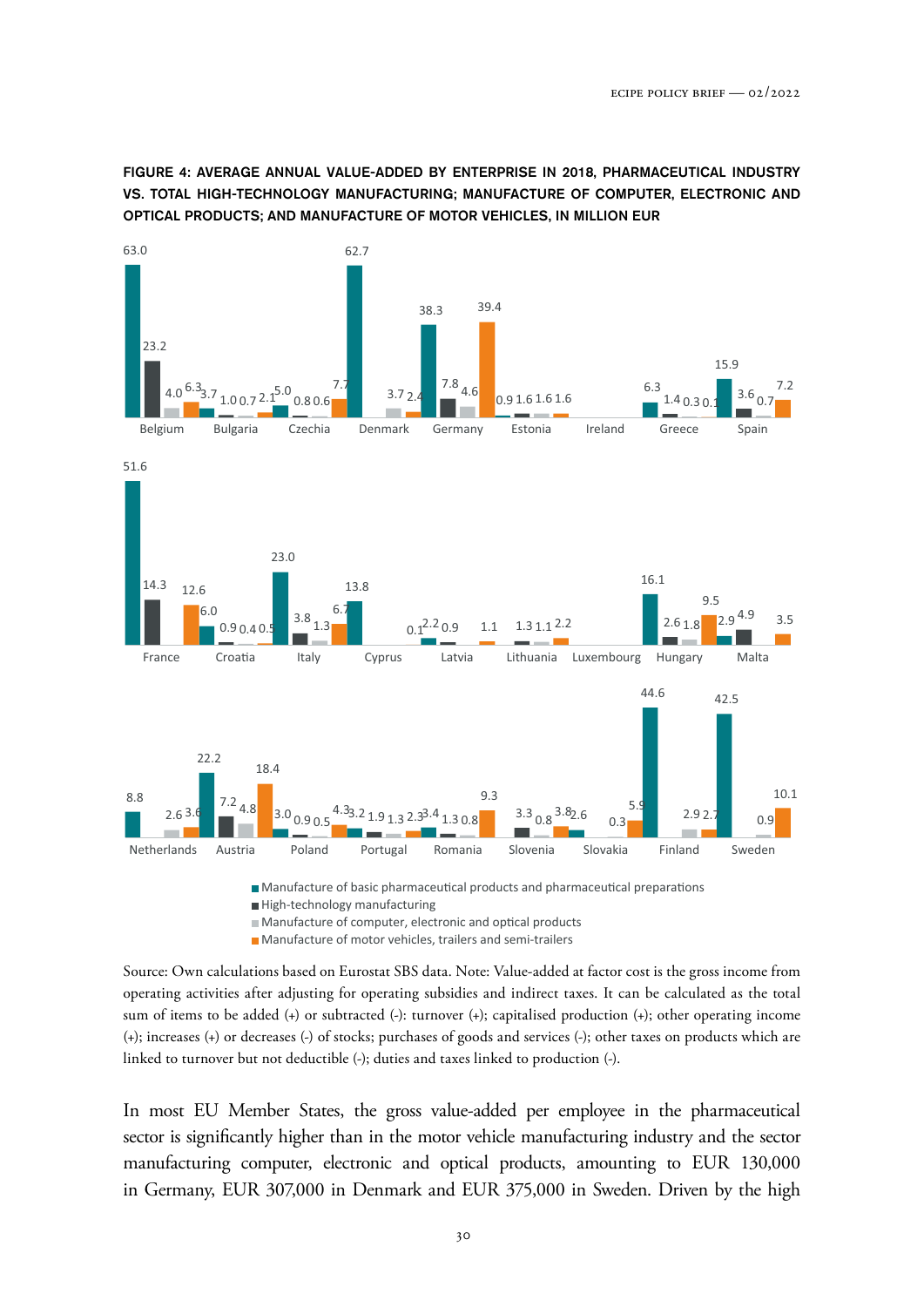value-added generated in the pharmaceutical industry, average wages and salaries per full-time equivalent (FTE) in the EU27 are significantly higher, amounting to an estimated EUR 72,000 per FTE in the pharmaceutical industry (445,000 FTEs in 2018) compared to EUR 44,000 in the motor vehicle sector (2.43 million FTEs in 2018) and EUR 46,000 in the computer, electronic and optical products manufacturing sector (933,000 FTEs in 2018).

#### *3.2.4. Differences in EU Member States' pharmaceutical industry performance*

As summarised by Table 1, EU Member States show a high degree of heterogeneity in key industry indicators. CEE countries show, on average, considerably lower values for key industry indicators compared to the EU27 average, including overall turnover per person employed, gross value added per worker, the overall production value per worker, investment in intangibles and overall R&D spending per worker. By contrast, as outlined in detail in Table 3 below, these indicators are significantly higher in most Western European countries, in which many companies and R&D clusters (including public research institutes) are characterised by a firm track record of pharmaceutical R&D and high value-added pharmaceutical production.

|                                          | <b>Turnover</b><br>per person<br>employed<br>in 1,000<br><b>EUR</b><br>(2018) | Apparent<br>labour<br>productivity<br>(gross val-<br>ue-added<br>per person<br>employed)<br>in<br><b>EUR 1,000</b><br>(2018) | <b>Gross</b><br>value-<br>added per<br>employee<br>in<br><b>EUR 1,000</b><br>(2018) | <b>Investment</b><br>in intangi-<br>bles per<br>person<br>employed<br>in.<br><b>EUR 1,000</b><br>(2018) | <b>Production</b><br>value per<br>enterprise<br>in<br>million<br><b>EUR</b><br>(2018) | <b>Production</b><br>value per<br>employee<br>in<br>million<br><b>EUR</b><br>(2018) | <b>R&amp;D</b><br>spending<br>per person<br>employed<br>in<br><b>EUR 1,000</b><br>(2017) |
|------------------------------------------|-------------------------------------------------------------------------------|------------------------------------------------------------------------------------------------------------------------------|-------------------------------------------------------------------------------------|---------------------------------------------------------------------------------------------------------|---------------------------------------------------------------------------------------|-------------------------------------------------------------------------------------|------------------------------------------------------------------------------------------|
| Min.                                     | 85.5                                                                          | 21.3                                                                                                                         | 21.5                                                                                | 3.8                                                                                                     | 2.8                                                                                   | 0.1                                                                                 | 4.2                                                                                      |
| $1st$ quartile <sup><math>*</math></sup> | 143.7                                                                         | 43.4                                                                                                                         | 44.3                                                                                | 10.5                                                                                                    | 8.0                                                                                   | 0.1                                                                                 | 9.6                                                                                      |
| Average                                  | 298.7                                                                         | 118.1                                                                                                                        | 119.9                                                                               | 15.0                                                                                                    | 49.1                                                                                  | 0.3                                                                                 | 34.6                                                                                     |
| $2nd$ quartile<br>(median)*              | 183.1                                                                         | 66.3                                                                                                                         | 66.4                                                                                | 14.2                                                                                                    | 26.0                                                                                  | 0.2                                                                                 | 23.2                                                                                     |
| 3rd quartile*                            | 457.3                                                                         | 137.2                                                                                                                        | 137.6                                                                               | 19.1                                                                                                    | 69.0                                                                                  | 0.4                                                                                 | 48.4                                                                                     |
| Max.                                     | 931.1                                                                         | 370.4                                                                                                                        | 374.8                                                                               | 27.4                                                                                                    | 182.2                                                                                 | 1.1                                                                                 | 124.1                                                                                    |
| Average<br><b>CEE</b><br>countries       | 148.1                                                                         | 44.7                                                                                                                         | 45.1                                                                                | 11.0                                                                                                    | 15                                                                                    | 0.1                                                                                 | 7.9                                                                                      |
| Average<br><b>EU27</b>                   | 500.0                                                                         | 186.0                                                                                                                        | 187.0                                                                               | 17.7                                                                                                    | 73.1                                                                                  | 0.5                                                                                 | 38.0                                                                                     |

#### TABLE 1: STATISTICAL INDICATORS OF KEY INDUSTRY DATA OF EU27 PHARMACEUTICAL INDUSTRY

Source: Eurostat SBS statistics (2018), EFPIA (2019). Note: The group of CEE countries follows CA Market Monitor (2020) and includes: Bulgaria, Czechia, Hungary, Poland, Romania and Slovenia.

\* indicates that statistical parameters are used for scenario analysis.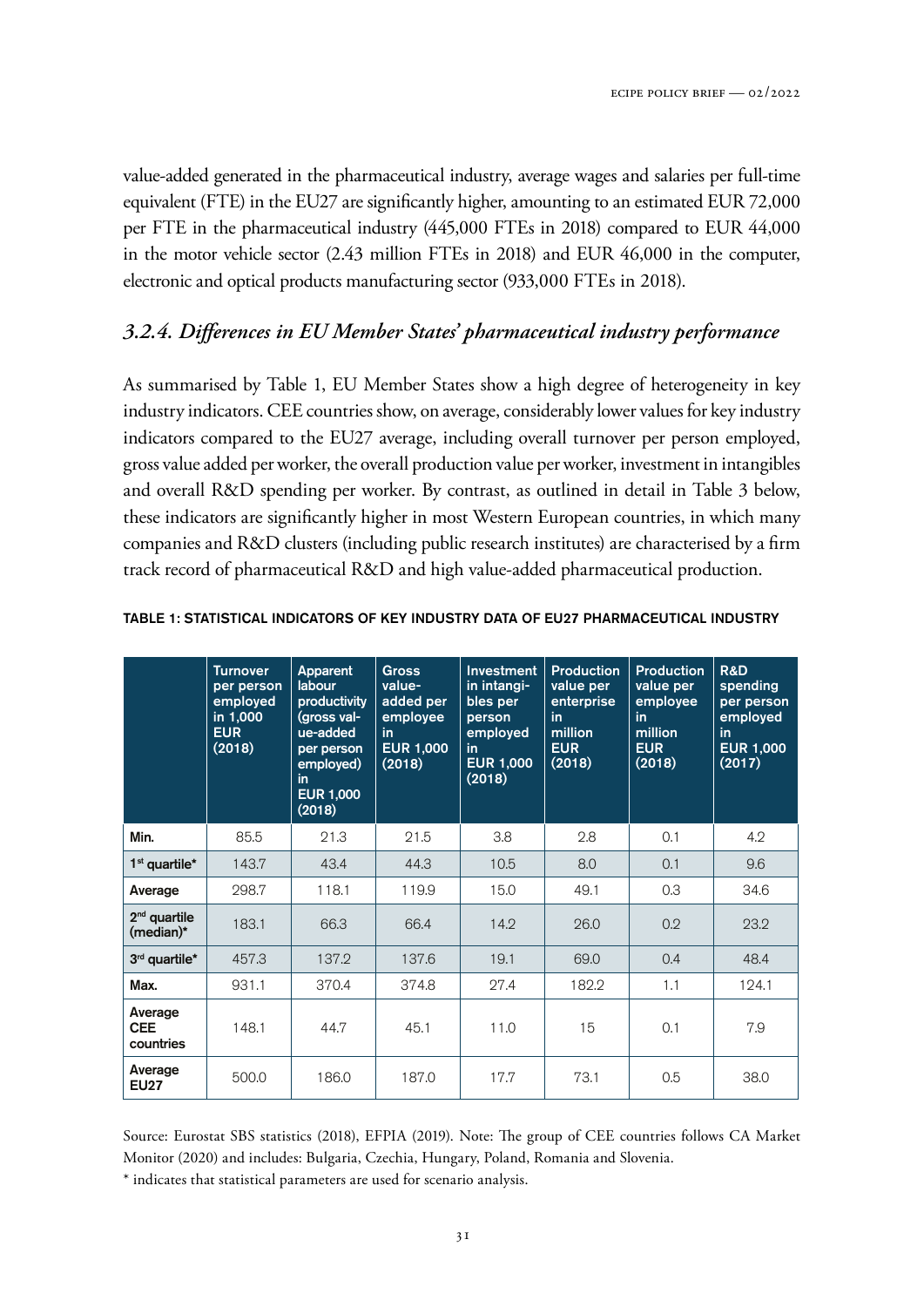Numbers for the production value per employee reveal that CEE countries are positioned at the lower end of the EU27 scale, reflecting a relatively low value-added, generics- (or API-) driven output of pharmaceutical products in these countries. Likewise, for investments in intangibles and R&D spending per employee, CEE countries are also positioned at the lower end of the EU27 scale, reflecting, overall, a relatively low R&D-intensity of pharmaceutical production in these countries.

# *3.2.5. Correlations between investment-intensity, production, employment and the compensation of labour in EU Member States*

As outlined by Figure 5, as well as Table 2 and Table 3 below, there is a relatively strong positive correlation between the level of R&D spending per employee and the share of a country's total number of employees in the pharmaceutical industry in the EU's total pharmaceutical labour force. Positive correlations are also found for the empirical relationship between R&D spending per employee and the production value of pharmaceuticals, and for investment spending per employee and the level of employment and industry output respectively. These correlations indicate that the geographical location of the production of high value-added medicines is closely linked to the geographical location in which R&D activities take place (took place) and investments in tangibles are (were) made.

Taking into account the historically high international competitiveness of pharmaceutical companies from Western Europe, strong pharmaceutical IPRs are generally more important for EU Member States whose pharmaceutical sectors are characterised by a relatively long track record of high innovation activity, as well as investment-intensive and high value-added production, compared to Member States whose pharmaceutical industry is characterised by low investment intensities and low value-added production, respectively.

As will be shown below, a relative erosion of pharmaceutical IPRs vis-à-vis third countries could in the medium to long term cause a decline in the level of investments made in the EU, with adverse effects on the output of medicines manufactured in EU Member States. An erosion of pharmaceutical IPRs could even accelerate the EU's relative decline in innovation competitiveness compared to other countries, especially the USA and rising emerging market economies.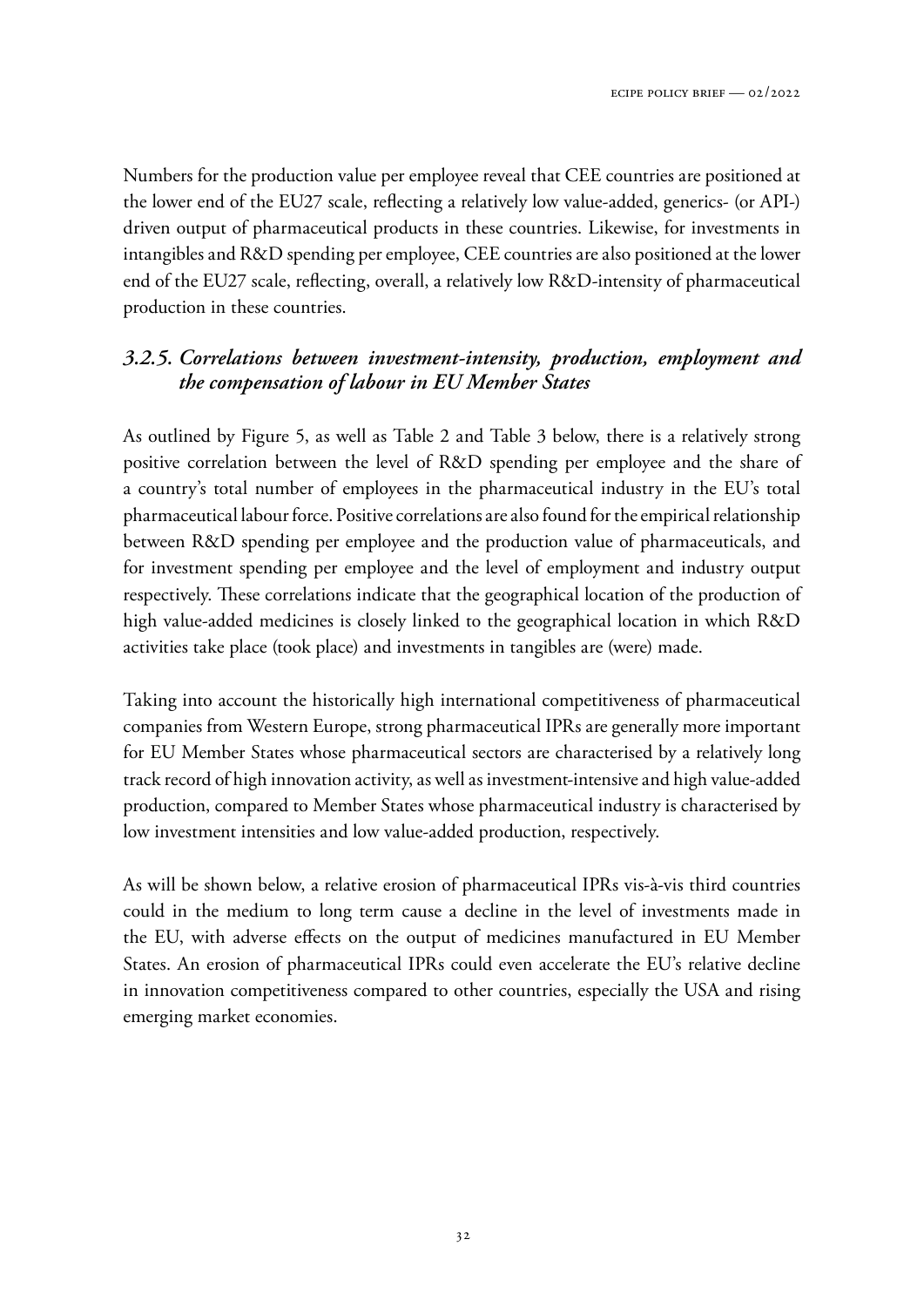

#### FIGURE 5: CORRELATION BETWEEN R&D SPENDING PER EMPLOYEE AND THE PERCENTAGE SHARE OF EMPLOYMENT IN THE PHARMACEUTICAL INDUSTRY IN TOTAL EU PHARMACEUTICAL EMPLOYMENT, 2017

Source: 2017 R&D data were taken from EFPIA (2019). 2017 employment data were taken from EFPIA (2019). Ireland has been excluded from the sample because of an outlier of EUR 162,700 in R&D spending in 2017. Note: Due to missing data for R&D spending, correlations are only presented for the year 2017. The observation of longer-term averages would offer a more robust picture.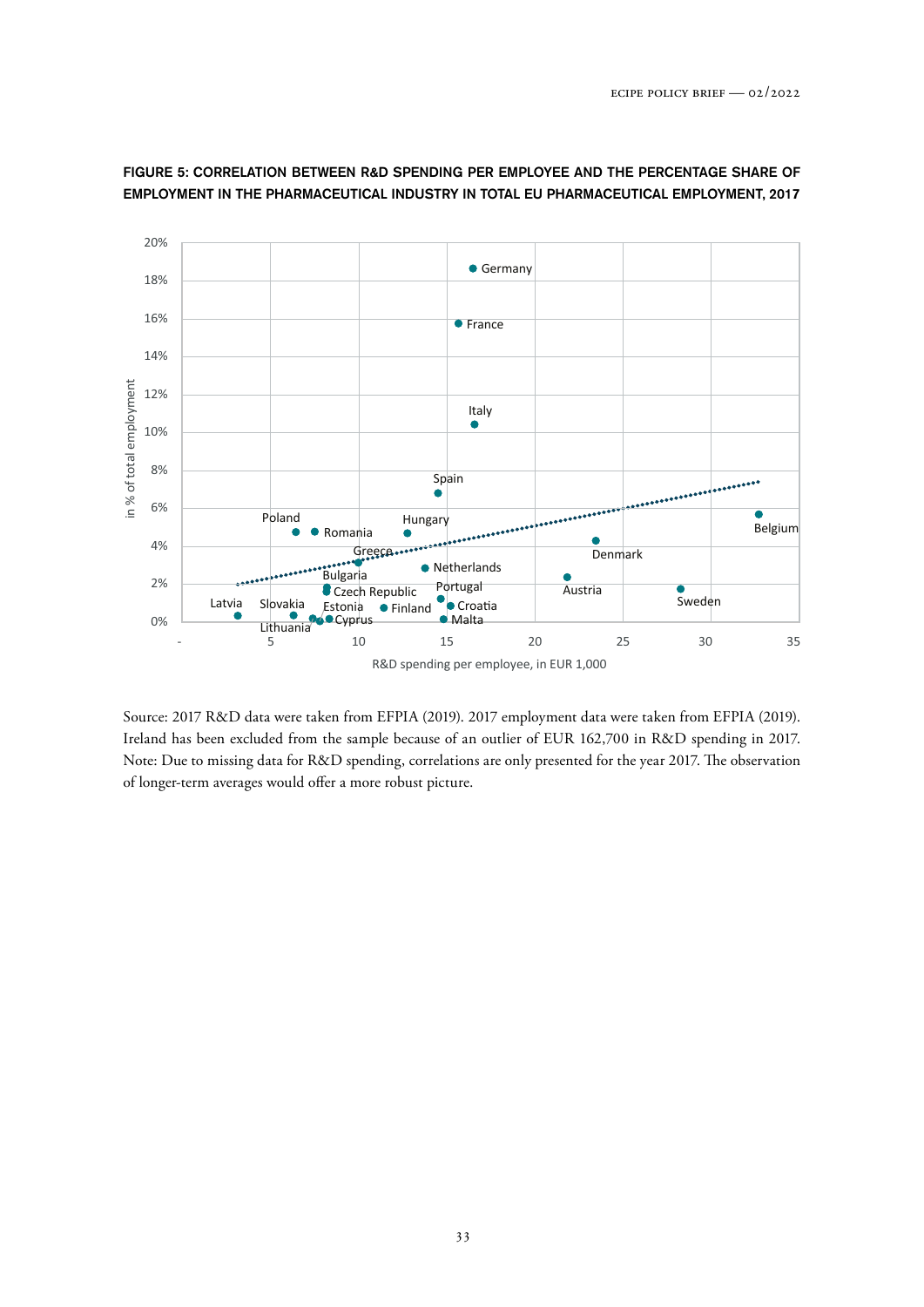|                             | R&D<br>spending in<br>million EUR<br>in 2017 | In $\%$ of<br>total EU<br><b>R&amp;D</b><br>spending | <b>Employment</b><br><b>(EFPIA 2017</b><br>estimates) | In $%$ of<br>total EU<br>employment<br>in pharma-<br>ceutical<br>industry | <b>Employment</b><br>(Eurostat<br>2018<br>estimates) | In % of<br>total<br>employment |
|-----------------------------|----------------------------------------------|------------------------------------------------------|-------------------------------------------------------|---------------------------------------------------------------------------|------------------------------------------------------|--------------------------------|
| Austria                     | 294                                          | 1.3%                                                 | 14,860                                                | 2.4%                                                                      | 16,550                                               | 2.8%                           |
| <b>Belgium</b>              | 3,508                                        | 15.3%                                                | 35,711                                                | 5.7%                                                                      | 28,278                                               | 4.7%                           |
| <b>Bulgaria</b>             |                                              |                                                      | 11,500                                                | 1.8%                                                                      | 8,814                                                | 1.5%                           |
| Croatia                     | 40                                           | 0.2%                                                 | 5,474                                                 | 0.9%                                                                      | 4,859                                                | 0.8%                           |
| Cyprus                      | 85                                           | 0.4%                                                 | 1,140                                                 | 0.2%                                                                      | 1,755                                                | 0.3%                           |
| Czechia                     | 77                                           | 0.3%                                                 | 10,083                                                | 1.6%                                                                      | 10,494                                               | 1.8%                           |
| <b>Denmark</b>              | 1,632                                        | 7.1%                                                 | 26,963                                                | 4.3%                                                                      | 25,306                                               | 4.2%                           |
| Estonia                     |                                              |                                                      | 380                                                   | 0.1%                                                                      | 346                                                  | 0.1%                           |
| <b>Finland</b>              | 201                                          | $0.9\%$                                              | 4,722                                                 | 0.8%                                                                      | 4,684                                                | 0.8%                           |
| <b>France</b>               | 4,451                                        | 19.5%                                                | 98,786                                                | 15.8%                                                                     | 96,985                                               | 16.3%                          |
| Germany                     | 6,918                                        | 30.2%                                                | 117,013                                               | 18.7%                                                                     | 157,424                                              | 26.4%                          |
| Greece                      | 42                                           | 0.2%                                                 | 19,700                                                | 3.1%                                                                      | 10,095                                               | 1.7%                           |
| Hungary                     | 176                                          | 0.8%                                                 | 29,400                                                | 4.7%                                                                      | 19,479                                               | 3.3%                           |
| Ireland                     | 305                                          | 1.3%                                                 | 29,766                                                | 4.7%                                                                      | 16,125                                               | 2.7%                           |
| Italy                       | 1,530                                        | 6.7%                                                 | 65,400                                                | 10.4%                                                                     | 65,852                                               | 11.0%                          |
| Latvia                      |                                              |                                                      | 2,154                                                 | 0.3%                                                                      | 2,225                                                | 0.4%                           |
| Lithuania                   |                                              |                                                      | 1,220                                                 | 0.2%                                                                      | 659                                                  | 0.1%                           |
| Luxembourg                  |                                              |                                                      |                                                       |                                                                           |                                                      |                                |
| Malta                       |                                              |                                                      | 1,057                                                 | $0.2\%$                                                                   | 1,033                                                | 0.2%                           |
| <b>Netherlands</b>          | 642                                          | 2.8%                                                 | 17,900                                                | 2.9%                                                                      | 13,124                                               | 2.2%                           |
| Poland                      | 340                                          | 1.5%                                                 | 29,873                                                | 4.8%                                                                      | 25,090                                               | 4.2%                           |
| Portugal                    | 100                                          | 0.4%                                                 | 7,700                                                 | 1.2%                                                                      | 7,856                                                | 1.3%                           |
| Romania                     | 101                                          | 0.4%                                                 | 30,000                                                | 4.8%                                                                      | 10,507                                               | 1.8%                           |
| <b>Slovakia</b>             |                                              |                                                      | 2,287                                                 | 0.4%                                                                      | 2,185                                                | 0.4%                           |
| Slovenia                    | 180                                          | 0.8%                                                 | 9,964                                                 | 1.6%                                                                      | 6,514                                                | 1.1%                           |
| Spain                       | 1,147                                        | 5.0%                                                 | 42,687                                                | 6.8%                                                                      | 47,341                                               | 7.9%                           |
| Sweden                      | 1,104                                        | 4.8%                                                 | 11,012                                                | 1.8%                                                                      | 12,799                                               | 2.1%                           |
| Total EU27 ex<br>Luxembourg | 22,873                                       | 100%                                                 | 626,752                                               | 100%                                                                      | 596,379                                              | 100%                           |

#### TABLE 2: TOTAL PHARMACEUTICAL R&D AND EMPLOYMENT IN THE EU27

Source: 2017 R&D data were taken from EFPIA (2019). 2017 employment data for 2017 were taken from EFPIA (2019). 2018 employment data were retrieved from Eurostat's SBS database. Eurostat employment data for Ireland are from 2014, Eurostat employment data for France are from 2017, Eurostat employment data for Lithuania are from 2015, and Eurostat employment data for Slovenia are from 2011.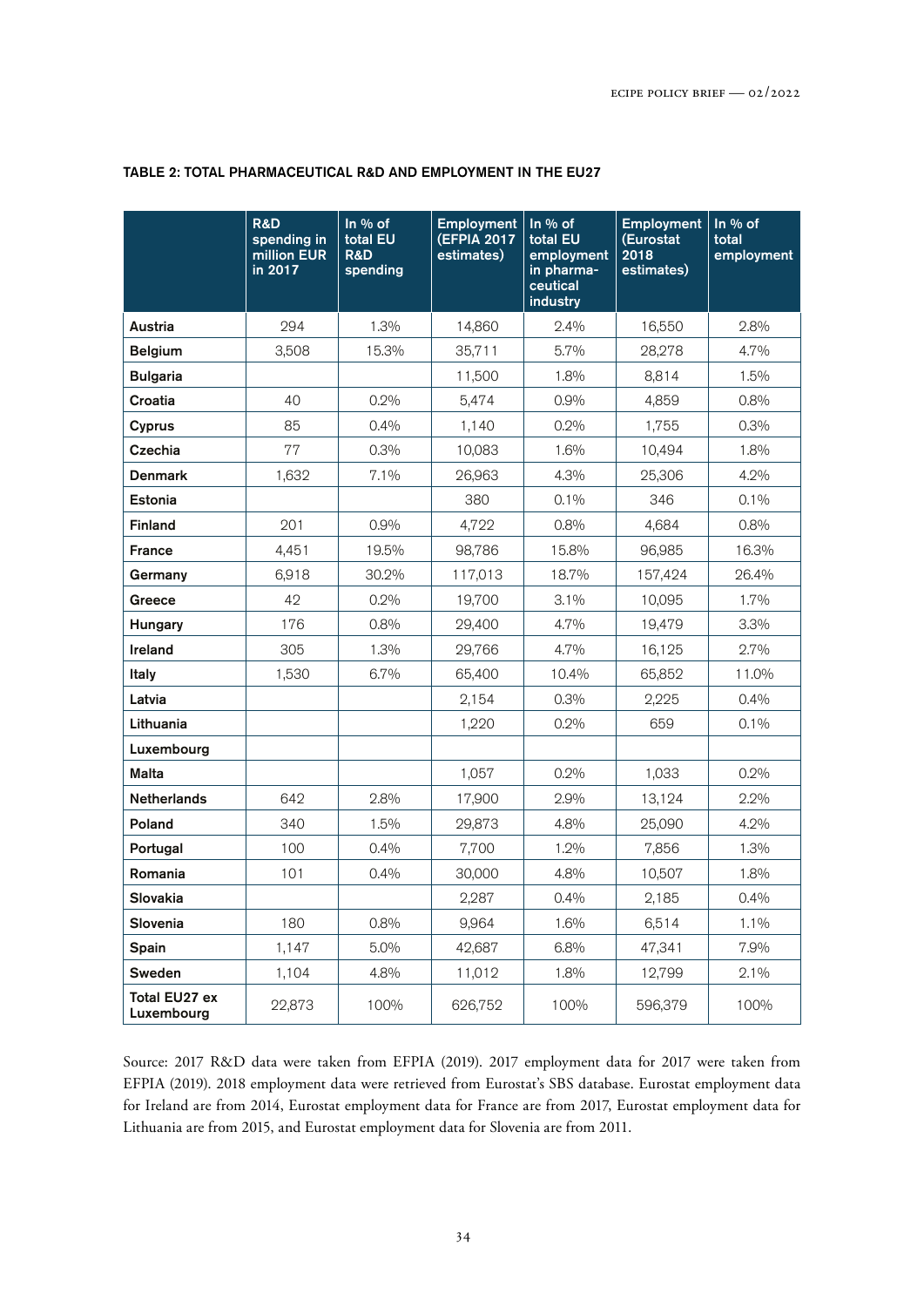|                            | <b>Number</b><br>of employ-<br>ees | <b>Turnover</b><br>per person<br>employed in<br><b>EUR 1,000</b><br>(2018) | Apparent<br>labour<br>productiv-<br>ity (Gross<br>value added<br>per person<br>employed)<br>in EUR<br>1,000<br>(2018) | <b>Gross value</b><br>added per<br>employee in<br><b>EUR 1,000</b><br>(2018) | Invest-<br>ment in<br>intangibles<br>per person<br>employed in<br><b>EUR 1,000</b><br>(2018) | Production<br>value per<br>enterprise<br>in million<br><b>EUR (2018)</b> | Production<br>value per<br>employee in<br>million EUR<br>(2018) | <b>R&amp;D</b><br>spending<br>per person<br>employed in<br><b>EUR 1,000</b><br>(2017) | Average<br>personnel<br>costs in<br><b>EUR (2018)</b> |
|----------------------------|------------------------------------|----------------------------------------------------------------------------|-----------------------------------------------------------------------------------------------------------------------|------------------------------------------------------------------------------|----------------------------------------------------------------------------------------------|--------------------------------------------------------------------------|-----------------------------------------------------------------|---------------------------------------------------------------------------------------|-------------------------------------------------------|
| <b>EU27</b>                | 602,315                            | 500.0                                                                      | 186.0                                                                                                                 | 187.0                                                                        | 17.7                                                                                         | 73.3                                                                     | 0.5                                                             | 38.0                                                                                  | 73,015                                                |
| <b>Belgium</b>             | 28,278                             | 931.1                                                                      | 370.4                                                                                                                 | 372.0                                                                        | 27.4                                                                                         | 182.2                                                                    | 1.1                                                             | 124.1                                                                                 | 109,190                                               |
| <b>Bulgaria</b>            | 8,814                              | n/a                                                                        | 21.3                                                                                                                  | 21.5                                                                         | n/a                                                                                          | n/a                                                                      | n/a                                                             | n/a                                                                                   | 9,961                                                 |
| Czechia                    | 10,494                             | 158.5                                                                      | 42.8                                                                                                                  | 43.9                                                                         | 11.4                                                                                         | 16.0                                                                     | 0.1                                                             | 7.3                                                                                   | 24,252                                                |
| <b>Denmark</b>             | 25,306                             | 593.2                                                                      | 307.0                                                                                                                 | 307.1                                                                        | 23.0                                                                                         | 124.8                                                                    | 0.6                                                             | 64.5                                                                                  | 105,939                                               |
| Germany                    | 157,424                            | 483.5                                                                      | 129.5                                                                                                                 | 129.8                                                                        | 16.6                                                                                         | 112.2                                                                    | 0.4                                                             | 43.9                                                                                  | 89,096                                                |
| Estonia                    | 346                                | 105.4                                                                      | 31.7                                                                                                                  | 32.0                                                                         | 13.1                                                                                         | 2.8                                                                      | 0.1                                                             |                                                                                       | 26,300                                                |
| Ireland                    | n/a                                | n/a                                                                        | n/a                                                                                                                   | n/a                                                                          | n/a                                                                                          | n/a                                                                      | n/a                                                             | n/a                                                                                   | n/a                                                   |
| Greece                     | 10,095                             | 233.2                                                                      | 61.8                                                                                                                  | 61.9                                                                         | 9.3                                                                                          | 18.5                                                                     | 0.2                                                             | 4.2                                                                                   | 37,959                                                |
| Spain                      | 47,341                             | 308.6                                                                      | 110.5                                                                                                                 | 110.8                                                                        | 16.4                                                                                         | 43.1                                                                     | 0.3                                                             | 24.2                                                                                  | 57,054                                                |
| <b>France</b>              | n/a                                | n/a                                                                        | n/a                                                                                                                   | n/a                                                                          | n/a                                                                                          | 174.6                                                                    | n/a                                                             | n/a                                                                                   | n/a                                                   |
| Croatia                    | 4,859                              | 148.2                                                                      | 57.8                                                                                                                  | 59.3                                                                         | 9.5                                                                                          | 15.3                                                                     | 0.2                                                             | 8.2                                                                                   | 27,762                                                |
| Italy                      | 65,852                             | 426.3                                                                      | 139.8                                                                                                                 | 140.2                                                                        | 16.3                                                                                         | 66.0                                                                     | 0.4                                                             | 23.2                                                                                  | 72,602                                                |
| <b>Cyprus</b>              | 1,755                              | 143.7                                                                      | 70.8                                                                                                                  | 70.8                                                                         | 18.5                                                                                         | 28.1                                                                     | 0.1                                                             | 48.4                                                                                  | 30,142                                                |
| Latvia                     | 2,225                              | 101.1                                                                      | 36.2                                                                                                                  | 36.4                                                                         | 3.8                                                                                          | 5.5                                                                      | 0.1                                                             |                                                                                       | 22,112                                                |
| Lithuania                  | n/a                                | n/a                                                                        | n/a                                                                                                                   | n/a                                                                          | n/a                                                                                          | n/a                                                                      | n/a                                                             | n/a                                                                                   | n/a                                                   |
| Luxem-<br>bourg            | n/a                                | n/a                                                                        | n/a                                                                                                                   | n/a                                                                          | n/a                                                                                          | n/a                                                                      | n/a                                                             | n/a                                                                                   | n/a                                                   |
| Hungary                    | 19,479                             | 183.1                                                                      | 72.4                                                                                                                  | 72.5                                                                         | 13.5                                                                                         | 29.6                                                                     | 0.1                                                             | 9.0                                                                                   | 30,099                                                |
| Malta                      | 1,033                              | 152.4                                                                      | 56.6                                                                                                                  | 56.6                                                                         | 14.8                                                                                         | 8.0                                                                      | 0.2                                                             |                                                                                       | 33,785                                                |
| Nether-<br>lands           | 13,124                             | 457.3                                                                      | 153.2                                                                                                                 | 153.3                                                                        | n/a                                                                                          | 23.9                                                                     | 0.4                                                             | 48.9                                                                                  | 73,163                                                |
| Austria                    | 16,550                             | 330.0                                                                      | 128.2                                                                                                                 | 128.7                                                                        | 21.0                                                                                         | 46.7                                                                     | 0.3                                                             | 17.8                                                                                  | 79,776                                                |
| Poland                     | 25,090                             | 139.9                                                                      | 45.0                                                                                                                  | 45.4                                                                         | 8.3                                                                                          | 7.6                                                                      | 0.1                                                             | 13.6                                                                                  | 22,797                                                |
| Portugal                   | 7,856                              | 168.4                                                                      | 61.3                                                                                                                  | 61.9                                                                         | 23.1                                                                                         | 8.3                                                                      | 0.2                                                             | 12.7                                                                                  | 32,662                                                |
| Romania                    | 10,507                             | 110.7                                                                      | 41.9                                                                                                                  | 42.0                                                                         | 10.8                                                                                         | 6.9                                                                      | 0.1                                                             | 9.6                                                                                   | 16,017                                                |
| Slovenia                   | n/a                                | n/a                                                                        | n/a                                                                                                                   | n/a                                                                          | n/a                                                                                          | n/a                                                                      | n/a                                                             | n/a                                                                                   | n/a                                                   |
| Slovakia                   | 2,185                              | 85.5                                                                       | 32.1                                                                                                                  | 32.1                                                                         | 5.3                                                                                          | 6.5                                                                      | 0.1                                                             | n/a                                                                                   | 21,006                                                |
| Finland                    | 4,684                              | 489.8                                                                      | 285.1                                                                                                                 | 285.4                                                                        | 13.0                                                                                         | 70.0                                                                     | 0.4                                                             | 42.9                                                                                  | 60,802                                                |
| Sweden                     | 12,799                             | 523.7                                                                      | 342.0                                                                                                                 | 374.8                                                                        | 24.1                                                                                         | 83.1                                                                     | 0.7                                                             | 86.3                                                                                  | 83,561                                                |
| Min.                       | 346.0                              | 85.5                                                                       | 21.3                                                                                                                  | 21.5                                                                         | 3.8                                                                                          | 2.8                                                                      | 0.1                                                             | 4.2                                                                                   | 9,961                                                 |
| $1st$ quartile             | 4,728                              | 143.7                                                                      | 43.4                                                                                                                  | 44.3                                                                         | 10.5                                                                                         | 8.0                                                                      | 0.1                                                             | 9.6                                                                                   | 24,764                                                |
| Average                    | 21,641                             | 298.7                                                                      | 118.1                                                                                                                 | 119.9                                                                        | 15.0                                                                                         | 49.1                                                                     | 0.3                                                             | 34.6                                                                                  | 48,457                                                |
| $2nd$ quartile<br>(median) | 10,501                             | 183.1                                                                      | 66.3                                                                                                                  | 66.4                                                                         | 14.2                                                                                         | 26.0                                                                     | 0.2                                                             | 23.2                                                                                  | 33,224                                                |
| 3 <sup>rd</sup> quartile   | 23,687                             | 457.3                                                                      | 137.2                                                                                                                 | 137.6                                                                        | 19.1                                                                                         | 69.0                                                                     | 0.4                                                             | 48.4                                                                                  | 73,023                                                |
| Max.                       | 157,424                            | 931.1                                                                      | 370.4                                                                                                                 | 374.8                                                                        | 27.4                                                                                         | 182.2                                                                    | 1.1                                                             | 124.1                                                                                 | 109,191                                               |

#### TABLE 3: STATISTICAL INDICATORS OF INDUSTRY CHARACTERISTICS OF EU27 PHARMACEUTICAL INDUSTRY, BY COUNTRY

Source: Own calculations based on Eurostat SBS statistics (2018) and EFPIA (2019).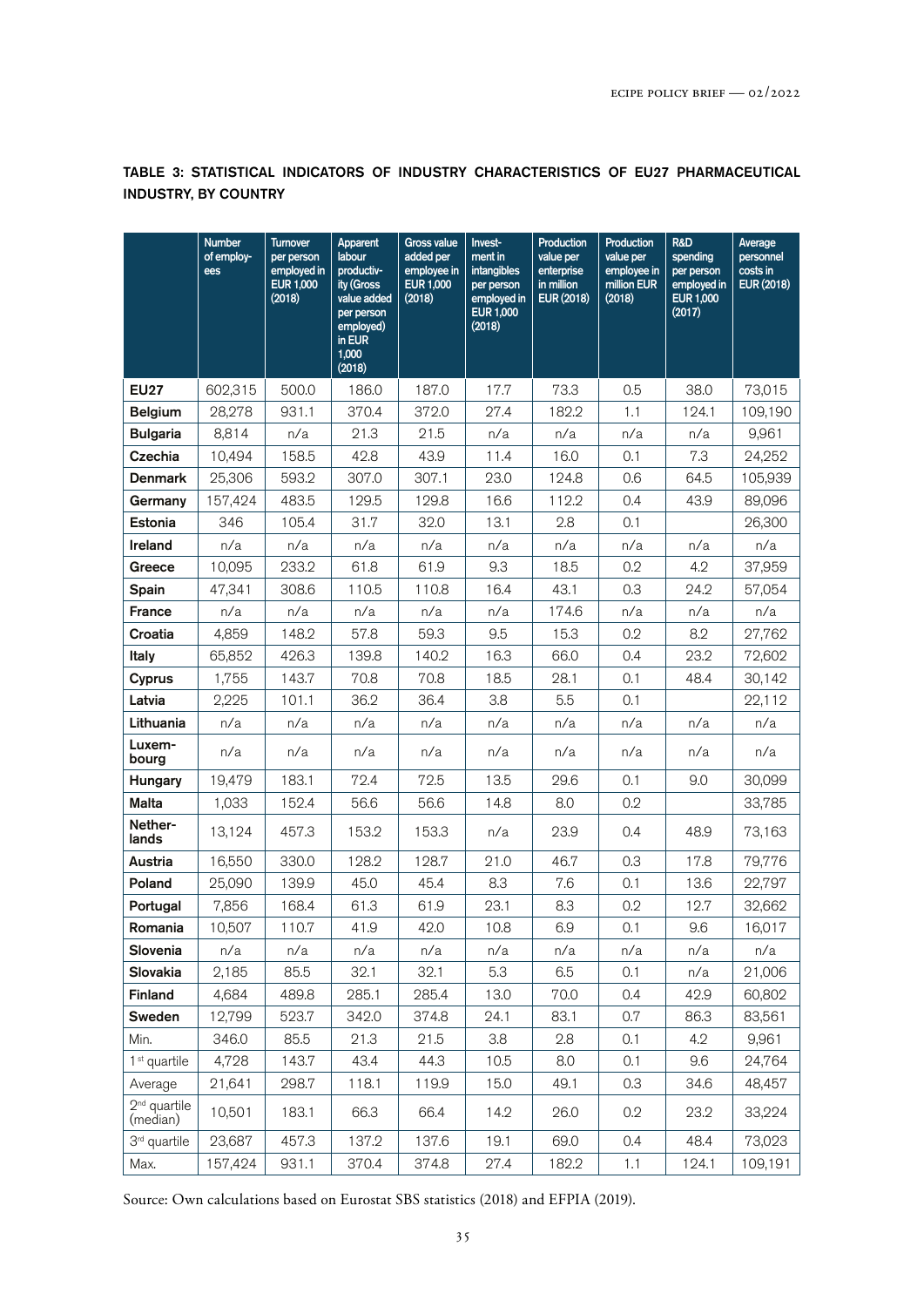## 4. STRATEGIC AUTONOMY IN AN ENVIRONMENT OF INCREASING INTERNATIONAL COMPETITION IN THE INNOVATIVE PHARMACEUTICAL INDUSTRY

Below, we outline patterns in international pharmaceutical R&D and general trends in the development costs of new medicines. The data generally show that many European companies are still strong innovators, highly involved in international research and production chains, and successful high value-added exporters. At the same time, the data demonstrate that Europe's overall innovation performance is substantially lacking behind the USA. Moreover, the rapid rise of research-intensive and knowledge-accumulating companies from non-European jurisdictions, especially large emerging market economies like China and India, will likely erode EU companies' relatively strong position in pharmaceutical innovation and global market penetration of innovative IP-protected medicines originating in the EU. Considering the relevance of IPRs for investments and high value-added production in the pharmaceutical industry, it will be outlined that strong IPRs granted in the EU could moderate the relative decline in competitiveness by way of protecting the EU's international attractiveness as a location for investments in R&D and its position as a production hub for high value-added medicines.

## *4.1. Patterns and trends in global pharmaceutical innovation*

International patent data show that EU companies are exposed to increasing competition for innovation globally. Innovators from the EU27 still account for a relatively high number of patent filings across all industries globally, reflecting the relatively high state of economic development in EU Member States. The data show, however, that growth in the EU's overall innovative capacity, when measured by the total number of patent filings, is lacking behind the growth recorded for major emerging market economies.<sup>27</sup>

The relative decline of Europe's innovative capacities is also noticeable for pharmaceuticals. As outlined in Table 4, pharmaceutical companies and other (non-commercial) innovators from the EU27 ranked second in the total number of granted patents counted globally, accounting for approx. 8,000 patent grants in 2019, only topped by innovators from the USA (12,000 patent grants; +47% compared to the EU27), and followed by innovators from China  $(7,000$  patent grants; -12% compared to the EU27). The numbers also reveal that average annual growth rates constantly declined for EU-originating patents over the past

 $^{27}$  Between 2000 and 2019, filings made by applicants from the EU within the EU increased from approx. 138,000 to 155,000 (+13%). By contrast, the number of filings made by US applicants at their home office increased to 285,000 (+73%), filings made by Indian applicants at their home office increased to 19,000 (+782), and filings made by Chinese applicants at their home office increased to 1.24 million (+4,806%; see Figure 21 and Figure 22 in Appendix VI). Patent data also reveals that innovators from EU Member States are still highly active in filing patents abroad, i.e. in countries other than their country of origin. The number of EU patent filings abroad increased from approx. 142,000 in 2000 to 275,188 in 2019 (+93%). Over the same period, filings abroad made by applicants from the USA increased to 236,000 (+104%), filings from India to 14,600 (+2,057%), and filings from China to about 84,000 (+7,569%; see Figure 23 and Figure 24 in Appendix VI).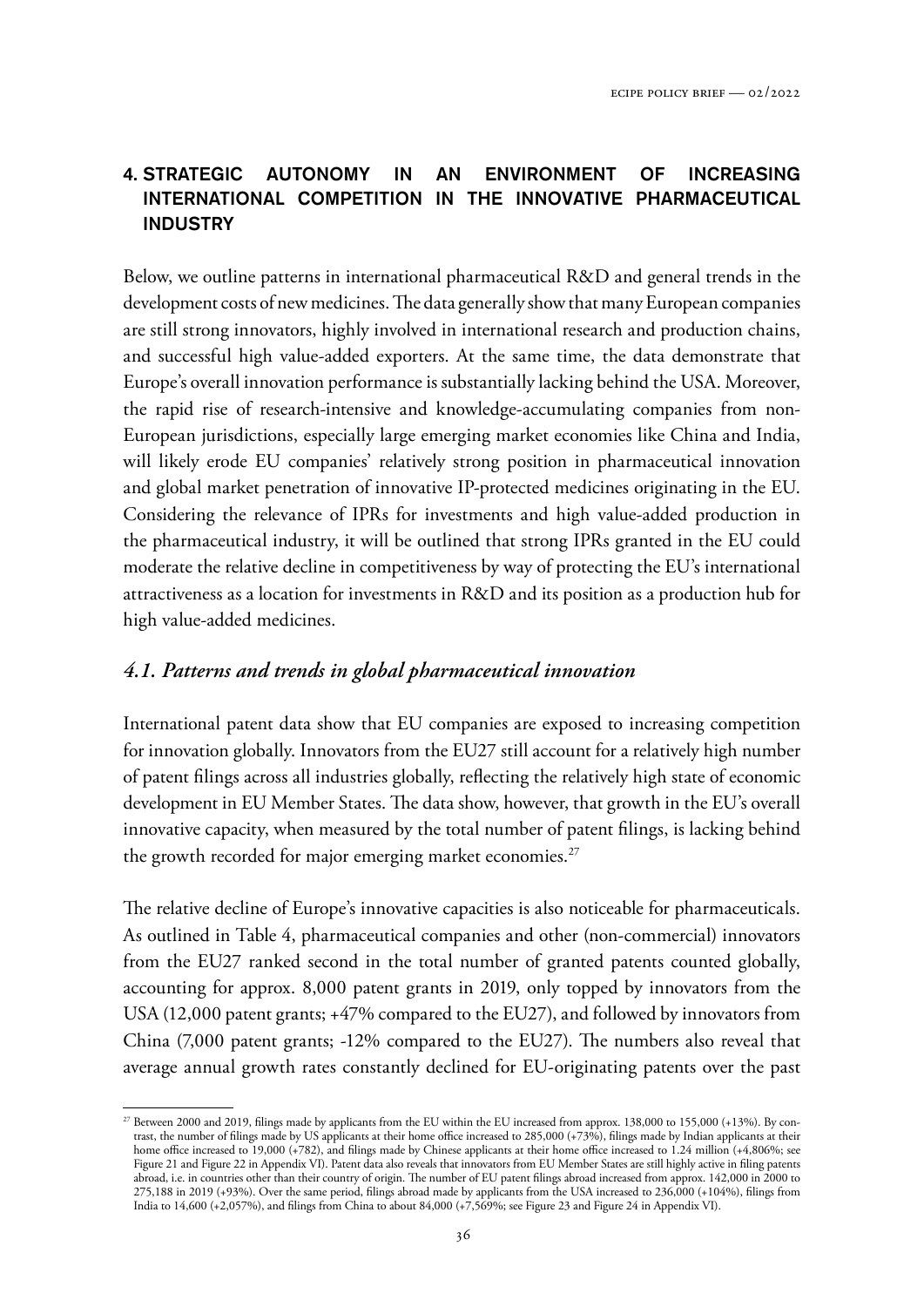20 years. The annual growth rates were particularly low for the past 10 years, amounting to 0.3% for the period 2010-2015 and 0.5% for the period 2016-2019, respectively. By contrast, the number of patent grants increased at significantly higher rates for the USA and, particularly, China. The pattern is similar for patent grants in biotechnology sectors (incl. green and blue biotechnology), although less pronounced, with China already being the largest innovating jurisdiction when measured by patent grants in the sector (see Table 15 in Appendix VI).

|                         |                              | 2000   | 2005   | 2010   | 2015   | 2019   | <b>CAGR</b><br>2000-<br>2005 | <b>CAGR</b><br>2005-<br>2010 | <b>CAGR</b><br>2005-<br>2010 | <b>CAGR</b><br>$2010 -$<br>2015 | <b>CAGR</b><br>$2015 -$<br>2019 |
|-------------------------|------------------------------|--------|--------|--------|--------|--------|------------------------------|------------------------------|------------------------------|---------------------------------|---------------------------------|
| 1                       | <b>USA</b>                   | 5,304  | 6,338  | 7,647  | 10,495 | 12,017 | 3.6%                         | 3.6%                         | 3.8%                         | 6.5%                            | 3.4%                            |
| $\overline{2}$          | China                        | 1,221  | 2,165  | 4,762  | 8,800  | 7,165  | 12.1%                        | 12.1%                        | 17.1%                        | 13.1%                           | $-5.0%$                         |
| 3                       | Japan                        | 1,483  | 1,540  | 2,631  | 3,132  | 2,538  | 0.8%                         | 0.8%                         | 11.3%                        | 3.5%                            | $-5.1%$                         |
| 4                       | Republic of<br>Korea         | 193    | 1,003  | 716    | 1,789  | 2,324  | 39.0%                        | 39,0%                        | $-6.5%$                      | 20.1%                           | 6.8%                            |
| 5                       | Germany                      | 1,205  | 1,970  | 2,290  | 2,298  | 2,187  | 10.3%                        | 10.3%                        | 3.1%                         | 0.1%                            | $-1.2%$                         |
| 6                       | Switzerland                  | 386    | 900    | 1,551  | 1,625  | 1,739  | 18.4%                        | 18.4%                        | 11.5%                        | 0.9%                            | 1.7%                            |
| $\overline{\mathbf{z}}$ | <b>France</b>                | 902    | 1,324  | 1,543  | 1,597  | 1,435  | 8.0%                         | 8.0%                         | 3.1%                         | 0.7%                            | $-2.6%$                         |
| 8                       | <b>United</b><br>Kingdom     | 751    | 935    | 1.093  | 1.132  | 1,386  | 4.5%                         | 4.5%                         | 3.2%                         | 0.7%                            | 5.2%                            |
| 9                       | <b>Russian</b><br>Federation | 747    | 797    | 958    | 1,334  | 1,185  | 1.3%                         | 1.3%                         | 3.7%                         | 6.8%                            | $-2.9%$                         |
| 10                      | Italy                        | 392    | 458    | 690    | 713    | 672    | 3.2%                         | 3.2%                         | 8.5%                         | 0.7%                            | $-1.5%$                         |
| 11                      | <b>Belgium</b>               | 254    | 405    | 564    | 627    | 627    | 9.8%                         | 9.8%                         | 6.8%                         | 2.1%                            | $0.0\%$                         |
| 12                      | Nether-<br>lands             | 166    | 359    | 422    | 418    | 621    | 16.7%                        | 16.7%                        | 3.3%                         | $-0.2%$                         | 10.4%                           |
| 13                      | Sweden                       | 258    | 604    | 542    | 390    | 517    | 18.5%                        | 18.5%                        | $-2.1%$                      | $-6.4\%$                        | 7.3%                            |
| 14                      | Canada                       | 254    | 329    | 417    | 494    | 493    | 5.3%                         | 5.3%                         | 4.9%                         | $3.4\%$                         | $-0.1%$                         |
| 15                      | Spain                        | 93     | 213    | 388    | 439    | 425    | 18.0%                        | 18.0%                        | 12.7%                        | 2.5%                            | $-0.8%$                         |
| 16                      | <b>Denmark</b>               | 136    | 298    | 351    | 375    | 424    | 17.0%                        | 17.0%                        | 3.3%                         | 1.3%                            | 3.1%                            |
| 17                      | India                        | 29     | 176    | 265    | 340    | 408    | 43.4%                        | 43.4%                        | 8.5%                         | 5.1%                            | 4.7%                            |
| 18                      | Australia                    | 96     | 124    | 201    | 336    | 342    | 5.3%                         | 5.3%                         | 10.1%                        | 10.8%                           | 0.4%                            |
| 19                      | <b>Israel</b>                | 81     | 159    | 216    | 330    | 317    | 14.4%                        | 14.4%                        | 6.3%                         | 8.8%                            | $-1.0%$                         |
| 20                      | Ireland                      | 65     | 104    | 203    | 260    | 297    | 9.9%                         | 9.9%                         | 14.3%                        | 5.1%                            | 3.4%                            |
| 21                      | <b>EU27</b>                  | 3,828  | 6,395  | 7,883  | 7,994  | 8,152  | 10.8%                        | 10.8%                        | 4.3%                         | 0.3%                            | 0.5%                            |
| 22                      | Top 20                       | 14,016 | 20,201 | 27,450 | 36,924 | 37,119 | 7.6%                         | 7.6%                         | 6.3%                         | 6.1%                            | 0.1%                            |
| 23                      | <b>Total</b>                 | 14,720 | 21,464 | 29,020 | 38,824 | 39,236 | 7.8%                         | 7.8%                         | 6.2%                         | 6.0%                            | 0.3%                            |

### TABLE 4: PATENT GRANTS IN PHARMACEUTICAL SECTORS, ABSOLUTES AND ANNUAL GROWTH RATES, 2000-2019, TOP 20 INNOVATING COUNTRIES IN 2019

Source: World Intellectual Property Organisation (WIPO). Indicators: Total count by applicant's origin (equivalent count). WIPO statistics database. Last updated: January 2021.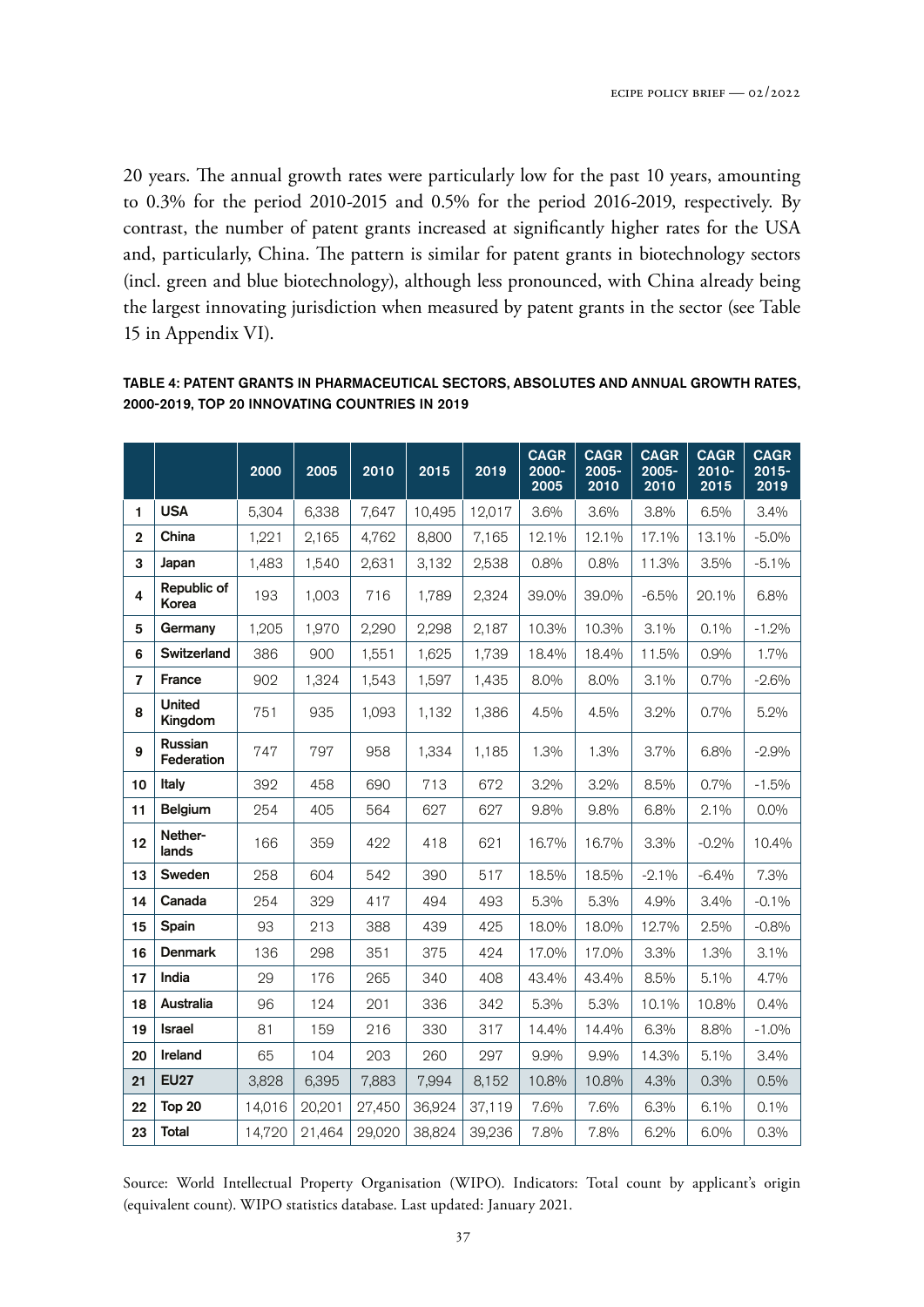Figure 6, which outlines the development of the relative share of granted patents for the pharmaceutical industry and, for the sake of comparison, four additional technology sectors, demonstrates that the share of patent applications originating from EU innovators in total patent applications steadily decreased over the past 20 years. In 2000, patent applications in the pharmaceutical industry originating in EU27 Member States accounted for 26% of all patent applications in the sector. After reaching a peak of 31% in 2003, the share of granted applications originating from the EU gradually declined to 21% in 2019. At the same time, the data demonstrates that EU innovators still hold a relatively strong international position compared to other high technology sectors such as macromolecular chemistry and polymers (20% in 2019), biotechnology (17%), digital communication technologies (13%) and computer technologies (8%). These patterns and developments are generally confirmed by the number of actual patent publications (see Figure 7).



FIGURE 6: PATENT GRANTS BY TECHNOLOGY, SHARE OF GRANTED APPLICATIONS ORIGINATING IN THE EU27 AS A PERCENTAGE OF TOTAL APPLICATIONS GLOBALLY, 2000-2019

Source: WIPO. Indicators: total count by applicant's origin (equivalent count). WIPO statistics database. Last updated: January 2021. Note: Grants are exclusive IP rights conferred to an applicant by an IP office. For example, patents are granted to applicants (assignees) to make use of and exploit an invention for a limited period of time. The holder of the rights can prevent unauthorised use of the invention.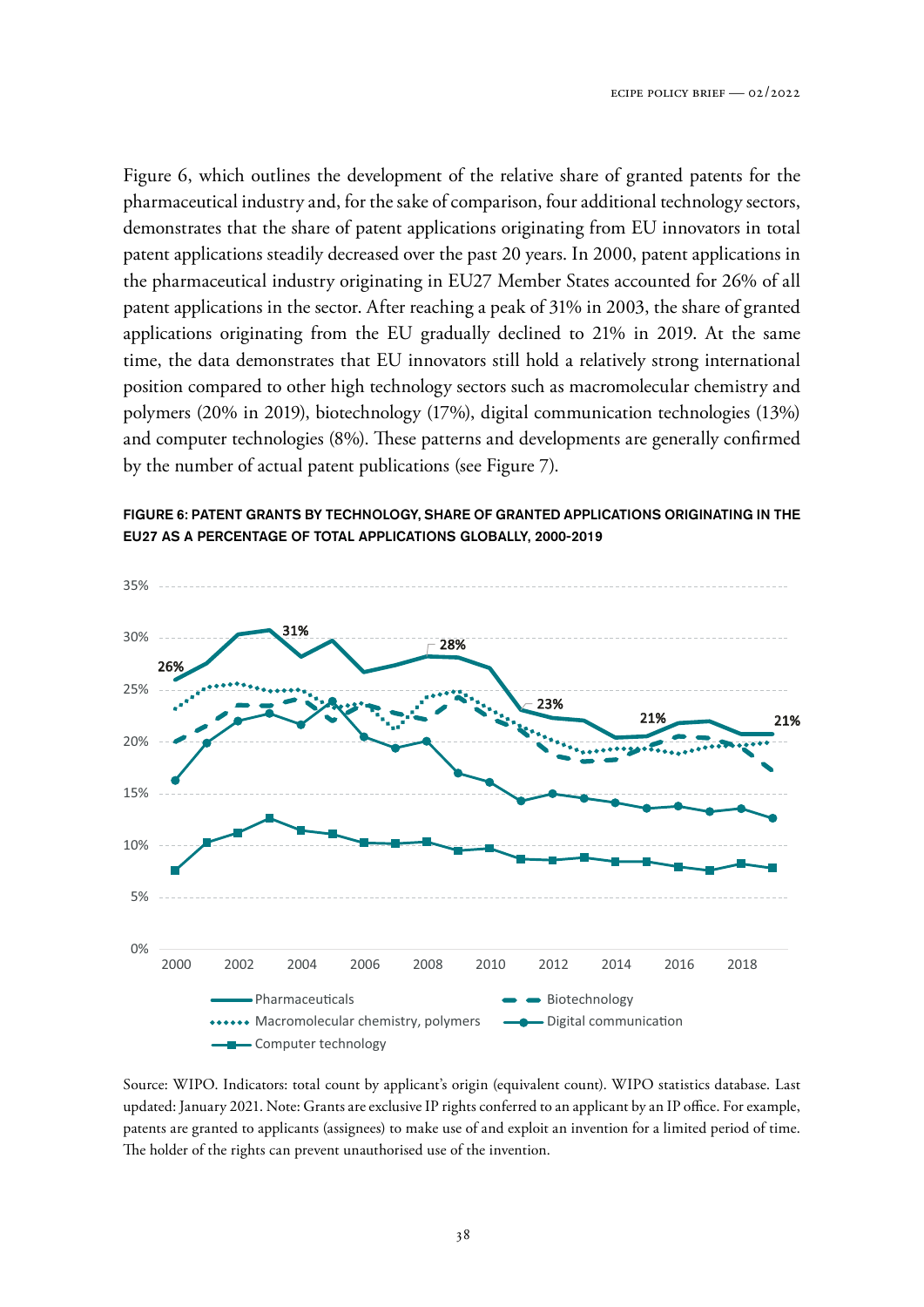

### FIGURE 7: PATENT PUBLICATIONS BY TECHNOLOGY, SHARE PUBLICATIONS ORIGINATING FROM THE EU27 AS A PERCENTAGE OF TOTAL PUBLICATIONS, 2000 VS. 2019

Source: WIPO. Note: In most countries, the patent application is published 18 months after the priority date, i.e. after the filing date or the priority filing. In general, a patent is also published once granted.<sup>28</sup>

# *4.2. Patterns in the value-added of EU pharmaceutical exports and imports*

Aggregate trade data for the value-added of EU exports and imports of pharmaceuticals confirms the EU's current competitive position. However, the average value-added of medicines exported from the EU to the USA is significantly lower than the average valueadded of medicines imported to the EU from the USA, while innovators and producers of higher value medicines from China and India are catching up. As outlined in Figure 8 below, the average export price for 100 kg of pharmaceuticals exported outside the EU27 amounted to approx. EUR 13,700 over the period 2016-2020, while the average import price amounted to EUR 16,800. On average, the price per kg (quantity) of EU imports of pharmaceuticals from the USA is almost twice as high as the price of EU pharmaceutical exports to the USA. In other words, the value added of US pharmaceutical exports to the EU is roughly twice as high as the value added of EU pharmaceutical exports to the USA. For EU-China trade, the price of EU pharmaceutical exports to China is, on average, nine times higher than the price of EU pharmaceutical imports from China. By contrast, the average price of EU pharmaceutical exports to India is about the same as the average price of pharmaceutical imports from India.

<sup>&</sup>lt;sup>28</sup> See WIPO (2015). WIPO Guide to Using Patent Information, World Intellectual Property Rights Organisation.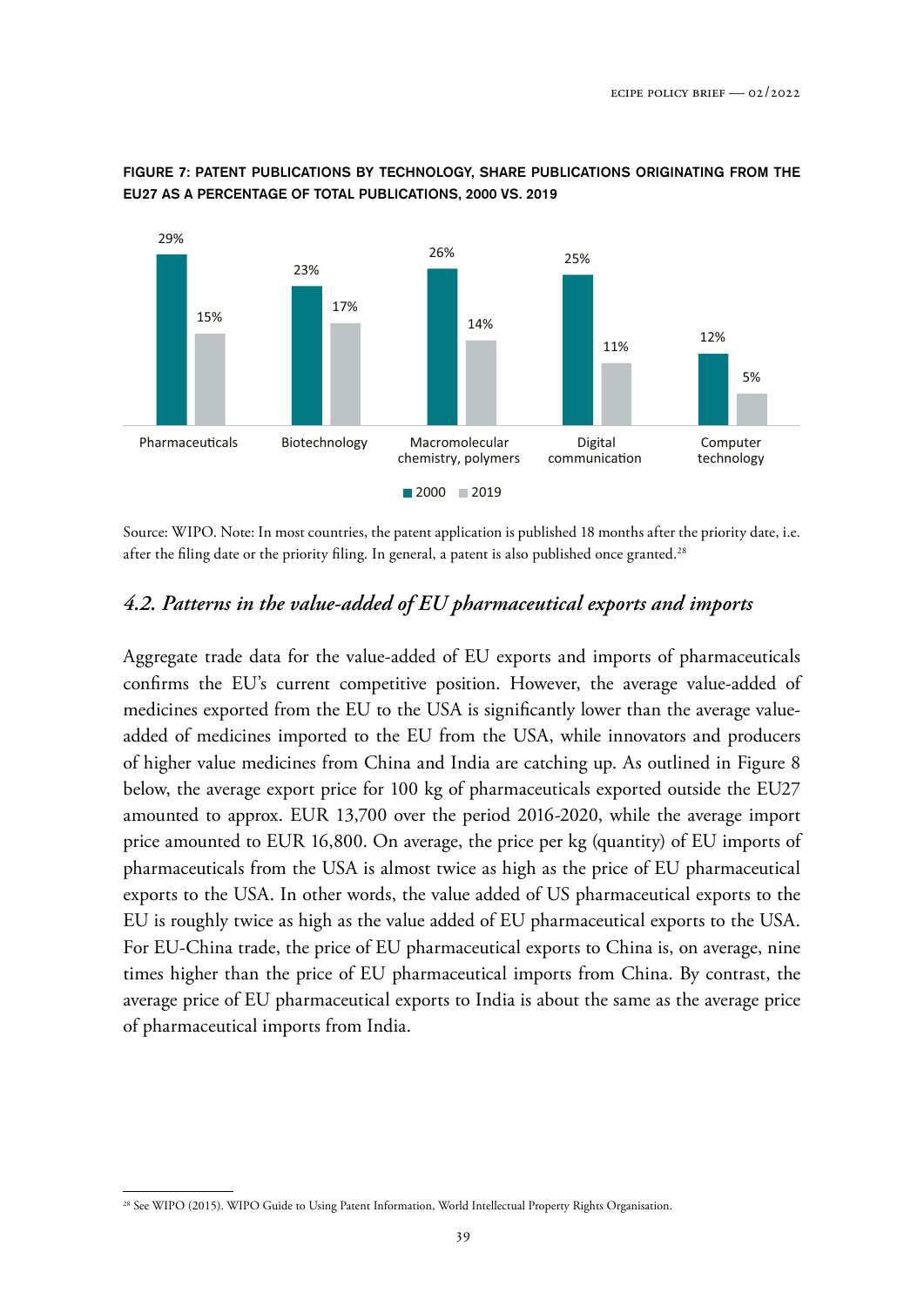

#### FIGURE 8: AVERAGE VALUE-ADDED OF EXTRA-EU PHARMACEUTICAL EXPORTS AND IMPORTS, PRICE/ QUANTITY RATIO, IN EUR PER 100 KG, AVERAGE OVER THE PERIOD 2016-2020

Source: Own calculations based on the EU's Comext data. Data underlying the calculations: trade values expressed in EUR; quantity expressed in unit of 100 kg. Data gaps have been excluded from the calculations.

### *4.3. "e EU's pharmaceutical innovation gap*

The recently published pharmaceutical "Pipeline Review 2021" (IQVIA/EFPIA 2021) shows that EU innovators are substantially lagging behind the USA in the innovation of new medical treatments. The report finds that the volume of clinical trials for multiple treatments has increased since 2015 with oncology having the most extensive pipeline. At the same time, excluding trials related to COVID-19, which accounted for about 15% of the clinical pipeline in 2020, clinical activity in other areas has decreased when compared to 2019 (see Figure 9).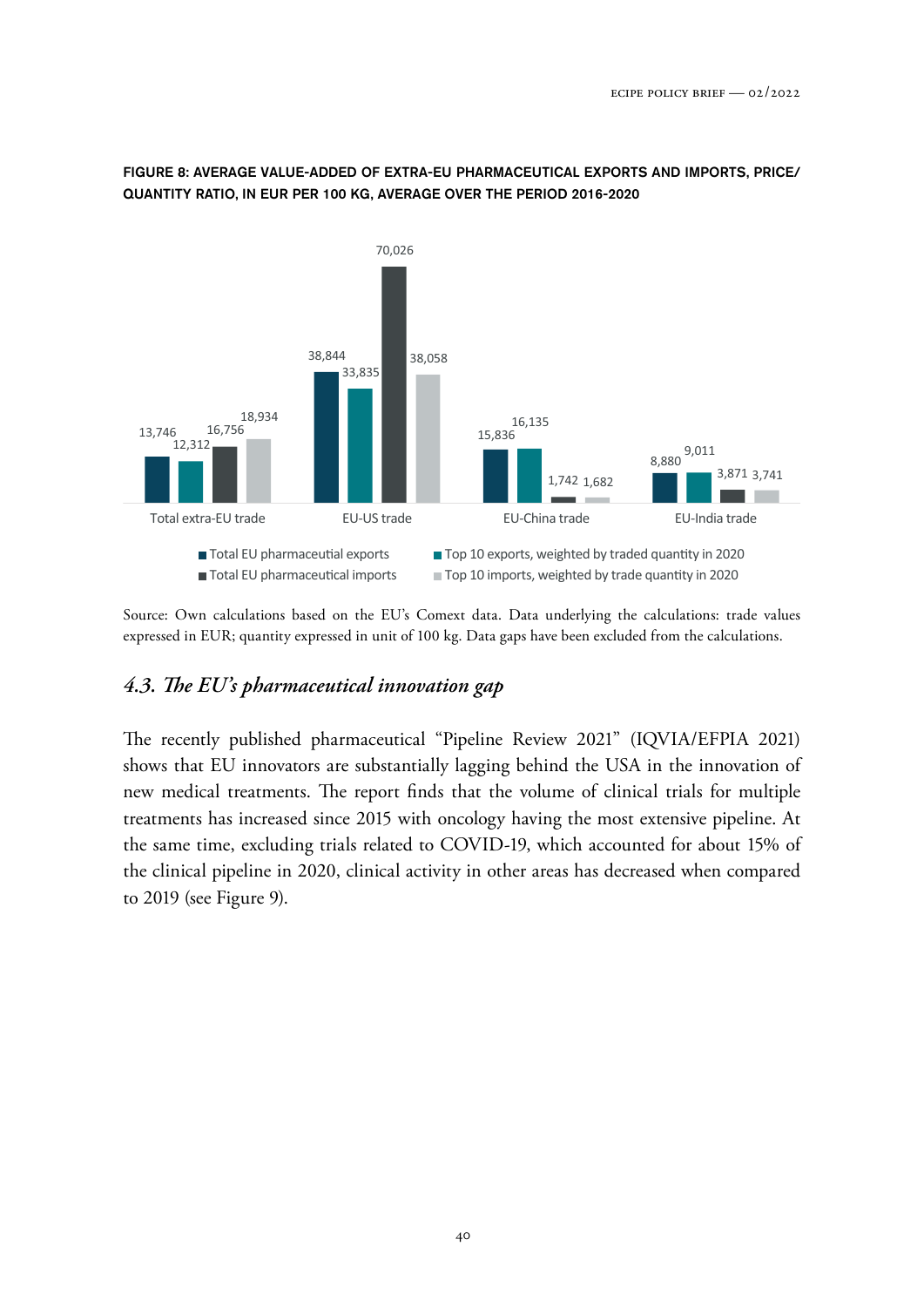

#### FIGURE 9: FULL PIPELINE, NUMBER OF TRIALS STARTED IN 2015 UNTIL NOVEMBER 2020

Source: IQVIA/EFPIA Pipeline Review 2021.

The IQVIA/EFPIA report provides detailed statistics for active studies broken down by the geographical location of the innovator and therapeutic areas. It is shown that innovators from Europe are significantly lagging in active studies in several areas of treatment when compared to the USA, and in some cases, Asia and Australia/Oceania. As outlined by Figure 10, EU innovators account for 20% of all active studies for Alzheimer's<sup>29</sup> (USA:  $43\%$ ; Asia: 9%), 20% for haemophilia A&B and ophthalmological disorders (USA: 68%; Asia: 9%), 20% for cell therapies<sup>30</sup> (USA: 50%; Asia: 9%), 7% for non-alcoholic steatohepatitis<sup>31</sup> (NASH) (USA: 68%; Asia: 10%), 8% for the human immunodeficiency virus<sup>32</sup> (HIV) (USA: 63%; Asia: 8%, and 10% for Hepatitis B<sup>33</sup> (USA: 34%; Asia: 25%).

Overall, the data shows that, in the future, EU Member States will likely become increasingly dependent on innovative medicines that are temporarily protected by patents and market exclusivity rights held by non-EU rights holders in many therapeutic areas. It should be

<sup>29</sup> According to the report, Alzheimer's is one of Europe's largest public health crises and the most common cause of dementia (60-80% of all dementia patients); today approx. 8.3 million patients suffer from Alzheimer's disease across Europe. Due to the anticipated rapid growth of the over-65 segment of the population, this number is expected to nearly double over the next 35 years, reaching 15.9 million in Europe by 2050.

<sup>&</sup>lt;sup>30</sup> The EFPIA report reveals that the USA has over twice as many active studies in the area of Chimeric antigen receptor cell type (CAR-T) therapy than Europe. Cell therapy, in general, is the administration of viable, often purified cells into a patient's body for the treatment of a disease. Two common types include (1) stem cell transplants (SCT) and (2) CAR-T therapy. CAR T-cell is a form of cell therapy that involves modifying a patient's T-cells to recognize and attack cancer cells. CAR-Ts are a promising therapy for haematological cancers, modifying T-cells to target cancer antigens.

<sup>&</sup>lt;sup>31</sup> In the case of active studies in this particular area, Europe is surpassed by both the USA and Asia. The prevalence rate of NASH in European countries is expected to increase by more than 40% by 2030. NASH is the unnatural build-up of fat in the liver as part of non-alcoholic fatty liver disease (NAFLD), causing inflammation and leading to fibrosis and cirrhosis of the liver. NASH is also becoming the leading cause for liver transplants.

<sup>&</sup>lt;sup>32</sup> HIV remains one of the major public health issues globally, with more than 2 million people infected in Europe alone. The EFPIA report reveals that both the USA and Asia had a greater number of active studies in this area than Europe, as of November 2020. Curative therapies for HIV and chronic hepatitis B eradicate the virus from patients' organisms, saving them from life-long treatments. For HIV, two key approaches to curative therapy development are being investigated: eradication (or sterilisation) therapies are aimed at removing the viral reservoir from a patient's organism, whereas the goal of functional therapies is to maintain a sustainable infection level in the absence of medical intervention (ART).

<sup>&</sup>lt;sup>33</sup> In this area of research, Europe is surpassed in terms of number of active studies by the USA, Asia, and the Australia/Oceania region (4.7 million patients diagnosed in the EU). Chronic hepatitis B infections pose a challenge to healthcare systems, being one of the leading causes of liver cancer. Current therapies effectively suppress hepatitis B virus, but need to be continued over the patient's lifetime. With 61 ongoing trials and the majority of pipeline activity still in the early stages, this area is likely to continue bringing innovation.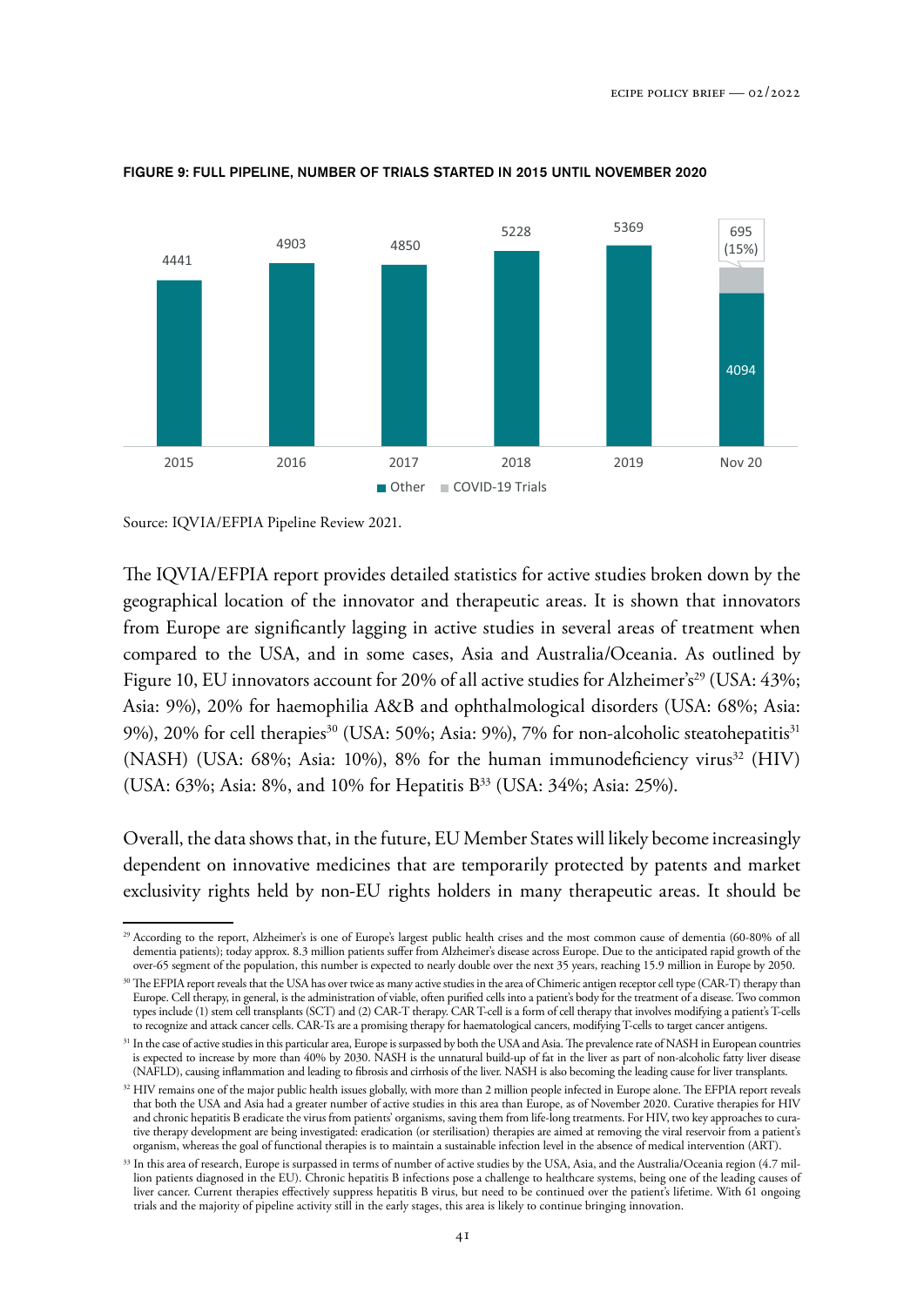noted though that many of these rights holders produce and sell their products in the EU, based on patent and other market exclusivity rights that allow joint R&D and the licensing of production and distribution rights.





Source: IQVIA/EFPIA Pipeline Review 2021.

## *4.4. Trends in drug development costs*

Incentives for investment in R&D and drug development have generally become more important over the past four decades as it became more expensive and more time consuming to develop a new drug and get approval for it. Everything else being equal, higher drug development costs reduce the commercial value of pharmaceutical IPRs. The effective commercial value of a pharmaceutical patent is driven by two factors: costs and revenues. Costs are composed of R&D costs, product development costs, international drug approval costs, the costs of manufacturing, and costs related to marketing and the distribution of the drug. These costs have to be adjusted for the risk of failure, which is considerable. Revenues, on the other hand, are primarily determined by product life cycles, time of marketing exclusivity, prices and, usually, national market size(s). In general, the profitability of a certain drug depends on the capability of patent owners to raise sufficient revenues over a given period of time, i.e. revenues that exceed the fixed drug development and variable production and marketing costs. In practice, the economic success of a new drug depends on a number of uncertainties that affect the cost structure of companies and their effective ability to collect sufficient revenues in fragmented national markets over a certain time period.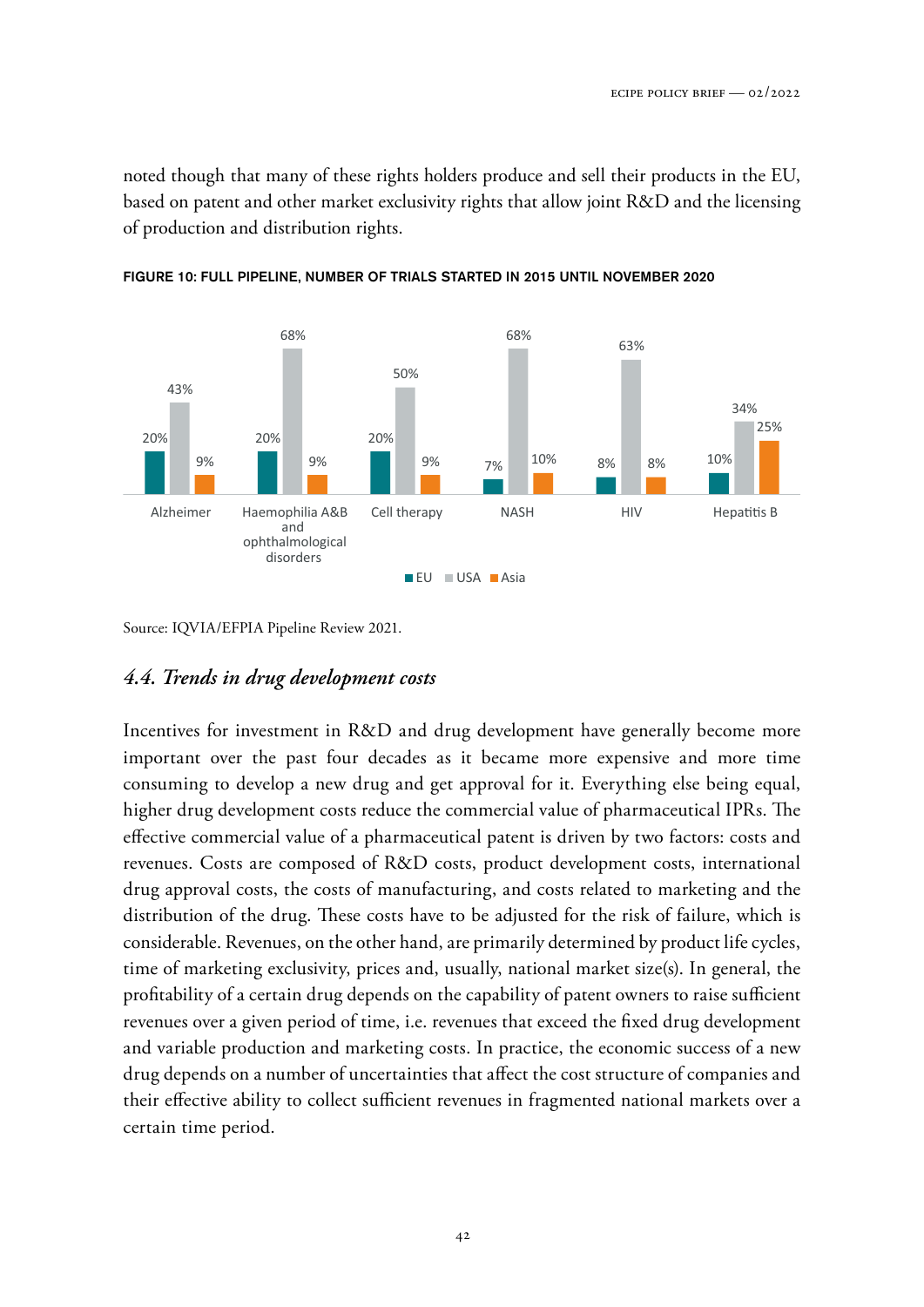Even though there have been many advances in pharmaceutical research over the past 60 to 70 years, efficiencies in commercial drug development research noticeably declined. The rate of failure in drug development is exceptionally high as researchers have to study thousands of compounds before turning substances into a marketable product that generate value for patients. For clinical drug development success rates, for example, BIO Industry Analysis (2016) calculates that the overall likelihood of approval (LOA) from the first clinical trial phase (Phase I) was only 9.6% between 2006 and 2015, and 11.9% for all indications outside the field of oncology. The report also states that Phase II clinical programmes continue to suffer from the lowest success rate of the four development phases, with only 30.7% of developmental candidates advancing to Phase III.

Many studies demonstrate that the cost and time of drug development has increased tremendously since the 1960s. Scannell et al. (2012) report that the number of new drugs approved per USD billion spent on R&D has "halved about every 9 years" since the 1950s. This decline corresponds to a 80-fold productivity drop after adjustment for inflation. Investigating the underlying forces of the "loss of productivity" in drug research, Scannell et al. discuss four factors that they consider to be primary causes:

- 1) The "better than the Beatles" problem, according to which shifts in R&D for new therapeutic fields with lower approval probabilities cause higher attrition rates. This is, to a large extent, driven by incentives in reimbursement systems and health technology assessments (HTAs) that are intended to trigger developers to go for the "difficult" parts, especially oncology and orphan drugs, and to pay on the basis of outcomes (Adkins et al. 2017). These are exactly the therapeutic areas where it is difficult to pass the market approval tests, with incentives that leave policymakers not knowing whether they are going to contribute to the dual goals of improving outcomes and controlling costs.
- 2) The "cautious regulator" problem, which arises due to the regulators' increased risk awareness (lower risk tolerance) over time and, therefore, the higher trial and patient safety assurance costs (for additional regulatory provisions, see also EU 2012 and WHO 2012).
- 3) A "throw money at it" tendency, which means that companies assign many scientific resources to certain projects in order to be the first to launch a new drug.
- 4) The "basic research brute force" bias, according to which there is a tendency in the industry to overestimate the ability of advances in basic research and brute force screening methods.

While these factors generally contributed to a relative decline in research productivity, there are also lower performance rates in general research that can be attributed to the industry's trend of seeking "precise effects" from molecules rather than broader therapeutic potential, whereby the targeting of certain therapeutic effects comes with longer and more complex trial and error activities. In this context, DiMasi et al. (2016) outlines that higher company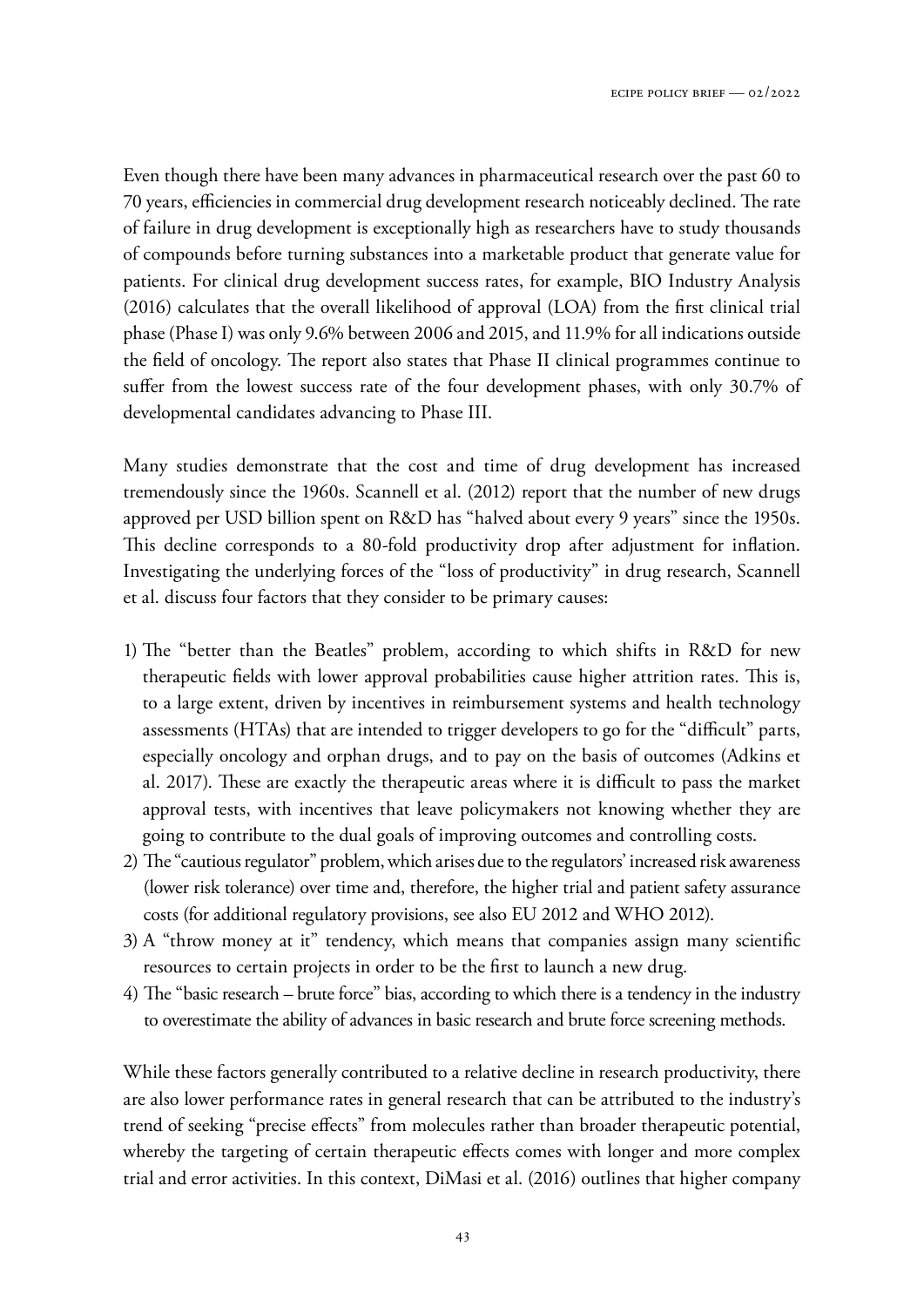out-of-pocket costs for individual drugs and higher failure rates for drugs tested on human subjects were the major reasons behind rising drug development costs. Higher expenditures arose from higher clinical trial complexity, larger clinical trial sizes, a higher cost from the medical sector for inputs used for development, changes in protocol design to include efforts to gather Health Technology Assessment information, and testing on comparator drugs to accommodate payment demands for comparative effectiveness data. The authors calculate an increase in drug development costs of 145% from 2003 to 2013. Taken together, these developments significantly impacted on the drug development costs of those companies that intensely engage in research in innovative medicines.

The above-mentioned effects impact different stages of development and have considerably inflated the average cost of drug development over time. Several recent studies indicate that the costs of drug development often amount to up to several billions of USD (EUR) per drug (see Table 5 for an overview of various "average cost" estimates), demonstrating the need for internationally strong IPRs to ensure sustained private sector investment in the development of new medicines and therapies.

| <b>Study</b>                                                                                                                 | <b>Period</b><br>under<br>investigation                                 | <b>Cost estimates</b>                                                                                                                                                                                                                                                                                                                                                                                                                          |  |  |  |  |  |  |
|------------------------------------------------------------------------------------------------------------------------------|-------------------------------------------------------------------------|------------------------------------------------------------------------------------------------------------------------------------------------------------------------------------------------------------------------------------------------------------------------------------------------------------------------------------------------------------------------------------------------------------------------------------------------|--|--|--|--|--|--|
| Morgan et al.<br>$(2011)$ : The<br>cost of drug<br>development: A<br>systematic review                                       | Meta-analysis<br>of studies<br>published<br>between<br>1980 and<br>2009 | - Estimates of the cost of drug development ranged more than 9-fold, from<br>USD 92 million cash (USD 161 million capitalised) to USD 883.6 million<br>cash (USD 1.8 billion capitalised)<br>- Authors argue that a lack of transparency limits many studies                                                                                                                                                                                   |  |  |  |  |  |  |
| Mestre-Ferrandiz<br>et al. (2012): The<br>R&D Cost of a<br>New Medicine                                                      | pre-2002<br>data trial and<br>R&D data                                  | - Authors identified 11 studies published since 1979 that estimate mean R&D<br>costs of a successful new drug<br>- The most recent estimate is USD 1.9 billion<br>- Authors report a tenfold increase from the 1979 estimate of USD 199<br>million (expressed in 2011 prices).<br>- Authors own estimate: R&D costs per new drug of USD 1.5 billion<br>(expressed in 2011 prices); out-of-pocket cost and ex capital cost:<br>USD 1.01 billion |  |  |  |  |  |  |
| Herper, M. (2013):<br>How Much Does<br>Pharmaceutical<br>Innovation Cost?<br>A Look At 100<br>Companies                      | 2003-2013                                                               | - For companies that have launched more than three drugs, the median cost<br>per new drug is USD 4.2 billion<br>- For companies that have launched more than four drugs, the median cost<br>per new drug is USD 5.3 billion                                                                                                                                                                                                                    |  |  |  |  |  |  |
| 1995-2007<br>DiMasi et al.<br>$(2016)$ : Innovation<br>in the pharmaceu-<br>tical industry: New<br>estimates of R&D<br>costs |                                                                         | - Pre-tax out-of-pocket per approval is USD 1.4 billion (2013 dollars)<br>- Pre-tax capitalised per approval is USD 2.6 billion (2013 dollars)<br>- Total capitalised costs were found to have increased at a real annual rate of<br>8.5%<br>- With post-approval R&D costs, the estimate increases to USD 2.9 billion<br>$(2013$ dollars)                                                                                                     |  |  |  |  |  |  |

#### TABLE 5: ESTIMATES OF RESEARCH AND DEVELOPMENT COSTS OF INNOVATIVE NEW MEDICINES

Source: ECIPE research.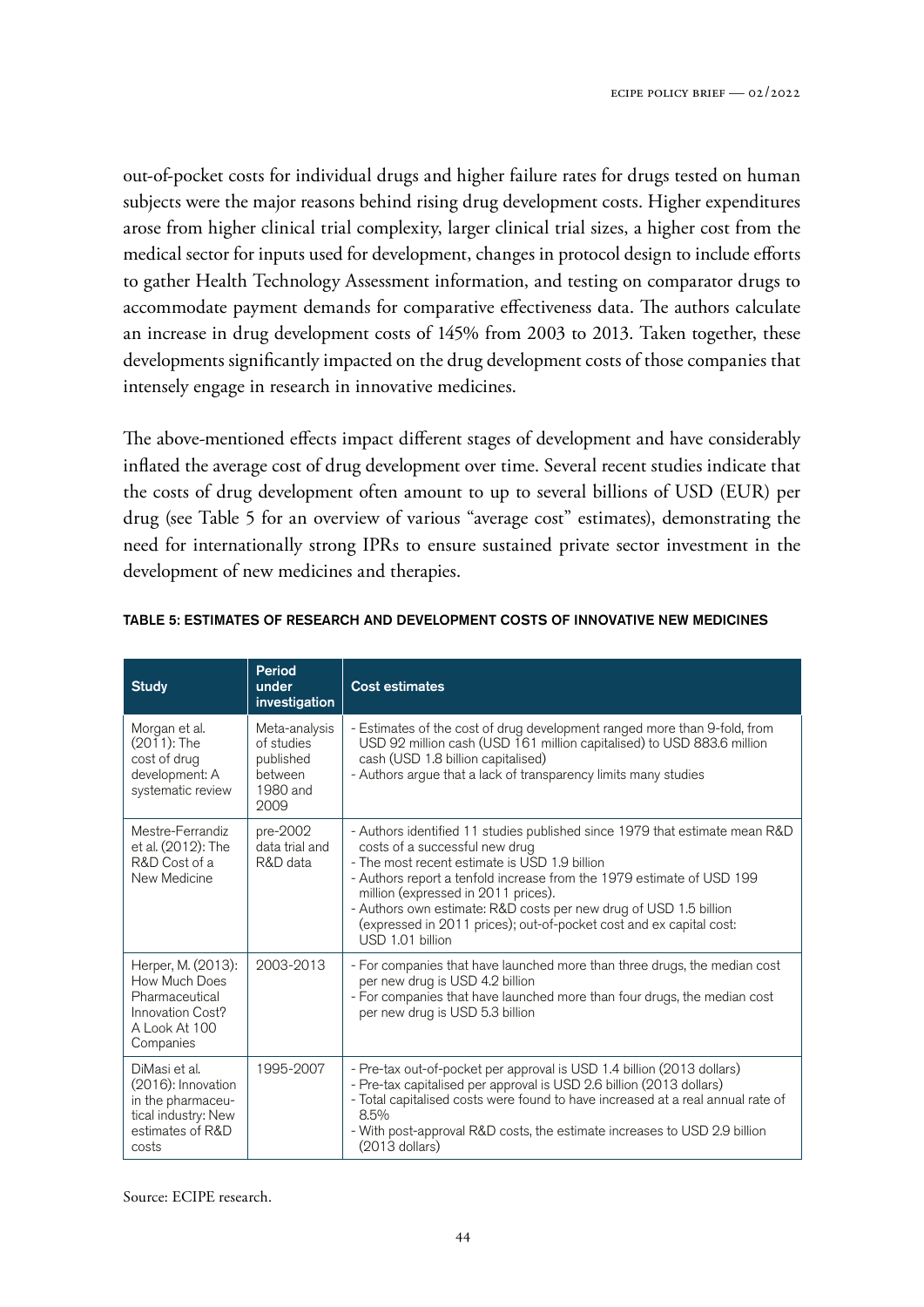# *4.5. Implications for the conception of strategic autonomy of Europe's innovative pharmaceutical industry*

Trends in drug development costs, together with the EU's lack of innovation activity as well as global developments in pharmaceutical innovation, have shown that, overall, the EU's pharmaceutical sector can only maintain high value-added production and a high degree of international competitiveness if it remains attractive to research- and knowledgeintensive companies that have the financial resources and scientific capacities to innovate and manufacture in the EU.

Although pharmaceutical IPRs are not the only policy instrument to incentivise investments in innovation, the absence of them would significantly reduce private-sector innovation and pharmaceutical production, as patents and other market exclusivity rights are an integral part of pharmaceutical companies' long-term innovation and production strategies. At the same time, policies aiming at reducing the number of years of patent validity, with less protection granted by data exclusivity and supplementary protection rights, and prescriptive IPR polices aiming to steer investments (a deviation from universal and open outcomeoriented research incentives) would impact on pharmaceutical companies' choices regarding the geographical location of investments in research capacities and production facilities.

Looking at the EU, a decline of the strength of IPRs relative to other jurisdictions would likely cause divestment in the EU and the offshoring of research and production activities to countries that show similar institutional characteristics, $34$  provide stronger IPR protection and have the gravity of large(r) markets. These countries include the USA, Japan and, increasingly, China, Brazil other large emerging market economies. In the EU, the negative impacts would likely be strongest in Member States that are still home to intensive R&D and a high share of high value-added production in total pharmaceutical production.

Maintaining an internationally strong IRP incentive regime in the EU is also key to moderating the economic impacts of industry trends. As reported by Akkari et al. (2016), technological and scientific knowledge in the pharmaceutical industry is increasingly spreading globally, implying that competition with big incumbent companies from the USA or the EU ("Big Pharma") is likely to increase in the future. Based on industry data, the authors project that large multinational pharmaceutical companies, of which many are headquartered in the EU and the USA, will have to "seek a greater penetration in pharmaceutical emerging markets".

<sup>&</sup>lt;sup>34</sup> Such as economic freedoms, the quality of education, access to technology and skilled labour, the strength of the rule of law and the quality of governmental institutions.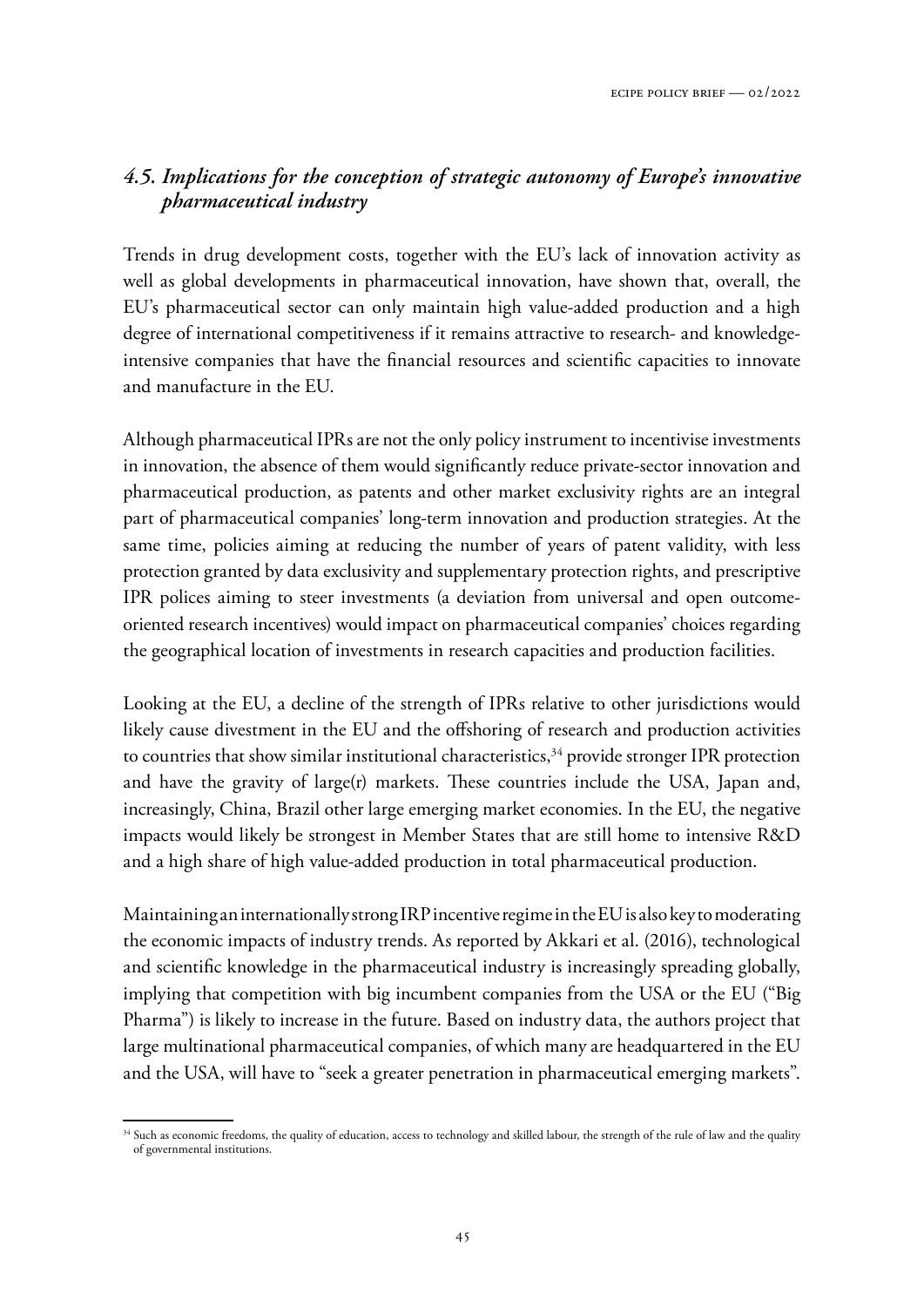Accordingly, an increase in the relative strength of IPRs in these markets as compared to the EU (or a relative decline in the EU) could cause investment-intensive European companies to relocate even more R&D and production capacity to "pharmerging" economies.

On aggregate, an internationally competitive IPR regime in the EU could moderate the relative decline in the attractiveness of EU Member States as a location for pharmaceutical investment, R&D and the production of high value-added medicines. By contrast, weaker IPRs would contradict the political objective for the EU to remain a global leader in pharmaceutical innovation and a production hub for innovative and high value-added medicines.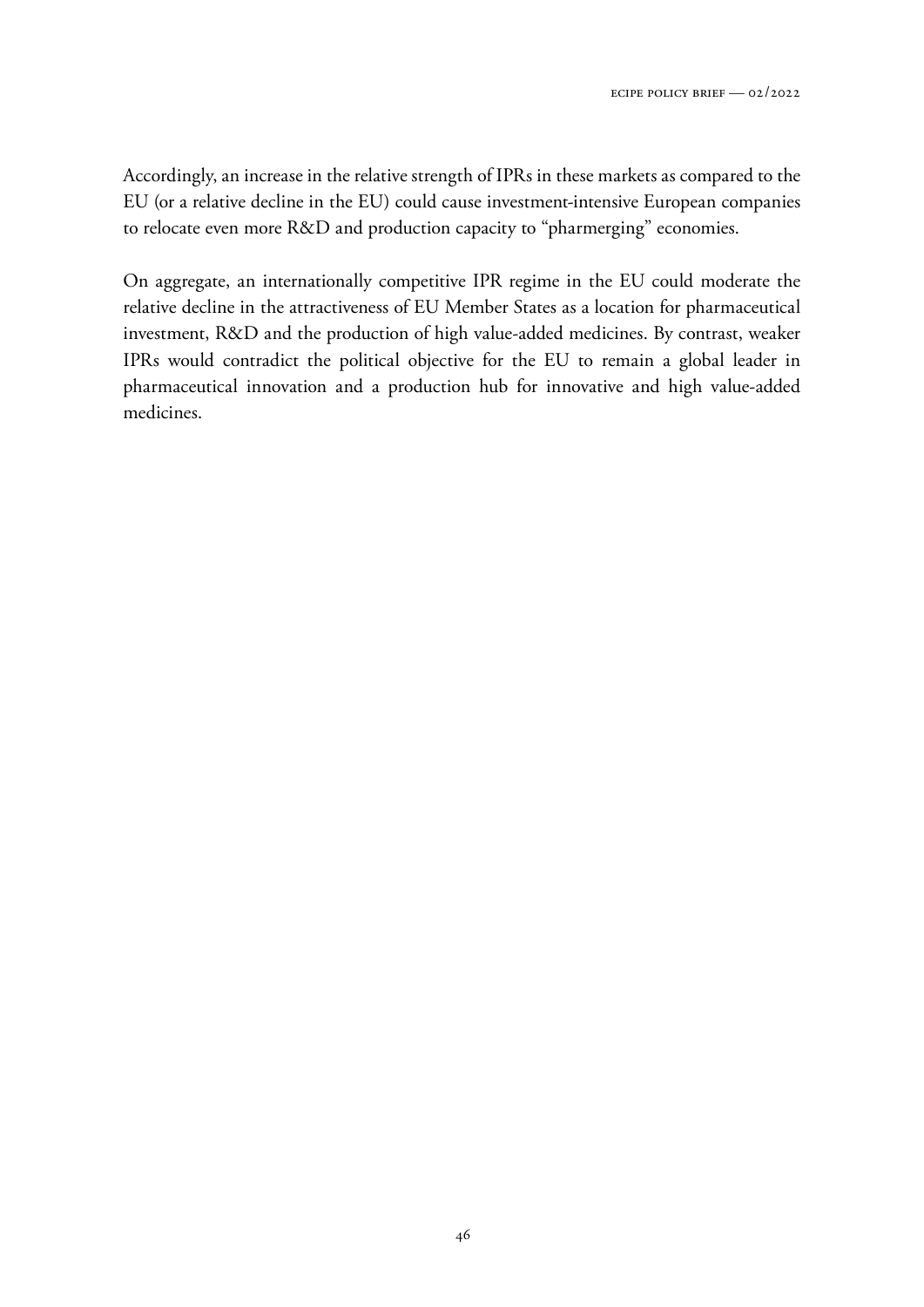# 5. SCENARIO ANALYSIS OF THE ECONOMIC IMPACT OF A DECLINE IN THE VALUE-ADDED OF EU PHARMACEUTICAL PRODUCTION

Together with other determinants of private-sector investment, such as political stability, the availability of skilled labour, attractive corporate tax regimes, and an open international trade and investment regime, internationally competitive IPRs will remain key for pharmaceutical companies to keep operating and/or investing in the EU in the future. EU policy experiments that discount the impact of IPRs on pharmaceutical innovation and the longer-term effects on high value-added production could result in a relocation of R&D and manufacturing sites to jurisdictions outside the EU, and less investments in new research projects and production capacities in the EU. Such experiments include:

- reductions of effective patent terms, data exclusivity rights and patent term extensions (including supplementary protection certificates);
- political interference in companies' innovation and investment strategies, such as the abolition of universal IPR-based incentives; and
- various modes of compulsory licensing.

While it is difficult to estimate the precise economic impacts of such policies, a relative erosion of IPR incentives for investments in innovation in the EU as compared to other jurisdictions would in the medium to long term cause a decline of high value-added pharmaceutical production in the EU. Lower levels of production and value-added in the EU would result in less revenues, less profits and less funding available for investments and R&D spending, potentially creating a downward spiral for production and employment in the sector.

It is exemplarily demonstrated below how reduced investment in innovation in the EU could, in the medium to long term, impact on key industry indicators. The forward-looking analysis is based on hypothetical assumptions and accounts for the considerable importance of pharmaceutical IPRs in Western European countries, whose pharmaceutical industries are characterised by high investment activity, high R&D spending and high value-added production.

# *5.1. Methodological considerations*

We employ EU Member State data, which is outlined in Section 3.2, to estimate the hypothetical value of production losses in EU pharmaceutical production, forgone investment and decreases in pharmaceutical employment in the EU. Based on the previous discussion, it is assumed that a relative decline of the strength of pharmaceutical IPRs in the EU would in the medium to long term result in less investments in innovation in the EU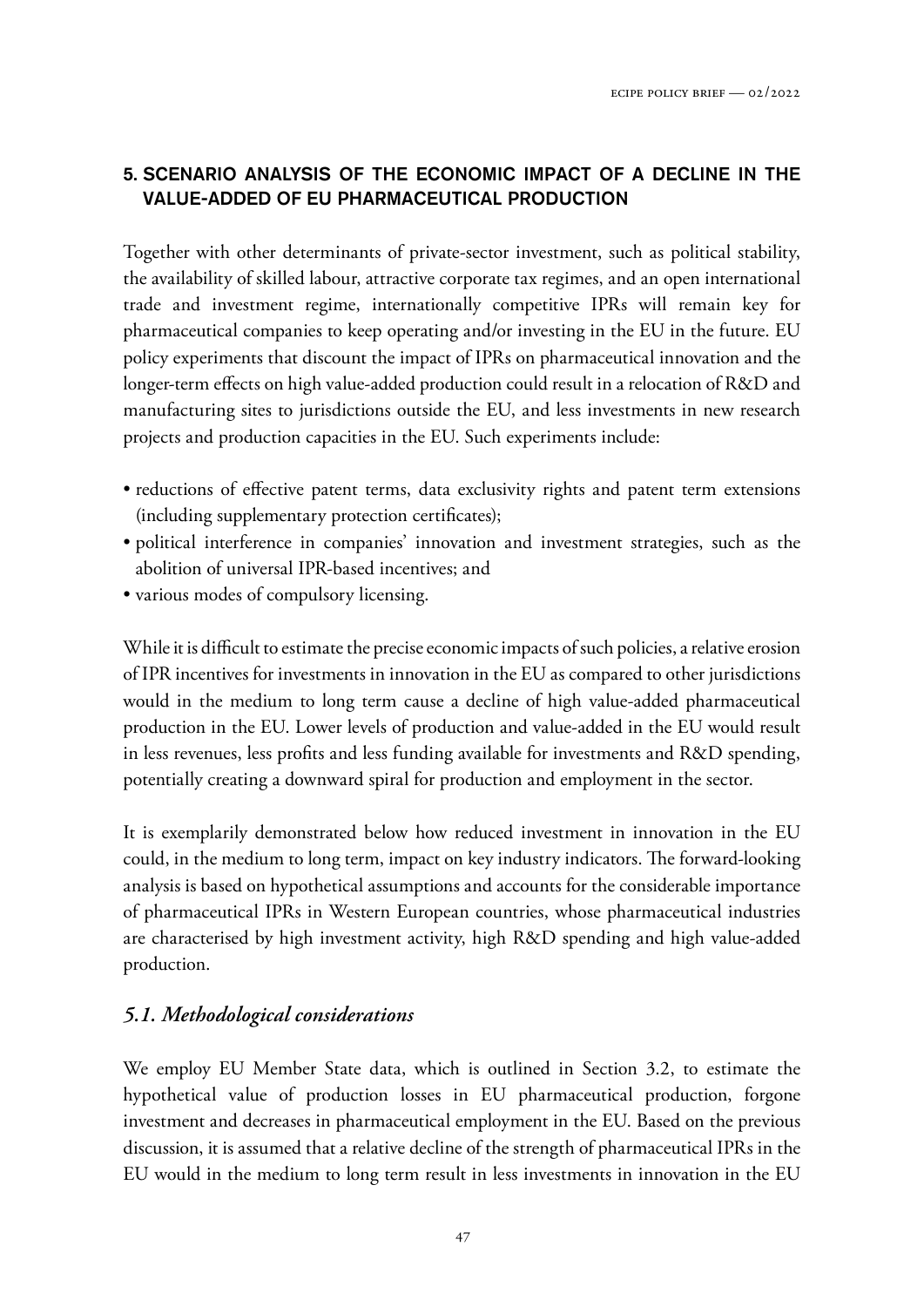and, over time, lower value-added production. We study three hypothetical scenarios that reflect different "generics to innovative medicines ratios" in the EU's overall pharmaceutical production mix, i.e. relatively low value-added production versus relatively high value-added production. It should be noted that IPR revisions of a different nature and extent would cause economic consequences of differing magnitudes. The scenarios analysed below do not reflect specific IPR policy changes or combinations thereof. Also, the impacts of an IPR reform in the EU will hinge on how IPRs and other determinants of investment in non-EU countries evolve over time.

As detailed industry data for the value of the EU's production of generics, on the one hand, and original (innovative) medicines, on the other, is unavailable, we use industry information about production characteristics in major generics-producing countries in the EU as a starting point. According to CA Market Monitor (2020), for example, pharmaceutical production in Central and Eastern European (CEE) countries, such as Bulgaria, Czechia, Hungary, Poland, Romania and Slovenia, is dominated by the production of generic medicines.<sup>35</sup> Assuming that, overall, the pharmaceutical value-added in (the above mentioned) CEE countries is driven by the production of off-patent (generics) drugs rather than innovative R&D and the production of high value-added medicines, key CEE production indicators are used to derive potential impacts on EU Member States and the EU as a whole from shifts in EU pharmaceutical production towards a generics-driven production mix. More specifically, empirical data for production, tangible investment and R&D spending are used to estimate the comparative-static impact from a shift in overall EU production away from R&D-based innovative medicines towards a more generics-driven production mix.

Country-specific data for the production value per employee are used for a comparativestatic analysis.<sup>36</sup> Thereby, observed industry data are replaced by hypothetical though empirically observable data that reflect different ratios of innovative medicines relative to generic medicines in the EU27 production mix.<sup>37</sup> Replacing observed data by hypothetical but empirically derived data allows us to draw important lessons for policymakers about the potential medium- to long-term impacts on EU production, investments in innovation and production capacities, and employment that would result from a gradual shift towards less IP-intensive production in the EU27. It should be noted that this approach, like any economic impact assessment, general equilibrium or econometric analysis, has limitations. As the analysis is comparative-static, the estimates should be read as hypothetical

<sup>&</sup>lt;sup>35</sup> It is reported that "generics manufacturing in particular relies on three factors: low costs, reliable supply chains, and a skilled workforce – including a regulatory team able to spot products coming off patent. CEE has all these factors, making it a prime manufacturing location for the rest of Europe and beyond." (CA Market Monitor 2020, p. 1)

<sup>&</sup>lt;sup>36</sup> Comparative-static estimations compare two different economic outcomes, before and after a change in some underlying exogenous parameters. It allows the comparison of two different equilibrium states, after a process of adjustment.

<sup>&</sup>lt;sup>37</sup> All relevant industry indicators are outlined in Table 1, Table 2 and Table 3 in Section 3.2.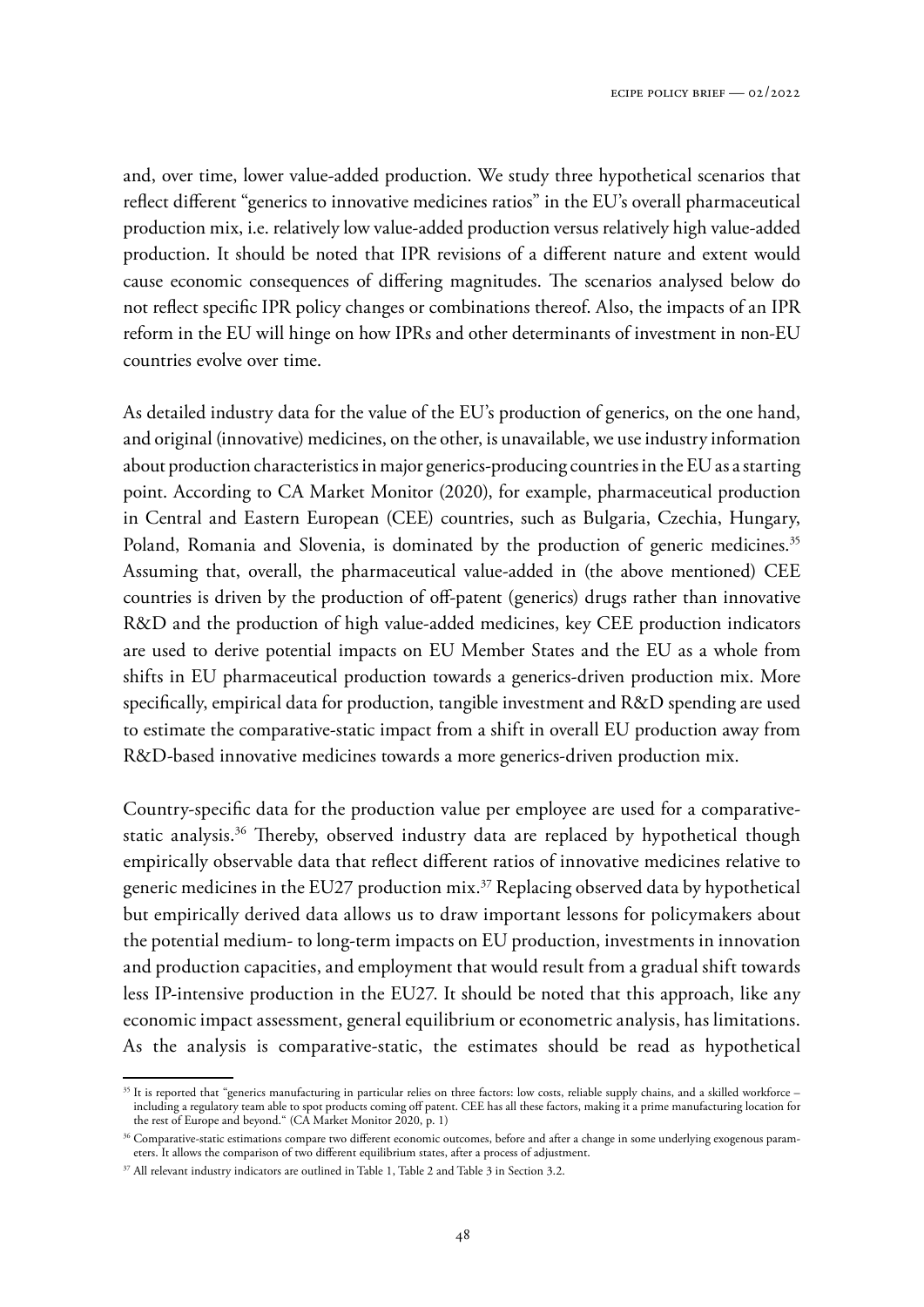comparable analysis that need to be put into perspective with the status quo, assuming "everything else being/remaining equal". The analysis does not account for future changes in global competition, R&D, and innovation and manufacturing capacities, nor does it explicitly account for increased competition in pharmaceutical manufacturing within the EU27, which is likely to be much more intense if overall EU production becomes more generics-driven.

It should also be noted that this analysis does not allow conclusions to be drawn about the length of the economic adjustment process that is triggered by an exogenous shock, which would cause an increase in the generics to innovative medicines ratio, such as a decline in the relative strength of IPR incentives for R&D and innovation in the EU. Accordingly, the estimates provided below should not be taken by their precise face value. The estimates should be considered as indicators for the overall direction and potential magnitude of impacts on the level of high value-added production, investments, R&D spending and employment in the EU, taking into consideration the nature and likelihood of future changes in the EU's IPR policy and IPR policymaking in other jurisdictions, as well as changes in industry behaviour and global trends in pharmaceutical R&D and manufacturing activities.

We analyse three hypothetical scenarios, which are described in Table 6 below. To calculate the potential changes in pharmaceutical production, investment, R&D spending and employment, the EU countries' observed economic indicators for annual production, investment and R&D spending are replaced by the 1st-, 2nd- and 3rd-quartile values of the overall EU27 sample.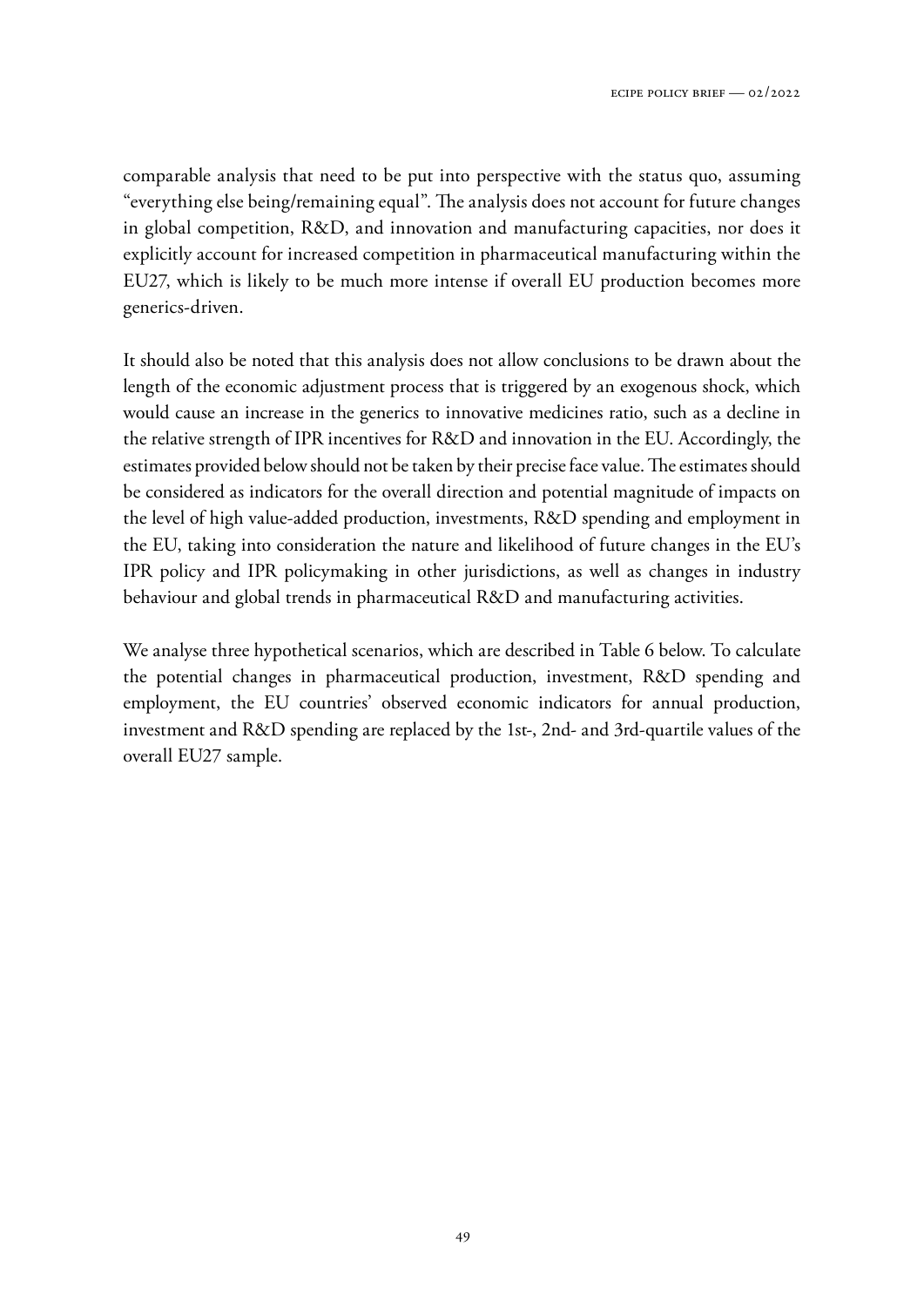#### TABLE 6: DESCRIPTION OF SCENARIOS

| <b>Scenario</b>                                                                                                                                                                                                                                                                         | <b>Description of scenario</b>                                                                                                                                                                                                                                                                                                                                                                                                                                                                                                                                                                                                                                                                                                                                                                                                                                                                                                                                                                                                                                                                                                                                                                                                                                                                                                                                                                                                                                                                                                                                                                                                                                                                                                                                                                                                                                        |
|-----------------------------------------------------------------------------------------------------------------------------------------------------------------------------------------------------------------------------------------------------------------------------------------|-----------------------------------------------------------------------------------------------------------------------------------------------------------------------------------------------------------------------------------------------------------------------------------------------------------------------------------------------------------------------------------------------------------------------------------------------------------------------------------------------------------------------------------------------------------------------------------------------------------------------------------------------------------------------------------------------------------------------------------------------------------------------------------------------------------------------------------------------------------------------------------------------------------------------------------------------------------------------------------------------------------------------------------------------------------------------------------------------------------------------------------------------------------------------------------------------------------------------------------------------------------------------------------------------------------------------------------------------------------------------------------------------------------------------------------------------------------------------------------------------------------------------------------------------------------------------------------------------------------------------------------------------------------------------------------------------------------------------------------------------------------------------------------------------------------------------------------------------------------------------|
| Scenario 1:<br>Severe degeneration<br>towards generics-<br>driven pharmaceutical<br>industry across the<br><b>EU27</b>                                                                                                                                                                  | EU27 sample 1st-quartile estimates are applied for production value per employee,<br>investments in intangibles per employee and R&D spending per employee. Estimated<br>changes in direct employment in the pharmaceutical industry are derived from changes to<br>the value of overall production, which is derived from the production value per employee<br>estimate.                                                                                                                                                                                                                                                                                                                                                                                                                                                                                                                                                                                                                                                                                                                                                                                                                                                                                                                                                                                                                                                                                                                                                                                                                                                                                                                                                                                                                                                                                             |
| Scenario 2:<br>Significant<br>deterioration of<br>the innovative<br>medicines to generic<br>medicines ratio in<br>the EU27 production<br>mix, particularly<br>for countries<br>characterised<br>by value-added<br>production                                                            | EU27 sample 2nd-quartile (sample median) estimates are applied for production value<br>per employee, investments in intangibles per employee and R&D spending per employee.<br>Estimated changes in direct employment in the pharmaceutical industry are derived from<br>changes to the value of overall production, which is derived from the production value per<br>employee estimate.                                                                                                                                                                                                                                                                                                                                                                                                                                                                                                                                                                                                                                                                                                                                                                                                                                                                                                                                                                                                                                                                                                                                                                                                                                                                                                                                                                                                                                                                             |
| Scenario 3:<br>Less significant<br>deterioration of<br>the innovative<br>medicines to generic<br>medicines ratio in<br>the EU27 production<br>mix, deteriorating<br>only in countries<br>characterised<br>by value-added<br>production (mainly<br>Western European<br>EU Member States) | EU27 sample 3rd-quartile estimates are applied for production value per employee,<br>investments in intangibles per employee and R&D spending per employee. Estimated<br>changes in direct employment in the pharmaceutical industry are derived from changes to the<br>value of overall production, which is derived from the production value per employee estimate.<br>It should be noted that in this scenario industry indicators would improve in some EU Member<br>States, mainly CEE countries. Increases in production, employment, investment and R&D<br>spending can be attributed to the applied 3rd-quartile estimates, which are generally higher<br>than observed indicators in CEE countries, but at the same time lower than those observed in<br>countries with high value-added production. Assuming lower IPR incentives for investments<br>in pharmaceutical research in the EU, Scenario 3 can be interpreted as a situation in which<br>a large number of research-intensive pharmaceutical companies relocate both R&D and<br>production capacities from Western European Member States to lower-cost CEE countries<br>to compensate for the commercial losses that would accrue from lower IPR incentives in the<br>EU (relocation to low-cost countries outside the EU is excluded from the analysis). Contrary<br>to the estimates in Scenario 1 and Scenario 2, the impacts on annual investment and R&D<br>spending should therefore not be interpreted as consecutive annual changes, but rather<br>understood as temporary catching-up spending in pharmaceutical capacities in the EU. By<br>contrast, in Scenario 3, the overall value of pharmaceutical production reflects a persistent<br>loss in the value of pharmaceutical production due to an overall increase in the "generics to<br>innovative medicines ratio" in the EU. |

Source: Own compilation.

For the overall EU sample, the 1st-quartile estimate is used to estimate potential impacts from a "worst-case scenario" in which pharmaceutical production in the EU would severely "degenerate" towards generics-driven research and manufacturing activities. Such low valueadded activities reflect currently observed production and investment characteristics in the pharmaceutical industry in most CEE countries.

Applying the 2nd-quartile estimate (sample median) in the second scenario reflects a significant deterioration in the innovative medicines to generic medicines ratio in the EU's overall research and production mix. Applying the 2nd-quartile estimate reflects a situation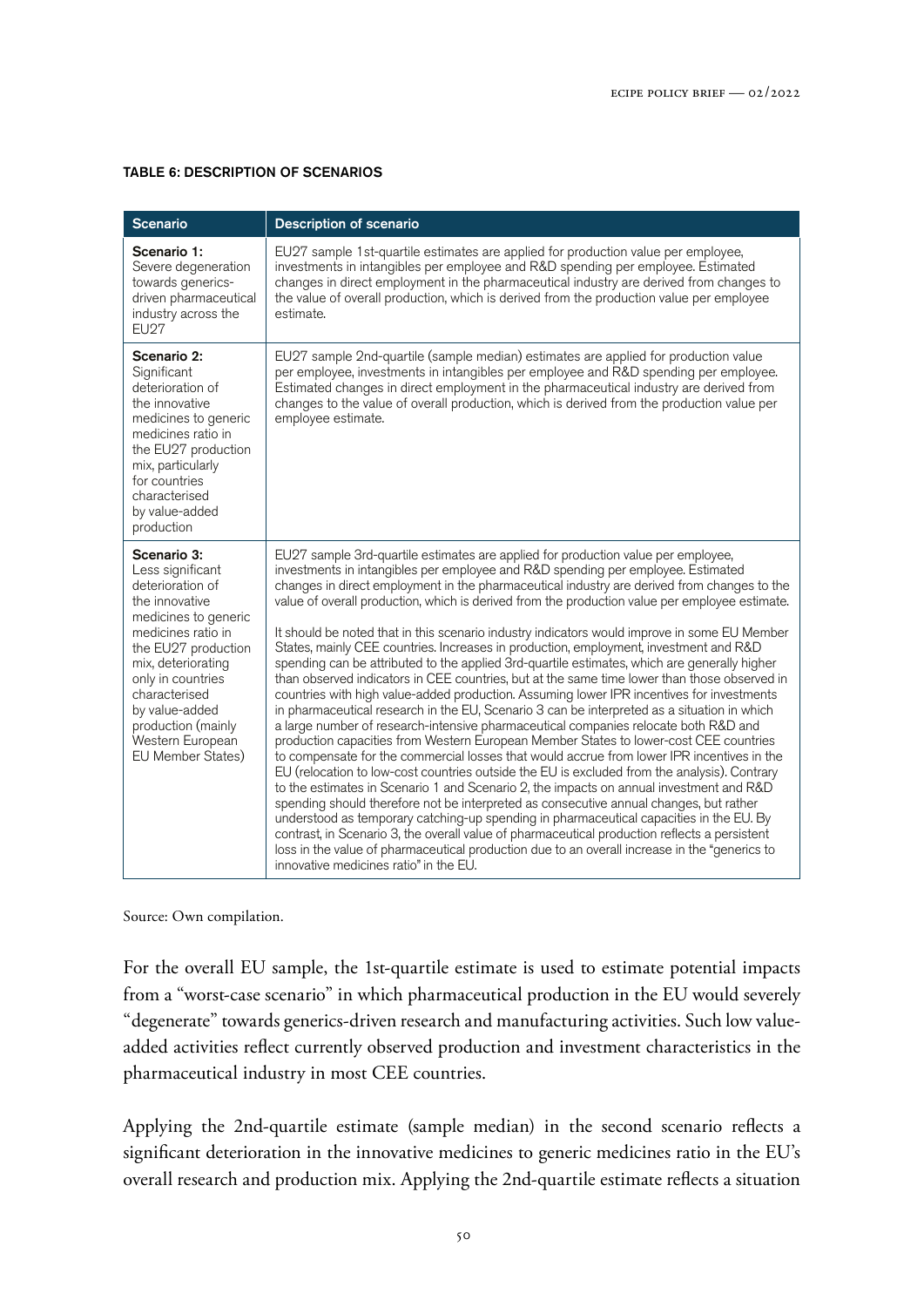in which research and production activities in EU Member States with high value-added production would become much more generics driven in the future compared to the status quo, while production and investment characteristics would largely remain unchanged in Member States where pharmaceutical manufacturing is already dominated by the production of low value-added generic medicines, mostly in CEE countries.

Using the 3rd-quartile estimate in the third scenario reflects a situation in which the innovative medicines to generic medicines ratio would be somewhat higher compared to the status quo in countries with low value-added production and a low investment-intensity of pharmaceutical production, mainly in CEE countries. At the same time, the innovative medicines to generic medicines ratio would still be significantly lower in countries that are currently leading in terms of high investment intensities and a high level of high valueadded production, mainly Belgium, Denmark, Germany, Finland and Sweden. Similar considerations apply for tangible investments and R&D spending.

As outlined above, IPR revisions of a different nature and extent will cause economic consequences of differing magnitudes. The scenarios analysed here do not reflect specific IPR policy options or combinations thereof, and the impacts of an IPR reform in the EU would also hinge on how IPRs in other countries evolve over time. However, a few configurations are conceivable for Scenarios 1 and 2. For example, a significant reduction in the effective number of years of market exclusivity, e.g. reduced patent terms and shorter patent-term extensions, would likely cause innovators in the EU to relocate to jurisdictions outside the EU and have a deterring effect on non-EU investors, triggering divestment, offshoring of production, reduced licensing and delays in the launch of innovative medicines on EU markets. Similarly, the abolition of universal IP incentives for pharmaceutical research, as currently discussed at the EU level, could cause innovative companies to leave the EU, with negative medium- to long-term impacts on future innovation and associated losses in high value-added production in the EU. By contrast, limited compulsory licensing obligations would likely have a smaller negative effect on the longer-term development of overall EU investment in pharmaceutical R&D and the associated level of high value-added production in the EU.

The calculation procedure for estimates of changes in production (value), investment (value) and employment (number of employees) is described in more detail below:

(1) As concerns the estimated value of pharmaceutical production, we use the countryspecific production value per employee indicator<sup>38</sup> as a starting point to estimate the potential impact on pharmaceutical production in individual EU Member States and the EU27 that

<sup>&</sup>lt;sup>38</sup> Based on Eurostat's SBS database.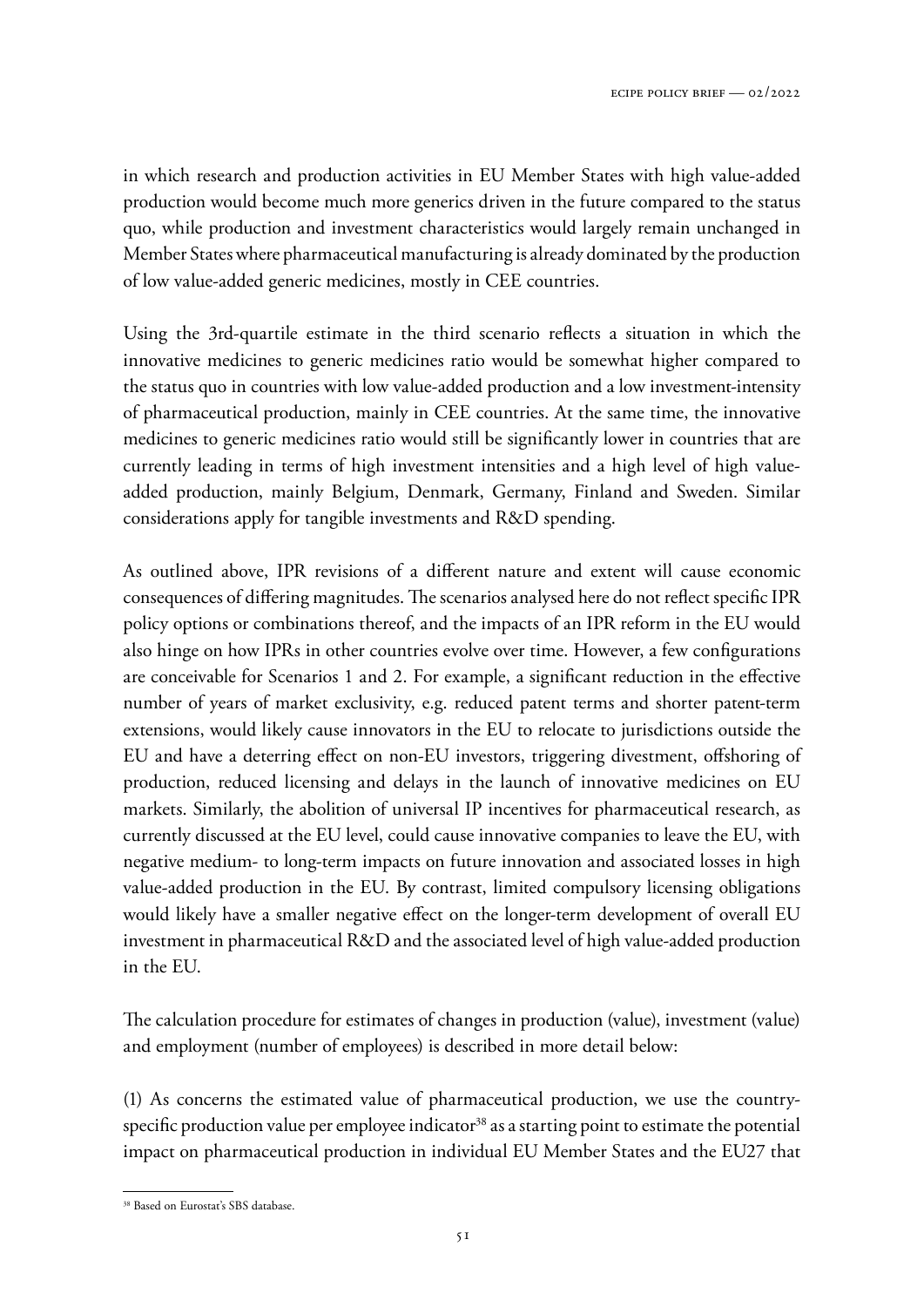would result from shifts in overall EU research and manufacturing towards less IP-intensive research and production activities.

(2) For estimates of the impacts on investment and R&D, we use investment in intangibles<sup>39</sup> and R&D spending per employee<sup>40</sup> indicators as a starting point to estimate the potential impact on investments in intangibles and overall R&D spending in individual EU Member States and the EU27 that would result from a shift of EU R&D and manufacturing towards less IP-intensive production activities.

(3) For estimates of the impacts on employment, we apply the estimates from (1), i.e. the estimated changes in the production value, to estimate potential changes in the level of pharmaceutical employment. We distinguish between two methodologies: one estimation is based on constant average costs of personnel (CACP) in the pharmaceutical industry, and one estimation based on constant labour costs in the overall EU27 industry (CLCI), i.e. labour costs across manufacturing sectors in the  $EU27<sup>41</sup>$  The calculation of the CACP estimates is based on country-specific shares of total personnel costs in the pharmaceutical sector for the total production value of pharmaceuticals in the respective country. Assuming constant shares, estimated production values from (1) are taken to derive estimates for the total costs of personnel in the three scenarios. Assuming constant average costs of personnel, the total estimated costs of personnel in a given country are then divided by the observed average costs of personnel in this country in 2018, which results in the estimated number of employees for each scenario.

The calculation of the CLCI estimates is based on country-specific labour costs in industry across the manufacturing sectors in the EU. This approach allows us to account for relatively large differences in the levels of wages and salaries paid across manufacturing sectors in the EU Member States. Eurostat's industry data indicate that the average wages and salaries across the industry are generally similar or even higher than the average wages and salaries paid in the pharmaceutical sector in countries with low value-added production (e.g. CEE countries). By contrast, Eurostat data indicate that average wages and salaries across the industry are generally lower than average wages and salaries paid in the pharmaceutical sector in countries with high value-added production (e.g. Western European countries). As the production of generic medicines is, overall, less skill- and knowledge-intensive than the development and production of innovative medicines, the labour employed in generics production is generally more substitutable. As a result, a shift from a high value-added production to a low value-added production of pharmaceuticals would likely result in a

<sup>39</sup> Based on Eurostat's SBS database.

<sup>40</sup> Base on EFPIA (2019) data surveyed for the year 2017.

<sup>&</sup>lt;sup>41</sup> Industry, except construction (compensation of employees plus taxes minus subsidies). See the description provided by Eurostat. Available at https://ec.europa.eu/eurostat/cache/metadata/en/lc\_lci\_lev\_esms.htm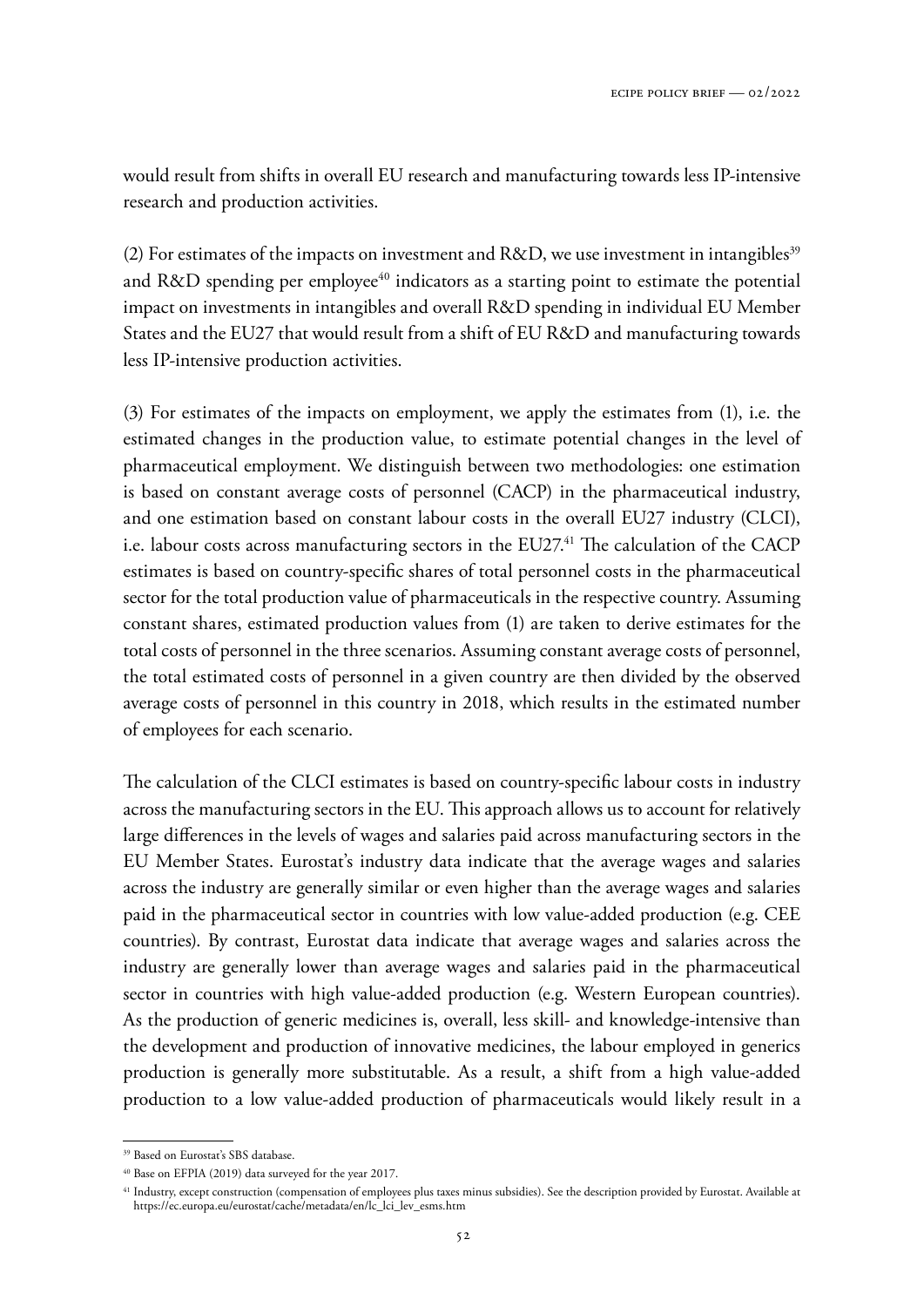downward pressure on future wages and salaries paid in the pharmaceutical sector in EU Member States in which more innovative pharmaceutical companies are currently located, mainly Western European countries.

# *5.2. Estimated changes in production, investment, R&D spending and employment*

For pharmaceutical production, investment in intangibles, R&D spending and employment in the pharmaceutical industry, EU27 estimates are reported in Figure 11, Figure 12, Figure 13, and Figure 14 below. Estimates for individual countries are provided in Table 7 below as well as in Table 16 to Table 20 in Appendix I.

As regards Scenario 1 (severe degeneration towards a generics-driven pharmaceutical industry across the EU27), the estimates indicate that the value of pharmaceutical production in the EU27 would decrease substantially if overall production in the EU would shift towards generic medicines. Similarly, associated annual investments in intangibles as well as overall R&D spending in the EU would decrease substantially if EU production would become less IP-intensive. The decrease in the production value would result in a significant decline in employment in the EU's pharmaceutical sector. While investment-driven employment is not included in the estimates, additional employment losses can be expected from lower investment levels, which would affect suppliers and other contracting firms. The largest losses in pharmaceutical production would be experienced in those EU Member States in which production is currently characterised by a relatively high share of knowledge- and IP-intensive pharmaceutical production activities, high levels of investment in intangibles, high levels of R&D spending, and a high number skilled and well-paid employees.

For Scenario 1, overall pharmaceutical production is estimated to decline by EUR 218 billion (-73%), overall investment in intangibles in the pharmaceutical sector is estimated to decline by EUR 4.4 billion (-41%), overall R&D spending in the pharmaceutical sector is estimated to decline by EUR 17 billion (-46%), and the total number of employees in the pharmaceutical industry is estimated to decline by approx. 388,000 employees (CLCI estimate; -64%) to 440,000 employees (CACP estimate; -73%).

As regards Scenario 2 (significant deterioration in the innovative medicines to generic medicines ratio in the EU27 production mix), the estimates are generally lower compared to Scenario 2. The estimates indicate that the value of pharmaceutical production in the EU27 would decrease considerably if overall pharmaceutical production would become less IP-intensive. Annual investments in intangibles as well as overall R&D spending in the EU would also decline, as would EU employment in the pharmaceutical industry. Additional employment losses can be expected from lower investment levels, affecting suppliers and contracting firms. The largest losses in pharmaceutical production would be registered in EU Member States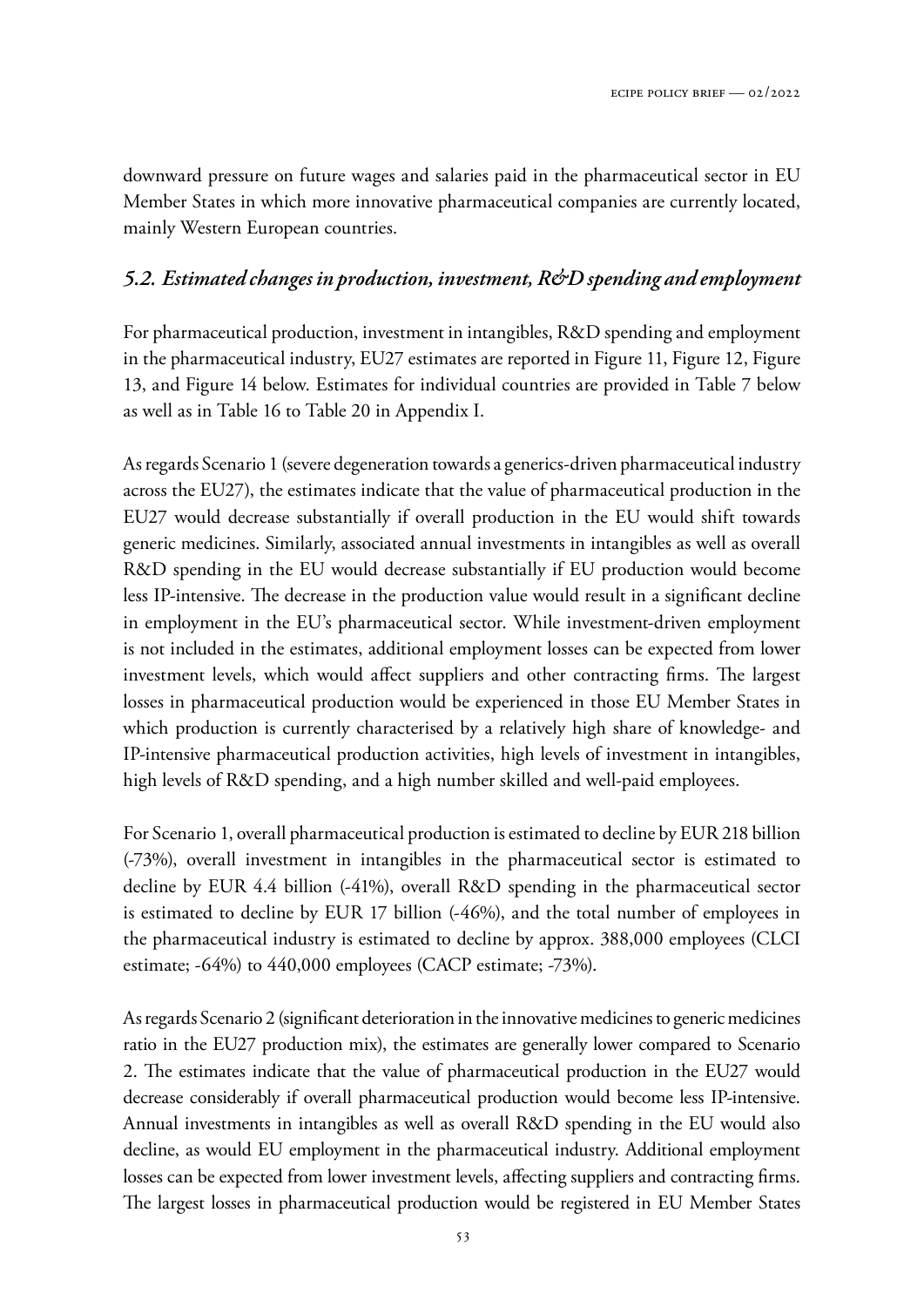in which production is currently characterised by a relatively high share of knowledge and IP-intensive pharmaceutical production activities, high levels of investment in intangibles, high levels of R&D spending, and a high number of skilled and well-paid employees.

For Scenario 2, overall pharmaceutical production is estimated to decline by EUR 202 billion (-68%), overall investment in intangibles in the pharmaceutical sector is estimated to decline by EUR 2.2 billion (-20%), overall R&D spending in the pharmaceutical sector is estimated to decline by EUR 14 billion (-31%), and the total number of employees in the pharmaceutical industry is estimated to decline by approx. 348,000 employees (CLCI estimate; -58%) to 409,000 employees (CACP estimate; -68%).

For Scenario 3 (a less significant deterioration in innovative medicines to generic medicines ratio in the EU27 production mix), the estimated changes (losses) are generally lower compared to Scenarios 1 and 2. In Scenario 3, industry indicators would improve in some EU Member States, mainly CEE countries. Increases in production, employment, investment and R&D spending can be attributed to the application of 3rd-quartile estimates, which are generally higher than observed indicators in CEE countries, but at the same time lower than those observed in countries with high-value added production. Assuming lower IPR incentives for investments in pharmaceutical research in the EU, Scenario 3 can be interpreted as a situation in which a large number of research-intensive pharmaceutical companies relocate both R&D and production capacities from Western European Member States to less expensive CEE countries to compensate for the commercial losses that would accrue from lower IPR incentives in the EU; relocation to low-cost countries outside the EU is excluded from the analysis. Contrary to the estimates in Scenario 1 and Scenario 2, the impacts on annual investment and R&D spending should therefore not be interpreted as consecutive annual changes, but rather understood as temporary catch-up spending in pharmaceutical capacities in the EU. By contrast, in Scenario 3, the overall value of pharmaceutical production reflects a persistent loss in the value of pharmaceutical production due to an overall increase in the "generics to innovative medicines ratio" in the EU.

The estimates for Scenario 3 indicate that the value of pharmaceutical production would increase in countries currently characterised by a relatively high share of less knowledge and less IP-intensive pharmaceutical production activities, relatively low levels of investment in intangibles and relatively low levels of R&D spending. By contrast, compared to the status quo, the estimated value of pharmaceutical production would be lower in countries currently characterised by a relatively high share of knowledge and IP-intensive pharmaceutical production activities, relatively high levels of investment in intangibles and relatively high levels of R&D spending.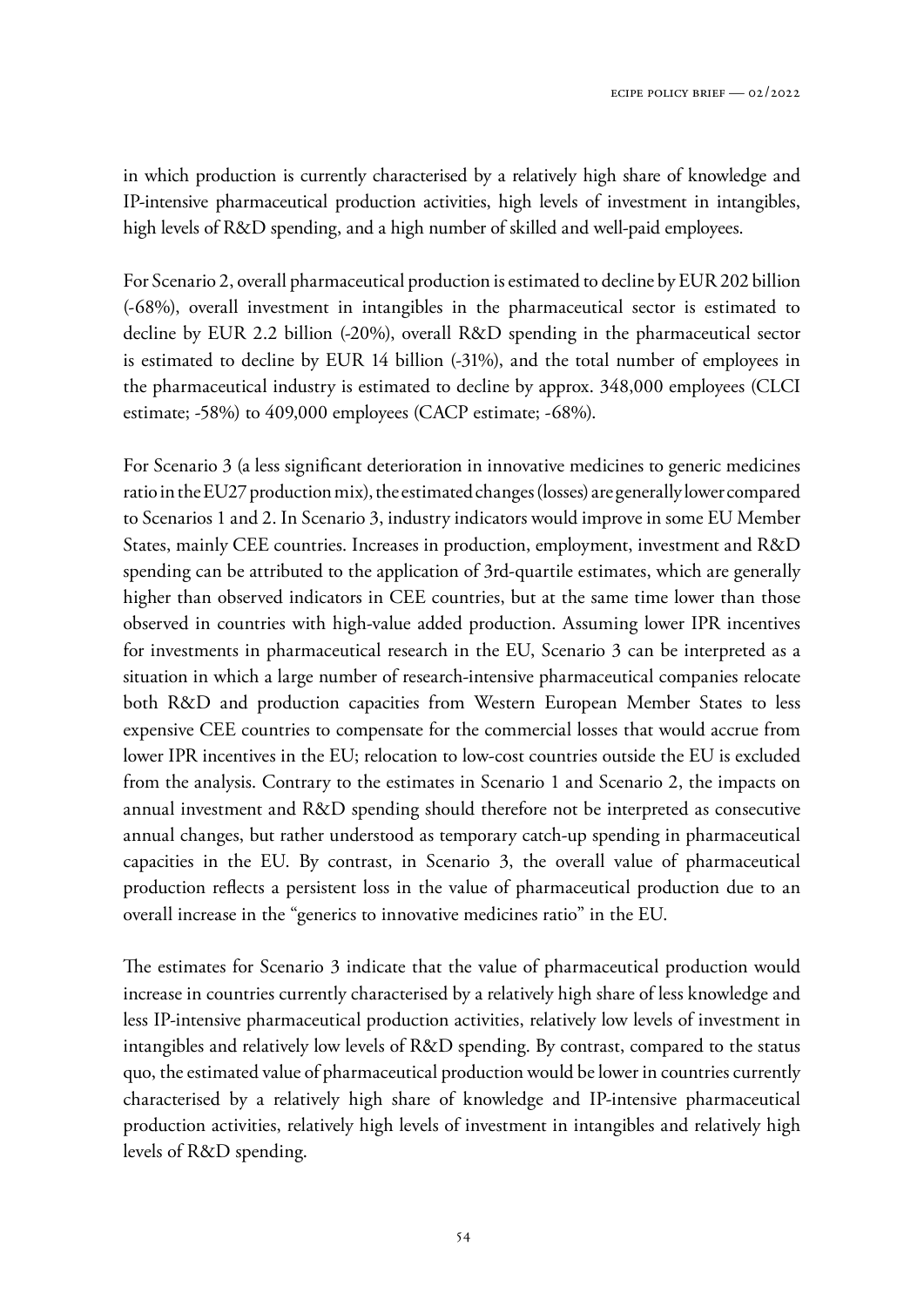For Scenario 3, overall pharmaceutical production in the EU is estimated to decline by EUR 56 billion (-19%), overall investment in intangibles in the EU's pharmaceutical sector is estimated to increase by EUR 810 million (+8%; driven by the hypothetical amount of temporary catch-up investment created in CEE countries), overall R&D spending in the pharmaceutical sector is estimated to increase by EUR 6.3 billion (+28%; driven by the hypothetical increase in R&D spending in CEE countries), and the total number of employees in the pharmaceutical industry is estimated to increase by approx. 42,000 employees (CLCI estimate; +7%) or decline by 113,000 employees (CACP estimate; -19%, reflecting the overall reduction of the value of EU pharmaceutical production). According to the CLCI estimate, a less significant deterioration of the innovative medicines to generic medicines ratio across the EU27 could result in more employment, but substantially lower wages and salaries per average employee in the pharmaceutical industry in Western European countries due to a significant reduction in the value-added per employees.





Source: Own estimation. Note: Numbers represent percentage changes compared to observed data in 2018 (production value).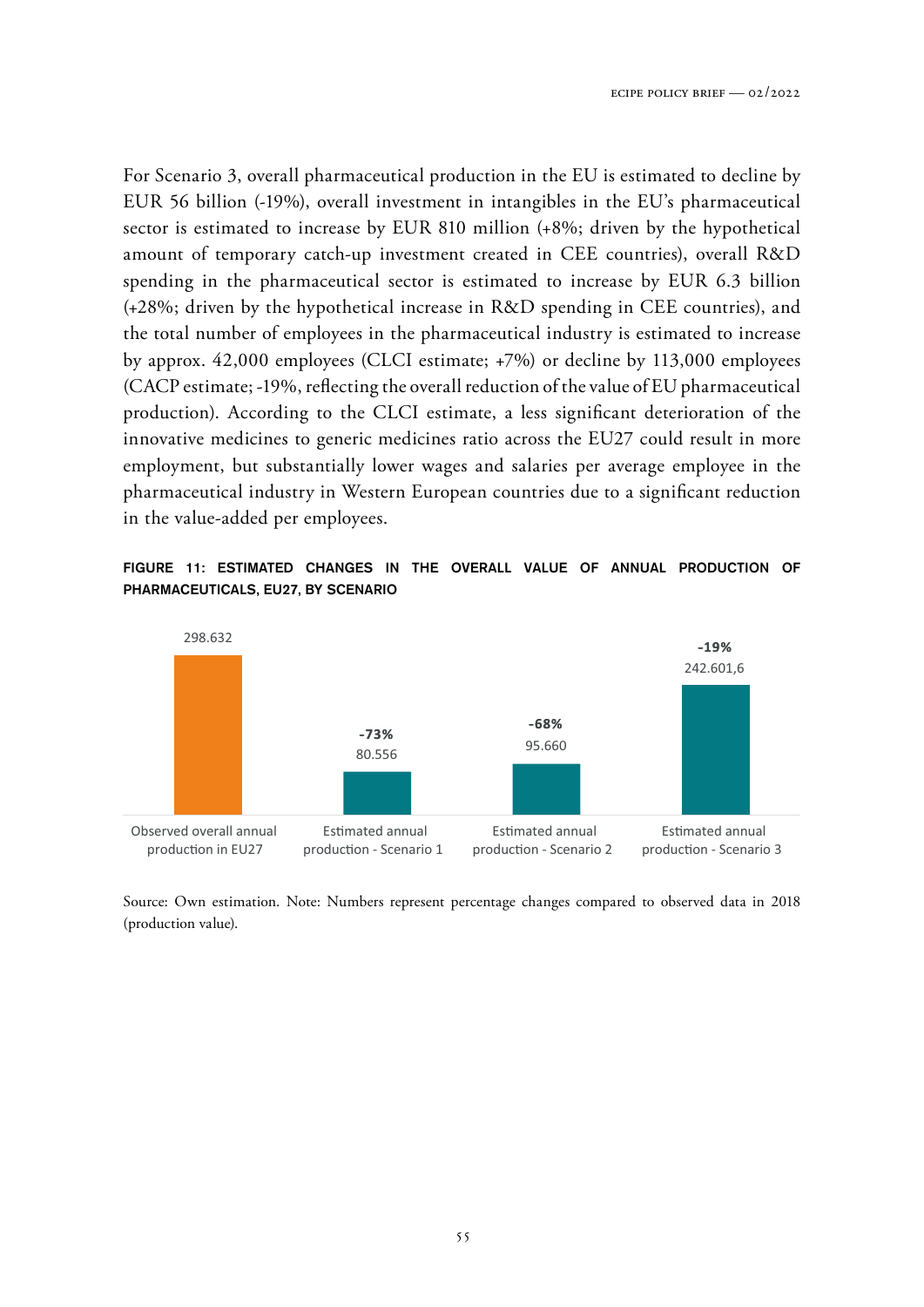

#### FIGURE 12: ESTIMATED CHANGES IN ANNUAL INVESTMENT IN INTANGIBLES, EU27, BY SCENARIO

Source: Own estimation. Note: Numbers represent percentage changes compared to observed data in 2018 (investment in intangibles).



#### FIGURE 13: ESTIMATED CHANGES IN ANNUAL R&D SPENDING, EU-27, BY SCENARIO

Source: own estimation. Note: Numbers represent percentage changes compared to observed data in 2017 (R&D spending).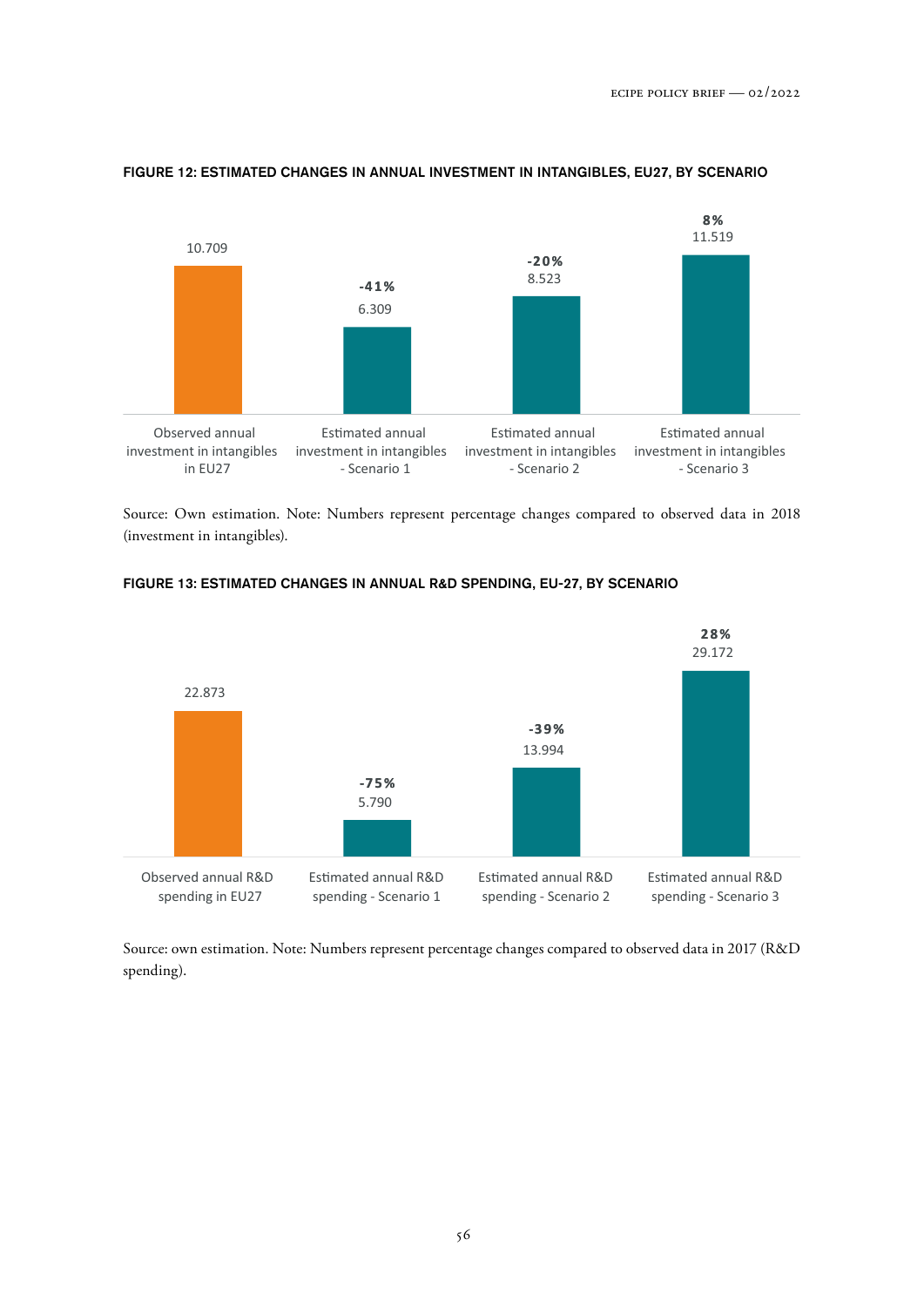

FIGURE 14: ESTIMATED CHANGES IN THE NUMBER OF EMPLOYEES IN THE EU27 PHARMACEUTICAL INDUSTRY, BY SCENARIO

Source: Own estimation. Note: Numbers represent percentage changes compared to observed data in 2018 (production value, number of employees).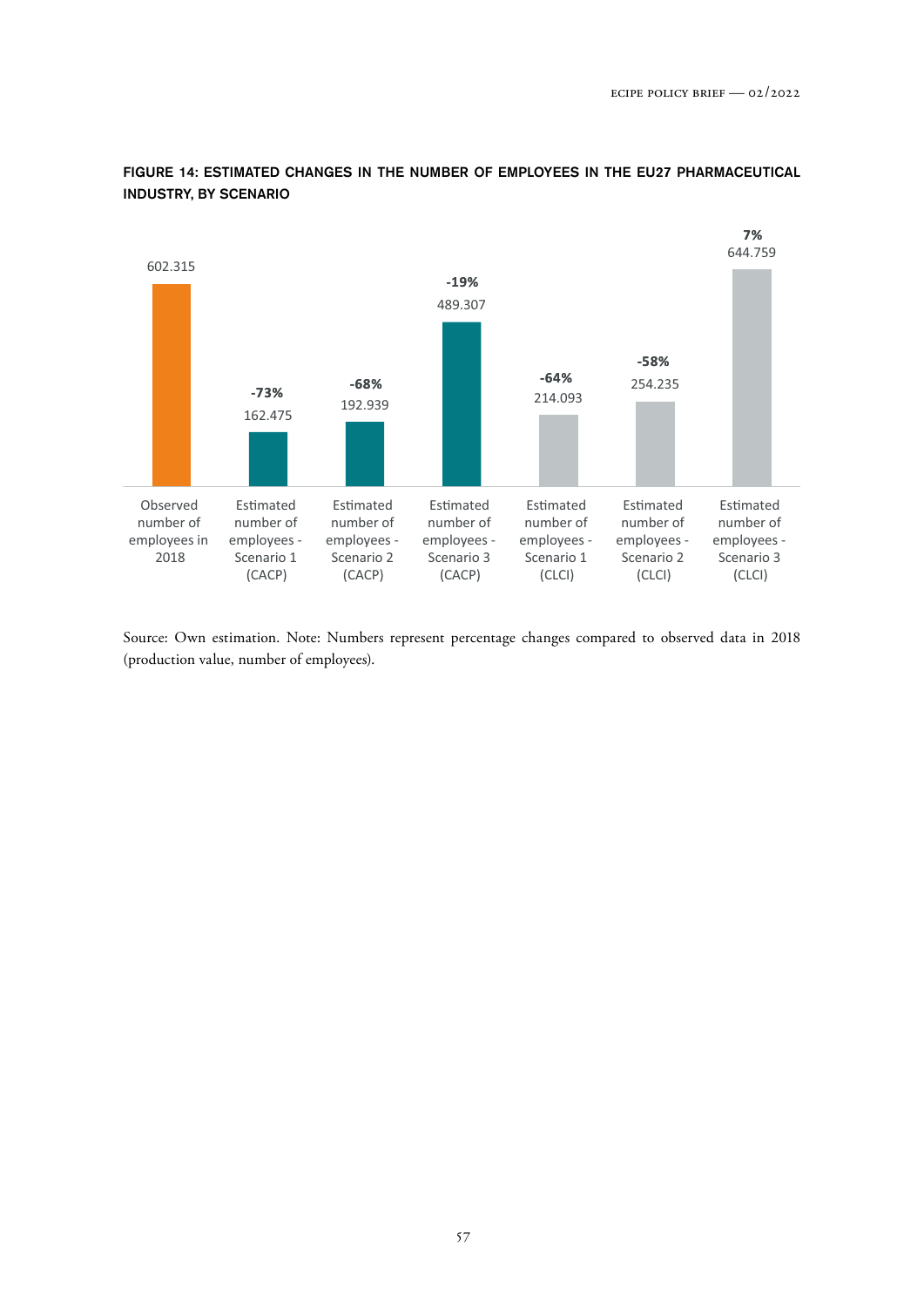|                    | Changes in the overall value<br>of pharmaceutical production |                          |                      | Changes in investment<br>in intangibles |               |               | <b>Changes in R&amp;D</b><br>spending |                            |               | Changes in employment<br>(CAPC) |               |               |
|--------------------|--------------------------------------------------------------|--------------------------|----------------------|-----------------------------------------|---------------|---------------|---------------------------------------|----------------------------|---------------|---------------------------------|---------------|---------------|
|                    | Scenario                                                     | Scenario<br>$\mathbf{2}$ | <b>Scenario</b><br>3 | Scenario                                | Scenario<br>2 | Scenario<br>3 | <b>Scenario</b>                       | Scenario<br>$\overline{2}$ | Scenario<br>з | Scenario                        | Scenario<br>2 | Scenario<br>з |
| <b>Belgium</b>     | $-88%$                                                       | $-85%$                   | $-63%$               | $-62%$                                  | $-49%$        | $-30%$        | $-92%$                                | $-81%$                     | $-61%$        | $-88%$                          | $-85%$        | $-63%$        |
| Czechia            | $-6%$                                                        | 12%                      | 184%                 | $-11%$                                  | 21%           | 63%           | 31%                                   | 217%                       | 560%          | $-6\%$                          | 12%           | 184%          |
| <b>Denmark</b>     | $-78%$                                                       | $-74%$                   | $-34%$               | $-54%$                                  | $-38%$        | $-17%$        | $-85%$                                | $-64%$                     | $-25%$        | $-78%$                          | $-74%$        | $-34%$        |
| Germany            | $-65%$                                                       | $-58%$                   | 6%                   | $-37%$                                  | $-15%$        | 15%           | $-78%$                                | $-47%$                     | 10%           | $-65%$                          | $-58%$        | 6%            |
| Estonia            | 26%                                                          | 49%                      | 279%                 | $-21%$                                  | 6%            | 44%           | n/a                                   | n/a                        | n/a           | 26%                             | 49%           | 279%          |
| Greece             | $-27%$                                                       | $-13%$                   | 120%                 | 12%                                     | 52%           | 105%          | 131%                                  | 458%                       | 1064%         | $-27%$                          | $-13%$        | 120%          |
| Spain              | $-56%$                                                       | $-47%$                   | 34%                  | $-36%$                                  | $-14%$        | 16%           | $-60%$                                | $-4%$                      | 100%          | $-56%$                          | $-47%$        | 34%           |
| Croatia            | $-11%$                                                       | 5%                       | 167%                 | 8%                                      | 45%           | 96%           | 17%                                   | 182%                       | 488%          | $-11%$                          | 5%            | 167%          |
| Italy              | $-67%$                                                       | $-61%$                   | $O\%$                | $-36%$                                  | $-13%$        | 17%           | $-59%$                                | 0%                         | 108%          | $-67%$                          | $-61%$        | $O\%$         |
| Cyprus             | $-7%$                                                        | 10%                      | 180%                 | $-43%$                                  | $-23%$        | 4%            | $-80%$                                | $-52%$                     | $O\%$         | $-7%$                           | 10%           | 180%          |
| Latvia             | 51%                                                          | 79%                      | 355%                 | 177%                                    | 275%          | 407%          | n/a                                   | n/a                        | n/a           | 51%                             | 79%           | 355%          |
| Hungary            | $O\%$                                                        | 19%                      | 201%                 | $-22%$                                  | 5%            | 42%           | 6%                                    | 157%                       | 436%          | $O\%$                           | 19%           | 201%          |
| <b>Malta</b>       | $-13%$                                                       | 3%                       | 161%                 | $-29%$                                  | $-4%$         | 29%           | n/a                                   | n/a                        | n/a           | $-13%$                          | 3%            | 161%          |
| <b>Netherlands</b> | $-68%$                                                       | $-62%$                   | $-4%$                | n/a                                     | n/a           | n/a           | $-80%$                                | $-53%$                     | $-1\%$        | $-68%$                          | $-62%$        | $-4%$         |
| Austria            | $-51%$                                                       | $-41%$                   | 49%                  | $-50%$                                  | $-33%$        | $-9%$         | $-46%$                                | 31%                        | 173%          | $-51%$                          | $-41%$        | 49%           |
| Poland             | 14%                                                          | 36%                      | 244%                 | 25%                                     | 69%           | 128%          | $-29%$                                | 71%                        | 257%          | 14%                             | 36%           | 244%          |
| Portugal           | $-16%$                                                       | $O\%$                    | 154%                 | $-55%$                                  | $-40%$        | $-18%$        | $-24%$                                | 83%                        | 280%          | $-16%$                          | $O\%$         | 154%          |
| Romania            | 58%                                                          | 87%                      | 374%                 | $-4%$                                   | 30%           | 76%           | $O\%$                                 | 142%                       | 404%          | 58%                             | 87%           | 374%          |
| Slovakia           | 67%                                                          | 99%                      | 404%                 | 97%                                     | 167%          | 260%          | n/a                                   | n/a                        | n/a           | 67%                             | 99%           | 404%          |
| Finland            | $-70%$                                                       | $-65%$                   | $-10%$               | $-19%$                                  | 9%            | 47%           | $-78%$                                | $-46%$                     | 13%           | $-70%$                          | $-65%$        | $-10%$        |
| Sweden             | $-82%$                                                       | $-78%$                   | $-45%$               | $-60%$                                  | $-46%$        | $-28%$        | $-89%$                                | $-73%$                     | $-44%$        | $-82%$                          | $-78%$        | $-45%$        |
| <b>EU27</b>        | $-73%$                                                       | $-68%$                   | $-19%$               | $-41%$                                  | $-20%$        | 8%            | $-75%$                                | $-39%$                     | 28%           | $-73%$                          | $-68%$        | $-19%$        |

TABLE 7: HEAT MAP OF ESTIMATED PERCENTAGE CHANGES IN PRODUCTION, INVESTMENT, R&D SPENDING AND EMPLOYMENT, BY EU MEMBER STATE

Source: Own estimation. Note: Numbers represent percentage changes compared to observed data in 2018 (production value, investment in intangibles, number of employees) and 2017 (R&D spending). Due to missing data, no estimates are reported for Bulgaria, Ireland, France, Lithuania, Luxembourg and Slovenia.

To sum up, the numbers suggest that a degeneration of Europe's current investment- and innovation-driven pharmaceutical sector towards a more generics-driven (off-patent) industry would in the medium to long term result in substantial decreases in overall pharmaceutical production in the EU, the number of persons employed in pharmaceutical companies, and wages and salaries in the EU – which appears to be at odds with the objectives of increasing production and innovation in Europe. This is true whether the changes to IPRs are radical or more moderate. Given the wealth of literature on the positive impacts of IPRs on innovation, it appears questionable whether such a policy shift would lead to sustained high levels of R&D, as indicated by the analysis of economic impacts from a deterioration of the innovative medicines to generics ratio in the EU. From a point of view of strategic autonomy, looking at ensuring resilience to vulnerabilities and the capacity to attract investment in R&D, the overall outcome of such an approach would be negative.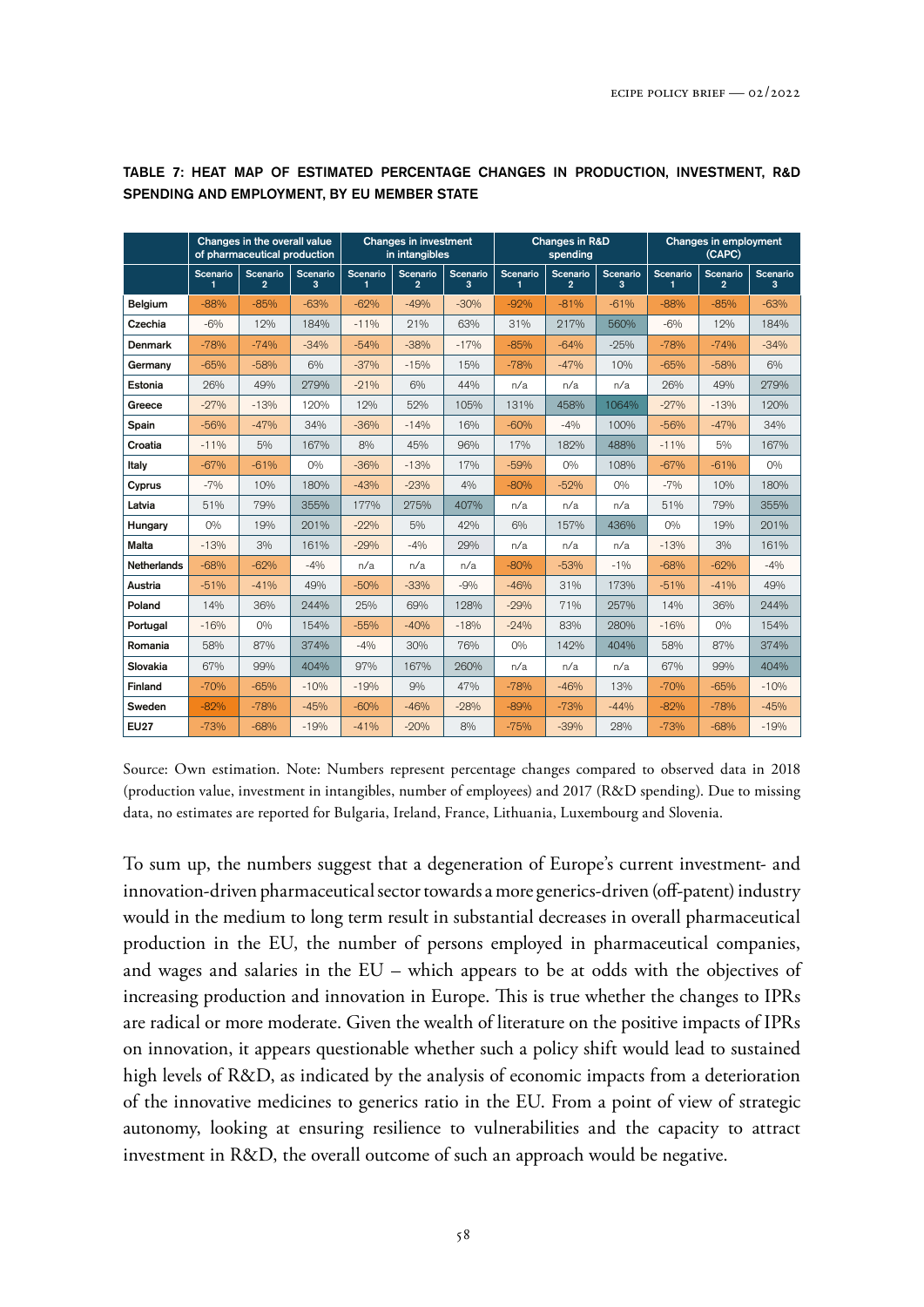The largest losses in investment, R&D spending, pharmaceutical production and employment would be experienced in those EU Member States where production is currently characterised by high levels of investment in intangibles, high levels of R&D spending, high shares of high value-added production, and a high number skilled and relatively well-paid employees, i.e. mainly Western European countries. Some CEE countries may be able to offset the effects from divestment in Western Europe. However, due to increasing competition from (large) emerging market economies outside the EU, the magnitude of the offsetting effect is highly uncertain.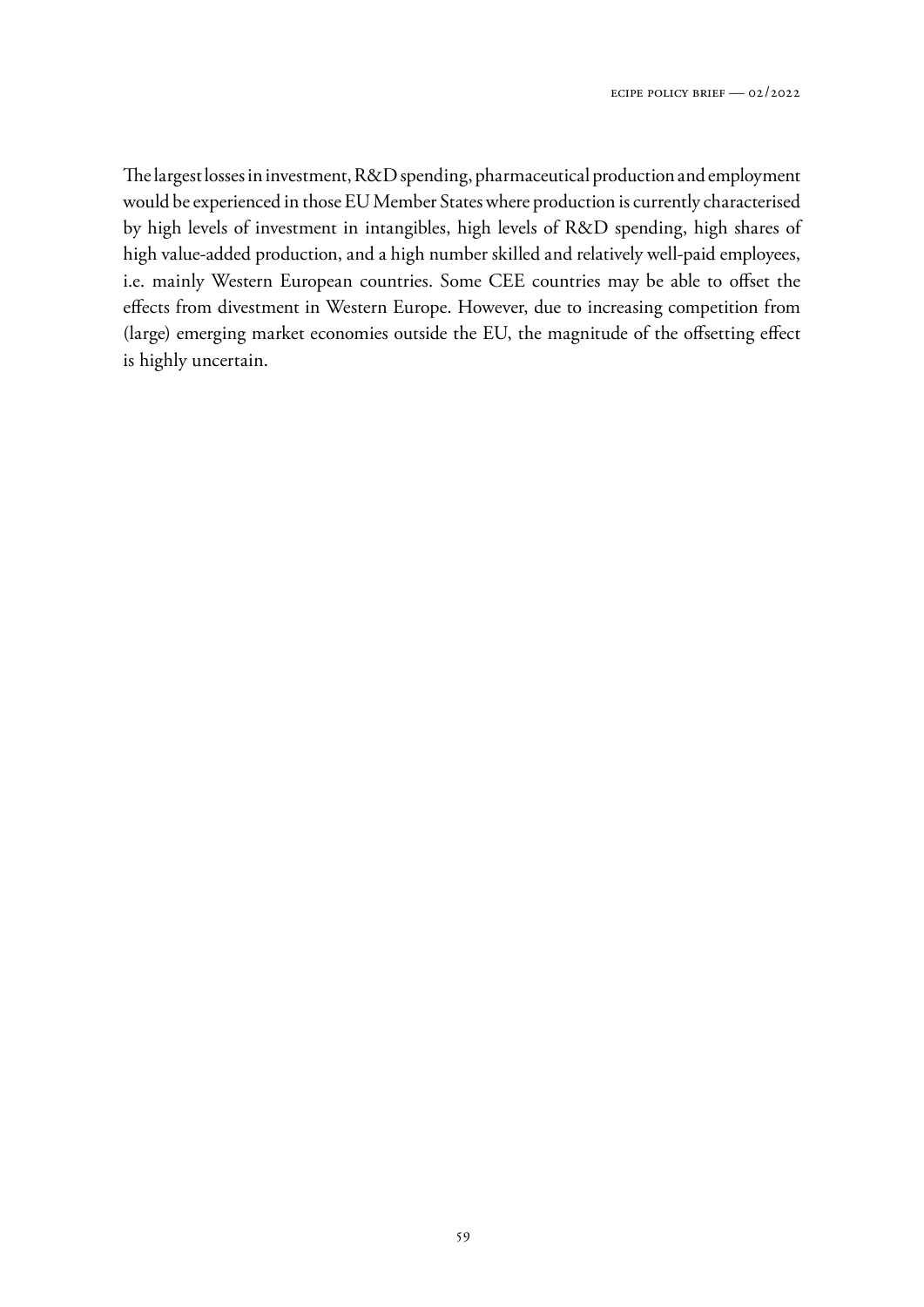# 6. CONCLUSIONS

The previous analysis has shown that EU pharmaceutical innovators are still strong and internationally competitive in developing, producing and exporting innovative and high value-added medicines. On aggregate, the EU's pharmaceutical industry is only surpassed by US innovators, whose research and production activities tend to generate a significantly higher value-added for a broad spectrum of pharmaceutical products.

EU policymakers are generally right to focus on safeguarding the strategic – or long-term – autonomy of the pharmaceutical industry, if this implies ensuring global innovation leadership. Accordingly, any concept of strategic autonomy or sovereignty for the pharmaceutical industry needs to factor in the needs of Europe's research-intensive pharmaceutical companies, which are exposed to rising drug development costs and increasing international competition.

EU policymakers need to take a medium- to long-term perspective by accounting for the long-term link between IPRs and investments in innovation and associated high value-added production in the EU. EU ambitions to reduce supply chain dependencies and improve affordable access to medicines are generally merited. However, none of the currently proposed measures would in any way improve the innovation capacity and future competitiveness of Europe's pharmaceutical industry. The current proposals are unfit for facilitating global innovation leadership and sustaining a high level of high value-added production (of innovative medicines) and skilled employment in the EU's pharmaceutical sector.

Short-sighted policy experiments, such as localisation requirements or an erosion of universal IPRs for investments in drug development projects miss the fact that the EU as a whole needs regulation in place to increase pharmaceutical companies' incentives to invest in R&D and modern production capacities in the EU in the future. Focusing on the offshoring and affordability concerns while ignoring the need for reliable and internationally competitive IPR incentives for innovation risks reducing the sustainability of Europe's historically strong pharmaceutical innovation clusters.

An erosion of IPR incentives in the EU as compared to other jurisdictions could accelerate the relative decline in European companies' international competitiveness vis-à-vis businesses from the USA and large emerging market economies, such as China and India. In the medium to long term, weaker IPR incentives for investments in pharmaceutical research in the EU would likely cause a gradual transition of high value-added production to Central and Eastern European countries and non-EU jurisdictions that offer a more attractive mix of IPR protection on the one hand, and lower R&D and production costs on the other.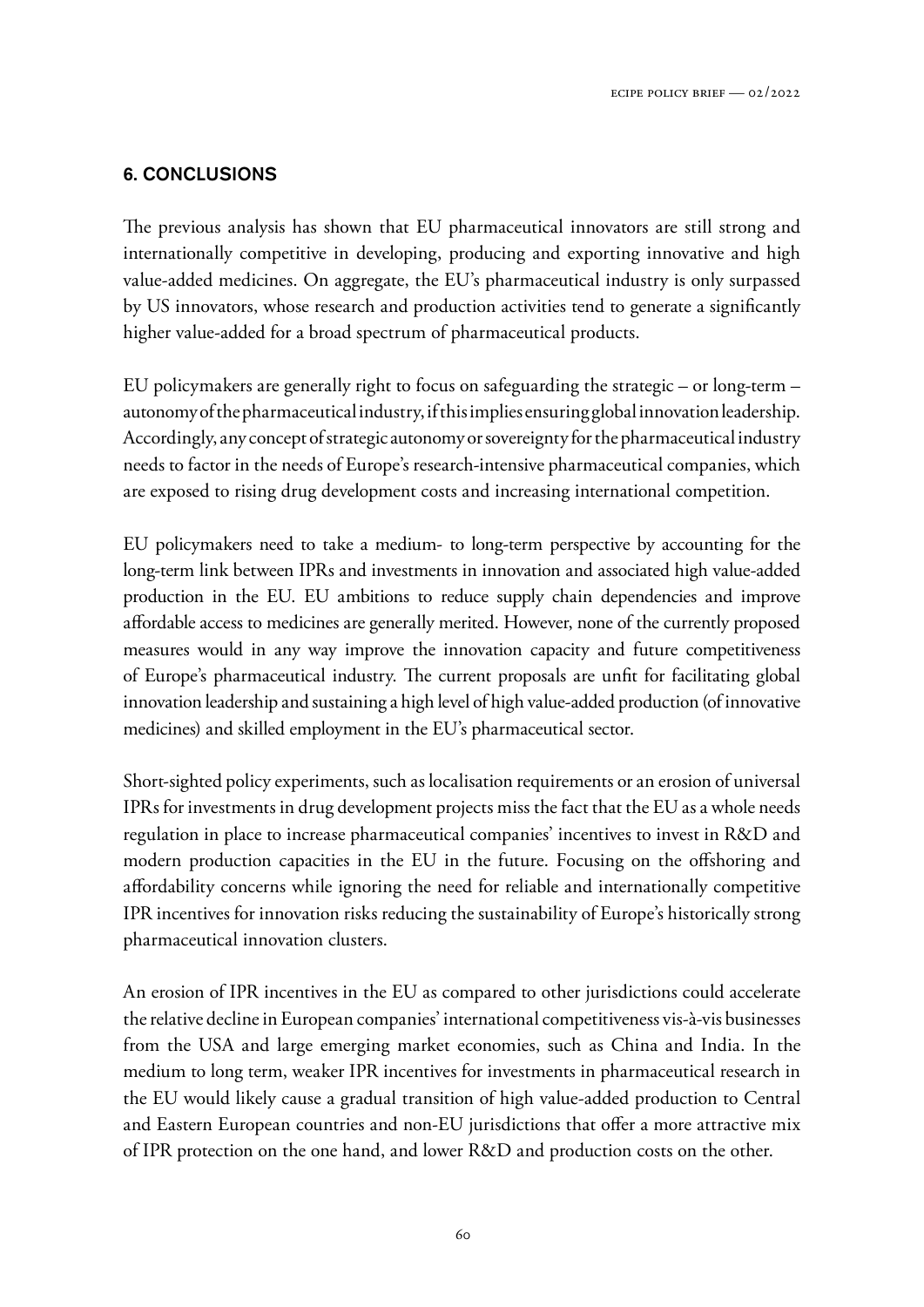## **REFERENCES**

Akkari, A., Munhoz, I., Tomikoa, J. dos Santos, N. and dos Santos, R. (2016). Pharmaceutical innovation: differences between Europe, USA and 'pharmerging' countries, *Gest. Prod.,* São Carlos, v. 23, no. 2

Barnett, J.M. (2017). Why is Everyone Afraid of IP Licensing?, Center for Law and Social Science Research Papers Series No. CLASS17-16, Legal Studies Research Papers Series No. 17-14. *Harvard Journal of Law & Technology,* Special Symposium: Private Law and Intellectual Property 123 (2016-2017)

Bilir, L. (2014). Patent Laws, Product Life-Cycle Lengths, and Multinational Activity. *American Economic Review.* Available at https://pubs.aeaweb.org/doi/pdfplus/10.1257/aer.104.7.1979

Bio Industry Analysis (2016), Clinical Development Success Rates 2006-2015, available at https://www.bio.org/sites/default/files/Clinical%20Development%20Success%20Rates%20 2006-2015%20-%20BIO,%20Biomedtracker,%20Amplion%202016.pdf

Bochenek, T. and co-authors (2018). Systematic measures and legislative and organizational frameworks aimed at preventing or mitigating drug shortages in 28 European and Western Asian countries. Front. Pharmacol., 8 (2018), p. 942. Available at https://www.sciencedirect. com/science/article/pii/S0378517320301551#b0030

CA Market Monitor (2020). What the doctor ordered: Pharma drives economic growth in Central Europe. Available at https://castlereagh.net/what-the-doctor-ordered-pharmadrives-economic-growth-in-central-europe/

de Beer, J. (2016). Evidence-Based Intellectual Property Policymaking: An Integrated Review of Methods and Conclusions. The Journal of World Intellectual Property, 19, Issue 5-6, November 2016

de Weerdt, E., Simoens, S. Casteels, M. and Huys, I. (2015). Toward a European definition for a drug shortage: a qualitative study. Front. Pharmacol., 6 (2015), p. 253. Available at https://www.sciencedirect.com/science/article/pii/S0378517320301551#b0055

DiMasi, J.A., Grabowski, H.G and Hansen, R.W. (2016), Innovation in the pharmaceutical industry: New estimates of R&D costs, *Journal of Health Economics* (47), May 2016, p. 20-33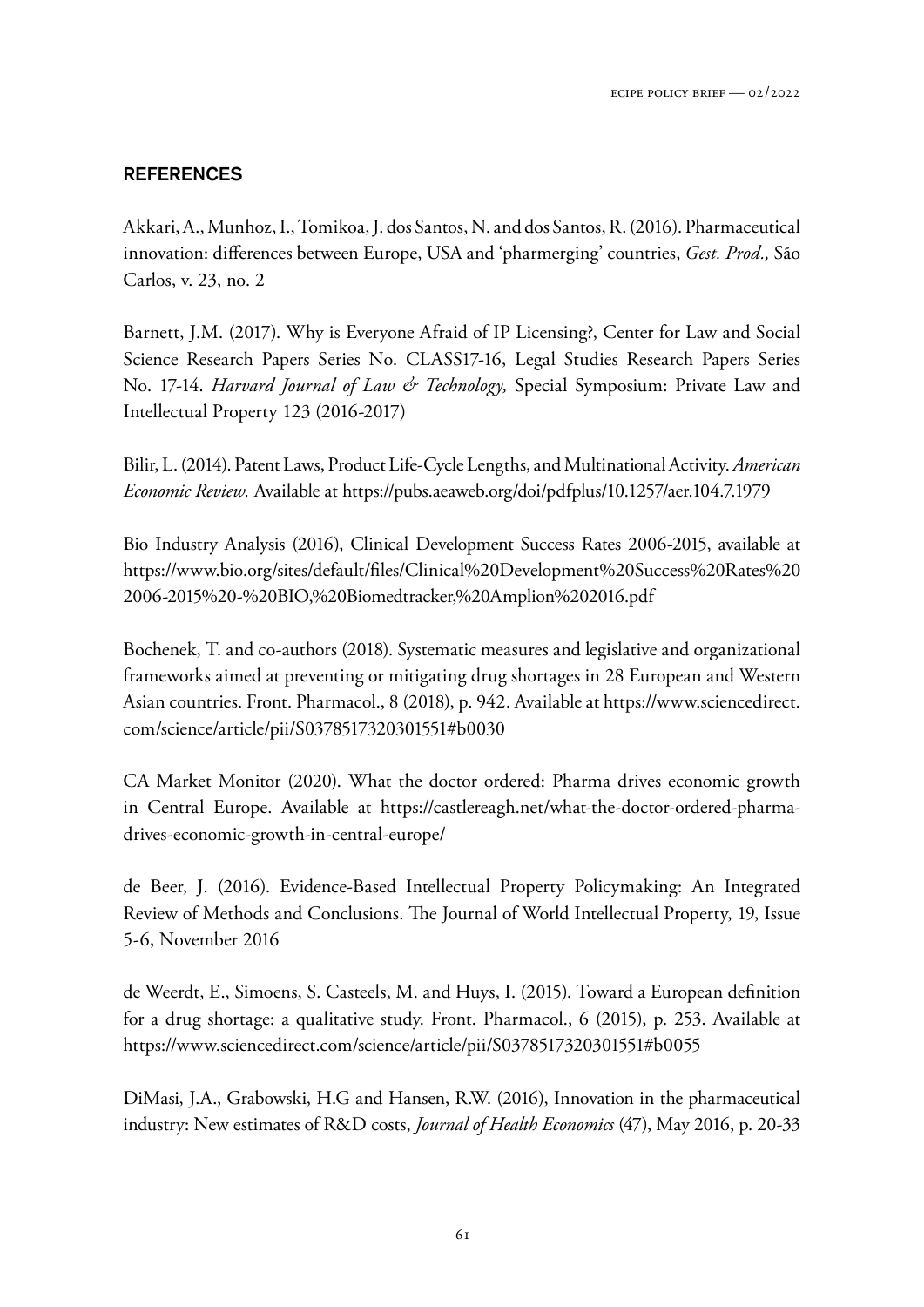Dolon (2020). Estimated impact of EU Orphan Regulation on incentives for innovation. Available at https://dolon.com/dolon/wp-content/uploads/2020/10/Estimated-impact-of-EU-Orphan-Regulation-on-incentives-for-innovation.pdf

EFPIA (2021). EFPIA response to Inception Impact Assessment on Orphan and Paediatric Regulations. 14 January 2021. Available at https://efpia.eu/news-events/the-efpia-view/ statements-press-releases/efpia-response-to-inception-impact-assessment-on-orphan-andpaediatric-regulations/

EFPIA (2020), Resilience and recovery: EFPIA response to the publication of the EU recovery plan, May 2020. Available at https://www.efpia.eu/news-events/the-efpia-view/statements-pressreleases/resilience-and-recovery-efpia-response-to-the-publication-of-the-eu-recovery-plan/

EUIPO (2019). IPR-intensive industries and economic performance in the European Union. Industry-Level Analysis Report, September 2019 Third edition. A joint project between the European Patent Office and the European Union Intellectual Property Office. September 2019. Available at https://euipo.europa.eu/tunnel-web/secure/webdav/guest/document\_ library/observatory/documents/IPContributionStudy/IPR-intensive\_industries\_and\_ economicin\_EU/WEB\_IPR\_intensive\_Report\_2019.pdf

European Commission (2021a). Updating the 2020 New Industrial Strategy: Building a stronger Single Market for Europe's recovery. Available at https://ec.europa.eu/info/sites/ default/files/communication-industrial-strategy-update-2020\_en.pdf

European Commission (2021b). Trade Policy Review – An Open, Sustainable and Assertive Trade Policy. Available at https://eur-lex.europa.eu/resource.html?uri=cellar:5bf4e9d0-71d2- 11eb-9ac9-01aa75ed71a1.0001.02/DOC\_1&format=PDF

European Commission (2021c). Strategic dependencies and capacities. Accompanying the Communication from the Commission to the European Parliament, the Council, the European Economic and Social Committee and the Committee of the Regions. Updating the 2020 New Industrial Strategy: Building a stronger Single Market for Europe's recovery. May 2021. Available at https://ec.europa.eu/info/sites/default/files/swd-strategicdependencies-capacities\_en.pdf

European Commission (2020a). Press release. Pharmaceutical Strategy – Timely patient access to affordable medicines. 2 June 2020. Available at https://ec.europa.eu/commission/ presscorner/detail/en/ip\_20\_2173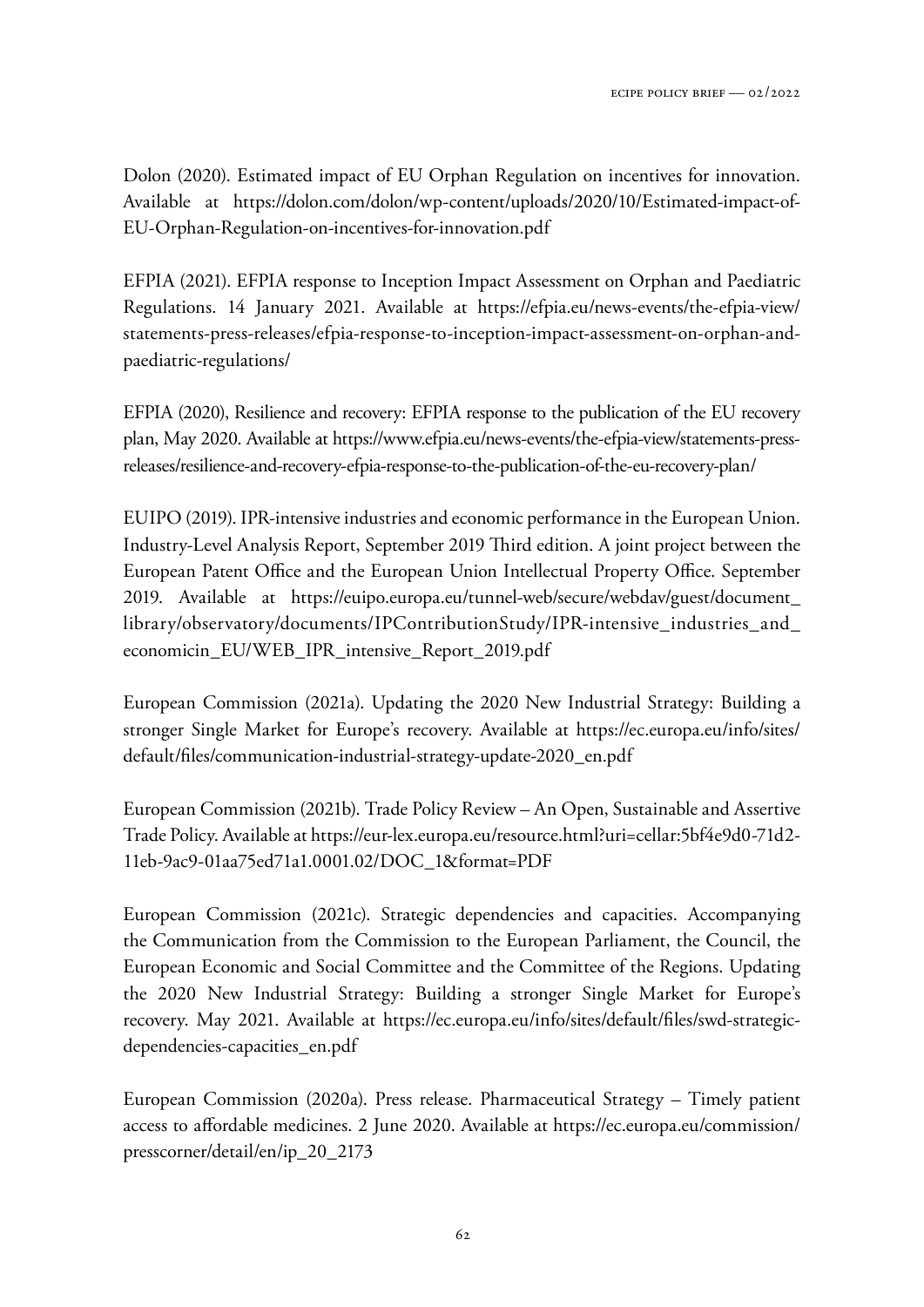European Commission (2020b). Pharmaceutical Strategy – Timely patient access to affordable medicines. 2 June 2020. Available at https://ec.europa.eu/info/law/betterregulation/have-your-say/initiatives/12421-Pharmaceutical-Strategy-Timely-patient-accessto-affordable-medicines

European Commission (2020c). A New Industrial Strategy for Europe. 10 March 2020. Available at https://ec.europa.eu/info/research-and-innovation/research-area/industrialresearch-and-innovation/industrial-policy\_en

European Commission (2020d). Inception impact assessment for the Revision of the EU legislation on medicines for children and rare diseases. DG SANTE. 25 November 2020. Available at https://ec.europa.eu/info/law/better-regulation/have-your-say/initiatives/12767- Revision-of-the-EU-legislation-on-medicines-for-children-and-rare-diseases

European Commission (2020e). Joint evaluation of Regulation (EC) No 1901/2006 of the European Parliament and of the Council of 12 December 2006 on medicinal products for paediatric use and Regulation (EC) No 141/2000 of the European Parliament and of the Council of 16 December 1999 on orphan medicinal products

European Commission (2020f). Synopsis Report, Pharmaceutical Strategy for Europe. 25 November 2020. Available at https://ec.europa.eu/health/sites/health/files/human-use/docs/ pharmastrategy\_swd2020-286\_en.pdf

European Commission (2020g). Final Report Summary examining the replies to the public consultation on the Pharmaceutical Strategy for Europe – Timely Patient Access to Affordable Medicines. Available at https://ec.europa.eu/health/sites/health/files/human-use/ docs/pharmastrategy\_consultationreport\_en.pdf

European Commission (2018). Impact Assessment accompanying the document Proposal for a Regulation of the European Parliament and of the Council amending Regulation (EC) No 469/2009 concerning the supplementary protection certificate for medicinal products. Available at https://ec.europa.eu/docsroom/documents/29463

Eurostat (2021). International trade in medicinal and pharmaceutical products. Available at https://ec.europa.eu/eurostat/statistics-explained/index.php?title=International\_trade\_in\_ medicinal\_and\_pharmaceutical\_products

Eurostat (2015). Patent Statistics: Concordance IPC V8 – NACE REV.2 (version 2.0)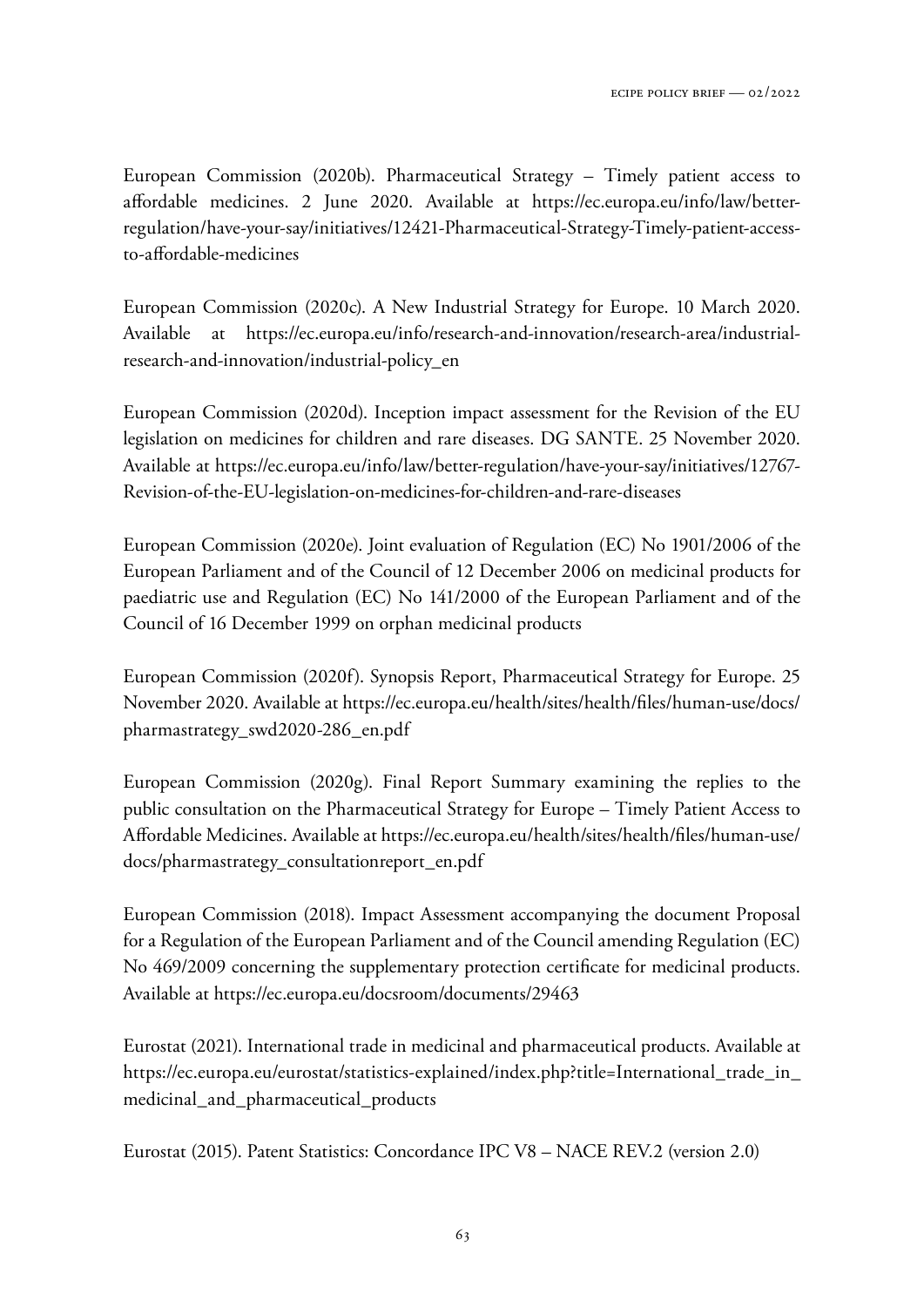EvaluatePharma (2020). World Preview 2020. Available at https://fondazionecerm.it/ wp-content/uploads/2020/07/EvaluatePharma-World-Preview-2020\_0.pdf

FDZ (2017). A Novel Technology-Industry Concordance Table Based on Linked Inventor-Establishment Data. 07/2017. Available at http://doku.iab.de/fdz/reporte/2017/MR\_07- 17\_EN.pdf

Gaessler, F. and Wagner, S. (2018). Patents, Data Exclusivity, and the Development of New Drugs. Max Planck Institute for Innovation and Competition and ESMT European School of Management and Technology, June 2019. Available at https://papers.ssrn.com/sol3/ papers.cfm?abstract\_id=3401226

Guinea, O. and Espés, A. (2021). International EU27 pharmaceutical production, trade, dependencies and vulnerabilities: a factual analysis. ECIPE 2021

Guinea, O. (2020). Key Trade Data Points on the EU27 Pharmaceutical Supply Chain. ECIPE Publication, July 2020. Available at https://ecipe.org/wp-content/uploads/2020/07/ Pharmaceutical-data\_July-2020.pdf

Health Strategy (2020). Press release. A French-German Initiative for the European Recovery from the Coronavirus Crisis. 18 May 2020. Available at https://www.bundesregierung. de/resource/blob/997532/1753772/414a4b5a1ca91d4f7146eeb2b39ee72b/2020-05-18 deutsch-franzoesischer-erklaerung-eng-data.pdf?download=1

Herper, M. (2013), How Much Does Pharmaceutical Innovation Cost? A Look At 100 Companies, Forbes – *Pharma and Healthcare,* 11 August 2013. Available at: https:// www.forbes.com/sites/matthewherper/2013/08/11/the-cost-of-inventing-a-new-drug-98 companies-ranked/#52dfb4aa2f08

HMA-EMA (2019). Good practice guidance for communication to the public on medicines' availability issues, Recommendations for EU national competent authorities and EMA to ensure adequate public information, July 2019. Available at https://www.ema.europa.eu/ en/documents/regulatory-procedural-guideline/good-practice-guidance-communicationpublic-medicines-availability-issues\_en.pdf

IQVIA/EFPIA (2021). Pipeline Review 2021. Available at https://www.efpia.eu/publications/ downloads/efpia/iqviaefpia-pipeline-review-2021/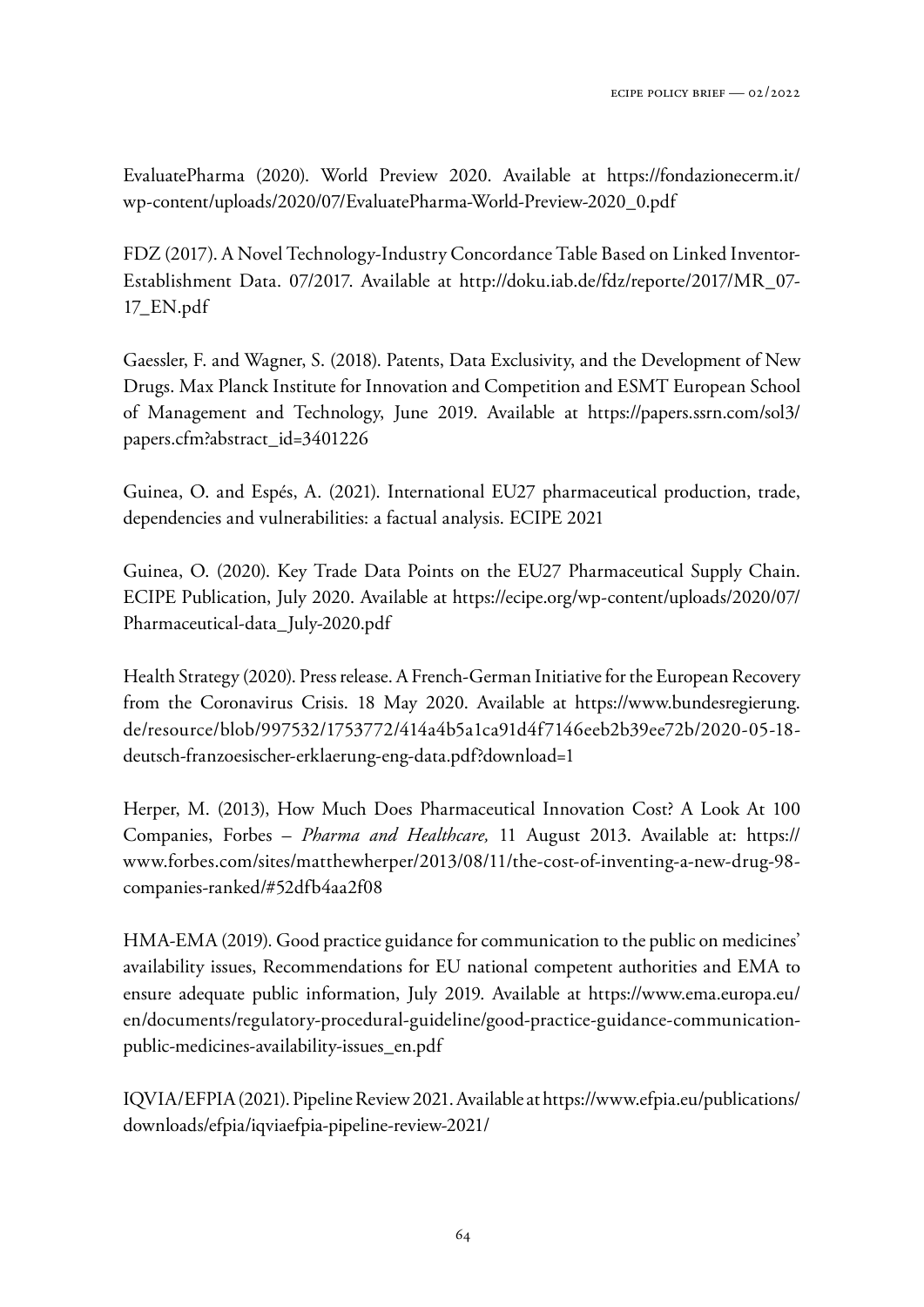LABIOTECH (2020). EU Launches Pharma Strategy, Raising Both Hopes and Questions. Article from 4 December 2020. Available at: https://www.labiotech.eu/trends-news/ eu-pharma-biotech-ip/

Lee, I. and Kim, E. (2019). Factors Affecting the Outbound Open Innovation Strategies in Pharmaceutical Industry: Focus on Out-Licensing Deal. *Journal of Open Innovation: Technology, Market, and Complexity,* MDPI, Open Access Journal, 5(4), September 2019.

Malva, A.D. and Santarelli, E. (2016). Intellectual Property Rights, Distance to the Frontier, and R&D: Evidence from Microdata. *Eurasian Business Review* 6, no. 1. Available at https:// link.springer.com/article/10.1007/s40821-015-0022-4

Medicines for Europe (2021). About the generics medicines group. Available at https://www. medicinesforeurope.com/generic-medicines/who-we-are/

Medicines for Europe (2016). Market overview – European generic medicines market, policy overview. Available at https://www.medicinesforeurope.com/wp-content/uploads/2016/11/ Market-Review-2016-Generic-medicines-policies.pdf

Mestre-Ferrandiz, J., Sussex, J. and Towse, A. (2012). The R&D Cost of a New Medicine, Office of Health Economics, December 2012

Morgan, S., Grootendorst, P., Lexchin, J., Cunningham, C. and Greyson, D. (2011). The cost of drug development: a systematic review. *Health Policy,* April 2011

Musazzi, U., di Giorgio, D. and Minghetti, P. (2020). New regulatory strategies to manage medicines shortages in Europe. *International Journal of Pharmaceutics,* Volume 579, 15 April 2020. Available at https://www.sciencedirect.com/science/article/pii/ S0378517320301551#b0055

Neves, P.C., Afonso, O., Silva, D. and Sochira, E. (2021). The link between intellectual property rights, innovation, and growth: A meta-analysis. *Economic Modelling,* 97, April 2021, pp. 196-209

Pugatch, M. and Chu, R. (2011). The strength of pharmaceutical IPRs vis-à-vis foreign direct investment in clinical research: Preliminary findings. *Journal of Commercial Biotechnology,* 17, 4.

Results Healthcare (2020). Outsourced Pharmaceutical Manufacturing 2020. Current trends and future prospect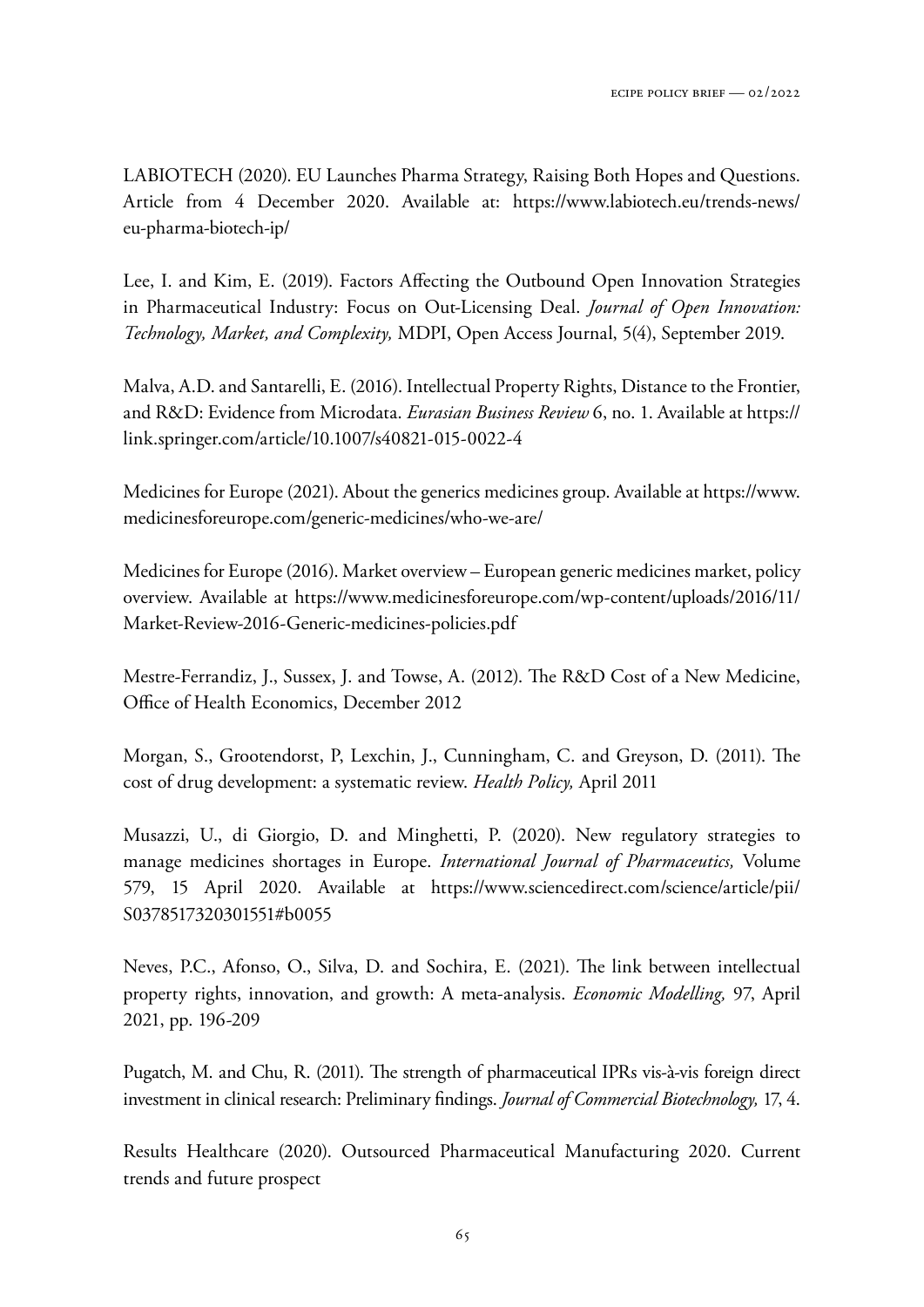RND (2020). Arzneimittelproduktion: Altmaier will gemeinsames EU-Projekt. Article from 25 March 2020. Available at https://www.rnd.de/politik/ arzneimittel-peter-altmaier-will-gemeinsame-eu-produktion-von-medikamenten-PN24LLQJOPHFA537XVNSETWQY4.html

Thomas, B. and Chugan, P.K. (2019). Determinants of Licensing Decisions: A Study of Pharmaceutical Industry. Business, Economy and Environment: The New Normal. Eds. Shamik Shome, Parag Rijwani and Deepak Danak, Himalaya Publishing House Pvt. Ltd., Mumbai for Institute of Management, Nirma University, Ahmedabad, January 2019

Scanell, J.W., Blanckley, A., Boldon, H. and Warrington, B. (2012), Diagnosing the Decline in Pharmaceutical R&D Efficiency, *Nature Reviews, Drug Discovery,* Volume 11, March 2012

UNCTAD-ICTSD (2003). Indicators of the Relative Importance of IPRs in Developing Countries. Issue Paper No. 3, published by the International Centre for Trade and Sustainable Development (ICTSD) and the United Nations Conference on Trade and Development (UNCTAD)

Vision Research Reports (2020). Active Pharmaceutical Ingredients (API) Market 2020 Size, Global Trends, Comprehensive Research Study, Development Status, Opportunities, Future Plans, Competitive Landscape and Growth by Forecast 2027. September 2020. Available at https://bit.ly/36b8Vb3

Wakap, S. et al. (2019). Estimating point prevalence of rare diseases: analysis of the Orphanet database. *European Journal of Human Genetics,* Volume 28, pp. 165-173

WIPO (2009). Intellectual Property Rights and Pharmaceuticals: Challenges and Opportunities for Economic Research. The Economics of Intellectual Property. Published be the World Intellectual Property Organisation

Vicente, V. and Simoes, S. (2014). Manufacturing and export provisions: Impact on the competitiveness of European pharmaceutical manufacturers and on the creation of jobs in Europe. *Journal of Generic Medicines,* Vol. 11(1-2) 35-47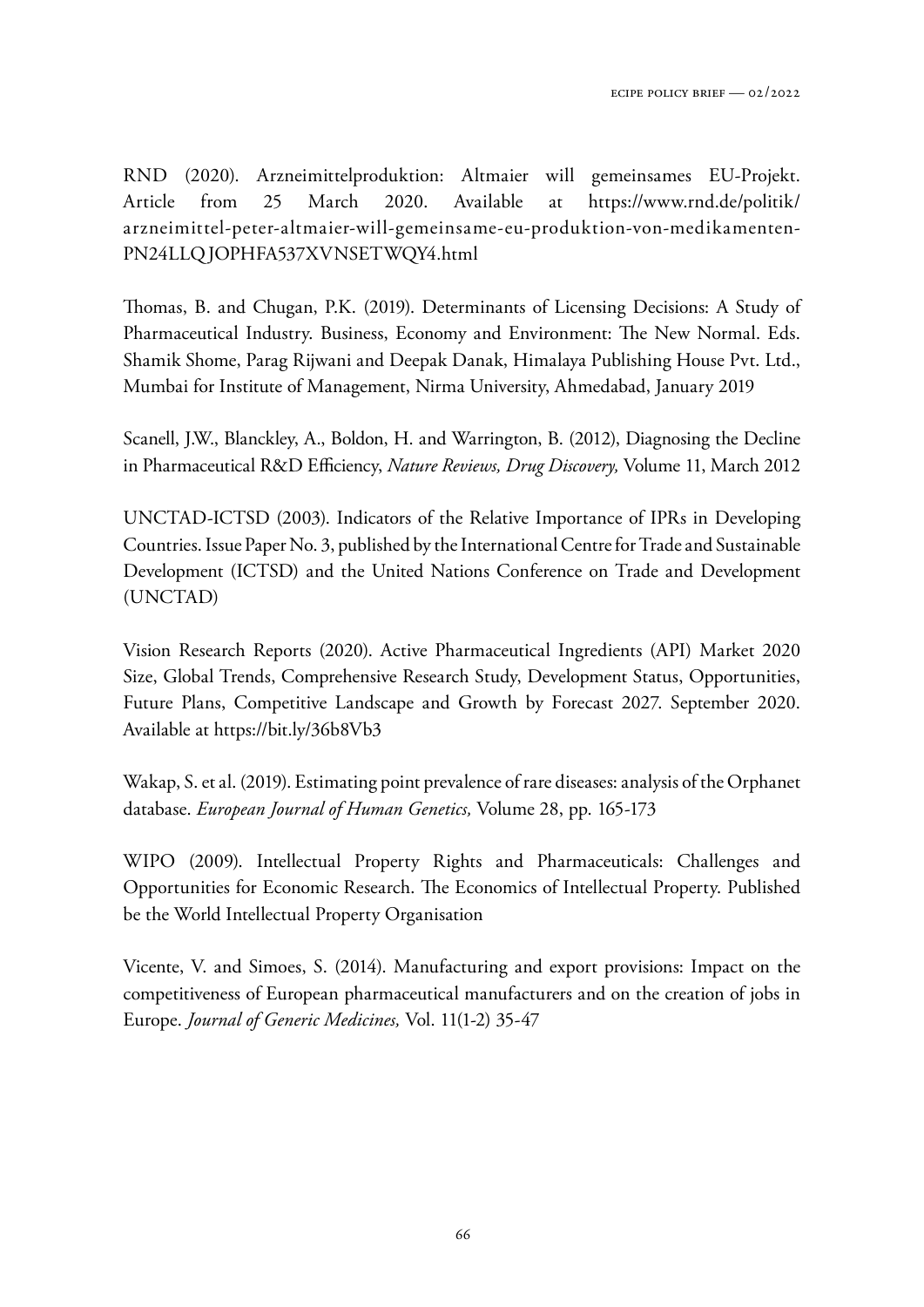# ANNEX

# *I. Pharmaceutical products list by category and combined nomenclature*

### TABLE 8: PHARMACEUTICAL PRODUCTS LIST BY CATEGORY AND COMBINED NOMENCLATURE

| Category       | <b>Name</b>                                   | CN (8 digits)                                                                                                                                                                                                                                                                                                                                                                                                                                                                                                                                                                                                                                                                                                                                                                                                                                                                                                                                                                                                                     |  |  |  |  |  |  |  |
|----------------|-----------------------------------------------|-----------------------------------------------------------------------------------------------------------------------------------------------------------------------------------------------------------------------------------------------------------------------------------------------------------------------------------------------------------------------------------------------------------------------------------------------------------------------------------------------------------------------------------------------------------------------------------------------------------------------------------------------------------------------------------------------------------------------------------------------------------------------------------------------------------------------------------------------------------------------------------------------------------------------------------------------------------------------------------------------------------------------------------|--|--|--|--|--|--|--|
| 1              | Finished<br>pharmaceutical<br>products (FPPs) | 30021500; 30043100; 30043200; 30043900; 30044100; 30044200;<br>30044300; 30044900; 30045000; 30046000; 30049000                                                                                                                                                                                                                                                                                                                                                                                                                                                                                                                                                                                                                                                                                                                                                                                                                                                                                                                   |  |  |  |  |  |  |  |
| 2              | Antibiotic FPPs                               | 30041000; 30042000                                                                                                                                                                                                                                                                                                                                                                                                                                                                                                                                                                                                                                                                                                                                                                                                                                                                                                                                                                                                                |  |  |  |  |  |  |  |
| 3              | Vaccines for human<br>medicine                | 30022000                                                                                                                                                                                                                                                                                                                                                                                                                                                                                                                                                                                                                                                                                                                                                                                                                                                                                                                                                                                                                          |  |  |  |  |  |  |  |
| $\overline{4}$ | Active pharmaceutical<br>ingredients (APIs)   | 29146200; 29146980; 29163910; 29182100; 29182200; 29182300;<br>29189940; 29214600; 29214900; 29221400; 29221900; 29222900;<br>29223100; 29224100; 29224400; 29224920; 29225000; 29232000;<br>29241100; 29242400; 29242910; 29251200; 29252900; 29263000;<br>29319000; 29322020; 29331190; 29331990; 29332100; 29332910;<br>29333100; 29333200; 29333300; 29333935; 29334100; 29334910;<br>29335200; 29335390; 29335400; 29335500; 29335995; 29336940;<br>29337100: 29337200: 29337900: 29339190: 29339950: 29341000:<br>29342020: 29343090: 29349100: 29349990: 29359090: 29362100:<br>29362200; 29362300; 29362400; 29362500; 29362600; 29362700;<br>29362800; 29362900; 29369000; 29371100; 29371200; 29371900;<br>29372100; 29372200; 29372300; 29372900; 29375000; 29379000;<br>29381000; 29389030; 29391100; 29391900; 29392000; 29393000;<br>29394100; 29394200; 29394300; 29394400; 29394900; 29395100;<br>29395900; 29396100; 29396200; 29396300; 29396900; 29397100;<br>29397990; 29398000; 29420000; 30019098; 30021300 |  |  |  |  |  |  |  |
| 5              | Antibiotic APIs                               | 29411000; 29412080; 29413000; 29414000; 29415000; 29419000                                                                                                                                                                                                                                                                                                                                                                                                                                                                                                                                                                                                                                                                                                                                                                                                                                                                                                                                                                        |  |  |  |  |  |  |  |
| 6              | Semi-finished<br>products (SFPs)              | 30021400; 30031000; 30032000; 30033100; 30033900; 30034100;<br>30034200; 30034300; 30034900; 30036000; 30039000                                                                                                                                                                                                                                                                                                                                                                                                                                                                                                                                                                                                                                                                                                                                                                                                                                                                                                                   |  |  |  |  |  |  |  |

Source: Guinea (2021).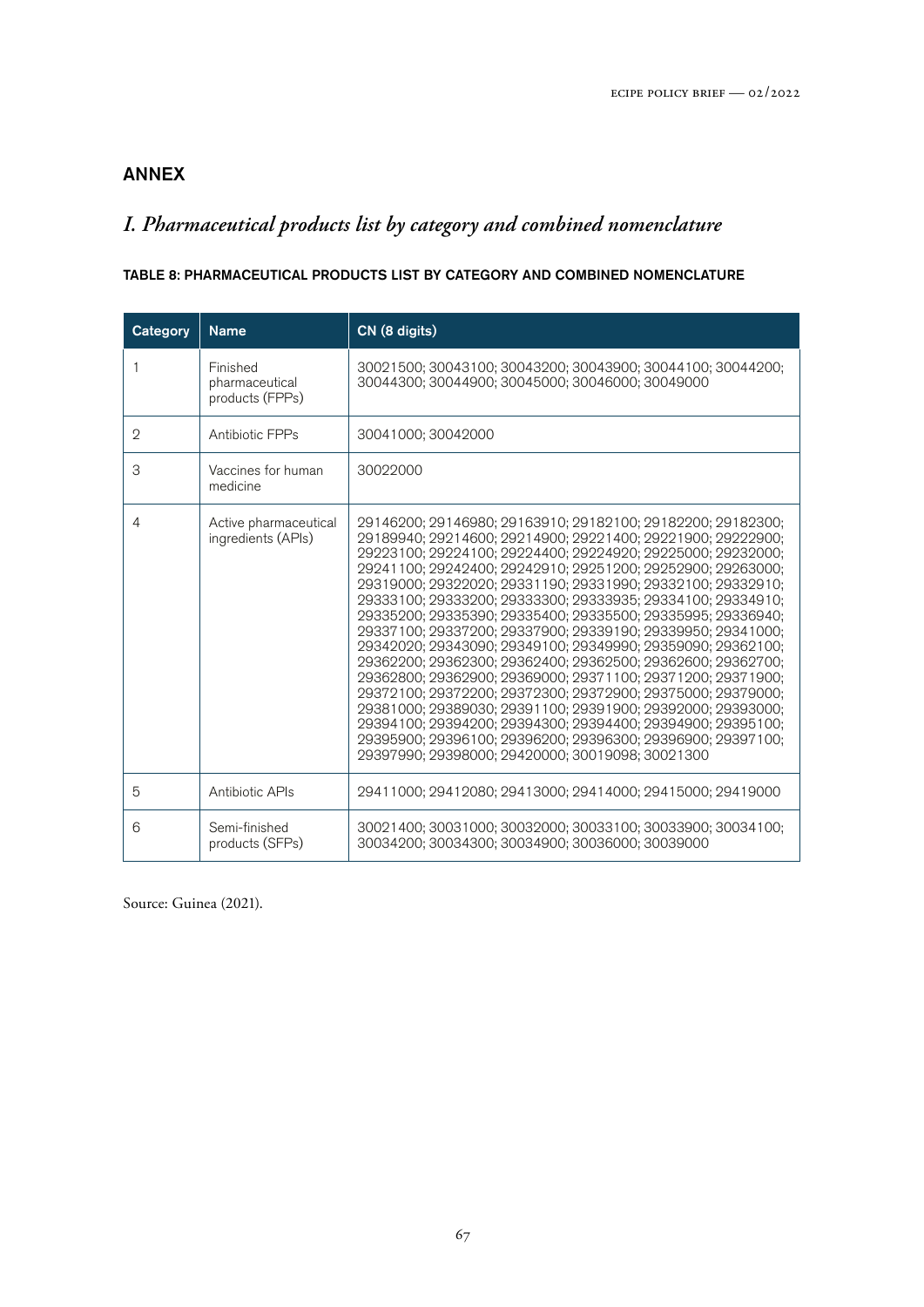# *II. Production, employment and investment in the EU's pharmaceutical industry*

FIGURE 15: NUMBER OF ENTERPRISES, MANUFACTURE OF BASIC PHARMACEUTICAL PRODUCTS AND PHARMACEUTICAL PREPARATIONS, EU27



Source: Eurostat, Annual enterprise statistics for special aggregates of activities (NACE Rev. 2).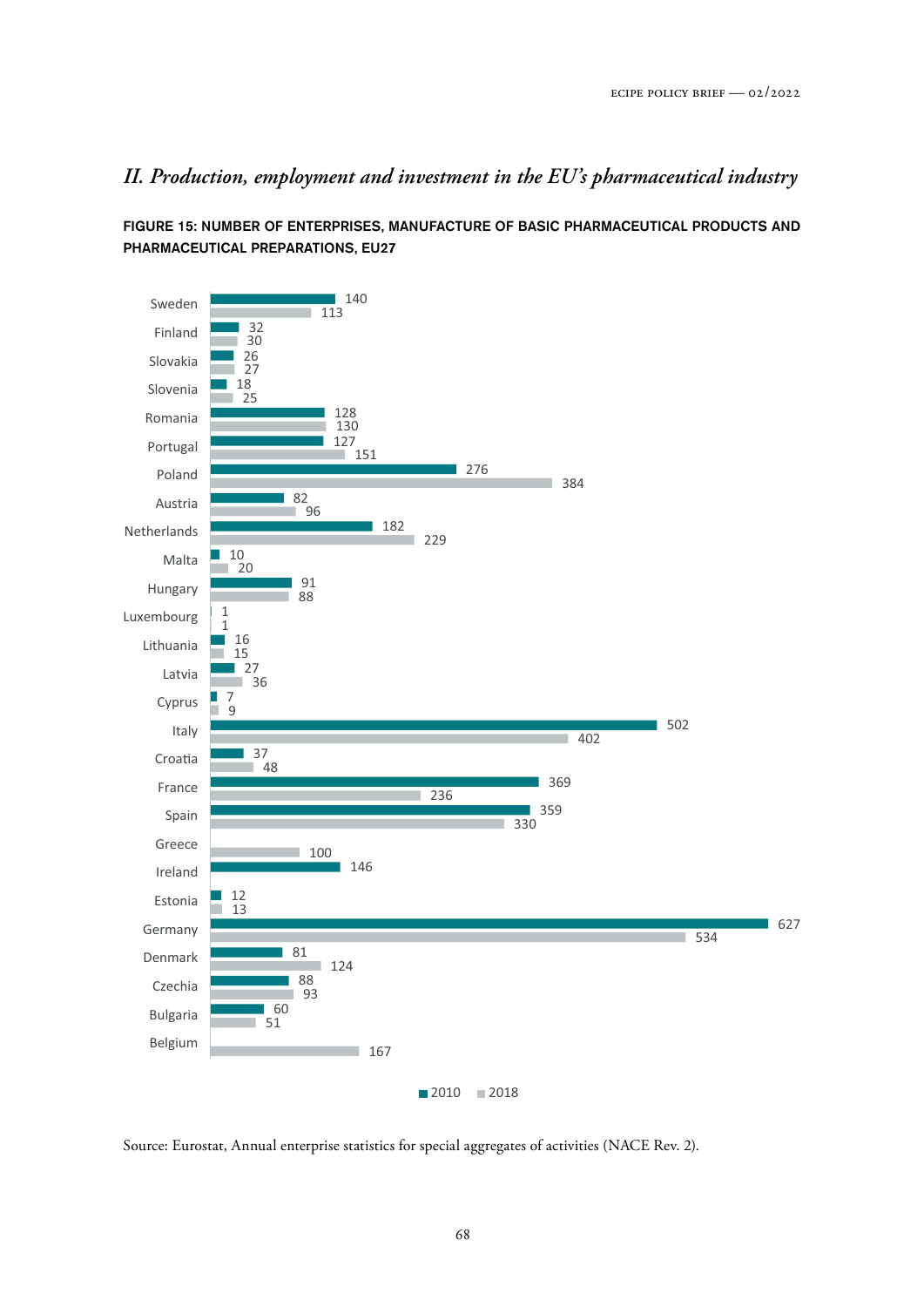FIGURE 16: VALUE OF ANNUAL PRODUCTION, IN MILLION EUR, MANUFACTURE OF BASIC PHARMACEUTICAL PRODUCTS AND PHARMACEUTICAL PREPARATIONS, EU27



Source: Eurostat, Annual enterprise statistics for special aggregates of activities (NACE Rev. 2).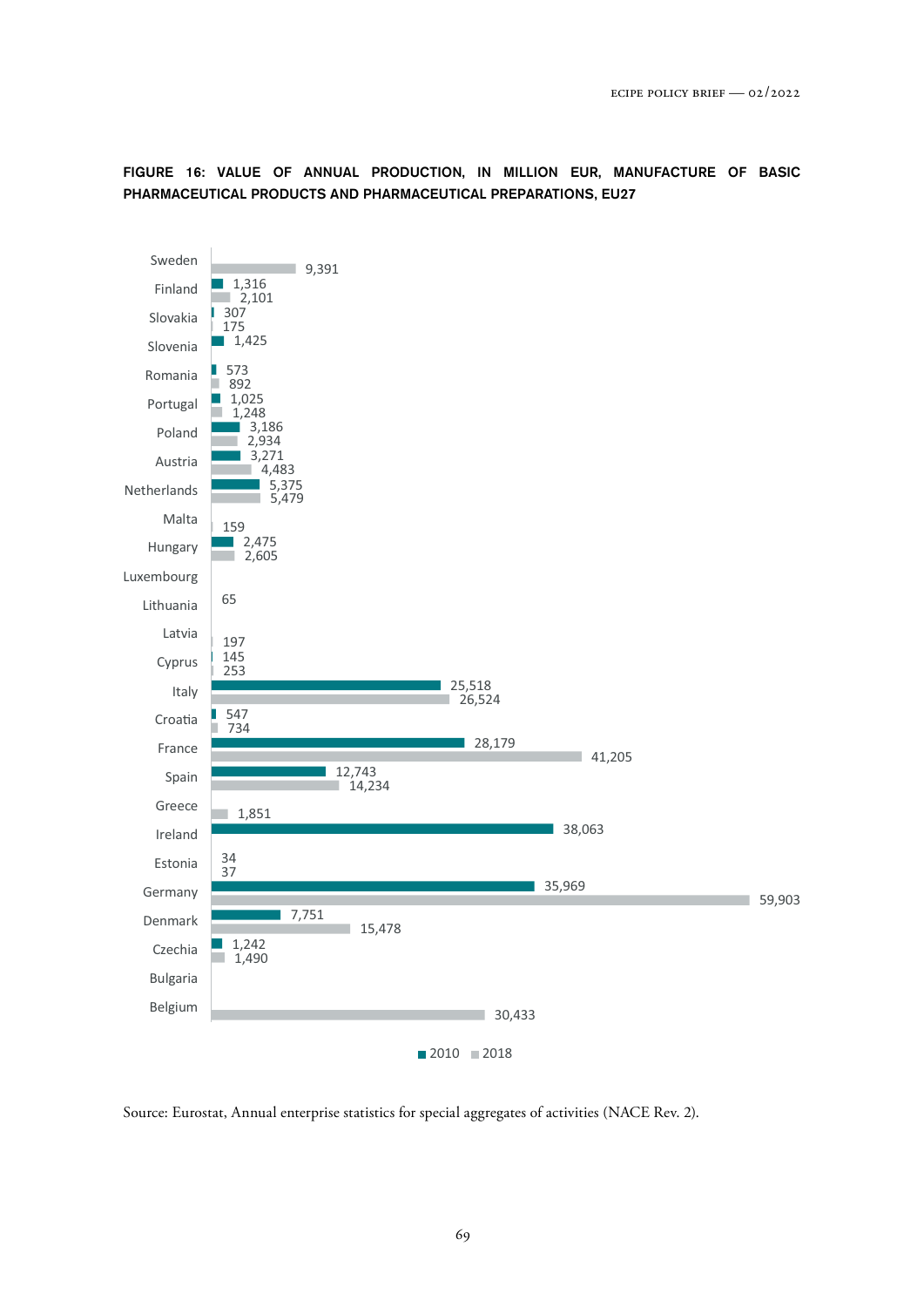

FIGURE 17: NUMBER OF EMPLOYEES, IN FULL-TIME EQUIVALENTS, MANUFACTURE OF BASIC PHARMACEUTICAL PRODUCTS AND PHARMACEUTICAL PREPARATIONS, EU27

Source: Eurostat, Annual enterprise statistics for special aggregates of activities (NACE Rev. 2).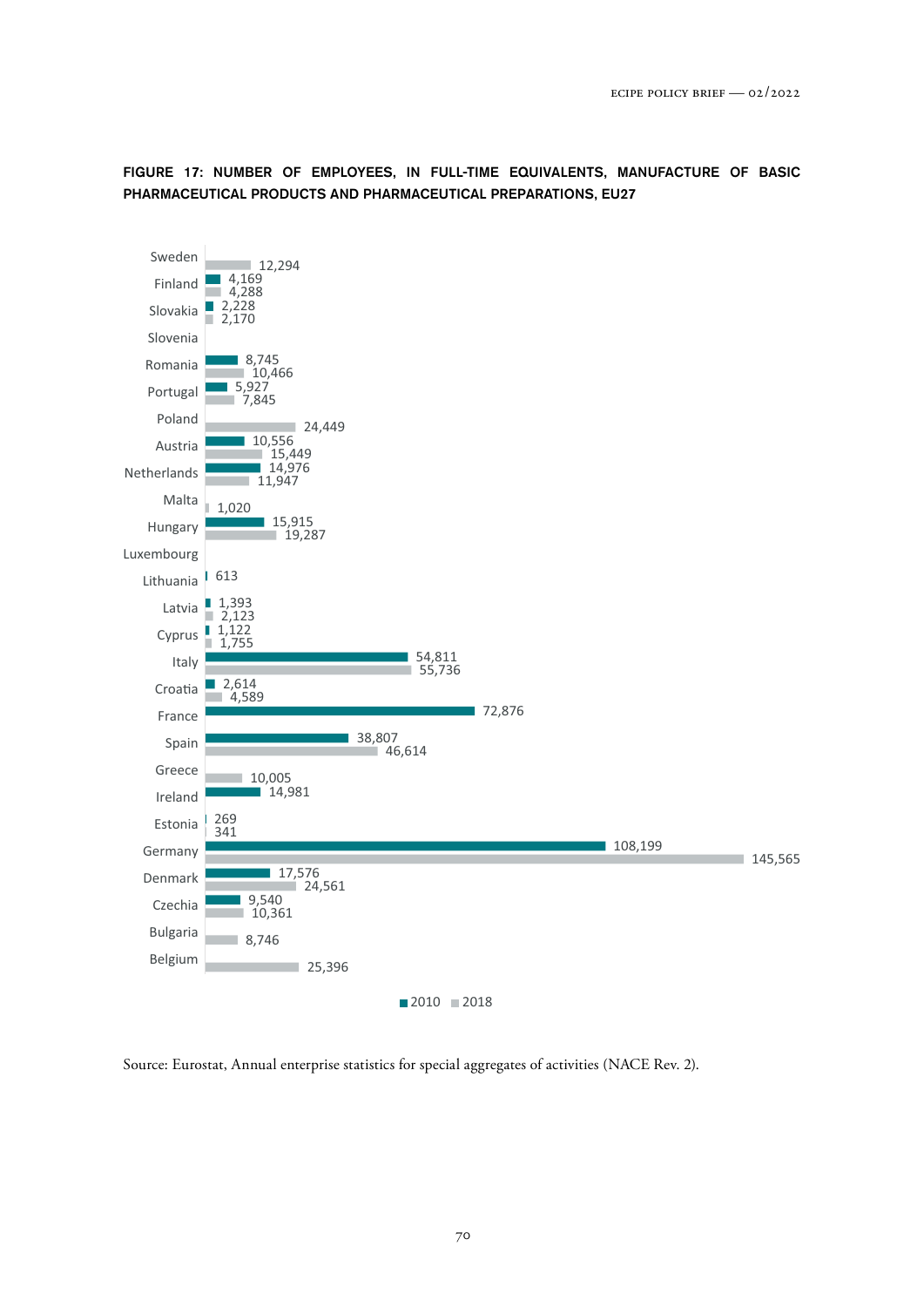

### FIGURE 18: WAGES OF FULL-TIME EQUIVALENT, MANUFACTURE OF BASIC PHARMACEUTICAL PRODUCTS AND PHARMACEUTICAL PREPARATIONS, EU27

Source: Own calculations based on Eurostat, Annual enterprise statistics for special aggregates of activities (NACE Rev. 2).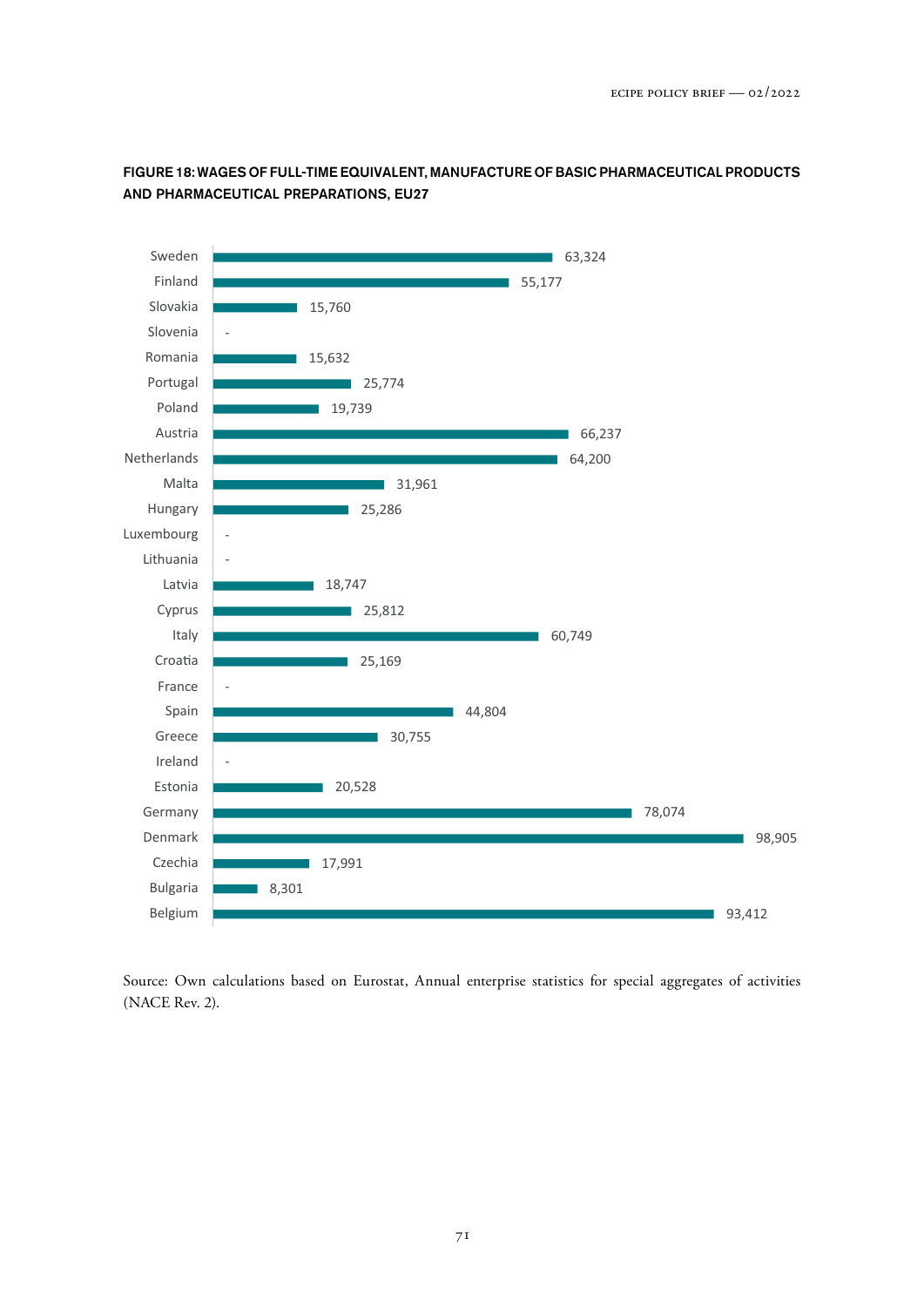

FIGURE 19: INVESTMENT PER PERSON EMPLOYED, IN 1,000 EUR, MANUFACTURE OF BASIC PHARMACEUTICAL PRODUCTS AND PHARMACEUTICAL PREPARATIONS, EU27

Source: Own calculations based on Eurostat, Annual enterprise statistics for special aggregates of activities (NACE Rev. 2).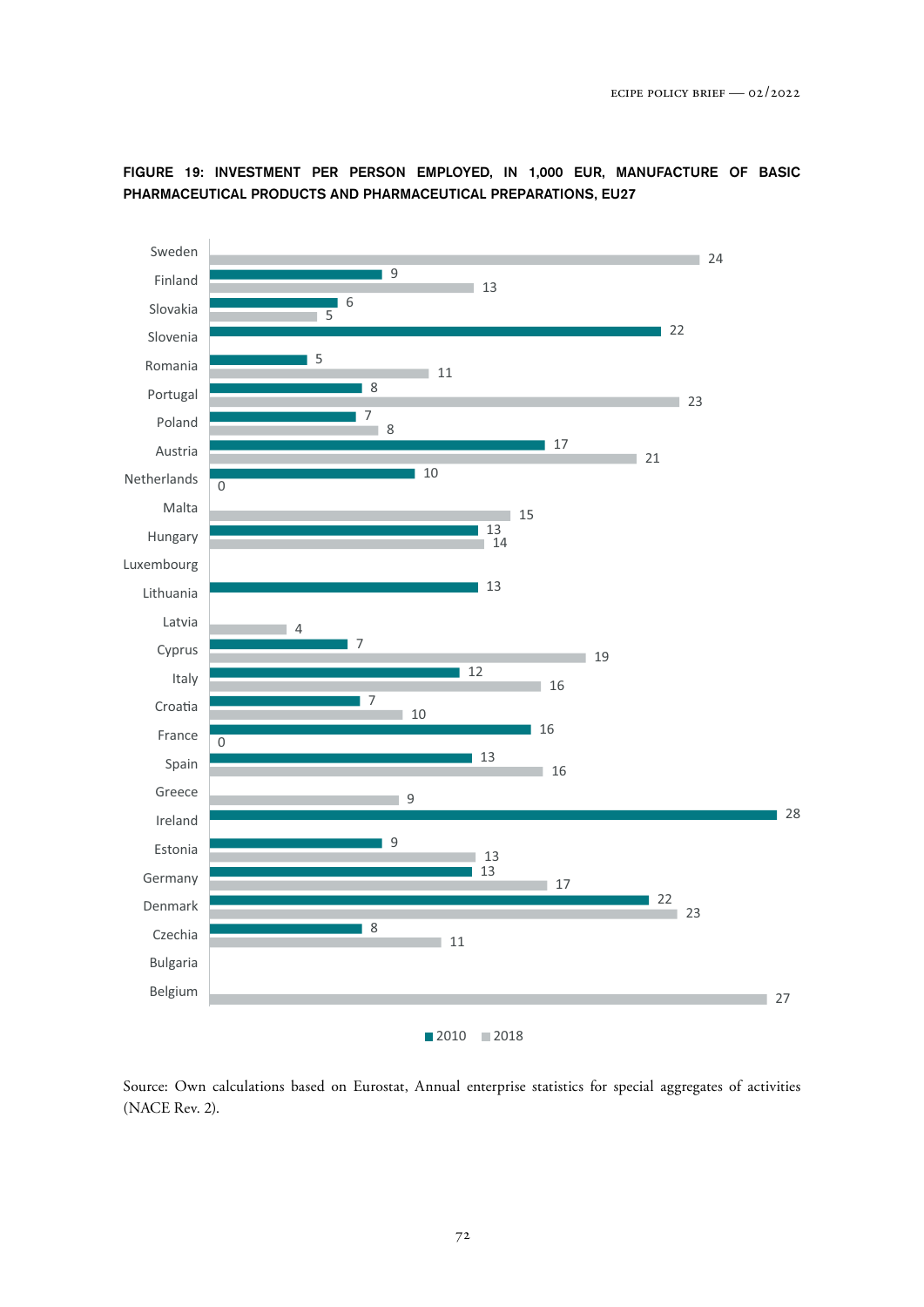## *III. Value-added of EU27 pharmaceutical exports and imports, top-10 by average trade value for the period 2016 to 2020*

TABLE 9: VALUE-ADDED OF EXTRA-EU PHARMACEUTICAL EXPORTS AND IMPORTS, TOP-10 BY AVERAGE TRADE VALUE FOR THE PERIOD 2016 TO 2020

| <b>EXPORTS</b> | PRICE / QUANTITY [EUR/100kg] |           |           |                                                       |                                                           |
|----------------|------------------------------|-----------|-----------|-------------------------------------------------------|-----------------------------------------------------------|
| <b>HS Code</b> | 2006-2010                    | 2011-2015 | 2016-2020 | 2016-2020<br>share weighted<br>by 2020 trade<br>value | 2016-2020<br>share weighted<br>by 2020 traded<br>quantity |
| 30             | 9,895                        | 11,133    | 13,746    | 100%                                                  | 100%                                                      |
| 300490         | 8,299                        | 8,523     | 8,888     | 45%                                                   | 72%                                                       |
| 300215         | n/a                          | n/a       | 222,898   | 18%                                                   | 1%                                                        |
| 300210         | 59,898                       | 78,974    | 76,982    | n/a                                                   | n/a                                                       |
| 300220         | 48,648                       | 71,917    | 105,072   | 7%                                                    | 1%                                                        |
| 300212         | n/a                          | n/a       | 40,084    | 4%                                                    | 2%                                                        |
| 300439         | 29,526                       | 35,048    | 40,569    | 4%                                                    | 2%                                                        |
| 3004S5         | 32,270                       | 39,897    | 54,120    | 4%                                                    | $1\%$                                                     |
| 300420         | 9,522                        | 9,198     | 9,188     | 2%                                                    | 3%                                                        |
| 300432         | 14,879                       | 17,028    | 16,091    | 2%                                                    | 2%                                                        |
| 300390         | 5,798                        | 7,825     | 21,390    | 2%                                                    | 1%                                                        |
|                |                              |           |           |                                                       |                                                           |
| <b>IMPORTS</b> | PRICE / QUANTITY [EUR/100kg] |           |           |                                                       |                                                           |
| <b>HS Code</b> | 2006-2010                    | 2011-2015 | 2016-2020 | 2016-2020<br>share weighted<br>by 2020 trade<br>value | 2016-2020<br>share weighted<br>by 2020 traded<br>quantity |
| 30             | 12,323                       | 11,615    | 16,756    | 100%                                                  | 100%                                                      |
| 300490         | 13,387                       | 13,344    | 14,169    | 42%                                                   | 49%                                                       |
| 300210         | 53,749                       | 70,154    | 83,666    | n/a                                                   | n/a                                                       |
| 300215         | n/a                          | n/a       | 280,717   | 20%                                                   | 2%                                                        |
| 300212         | n/a                          | n/a       | 21,585    | 6%                                                    | 6%                                                        |
| 300214         | n/a                          | n/a       | 969,136   | 5%                                                    | $0\%$                                                     |
| 300390         | 7,112                        | 13,384    | 42,035    | 5%                                                    | 2%                                                        |
| 300220         | 68,737                       | 75,622    | 128,325   | 4%                                                    | $0\%$                                                     |
| 300439         | 47,508                       | 37,590    | 42,304    | 3%                                                    | 2%                                                        |
| 300420         | 14,811                       | 9,264     | 15,209    | $1\%$                                                 | 2%                                                        |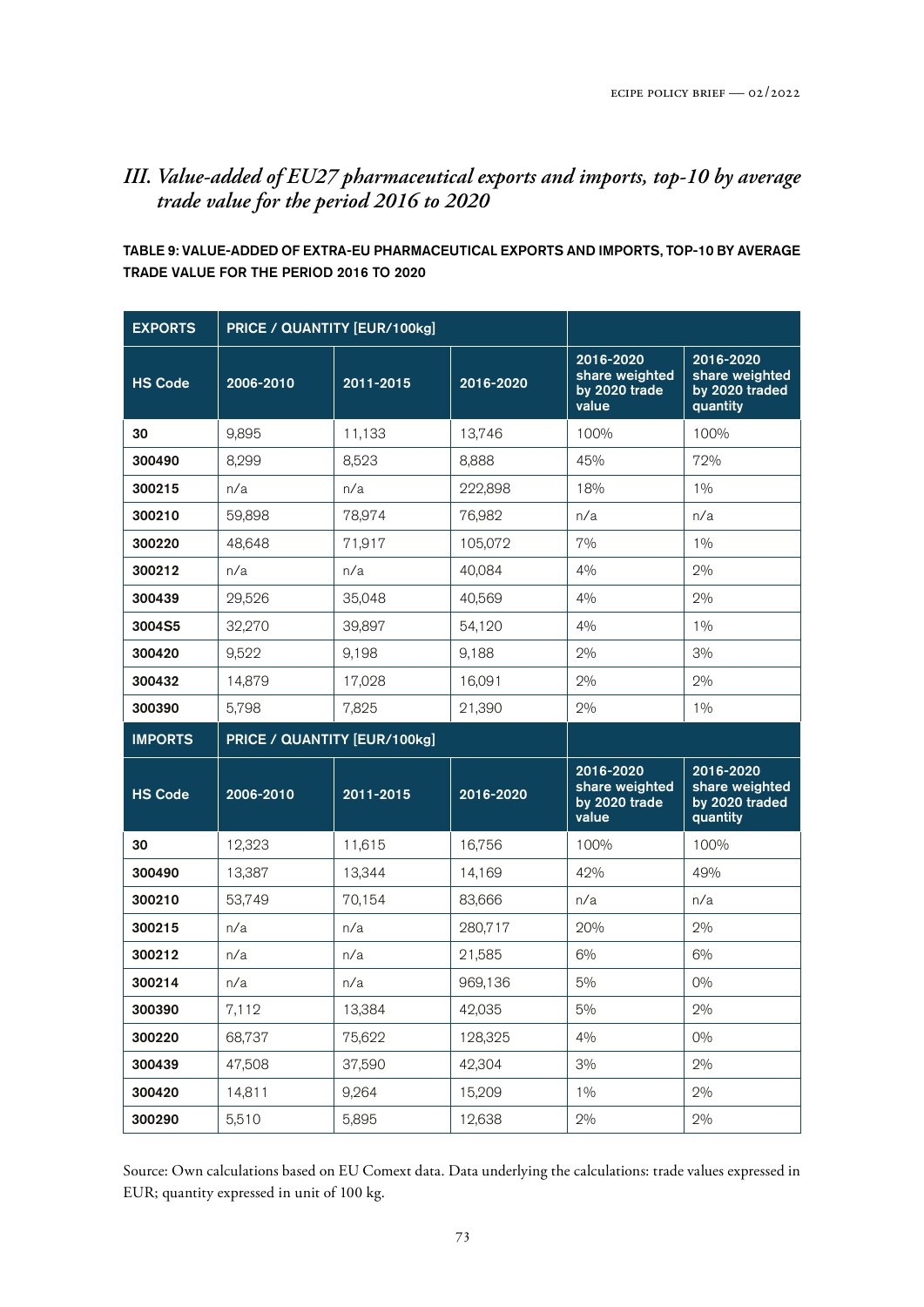| <b>EXPORTS</b> | PRICE / QUANTITY [EUR/100kg] |           |           |                                                       |                                                           |
|----------------|------------------------------|-----------|-----------|-------------------------------------------------------|-----------------------------------------------------------|
| <b>HS Code</b> | 2006-2010                    | 2011-2015 | 2016-2020 | 2016-2020<br>share weighted<br>by 2020 trade<br>value | 2016-2020<br>share weighted<br>by 2020 traded<br>quantity |
| 30             | 36,543                       | 36,499    | 38,844    | 100%                                                  | 100%                                                      |
| 300490         | 41,624                       | 29,628    | 23,126    | 38%                                                   | 71%                                                       |
| 300215         | n/a                          | n/a       | 417,911   | 29%                                                   | 2%                                                        |
| 300210         | 135,613                      | 145,077   | 184,428   | n/a                                                   | n/a                                                       |
| 300220         | 158,163                      | 280,728   | 273,818   | 9%                                                    | 1%                                                        |
| 300212         | n/a                          | n/a       | 97,159    | 3%                                                    | $1\%$                                                     |
| 300214         | n/a                          | n/a       | 2,422,938 | 2%                                                    | 0%                                                        |
| 300431         | 127,819                      | 302,176   | 188,311   | 2%                                                    | $1\%$                                                     |
| 300290         | 45,304                       | 44,460    | 85,784    | 3%                                                    | $1\%$                                                     |
| 300439         | 41,569                       | 55,805    | 87,118    | 3%                                                    | $1\%$                                                     |
| 300440         | 5,219                        | 96,273    | 110,946   | n/a                                                   | n/a                                                       |
|                |                              |           |           |                                                       |                                                           |
| <b>IMPORTS</b> | PRICE / QUANTITY [EUR/100kg] |           |           |                                                       |                                                           |
| <b>HS Code</b> | 2006-2010                    | 2011-2015 | 2016-2020 | 2016-2020<br>share weighted<br>by 2020 trade<br>value | 2016-2020<br>share weighted<br>by 2020 traded<br>quantity |
| 30             | 328                          | 52,127    | 70,026    | 100%                                                  | 100%                                                      |
| 300490         | 593                          | 83,897    | 81,259    | 31%                                                   | 18%                                                       |
| 300210         | 440                          | 91,714    | 157,983   | n/a                                                   | n/a                                                       |
| 300215         | n/a                          | n/a       | n/a       | 20%                                                   | 5%                                                        |
| 300212         | n/a                          | n/a       | n/a       | 14%                                                   | 33%                                                       |
| 300220         | 840                          | 329,688   | 666,073   | 6%                                                    | 2%                                                        |
| 300214         | n/a                          | n/a       | n/a       | 7%                                                    | $1\%$                                                     |
| 300390         | 156                          | 35,068    | 91,153    | 4%                                                    | 6%                                                        |
| 300290         | 83                           | 18,342    | 35,951    | 5%                                                    | 9%                                                        |
| 300213         | n/a                          | n/a       | n/a       | 3%                                                    | $0\%$                                                     |

TABLE 10: VALUE-ADDED OF EU27-US PHARMACEUTICAL EXPORTS AND IMPORTS, TOP-10 BY AVERAGE TRADE VALUE FOR THE PERIOD 2016 TO 2020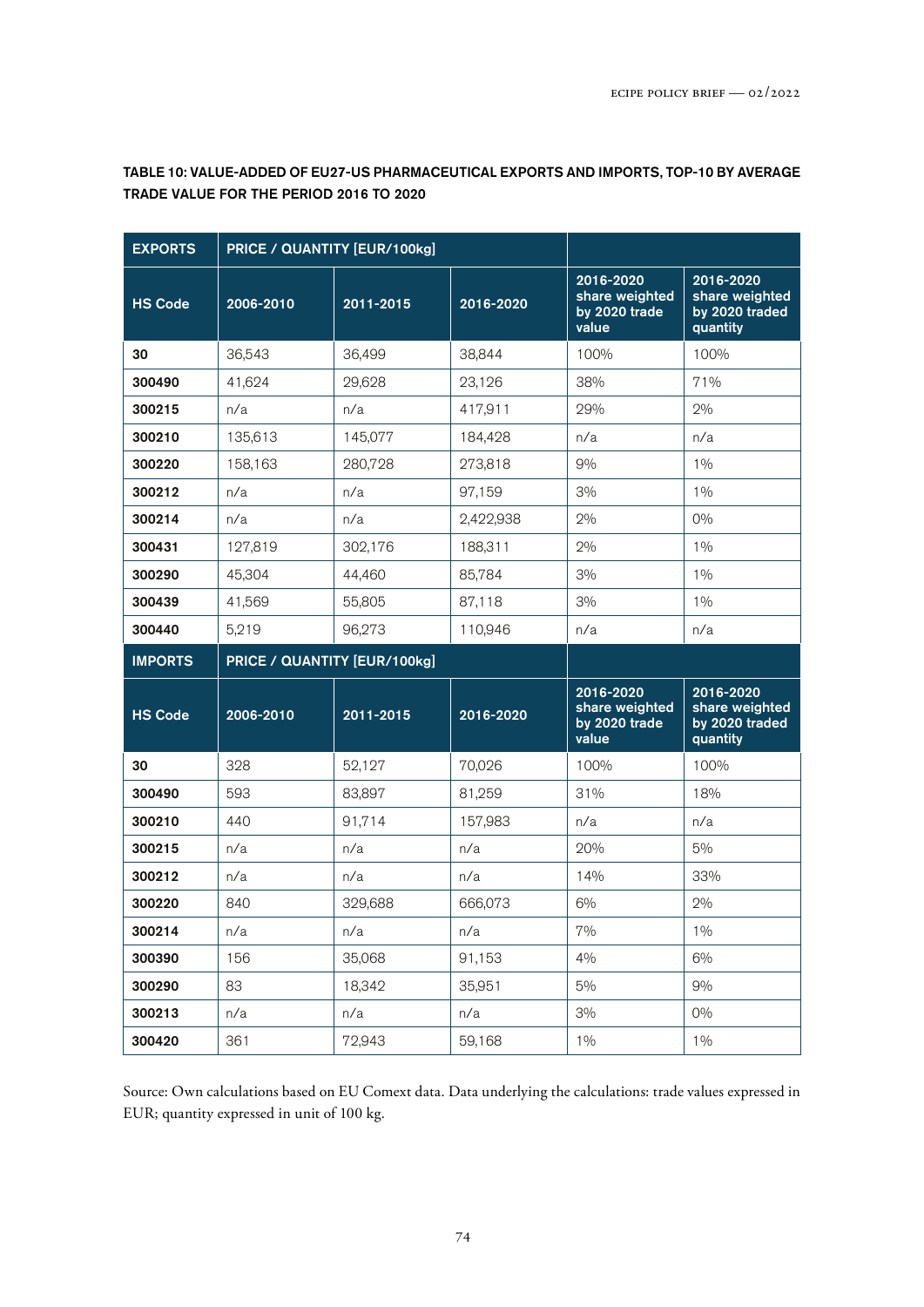| <b>EXPORTS</b> | PRICE / QUANTITY [EUR/100kg] |                              |           |                                                       |                                                           |
|----------------|------------------------------|------------------------------|-----------|-------------------------------------------------------|-----------------------------------------------------------|
| <b>HS Code</b> | 2006-2010                    | 2011-2015                    | 2016-2020 | 2016-2020<br>share weighted<br>by 2020 trade<br>value | 2016-2020<br>share weighted<br>by 2020 traded<br>quantity |
| 30             | 9,883                        | 13,435                       | 15,836    | 100%                                                  | 100%                                                      |
| 300490         | 8,993                        | 11,837                       | 13,790    | 52%                                                   | 65%                                                       |
| 300210         | 19,722                       | 34,761                       | 40,383    | n/a                                                   | n/a                                                       |
| 300215         | n/a                          | n/a                          | 62,232    | 6%                                                    | 2%                                                        |
| 300220         | 26,054                       | 36,393                       | 124,200   | 13%                                                   | 1%                                                        |
| 300212         | n/a                          | n/a                          | 21,464    | 5%                                                    | 4%                                                        |
| 300439         | 13,985                       | 26,277                       | 52,855    | 5%                                                    | 2%                                                        |
| 300432         | 7,296                        | 11,355                       | 15,668    | 5%                                                    | 6%                                                        |
| 300420         | 9,558                        | 8,119                        | 17,489    | 3%                                                    | 3%                                                        |
| 300290         | 8,556                        | 22,594                       | 31,773    | 2%                                                    | 2%                                                        |
| 300431         | 41,693                       | 45,833                       | 35,365    | 2%                                                    | $1\%$                                                     |
|                |                              |                              |           |                                                       |                                                           |
| <b>IMPORTS</b> |                              | PRICE / QUANTITY [EUR/100kg] |           |                                                       |                                                           |
| <b>HS Code</b> | 2006-2010                    | 2011-2015                    | 2016-2020 | 2016-2020<br>share weighted<br>by 2020 trade<br>value | 2016-2020<br>share weighted<br>by 2020 traded<br>quantity |
| 30             | 1,130                        | 1,515                        | 1,742     | 100%                                                  | 100%                                                      |
| 300490         | 4,264                        | 7,172                        | 12,555    | 29%                                                   | 4%                                                        |
| 300590         | 487                          | 617                          | 601       | 21%                                                   | 62%                                                       |
| 300190         | 307,739                      | 448,575                      | 530,522   | 25%                                                   | $0\%$                                                     |
| 300215         | n/a                          | n/a                          | 29,364    | 3%                                                    | $1\%$                                                     |
| 300510         | 648                          | 829                          | 795       | 7%                                                    | 17%                                                       |
| 300650         | 478                          | 532                          | 594       | 4%                                                    | 11%                                                       |
| 300420         | 1,601                        | 2,368                        | 2,046     | 2%                                                    | 2%                                                        |
| 300120         | 5,612                        | 96,587                       | 187,928   | 2%                                                    | $0\%$                                                     |
| 300210         | 3,733                        | 4,511                        | 4,284     | n/a                                                   | n/a                                                       |

TABLE 11: VALUE-ADDED OF EU27-CHINA PHARMACEUTICAL EXPORTS AND IMPORTS, TOP-10 BY AVERAGE TRADE VALUE FOR THE PERIOD 2016 TO 2020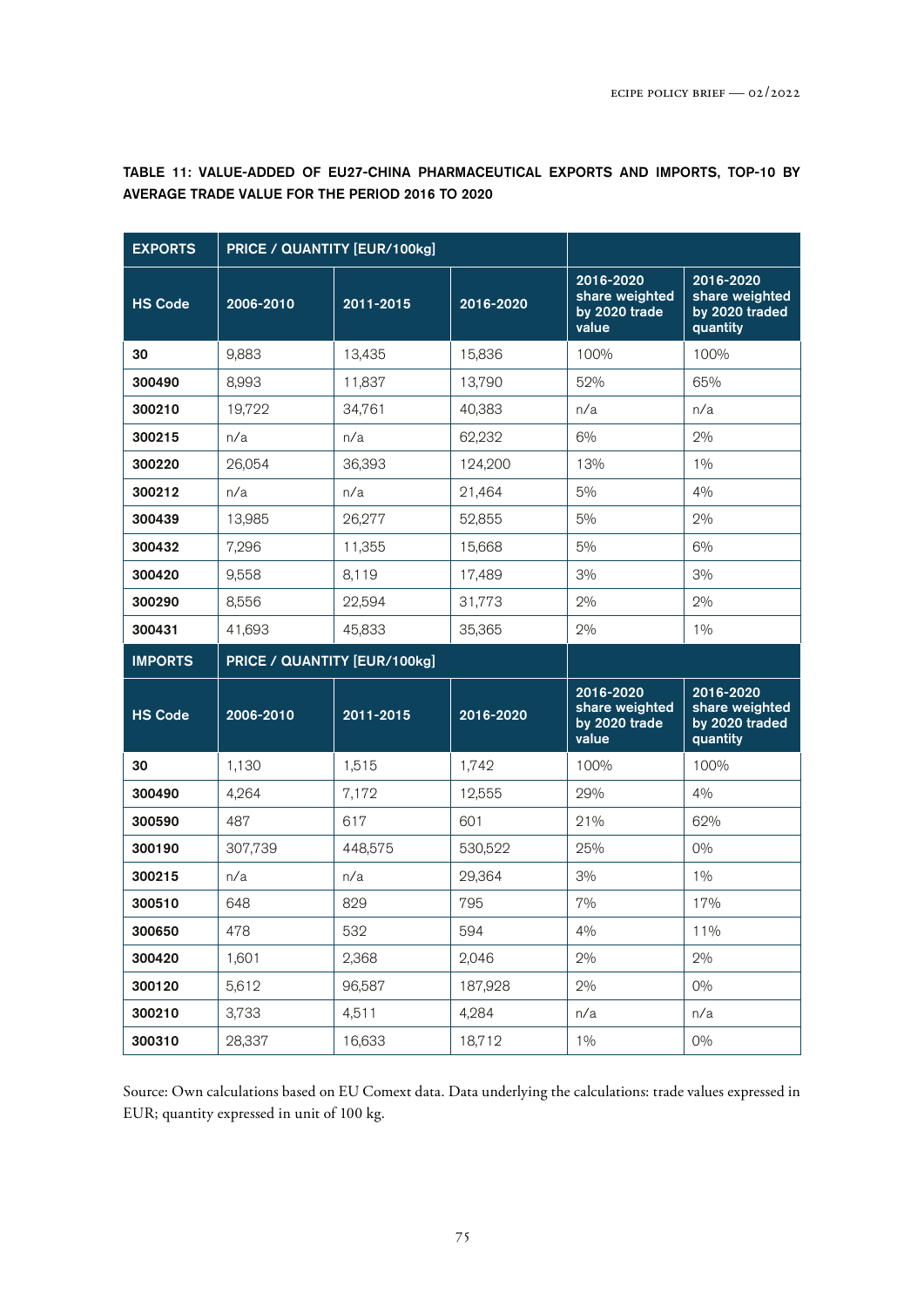| <b>EXPORTS</b> | PRICE / QUANTITY [EUR/100kg] |           |           |                                                       |                                                               |
|----------------|------------------------------|-----------|-----------|-------------------------------------------------------|---------------------------------------------------------------|
| <b>HS Code</b> | 2006-2010                    | 2011-2015 | 2016-2020 | 2016-2020<br>share weighted<br>by 2020 trade<br>value | $2016 - 2020$<br>share weighted<br>by 2020 traded<br>quantity |
| 30             | 8,022                        | 5,106     | 8,880     | 100%                                                  | 100%                                                          |
| 300490         | 5,801                        | 3,027     | 4,867     | 36%                                                   | 61%                                                           |
| 300220         | 38,514                       | 33,615    | 74,962    | 24%                                                   | 4%                                                            |
| 300210         | 21,746                       | 22,153    | 16,272    | n/a                                                   | n/a                                                           |
| 300215         | n/a                          | n/a       | 24,220    | 8%                                                    | 4%                                                            |
| 300212         | n/a                          | n/a       | 19,345    | 7%                                                    | 4%                                                            |
| 300431         | 33,442                       | 53,176    | 26,288    | 7%                                                    | 2%                                                            |
| 300420         | 8,469                        | 5,985     | 3,354     | 3%                                                    | 7%                                                            |
| 300290         | 31,294                       | 4,385     | 6,973     | 3%                                                    | 5%                                                            |
| 300439         | 20.658                       | 22,134    | 18,450    | 3%                                                    | 2%                                                            |
| 3004S5         | 27,245                       | 17,678    | 19,060    | n/a                                                   | n/a                                                           |
| <b>IMPORTS</b> | PRICE / QUANTITY [EUR/100kg] |           |           |                                                       |                                                               |
|                |                              |           |           |                                                       |                                                               |
| <b>HS Code</b> | 2006-2010                    | 2011-2015 | 2016-2020 | 2016-2020<br>share weighted<br>by 2020 trade<br>value | 2016-2020<br>share weighted<br>by 2020 traded<br>quantity     |
| 30             | 3,516                        | 3,635     | 3,871     | 100%                                                  | 100%                                                          |
| 300490         | 4,626                        | 4,221     | 4,069     | 85%                                                   | 79%                                                           |
| 300420         | 4,857                        | 4,611     | 5,577     | 3%                                                    | 2%                                                            |
| 300339         | 11,999                       | 8,620     | 7,347     | 3%                                                    | 2%                                                            |
| 300390         | 1,335                        | 966       | 1,120     | 2%                                                    | 7%                                                            |
| 300215         | n/a                          | n/a       | 155,987   | 0%                                                    | 0%                                                            |
| 300410         | 3,711                        | 4,315     | 3,889     | $3\%$                                                 | 3%                                                            |
| 300590         | 686                          | 826       | 840       | $1\%$                                                 | 4%                                                            |
| 300660         | 908                          | 5,633     | 5,612     | $0\%$                                                 | $0\%$                                                         |
| 300210         | 43,919                       | 43,609    | 74,674    | n/a                                                   | n/a                                                           |

TABLE 12: VALUE-ADDED OF EU27-INDIA PHARMACEUTICAL EXPORTS AND IMPORTS, TOP-10 BY AVERAGE TRADE VALUE FOR THE PERIOD 2016 TO 2020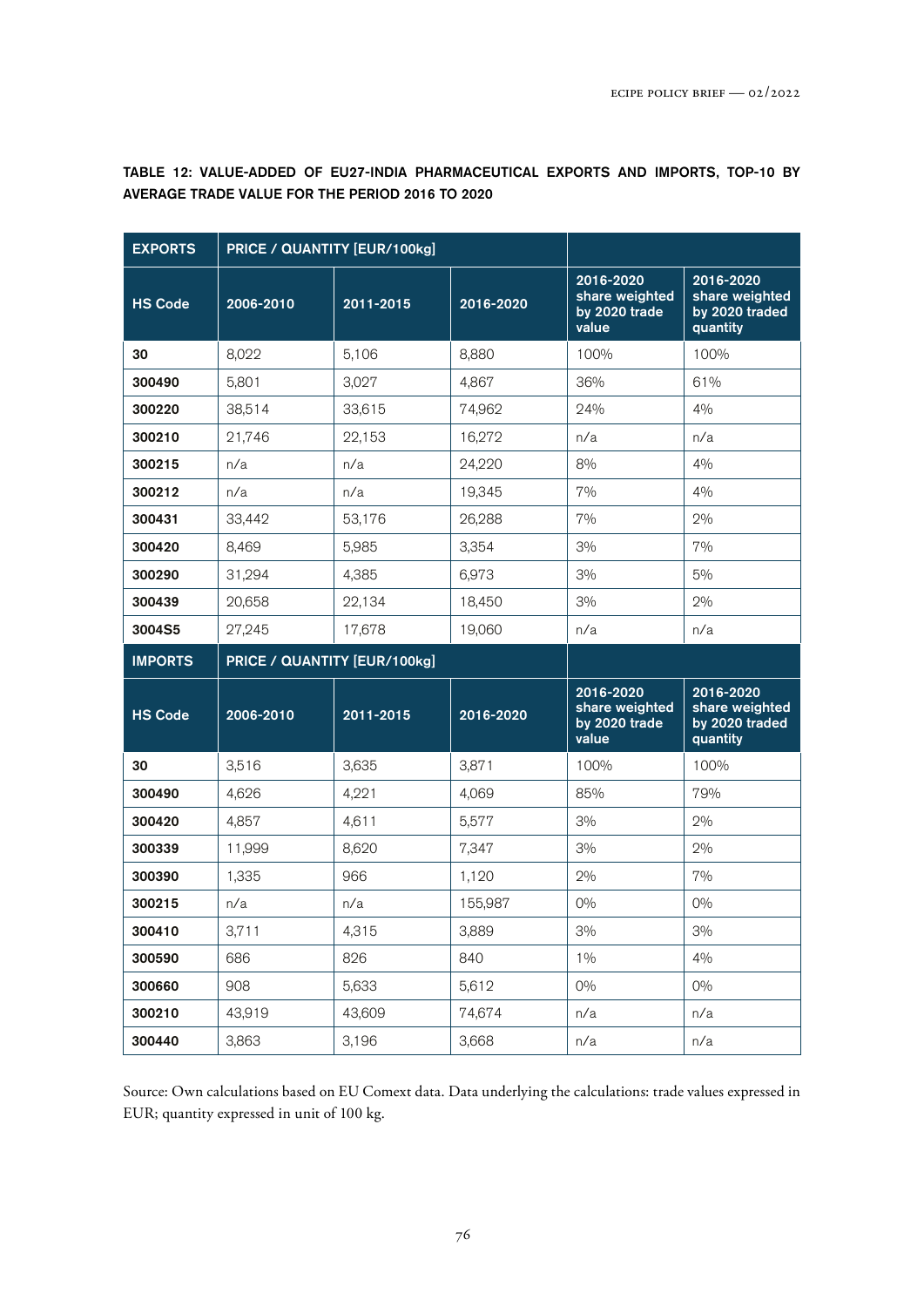# *IV. EU pharmaceutical manufacturing*

### TABLE 13: EU SOLD PRODUCTION, EXPORT, IMPORTS AND TRADE BALANCE OF PHARMACEUTICAL PRODUCTS IN 2019, BY PRODUCT CATEGORY, VALUE IN BILLION EUR

| Product code and description                                                                                                                                                                                                     | <b>Sold</b><br>pro-<br>duction<br>2019 | <b>Exports</b><br>2019 | <b>Imports</b><br>2019 | <b>Trade</b><br>balance |
|----------------------------------------------------------------------------------------------------------------------------------------------------------------------------------------------------------------------------------|----------------------------------------|------------------------|------------------------|-------------------------|
| 21103110 - Lactones (excluding coumarin, methylcoumarins<br>and ethylcoumarins)                                                                                                                                                  | n/a                                    | n/a                    | n/a                    | n/a                     |
| 21106050 - Human blood; animal blood prepared for<br>therapeutic, prophylactic or diagnostic uses; cultures of micro-<br>organisms; toxins (excluding yeasts)                                                                    | n/a                                    | n/a                    | n/a                    | n/a                     |
| 21202120 - Antisera and other blood fractions                                                                                                                                                                                    | n/a                                    | n/a                    | n/a                    | n/a                     |
| 21202140 - Vaccines for human medicine                                                                                                                                                                                           | n/a                                    | n/a                    | n/a                    | n/a                     |
| 21201380 - Other medicaments of mixed or unmixed products,<br>p.r.s., n.e.c.                                                                                                                                                     | 64.4                                   | 86.5                   | 37.0                   | 49.6                    |
| 21202125 - Antisera, other immunological products which are<br>directly involved in the regulation of immunological processes<br>and other blood fractions                                                                       | 27.6                                   | 47.2                   | 27.3                   | 19.9                    |
| 21202145 - Vaccines for human medicine                                                                                                                                                                                           | 17.7                                   | 12.5                   | 2.4                    | 10.1                    |
| 21201270 - Medicaments containing corticosteroid hormones,<br>their derivatives and structural analogues, put up in measured<br>doses or for retail sale                                                                         | 11.0                                   | 12.4                   | 2.7                    | 9.7                     |
| 21201260 - Medicaments containing insulin but not antibiotics,<br>for therapeutic or prophylactic uses, put up in measured doses or<br>for retail sale                                                                           | 7.8                                    | 3.3                    | 0.0                    | 3.3                     |
| 21103159 - Compounds containing a pyrimidine ring (whether<br>or not hydrogenated) or piperazine ring in the structure<br>(excluding malonylurea (barbituric acid) and its derivatives)                                          | 6.0                                    | 6.3                    | 3.9                    | 2.3                     |
| 21201360 - Medicaments containing vitamins, provitamins,<br>derivatives and intermixtures thereof, for therapeutic or<br>prophylactic uses, put up in measured doses or for retail sale                                          | 5.1                                    | 0.8                    | 0.2                    | 0.6                     |
| 21201180 - Medicaments of other antibiotics, p.r.s.                                                                                                                                                                              | 4.9                                    | 4.4                    | 1.5                    | 3.0                     |
| 21201320 - Other medicaments for therapeutic or prophylactic<br>uses, of HS 3003, n.p.r.s.                                                                                                                                       | 3.9                                    | 4.5                    | 4.7                    | $-0.2$                  |
| 21202340 - Opacifying preparations for X-ray examinations;<br>diagnostic reagents designed to be administered to the patient                                                                                                     | 3.1                                    | 1.4                    | 0.1                    | 1.3                     |
| 21105200 - Hormones, prostaglandins, thromboxanes and<br>leukotrienes, natural or reproduced by synthesis; derivatives<br>and structural analogues thereof, including chain modified<br>polypeptides, used primarily as hormones | 3.1                                    | 4.0                    | 6.3                    | $-2.3$                  |
| 21105400 - Antibiotics                                                                                                                                                                                                           | 2.9                                    | 1.2                    | 2.9                    | $-1.7$                  |
| 21201340 - Medicaments of alkaloids or derivatives thereof,<br>p.r.s.                                                                                                                                                            | 2.8                                    | 2.5                    | 0.4                    | 2.1                     |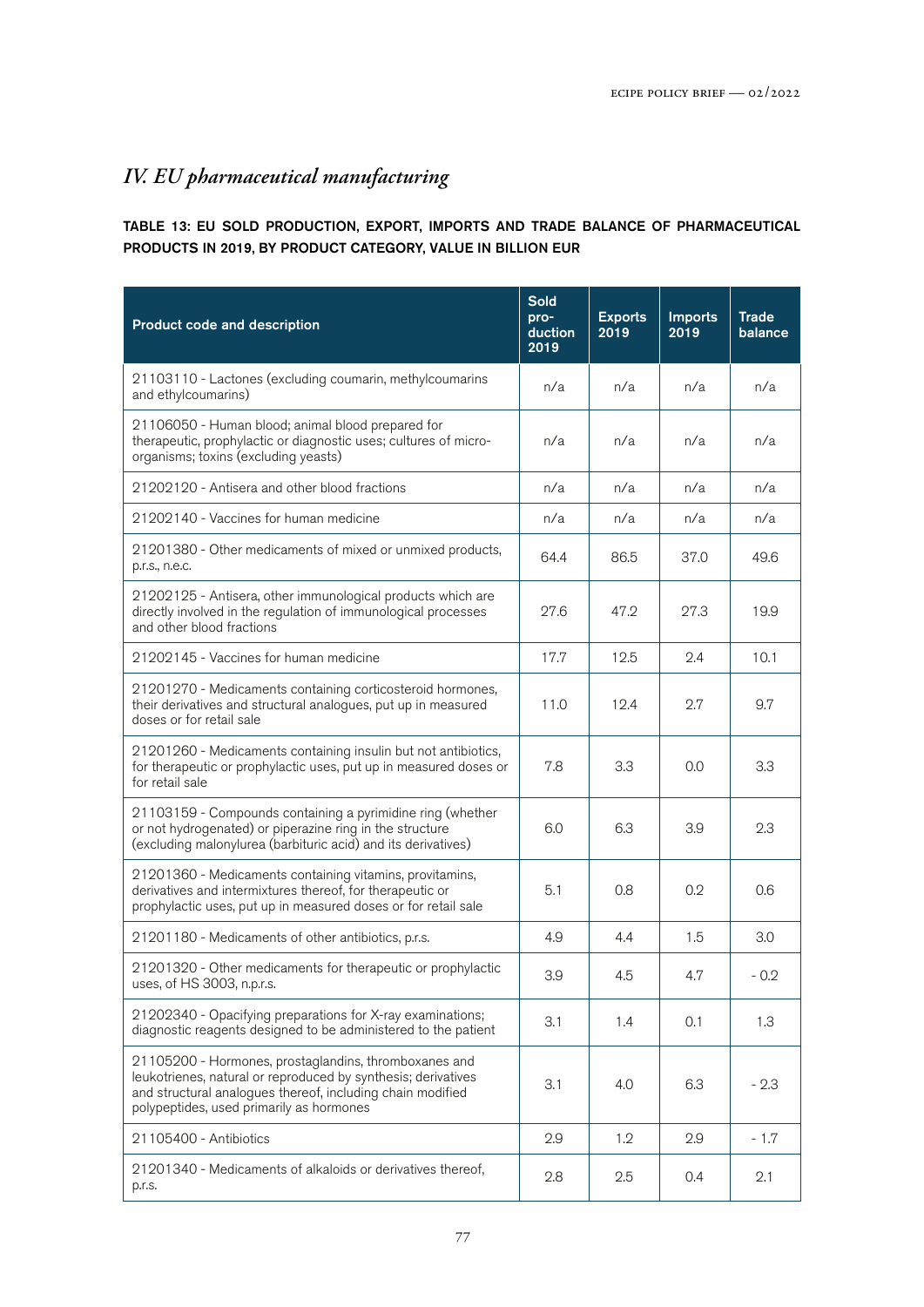| <b>Product code and description</b>                                                                                                                                                                                                  | Sold<br>pro-<br>duction<br>2019 | <b>Exports</b><br>2019 | <b>Imports</b><br>2019 | <b>Trade</b><br>balance |
|--------------------------------------------------------------------------------------------------------------------------------------------------------------------------------------------------------------------------------------|---------------------------------|------------------------|------------------------|-------------------------|
| 21106040 - Glands and other organs or substances for<br>therapeutic or prophylactic use, n.e.c. (excluding blood and<br>extracts of glands or other organs)                                                                          | 2.2                             | 0.7                    | 1.2                    | $-0.6$                  |
| 21105100 - Provitamins and vitamins, natural or reproduced by<br>synthesis (including natural concentrates), derivatives thereof<br>used primarily as vitamins, and intermixtures of the foregoing,<br>whether or not in any solvent | 2.0                             | 1.1                    | 1.3                    | $-0.2$                  |
| 21202200 - Chemical contraceptive preparations based on<br>hormones or spermicides                                                                                                                                                   | 1.9                             | 2.5                    | 0.0                    | 2.4                     |
| 21201250 - Medicaments containing hormones but not<br>antibiotics, for therapeutic or prophylactic uses, not put up in<br>measured doses or for retail sale (excluding insulin)                                                      | 1.9                             | 0.1                    | 0.2                    | $-0.1$                  |
| 21202160 - Vaccines for veterinary medicine                                                                                                                                                                                          | 1.8                             | 1.1                    | 0.2                    | 0.9                     |
| 21201310 - Medicaments of alkaloids or derivatives thereof,<br>n.p.r.s.                                                                                                                                                              | 1.4                             | 0.0                    | 0.0                    | 0.0                     |
| 21106055 - Human blood; animal blood prepared for<br>therapeutic, prophylactic or diagnostic uses; cultures of micro-<br>organisms; toxins (excluding yeasts)                                                                        | 1.2                             | 3.5                    | 1.2                    | 2.3                     |
| 21201150 - Medicaments of other antibiotics, n.p.r.s.                                                                                                                                                                                | 1.2                             | 0.1                    | 0.0                    | 0.1                     |
| 21202420 - Adhesive dressings or similar articles; impregnated<br>or coated with pharmaceutical substances; or put up in forms for<br>retail sale                                                                                    | 1.0                             | 0.6                    | 0.4                    | 0.1                     |
| 21102060 - Acyclic amides and their derivatives, and salts<br>thereof (including acyclic carbamates)                                                                                                                                 | 0.9                             | 0.2                    | 0.3                    | $-0.0$                  |
| 21105300 - Glycosides and vegetable alkaloids, natural or<br>reproduced by synthesis, and their salts, ethers, esters and other<br>derivatives                                                                                       | 0.9                             | 0.6                    | 0.4                    | 0.1                     |
| 21202440 - Wadding, gauze, etc., with pharmaceutical<br>substances, p.r.s., n.e.c.                                                                                                                                                   | 0.8                             | 0.6                    | 0.7                    | $-0.1$                  |
| 21202320 - Blood-grouping reagents                                                                                                                                                                                                   | 0.7                             | 0.1                    | 0.1                    | 0.0                     |
| 21201160 - Medicaments of penicillins, streptomycins or<br>derivatives thereof, in doses or p.r.s.                                                                                                                                   | 0.6                             | 0.9                    | 0.1                    | 0.8                     |
| 21102040 - Quaternary ammonium salts and hydroxides;<br>lecithins and other phosphoaminolipids, whether or not<br>chemically defined                                                                                                 | 0.6                             | 0.3                    | 0.3                    | 0.0                     |
| 21103130 - Compounds containing an unfused pyrazole ring<br>(whether or not hydrogenated) in the structure                                                                                                                           | 0.6                             | 0.7                    | 0.7                    | $-0.0$                  |
| 21102070 – Cyclic amides and their derivatives, and salts<br>thereof (including cyclic carbamates) (excluding ureines and their<br>derivatives, and salts thereof)                                                                   | 0.5                             | 0.5                    | 1.6                    | $-1.1$                  |
| 21103200 - Sulphonamides                                                                                                                                                                                                             | 0.5                             | 3.7                    | 1.9                    | 1.8                     |
| 21104000 - Sugars, pure (excluding glucose, etc.); sugar ethers<br>and salts, etc.                                                                                                                                                   | 0.4                             | 0.2                    | 0.1                    | 0.1                     |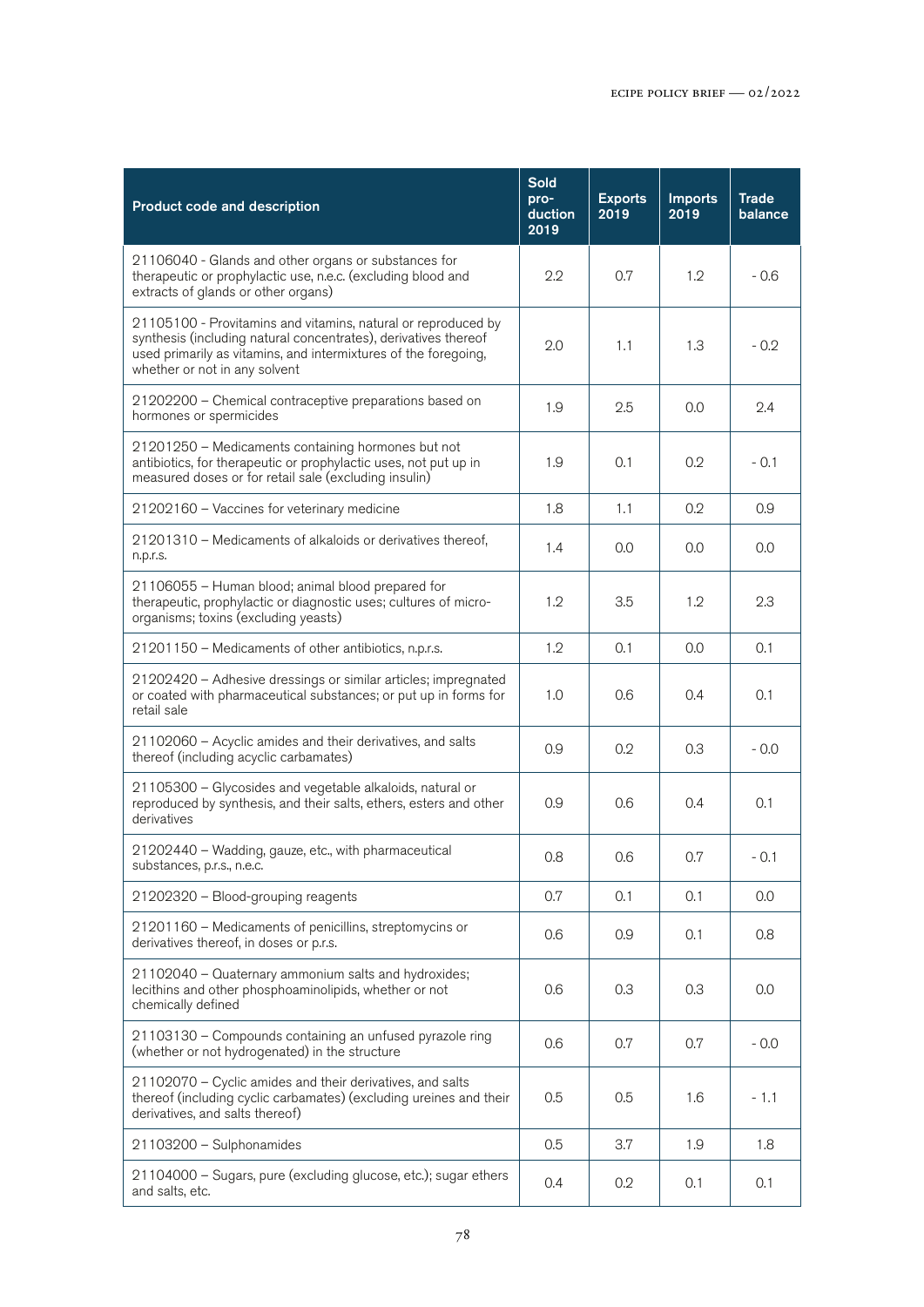| Product code and description                                                                                                                                                                                                                                                                                                                | <b>Sold</b><br>pro-<br>duction<br>2019 | <b>Exports</b><br>2019 | <b>Imports</b><br>2019 | <b>Trade</b><br>balance |
|---------------------------------------------------------------------------------------------------------------------------------------------------------------------------------------------------------------------------------------------------------------------------------------------------------------------------------------------|----------------------------------------|------------------------|------------------------|-------------------------|
| 21201130 - Medicaments containing penicillins or derivatives<br>thereof, with a penicillanic acid structure, or streptomycins or<br>their derivatives, for therapeutic or prophylactic uses, n.p.r.s.                                                                                                                                       | 0.4                                    | 0.0                    | 0.0                    | $-0.0$                  |
| 21103119 - Lactones (excluding phenolphthalein; 1-Hydroxy-<br>4-[1-(4-hydroxy-3-methoxycarbonyl-1-naphthyl)-3-oxo-<br>1H,3H-benzo[de]isochromen-1-yl]-6-octadecyloxy-2-naphthoic<br>acid; 3¿-Chloro-6¿-cyclohexylaminospiro[isobenzofuran-<br>1(3H), 9¿-xanthen]-3-one; 6¿-(N-Ethyl-p-toluidino)-2¿-<br>methylspiro[isobenzofuran-1(3H),9¿- | 0.4                                    | n/a                    | n/a                    | n/a                     |
| 21103170 - Compounds containing an unfused triazine ring<br>(whether or not hydrogenated) in the structure (excluding<br>melamine)                                                                                                                                                                                                          | 0.2                                    | 0.2                    | 0.3                    | $-0.2$                  |
| 21106020 - Extracts of glands or other organs or of their<br>secretions (for organo-therapeutic uses)                                                                                                                                                                                                                                       | 0.2                                    | 0.1                    | 0.1                    | 0.0                     |
| 21102020 - Glutamic acid and its salts                                                                                                                                                                                                                                                                                                      | 0.1                                    | 0.0                    | 0.0                    | $-0.0$                  |
| 21102010 - Lysine and its esters, and salts thereof                                                                                                                                                                                                                                                                                         | 0.1                                    | 0.0                    | 0.3                    | $-0.3$                  |
| 21103180 - Compounds containing a phenothiazine ring-<br>system (whether or not hydrogenated); not further fused                                                                                                                                                                                                                            | 0.1                                    | 0.0                    | 0.0                    | 0.0                     |
| 21202460 - First-aid boxes and kits                                                                                                                                                                                                                                                                                                         | 0.1                                    | 0.0                    | 0.1                    | $-0.0$                  |
| 21101070 - Esters of salicylic acid and their salts (excluding of<br>O-acetylsalicylic acid)                                                                                                                                                                                                                                                | 0.0                                    | 0.0                    | 0.0                    | $-0.0$                  |
| 21101050 - O-acetylsalicylic acid; its salts and esters                                                                                                                                                                                                                                                                                     | 0.0                                    | 0.0                    | 0.0                    | 0.0                     |
| 21202430 - Sterile surgical catgut                                                                                                                                                                                                                                                                                                          | 0.0                                    | 0.1                    | 0.2                    | $-0.1$                  |
| 21101030 - Salicylic acid and its salts                                                                                                                                                                                                                                                                                                     | 0.0                                    | 0.0                    | 0.0                    | 0.0                     |
| 21103117 - Phenolphthalein; 1-Hydroxy-4-[1-(4-hydroxy-<br>3-methoxycarbonyl-1-naphthyl)-3-oxo-1H,3H-benzo[de]<br>isochromen-1-yl]-6-octadecyloxy-2-naphthoic acid; 3'-Chloro-6'-<br>cyclohexylaminospiro[isobenzofuran-1(3H),9'-xanthen]-3-one;<br>6'-(N-Ethyl-p-toluidino)-2'-methylspiro[isobenzofuran-1(3H),9'-<br>xanthen]-3-one; Meth  | 0.0                                    | n/a                    | n/a                    | n/a                     |
| 21103140 - Hydantoin and its derivatives                                                                                                                                                                                                                                                                                                    | 0.0                                    | 0.0                    | 0.0                    | $-0.0$                  |
| 21103155 - Malonylurea (barbituric acid) and its derivatives,<br>and salts thereof                                                                                                                                                                                                                                                          | 0.0                                    | 0.0                    | 0.0                    | $-0.0$                  |
| 21201230 - Medicaments containing insulin but not antibiotics,<br>for therapeutic or prophylactic uses, not put up in measured<br>doses or for retail sale                                                                                                                                                                                  | 0.0                                    | 0.0                    | 0.0                    | $-0.0$                  |
| Total                                                                                                                                                                                                                                                                                                                                       | 183.4                                  | 205.1                  | 101.4                  | 103.7                   |

Source: EU's Prodcom database.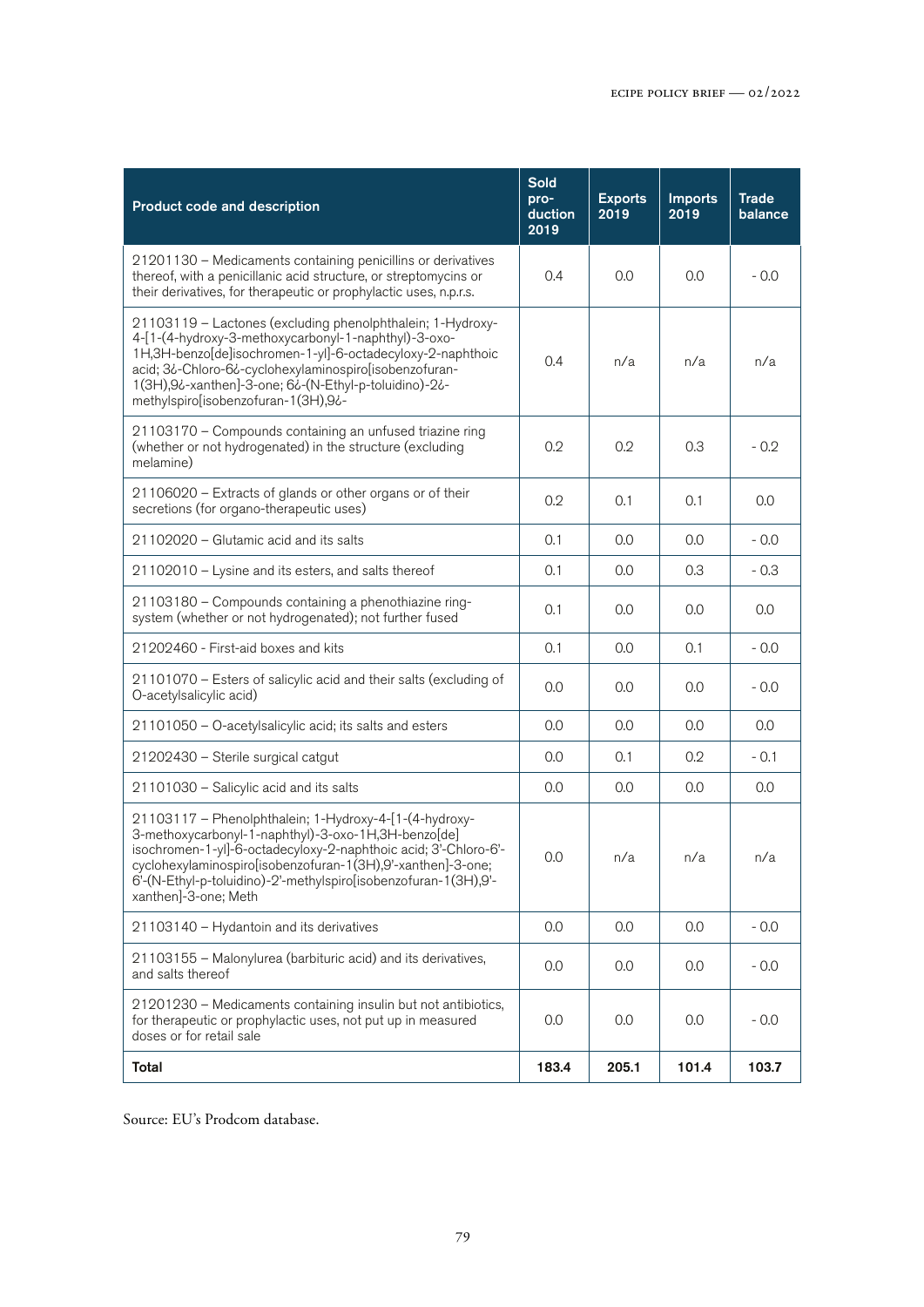# *V. Market size of pharmaceutical products*

FIGURE 20: WORLDWIDE TOTAL PRESCRIPTION DRUG SALES, 2019 TO 2026, IN BILLION USD



Source: EvaluatePharma (2020). World Preview 2020. Forecasted numbers are provided for the period 2021 to 2026.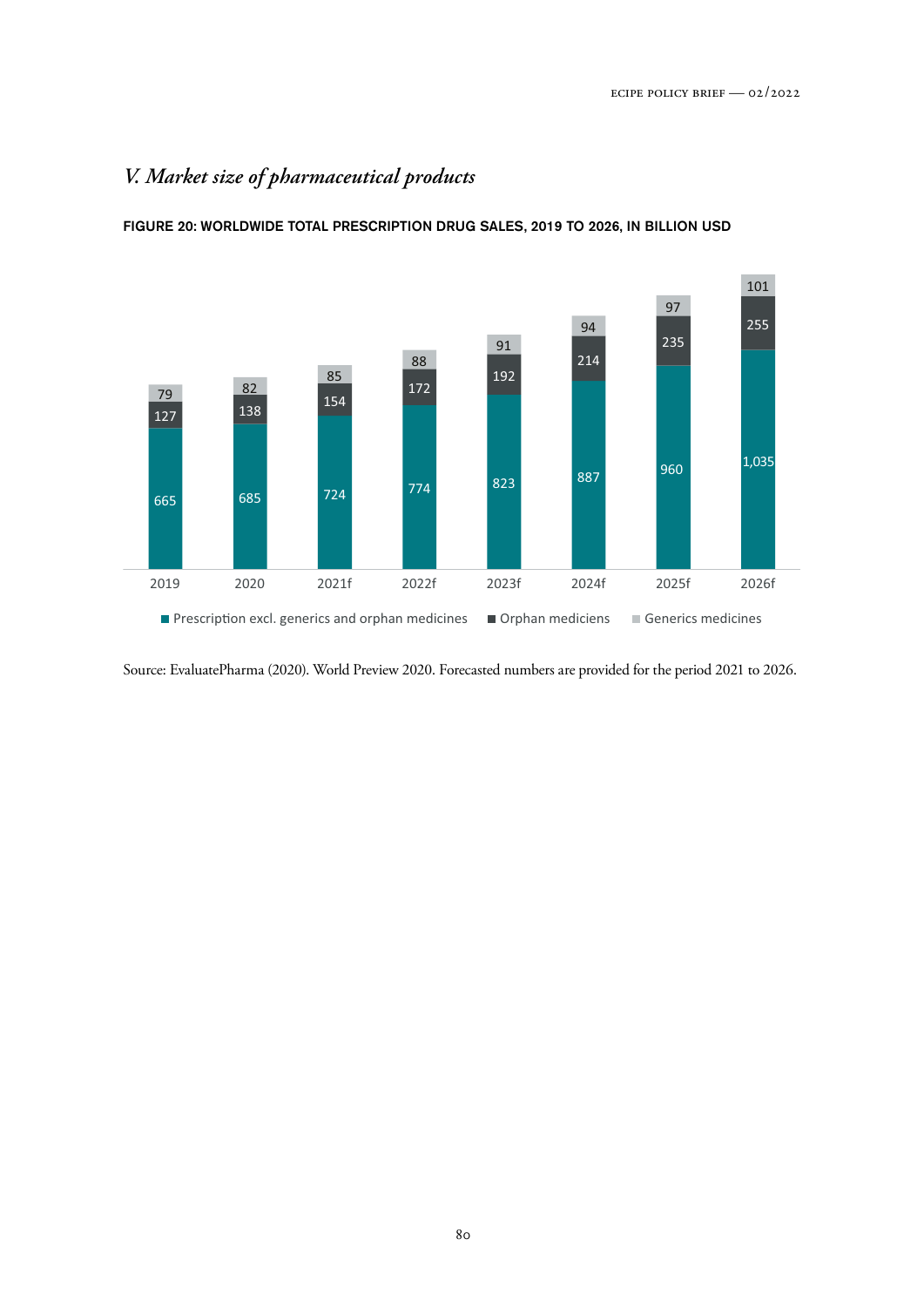|                             | Total pharma-<br>ceutical sales at<br>ex-factory prices<br>in 2018 | Total pharma-<br>ceutical sales at<br>ex-factory prices<br>in 2017 | <b>Generics sales</b><br>in percentage of<br>total pharmaceuti-<br>cal sales in 2017 | 2018 generics<br>sales estimate<br>on basis of 2017<br>generics shares on<br>total sales (value at<br>ex-factory prices) |
|-----------------------------|--------------------------------------------------------------------|--------------------------------------------------------------------|--------------------------------------------------------------------------------------|--------------------------------------------------------------------------------------------------------------------------|
| Austria                     | 4,213                                                              | 3,657                                                              | 40%                                                                                  | 1,698                                                                                                                    |
| <b>Belgium</b>              | 5,067                                                              | 4,771                                                              | 17%                                                                                  | 841                                                                                                                      |
| <b>Bulgaria</b>             | 1,089                                                              | 1,026                                                              | 48%                                                                                  | 523                                                                                                                      |
| Croatia                     | 764                                                                | 710                                                                | 43%                                                                                  | 329                                                                                                                      |
| Cyprus*                     | 189                                                                | 180                                                                | 26%                                                                                  | 48                                                                                                                       |
| Czech Republic*             | 2,578                                                              | 1,639                                                              | 26%                                                                                  | 670                                                                                                                      |
| <b>Denmark</b>              | 2,584                                                              | 2,445                                                              | 31%                                                                                  | 804                                                                                                                      |
| Estonia                     | 301                                                                | 290                                                                | 19%                                                                                  | 58                                                                                                                       |
| <b>Finland</b>              | 2,373                                                              | 2,333                                                              | 26%                                                                                  | 617                                                                                                                      |
| <b>France</b>               | 28,419                                                             | 28,362                                                             | 19%                                                                                  | 5,456                                                                                                                    |
| Germany                     | 32,525                                                             | 30,815                                                             | 31%                                                                                  | 10,148                                                                                                                   |
| Greece                      | 5,141                                                              | 4,890                                                              | 23%                                                                                  | 1,157                                                                                                                    |
| Hungary                     | 2,242                                                              | 2,225                                                              | 38%                                                                                  | 843                                                                                                                      |
| Ireland                     | 2,013                                                              | 1,977                                                              | 16%                                                                                  | 318                                                                                                                      |
| Italy                       | 26,945                                                             | 25,959                                                             | 59%                                                                                  | 15,898                                                                                                                   |
| Latvia*                     | 277                                                                | 225                                                                | 26%                                                                                  | 72                                                                                                                       |
| Lithuania                   | 602                                                                | 538                                                                | 26%                                                                                  | 157                                                                                                                      |
| Luxembourg                  | n/a                                                                | n/a                                                                | n/a                                                                                  | n/a                                                                                                                      |
| Malta*                      | 77                                                                 | 77                                                                 | 26%                                                                                  | 20                                                                                                                       |
| <b>Netherlands</b>          | 5,086                                                              | 5,052                                                              | 18%                                                                                  | 936                                                                                                                      |
| Poland                      | 6,352                                                              | 5,744                                                              | 53%                                                                                  | 3,360                                                                                                                    |
| Portugal                    | 3,056                                                              | 2,983                                                              | 23%                                                                                  | 691                                                                                                                      |
| Romania                     | 2,522                                                              | 2,547                                                              | 28%                                                                                  | 706                                                                                                                      |
| Slovakia                    | 1,287                                                              | 1,216                                                              | 20%                                                                                  | 254                                                                                                                      |
| Slovenia                    | 613                                                                | 587                                                                | 25%                                                                                  | 154                                                                                                                      |
| Spain                       | 16,028                                                             | 15,595                                                             | 22%                                                                                  | 3,510                                                                                                                    |
| Sweden                      | 3,990                                                              | 3,917                                                              | 20%                                                                                  | 806                                                                                                                      |
| Total EU27 ex<br>Luxembourg | 156,333                                                            | 149,760                                                            | 32%                                                                                  | 50,072                                                                                                                   |

TABLE 14: TOTAL PHARMACEUTICAL SALES AND SALES OF GENERICS IN THE EU27, IN MILLION EUR, EX-FACTORY PRICES

Source: Sales data for 2018 were taken from EFPIA (2019). Sales data for 2017 were taken from EFPIA (2018). Estimates for the market shares of generics sales in total sales were taken from EFPIA (2018). \* indicates that the market share estimates for generics were not available for these countries and were replaced by the median estimate calculated for countries with available data (26%).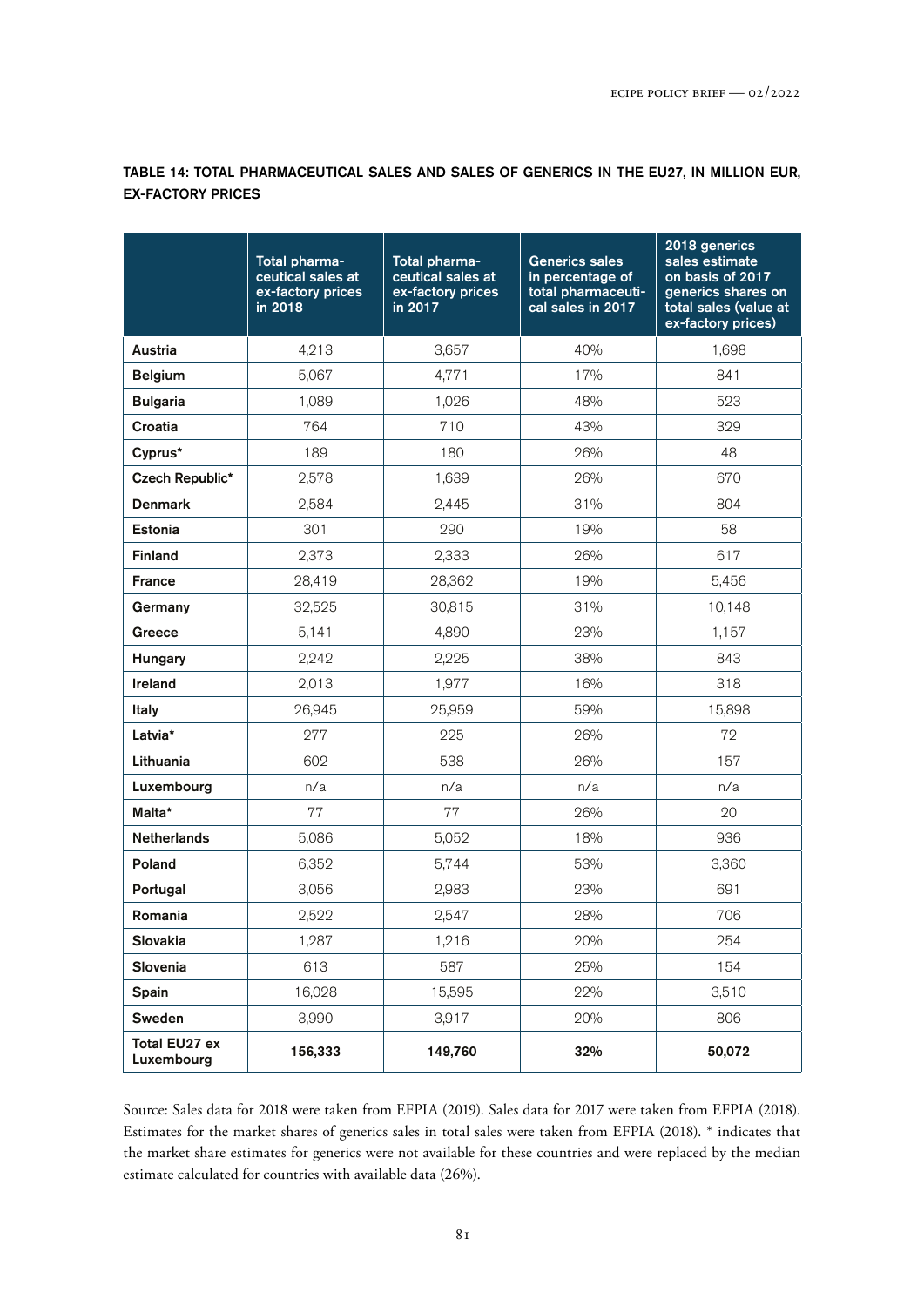## *VI. Patents as technology innovation indicators*

## *a. Overall patenting activity across industries*



FIGURE 21: 2000 – FILINGS MADE BY APPLICANTS AT THEIR HOME OFFICE

Source: WIPO.

#### FIGURE 22: 2019 – FILINGS MADE BY APPLICANTS AT THEIR HOME OFFICE

| China                             |                       | 1,243,568 |
|-----------------------------------|-----------------------|-----------|
| United States of America          | 285,113               |           |
| Japan                             | 245,372               |           |
| Republic of Korea                 | 171,603               |           |
| <b>EU27</b>                       | 155,328               |           |
| Germany                           | 73,448                |           |
| France                            | 24,334<br>T.          |           |
| Russian Federation                | $\blacksquare$ 23,764 |           |
| India                             | 19,454                |           |
| United Kingdom                    | 18,204                |           |
|                                   | Italy 13,693          |           |
| Iran (Islamic Republic of) 11,569 |                       |           |
| Switzerland                       | 9,617                 |           |
| Netherlands                       | 9,181                 |           |
| Turkey                            | 8,340<br>n.           |           |
| Sweden                            | 6,182                 |           |
| Brazil                            | 5,464                 |           |
| Austria                           | 4,407                 |           |
| Poland                            | 4,361                 |           |
| Canada                            | 4,238                 |           |
| Denmark                           | 3,753                 |           |

Source: WIPO.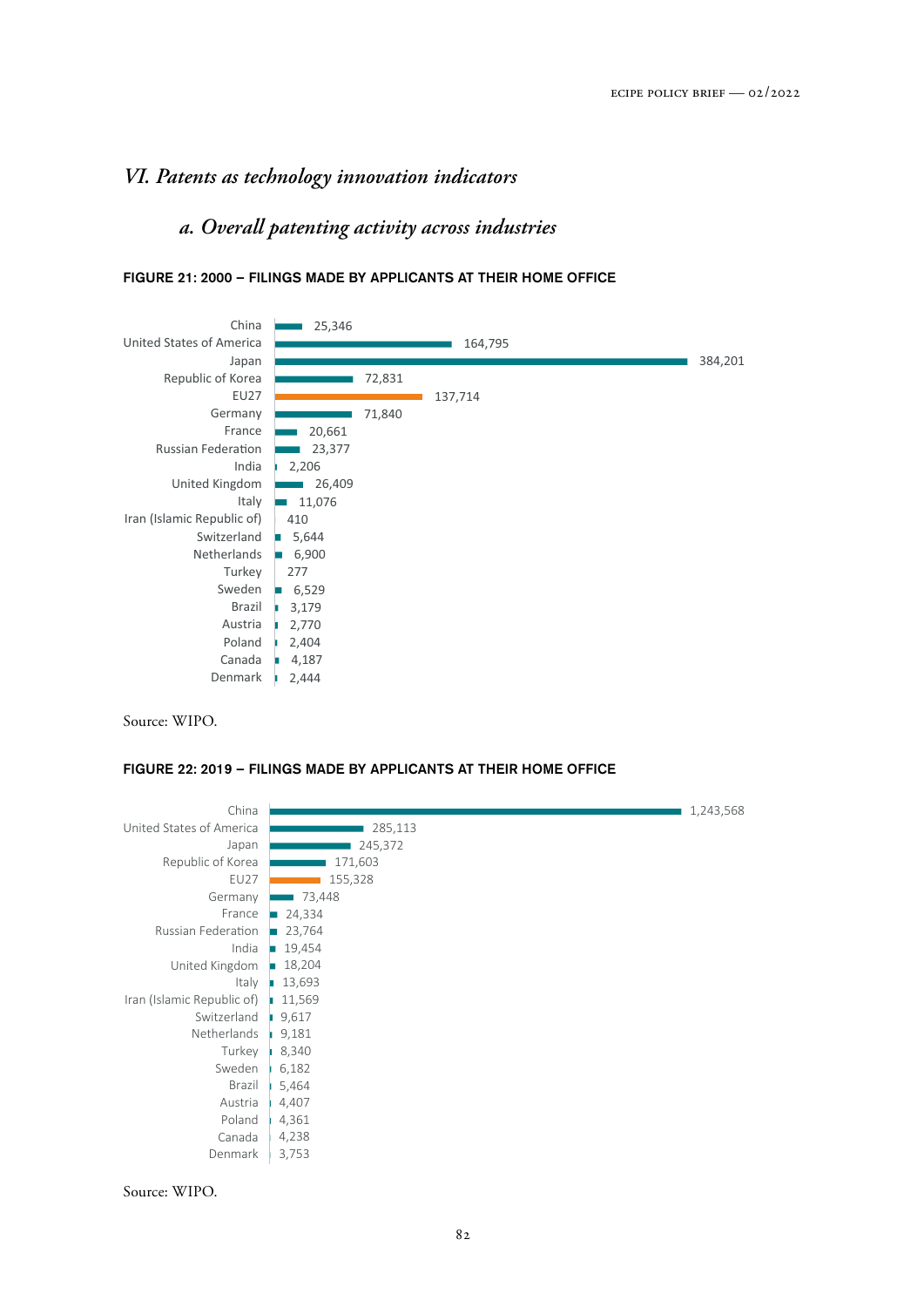

#### FIGURE 23: 2000 – FILINGS ABROAD FROM THE APPLICANT'S ORIGIN

Source: WIPO.

#### FIGURE 24: 2019 – FILINGS ABROAD FROM THE APPLICANT'S ORIGIN



Source: WIPO.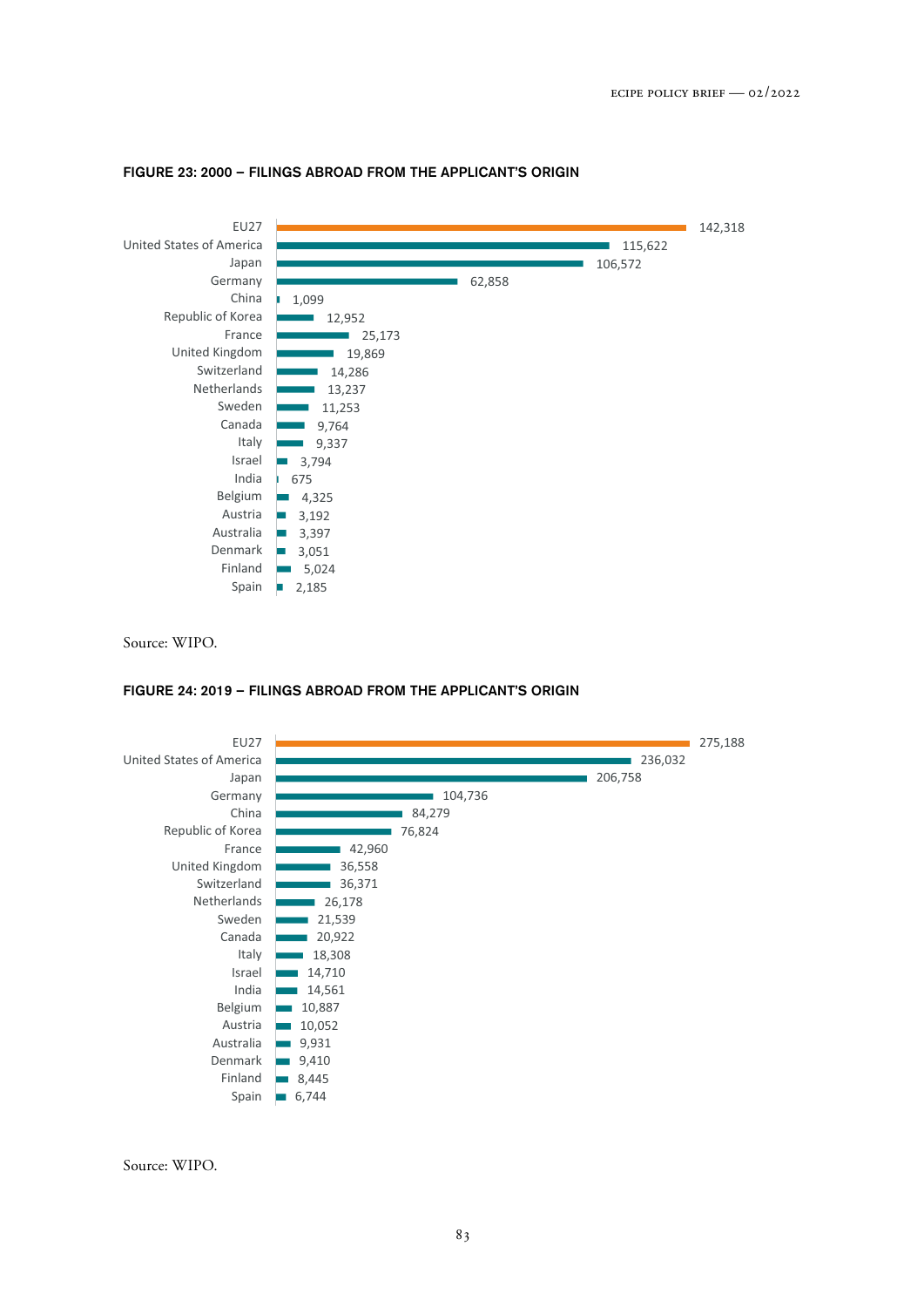# *b. Patent grants and publications by technology*

### TABLE 15: PATENT GRANTS IN BIOTECHNOLOGY SECTORS, ABSOLUTES AND ANNUAL GROWTH RATES, 2000-2019

|                |                                       | 2000  | 2005   | 2010   | 2015   | 2019   | <b>CAGR</b><br>2000-<br>2005 | <b>CAGR</b><br>2005-<br>2010 | <b>CAGR</b><br>2005-<br>2010 | <b>CAGR</b><br>$2010 -$<br>2015 | <b>CAGR</b><br>$2015 -$<br>2019 |
|----------------|---------------------------------------|-------|--------|--------|--------|--------|------------------------------|------------------------------|------------------------------|---------------------------------|---------------------------------|
| 1              | China                                 | 122   | 659    | 1,870  | 5,076  | 8,618  | 40.1%                        | 40.1%                        | 23.2%                        | 22.1%                           | 14.1%                           |
| $\overline{2}$ | <b>United</b><br>States of<br>America | 4,212 | 3,682  | 4,887  | 7,079  | 8,301  | $-2.7%$                      | $-2.7%$                      | 5.8%                         | 7.7%                            | 4.1%                            |
| 3              | Republic<br>of Korea                  | 307   | 966    | 848    | 1,700  | 2,244  | 25.8%                        | 25.8%                        | $-2.6%$                      | 14.9%                           | 7.2%                            |
| 4              | Japan                                 | 1,551 | 1,403  | 2,219  | 2,597  | 2,184  | $-2.0\%$                     | $-2.0\%$                     | 9.6%                         | 3.2%                            | $-4.2\%$                        |
| 5              | Germany                               | 585   | 901    | 1,230  | 1,468  | 1,501  | $9.0\%$                      | $9.0\%$                      | 6.4%                         | 3.6%                            | $0.6\%$                         |
| 6              | <b>Switzerland</b>                    | 210   | 327    | 450    | 778    | 1,024  | 9.3%                         | 9.3%                         | 6.6%                         | 11.6%                           | 7.1%                            |
| $\overline{ }$ | France                                | 375   | 513    | 565    | 908    | 949    | 6.5%                         | 6.5%                         | 1.9%                         | 10.0%                           | $1.1\%$                         |
| 8              | <b>United</b><br>Kingdom              | 385   | 418    | 593    | 649    | 786    | 1.7%                         | 1.7%                         | 7.2%                         | 1.8%                            | 4.9%                            |
| 9              | <b>Netherlands</b>                    | 225   | 247    | 340    | 572    | 604    | 1.9%                         | 1.9%                         | 6.6%                         | 11.0%                           | 1.4%                            |
| 10             | <b>Denmark</b>                        | 135   | 198    | 303    | 413    | 493    | 8.0%                         | 8.0%                         | 8.9%                         | 6.4%                            | 4.5%                            |
| 11             | Russian<br>Federation                 | 230   | 920    | 390    | 420    | 487    | 32.0%                        | 32.0%                        | $-15.8%$                     | 1.5%                            | 3.8%                            |
| 12             | <b>Belgium</b>                        | 70    | 125    | 208    | 297    | 410    | 12.3%                        | 12.3%                        | 10.7%                        | 7.4%                            | 8.4%                            |
| 13             | Canada                                | 212   | 222    | 280    | 267    | 290    | $0.9\%$                      | 0.9%                         | 4.8%                         | $-0.9%$                         | 2.1%                            |
| 14             | Sweden                                | 92    | 146    | 145    | 174    | 224    | $9.7\%$                      | 9.7%                         | $-0.1%$                      | 3.7%                            | $6.5\%$                         |
| 15             | Italv                                 | 132   | 111    | 191    | 208    | 211    | $-3.4%$                      | $-3.4%$                      | 11.5%                        | 1.7%                            | $0.4\%$                         |
| 16             | Australia                             | 80    | 111    | 173    | 220    | 206    | $6.8\%$                      | 6.8%                         | $9.3\%$                      | 4.9%                            | $-1.6%$                         |
| 17             | Spain                                 | 77    | 110    | 193    | 221    | 200    | $7.4\%$                      | 7.4%                         | 11.9%                        | 2.7%                            | $-2.5\%$                        |
| 18             | <b>Israel</b>                         | 49    | 75     | 116    | 182    | 190    | 8.9%                         | 8.9%                         | 9.1%                         | $9.4\%$                         | $1.1\%$                         |
| 19             | Poland                                | 8     | 15     | 22     | 97     | 129    | 13.4%                        | 13.4%                        | 8.0%                         | 34.5%                           | 7.4%                            |
| 20             | Austria                               | 48    | 59     | 103    | 97     | 126    | 4.2%                         | 4.2%                         | 11.8%                        | $-1.2%$                         | 6.8%                            |
| 21             | <b>EU27</b>                           | 1,870 | 2,562  | 3,526  | 4,775  | 5,217  | 6.5%                         | 6.5%                         | 6.6%                         | 6.3%                            | 2.2%                            |
| 22             | Top 20                                | 9,105 | 11,208 | 15,126 | 23,423 | 29,177 | 4.2%                         | 4.2%                         | 6.2%                         | 9.1%                            | 5.6%                            |
| 23             | Total                                 | 9,331 | 11,609 | 15,784 | 24,360 | 30,257 | 4.5%                         | 4.5%                         | 6.3%                         | 9.1%                            | 5.6%                            |

Source: WIPO.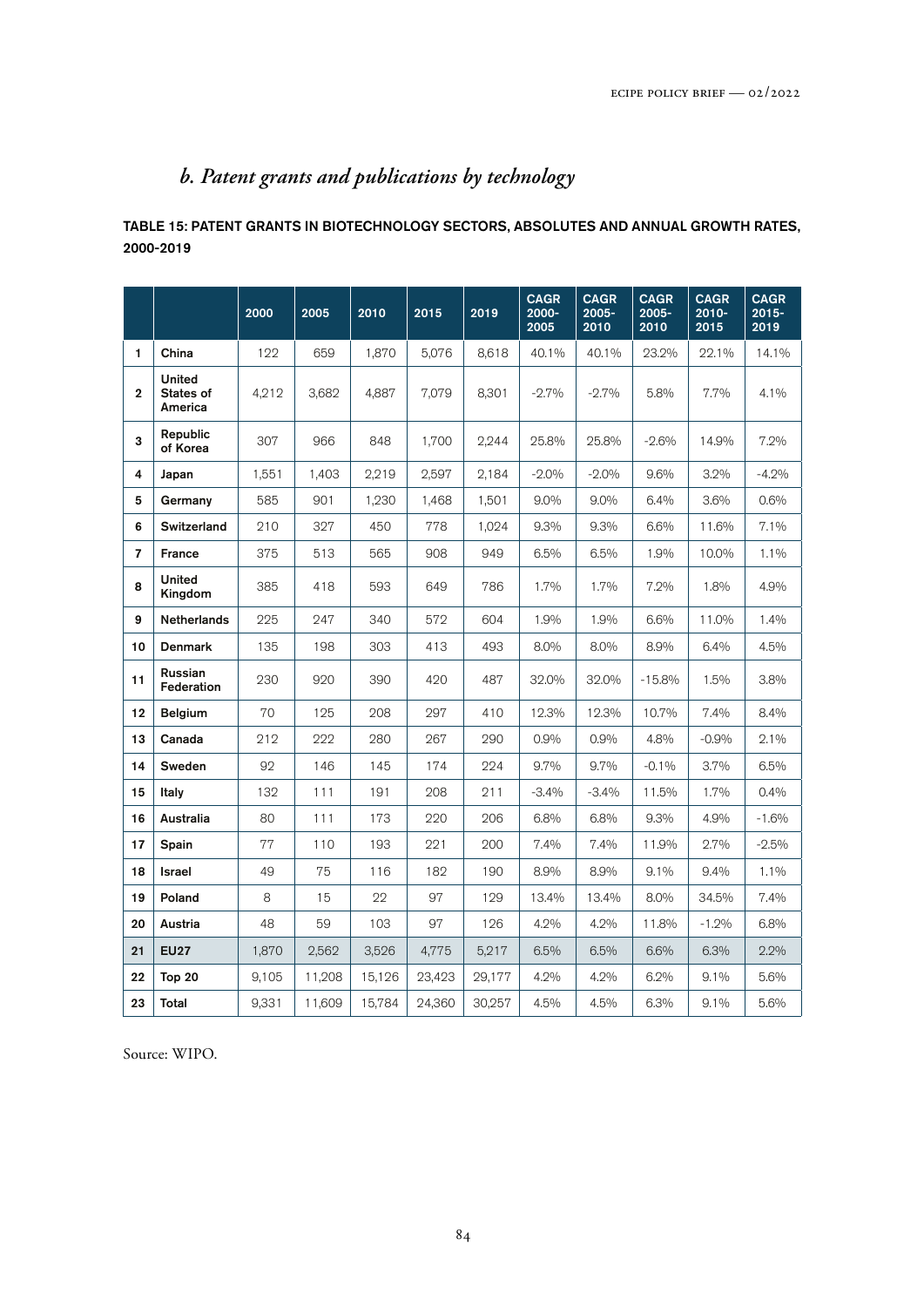

#### FIGURE 25: TOTAL NUMBER OF PATENTS GRANTS BY TECHNOLOGY, EU27 APPLICANT ORIGIN, 2000-2019

Source: WIPO. Indicators: total count by applicant's origin (equivalent count). WIPO statistics database. Last updated: January 2021.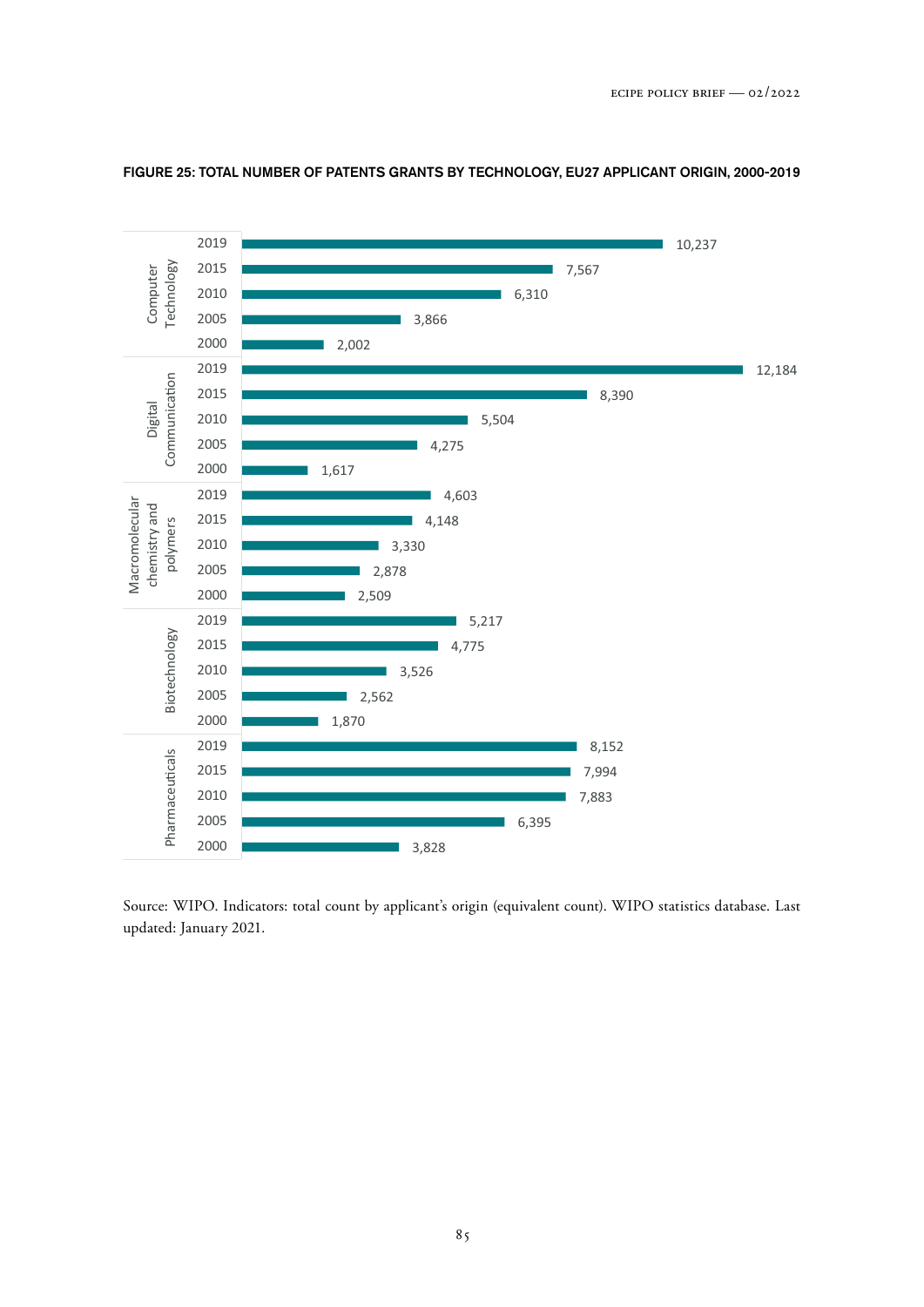# *VII. Scenario analysis*

### TABLE 16: ESTIMATED CHANGES IN THE OVERALL ANNUAL PRODUCTION OF PHARMACEUTICALS, EU MEMBER STATES AND EU27, BY SCENARIO

| Country          | <b>Observed</b><br>number of<br>employ-<br>ees<br>(2018) | <b>Observed</b><br>pro-<br>duction<br>value per<br>employee<br>in million<br><b>EUR</b><br>(2018) | <b>Observed</b><br>overall<br>product-<br>ion in mil-<br>lion EUR<br>(2018) | <b>Observed</b><br>pro-<br>duction<br>value per<br>employee,<br>$1st$ quartile | <b>Estimated</b><br>annual<br>product-<br>$ion -$<br>Scenario | Per-<br>centage<br>change | <b>Observed</b><br>pro-<br>duction<br>value per<br>employee,<br>2 <sub>nd</sub><br>quartile<br>(median) | <b>Estimated</b><br>annual<br>product-<br>$ion -$<br><b>Scenario</b> | Per-<br>centage<br>change | <b>Observed</b><br>pro-<br>duction<br>value per<br>employee,<br>3rd quartile | <b>Estimated</b><br>annual<br>product-<br>$ion -$<br>Scenario<br>1 | Per-<br>centage<br>change |
|------------------|----------------------------------------------------------|---------------------------------------------------------------------------------------------------|-----------------------------------------------------------------------------|--------------------------------------------------------------------------------|---------------------------------------------------------------|---------------------------|---------------------------------------------------------------------------------------------------------|----------------------------------------------------------------------|---------------------------|------------------------------------------------------------------------------|--------------------------------------------------------------------|---------------------------|
| Belgium          | 28,278                                                   | 1.1                                                                                               | 30,433                                                                      | 0.1                                                                            | 3,782                                                         | $-88%$                    | 0.2                                                                                                     | 4,491                                                                | $-85%$                    | 0.4                                                                          | 11,389.9                                                           | $-63%$                    |
| <b>Bulgaria</b>  | 8,814                                                    |                                                                                                   |                                                                             | 0.1                                                                            | 1,179                                                         |                           | 0.2                                                                                                     | 1,400                                                                |                           | 0.4                                                                          | 3,550.1                                                            |                           |
| Czechia          | 10,494                                                   | 0.1                                                                                               | 1,490                                                                       | 0.1                                                                            | 1,404                                                         | $-6%$                     | 0.2                                                                                                     | 1,667                                                                | 12%                       | 0.4                                                                          | 4,226.8                                                            | 184%                      |
| Denmark          | 25,306                                                   | 0.6                                                                                               | 15,478                                                                      | 0.1                                                                            | 3,385                                                         | $-78%$                    | 0.2                                                                                                     | 4,019                                                                | $-74%$                    | 0.4                                                                          | 10,192.8                                                           | $-34%$                    |
| Germany          | 157,424                                                  | 0.4                                                                                               | 59,903                                                                      | 0.1                                                                            | 21,055                                                        | $-65%$                    | 0.2                                                                                                     | 25,002                                                               | $-58%$                    | 0.4                                                                          | 63,407.6                                                           | 6%                        |
| Estonia          | 346                                                      | 0.1                                                                                               | 37                                                                          | 0.1                                                                            | 46                                                            | 26%                       | 0.2                                                                                                     | 55                                                                   | 49%                       | 0.4                                                                          | 139.4                                                              | 279%                      |
| Ireland          |                                                          |                                                                                                   |                                                                             | 0.1                                                                            |                                                               |                           | 0.2                                                                                                     |                                                                      |                           | 0.4                                                                          |                                                                    |                           |
| Greece           | 10,095                                                   | 0.2                                                                                               | 1,851                                                                       | 0.1                                                                            | 1,350                                                         | $-27%$                    | 0.2                                                                                                     | 1,603                                                                | $-13%$                    | 0.4                                                                          | 4,066.1                                                            | 120%                      |
| Spain            | 47,341                                                   | 0.3                                                                                               | 14,234                                                                      | 0.1                                                                            | 6,332                                                         | $-56%$                    | 0.2                                                                                                     | 7,519                                                                | $-47%$                    | 0.4                                                                          | 19,068.1                                                           | 34%                       |
| France           |                                                          |                                                                                                   | 41,205                                                                      | 0.1                                                                            |                                                               |                           | 0.2                                                                                                     |                                                                      | $-100%$                   | 0.4                                                                          |                                                                    | $-100%$                   |
| Croatia          | 4,859                                                    | 0.2                                                                                               | 734                                                                         | 0.1                                                                            | 650                                                           | $-11%$                    | 0.2                                                                                                     | 772                                                                  | 5%                        | 0.4                                                                          | 1,957.1                                                            | 167%                      |
| Italy            | 65,852                                                   | 0.4                                                                                               | 26,524                                                                      | 0.1                                                                            | 8,807                                                         | $-67%$                    | 0.2                                                                                                     | 10,459                                                               | $-61%$                    | 0.4                                                                          | 26,524.0                                                           | $O\%$                     |
| Cyprus           | 1,755                                                    | 0.1                                                                                               | 253                                                                         | 0.1                                                                            | 235                                                           | $-7%$                     | 0.2                                                                                                     | 279                                                                  | 10%                       | 0.4                                                                          | 706.9                                                              | 180%                      |
| Latvia           | 2,225                                                    | 0.1                                                                                               | 197                                                                         | 0.1                                                                            | 298                                                           | 51%                       | 0.2                                                                                                     | 353                                                                  | 79%                       | 0.4                                                                          | 896.2                                                              | 355%                      |
| Lithuania        |                                                          |                                                                                                   |                                                                             | 0.1                                                                            |                                                               |                           | 0.2                                                                                                     |                                                                      |                           | 0.4                                                                          |                                                                    |                           |
| Luxem-<br>bourg  |                                                          |                                                                                                   |                                                                             | 0.1                                                                            |                                                               |                           | 0.2                                                                                                     |                                                                      |                           | 0.4                                                                          |                                                                    |                           |
| Hungary          | 19,479                                                   | 0.1                                                                                               | 2,605                                                                       | 0.1                                                                            | 2,605                                                         | $0\%$                     | 0.2                                                                                                     | 3,094                                                                | 19%                       | 0.4                                                                          | 7,845.8                                                            | 201%                      |
| Malta            | 1,033                                                    | 0.2                                                                                               | 159                                                                         | 0.1                                                                            | 138                                                           | $-13%$                    | 0.2                                                                                                     | 164                                                                  | 3%                        | 0.4                                                                          | 416.1                                                              | 161%                      |
| Nether-<br>lands | 13,124                                                   | 0.4                                                                                               | 5,479                                                                       | 0.1                                                                            | 1,755                                                         | $-68%$                    | 0.2                                                                                                     | 2,084                                                                | $-62%$                    | 0.4                                                                          | 5,286.1                                                            | $-4%$                     |
| Austria          | 16,550                                                   | 0.3                                                                                               | 4,483                                                                       | 0.1                                                                            | 2,213                                                         | $-51%$                    | 0.2                                                                                                     | 2,628                                                                | $-41%$                    | 0.4                                                                          | 6,666.0                                                            | 49%                       |
| Poland           | 25,090                                                   | 0.1                                                                                               | 2,934                                                                       | 0.1                                                                            | 3,356                                                         | 14%                       | 0.2                                                                                                     | 3,985                                                                | 36%                       | 0.4                                                                          | 10,105.8                                                           | 244%                      |
| Portugal         | 7,856                                                    | 0.2                                                                                               | 1,248                                                                       | 0.1                                                                            | 1,051                                                         | $-16%$                    | 0.2                                                                                                     | 1,248                                                                | $O\%$                     | 0.4                                                                          | 3,164.3                                                            | 154%                      |
| Romania          | 10,507                                                   | 0.1                                                                                               | 892                                                                         | 0.1                                                                            | 1,405                                                         | 58%                       | 0.2                                                                                                     | 1,669                                                                | 87%                       | 0.4                                                                          | 4,232.0                                                            | 374%                      |
| Slovenia         |                                                          |                                                                                                   | $\ddot{\phantom{a}}$                                                        | 0.1                                                                            |                                                               |                           | 0.2                                                                                                     |                                                                      |                           | 0.4                                                                          |                                                                    |                           |
| Slovakia         | 2,185                                                    | 0.1                                                                                               | 175                                                                         | 0.1                                                                            | 292                                                           | 67%                       | 0.2                                                                                                     | 347                                                                  | 99%                       | 0.4                                                                          | 880.1                                                              | 404%                      |
| Finland          | 4,684                                                    | 0.4                                                                                               | 2,101                                                                       | 0.1                                                                            | 626                                                           | $-70%$                    | 0.2                                                                                                     | 744                                                                  | $-65%$                    | 0.4                                                                          | 1,886.6                                                            | $-10%$                    |
| Sweden           | 12,799                                                   | 0.7                                                                                               | 9,391                                                                       | 0.1                                                                            | 1,712                                                         | $-82%$                    | 0.2                                                                                                     | 2,033                                                                | $-78%$                    | 0.4                                                                          | 5,155.2                                                            | $-45%$                    |
| <b>EU27</b>      | 602,315                                                  | 0.5                                                                                               | 298,632                                                                     | 0.1                                                                            | 80,556                                                        | $-73%$                    | 0.2                                                                                                     | 95,660                                                               | $-68%$                    | 0.4                                                                          | 242,601.6                                                          | $-19%$                    |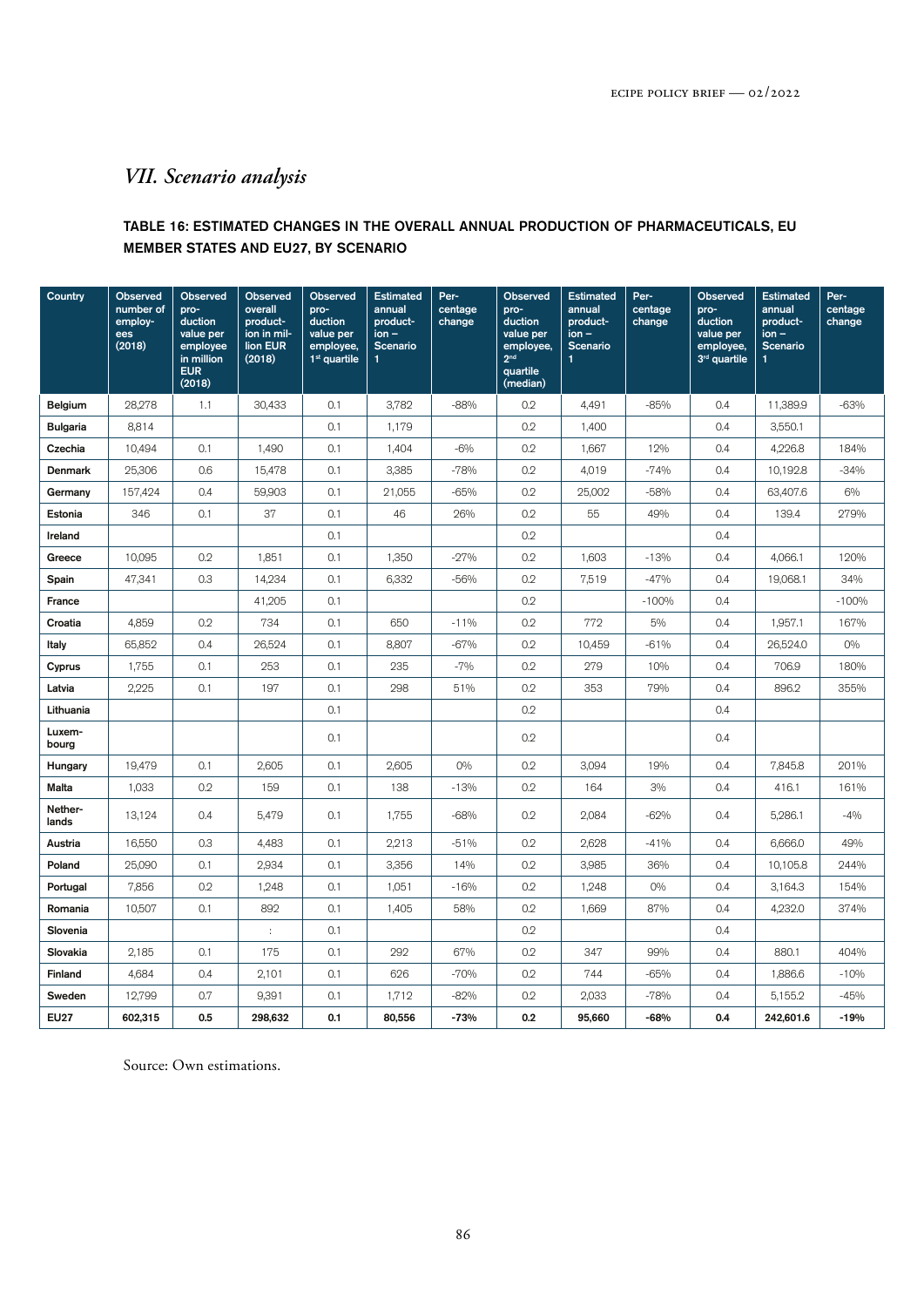### TABLE 17: ESTIMATED CHANGES IN INVESTMENT IN INTANGIBLES IN THE PHARMACEUTICAL INDUSTRY, EU MEMBER STATES AND EU27, BY SCENARIO

| Country          | Observed<br>number of<br>employ-<br>ees<br>(2018) | <b>Observed</b><br>invest-<br>ment in<br>intangi-<br>bles per<br>person<br>employed<br>in 1,000<br><b>EUR</b><br>(2018) | <b>Observed</b><br>invest-<br>ment in<br>intangi-<br>bles in<br>million<br><b>EUR</b><br>(2018) | <b>Observed</b><br>invest-<br>ment in<br>intangi-<br>bles per<br>employee,<br>$1st$ quartile | <b>Estimated</b><br>annual<br>invest-<br>ment in<br>intangi-<br>$bles -$<br>Scenario<br>$\mathbf{1}$ | Per-<br>centage<br>change | Observed<br>invest-<br>ment in<br>intangi-<br>bles per<br>employee,<br>2 <sup>nd</sup><br>quartile<br>(median) | <b>Estimated</b><br>annual<br>invest-<br>ment in<br>intangi-<br>$bles -$<br>Scenario<br>$\overline{2}$ | Per-<br>centage<br>change | <b>Observed</b><br>invest-<br>ment in<br>intangi-<br>bles per<br>employee,<br>3rd quartile | <b>Estimated</b><br>annual<br>invest-<br>ment in<br>intangi-<br>$bles -$<br>Scenario<br>$\mathbf{3}$ | Per-<br>centage<br>change |
|------------------|---------------------------------------------------|-------------------------------------------------------------------------------------------------------------------------|-------------------------------------------------------------------------------------------------|----------------------------------------------------------------------------------------------|------------------------------------------------------------------------------------------------------|---------------------------|----------------------------------------------------------------------------------------------------------------|--------------------------------------------------------------------------------------------------------|---------------------------|--------------------------------------------------------------------------------------------|------------------------------------------------------------------------------------------------------|---------------------------|
| Belgium          | 28,278                                            | 27.4                                                                                                                    | 777                                                                                             | 10.5                                                                                         | 296                                                                                                  | $-62%$                    | 14.2                                                                                                           | 400                                                                                                    | $-49%$                    | 19.1                                                                                       | 541                                                                                                  | $-30%$                    |
| <b>Bulgaria</b>  | 8.814                                             |                                                                                                                         |                                                                                                 | 10.5                                                                                         | 92                                                                                                   |                           | 14.2                                                                                                           | 125                                                                                                    |                           | 19.1                                                                                       | 169                                                                                                  |                           |
| Czechia          | 10,494                                            | 11.4                                                                                                                    | 123                                                                                             | 10.5                                                                                         | 110                                                                                                  | $-11%$                    | 14.2                                                                                                           | 148                                                                                                    | 21%                       | 19.1                                                                                       | 201                                                                                                  | 63%                       |
| <b>Denmark</b>   | 25,306                                            | 23.0                                                                                                                    | 582                                                                                             | 10.5                                                                                         | 265                                                                                                  | $-54%$                    | 14.2                                                                                                           | 358                                                                                                    | $-38%$                    | 19.1                                                                                       | 484                                                                                                  | $-17%$                    |
| Germany          | 157,424                                           | 16.6                                                                                                                    | 2,615                                                                                           | 10.5                                                                                         | 1,649                                                                                                | $-37%$                    | 14.2                                                                                                           | 2,228                                                                                                  | $-15%$                    | 19.1                                                                                       | 3,011                                                                                                | 15%                       |
| Estonia          | 346                                               | 13.1                                                                                                                    | 5                                                                                               | 10.5                                                                                         | $\overline{4}$                                                                                       | $-21%$                    | 14.2                                                                                                           | 5                                                                                                      | 6%                        | 19.1                                                                                       | $7\phantom{.}$                                                                                       | 44%                       |
| Ireland          |                                                   |                                                                                                                         |                                                                                                 | 10.5                                                                                         |                                                                                                      |                           | 14.2                                                                                                           |                                                                                                        |                           | 19.1                                                                                       |                                                                                                      |                           |
| Greece           | 10,095                                            | 9.3                                                                                                                     | 94                                                                                              | 10.5                                                                                         | 106                                                                                                  | 12%                       | 14.2                                                                                                           | 143                                                                                                    | 52%                       | 19.1                                                                                       | 193                                                                                                  | 105%                      |
| Spain            | 47,341                                            | 16.4                                                                                                                    | 777                                                                                             | 10.5                                                                                         | 496                                                                                                  | -36%                      | 14.2                                                                                                           | 670                                                                                                    | $-14%$                    | 19.1                                                                                       | 905                                                                                                  | 16%                       |
| France           |                                                   |                                                                                                                         | 1,645                                                                                           | 10.5                                                                                         |                                                                                                      | $-100%$                   | 14.2                                                                                                           |                                                                                                        | $-100%$                   | 19.1                                                                                       |                                                                                                      | $-100%$                   |
| Croatia          | 4,859                                             | 9.5                                                                                                                     | 47                                                                                              | 10.5                                                                                         | 51                                                                                                   | 8%                        | 14.2                                                                                                           | 69                                                                                                     | 45%                       | 19.1                                                                                       | 93                                                                                                   | 96%                       |
| Italy            | 65,852                                            | 16.3                                                                                                                    | 1,075                                                                                           | 10.5                                                                                         | 690                                                                                                  | $-36%$                    | 14.2                                                                                                           | 932                                                                                                    | $-13%$                    | 19.1                                                                                       | 1,259                                                                                                | 17%                       |
| Cyprus           | 1,755                                             | 18.5                                                                                                                    | 32                                                                                              | 10.5                                                                                         | 18                                                                                                   | $-43%$                    | 14.2                                                                                                           | 25                                                                                                     | $-23%$                    | 19.1                                                                                       | 34                                                                                                   | 4%                        |
| Latvia           | 2,225                                             | 3.8                                                                                                                     | 8                                                                                               | 10.5                                                                                         | 23                                                                                                   | 177%                      | 14.2                                                                                                           | 31                                                                                                     | 275%                      | 19.1                                                                                       | 43                                                                                                   | 407%                      |
| Lithuania        |                                                   |                                                                                                                         |                                                                                                 | 10.5                                                                                         |                                                                                                      |                           | 14.2                                                                                                           |                                                                                                        |                           | 19.1                                                                                       |                                                                                                      |                           |
| Luxem-<br>bourg  |                                                   |                                                                                                                         |                                                                                                 | 10.5                                                                                         |                                                                                                      |                           | 14.2                                                                                                           |                                                                                                        |                           | 19.1                                                                                       |                                                                                                      |                           |
| Hungary          | 19,479                                            | 13.5                                                                                                                    | 263                                                                                             | 10.5                                                                                         | 204                                                                                                  | $-22%$                    | 14.2                                                                                                           | 276                                                                                                    | 5%                        | 19.1                                                                                       | 373                                                                                                  | 42%                       |
| Malta            | 1,033                                             | 14.8                                                                                                                    | 15                                                                                              | 10.5                                                                                         | 11                                                                                                   | $-29%$                    | 14.2                                                                                                           | 15                                                                                                     | $-4%$                     | 19.1                                                                                       | 20                                                                                                   | 29%                       |
| Nether-<br>lands | 13,124                                            |                                                                                                                         |                                                                                                 | 10.5                                                                                         | 137                                                                                                  |                           | 14.2                                                                                                           | 186                                                                                                    |                           | 19.1                                                                                       | 251                                                                                                  |                           |
| Austria          | 16,550                                            | 21.0                                                                                                                    | 350                                                                                             | 10.5                                                                                         | 173                                                                                                  | $-50%$                    | 14.2                                                                                                           | 234                                                                                                    | $-33%$                    | 19.1                                                                                       | 317                                                                                                  | $-9%$                     |
| Poland           | 25,090                                            | 8.3                                                                                                                     | 210                                                                                             | 10.5                                                                                         | 263                                                                                                  | 25%                       | 14.2                                                                                                           | 355                                                                                                    | 69%                       | 19.1                                                                                       | 480                                                                                                  | 128%                      |
| Portugal         | 7,856                                             | 23.1                                                                                                                    | 184                                                                                             | 10.5                                                                                         | 82                                                                                                   | $-55%$                    | 14.2                                                                                                           | 111                                                                                                    | $-40%$                    | 19.1                                                                                       | 150                                                                                                  | $-18%$                    |
| Romania          | 10,507                                            | 10.8                                                                                                                    | 114                                                                                             | 10.5                                                                                         | 110                                                                                                  | $-4%$                     | 14.2                                                                                                           | 149                                                                                                    | 30%                       | 19.1                                                                                       | 201                                                                                                  | 76%                       |
| Slovenia         |                                                   |                                                                                                                         |                                                                                                 | 10.5                                                                                         |                                                                                                      |                           | 14.2                                                                                                           |                                                                                                        |                           | 19.1                                                                                       |                                                                                                      |                           |
| Slovakia         | 2,185                                             | 5.3                                                                                                                     | 12                                                                                              | 10.5                                                                                         | 23                                                                                                   | 97%                       | 14.2                                                                                                           | 31                                                                                                     | 167%                      | 19.1                                                                                       | 42                                                                                                   | 260%                      |
| Finland          | 4,684                                             | 13.0                                                                                                                    | 61                                                                                              | 10.5                                                                                         | 49                                                                                                   | $-19%$                    | 14.2                                                                                                           | 66                                                                                                     | 9%                        | 19.1                                                                                       | 90                                                                                                   | 47%                       |
| Sweden           | 12,799                                            | 24.1                                                                                                                    | 338                                                                                             | 10.5                                                                                         | 134                                                                                                  | $-60%$                    | 14.2                                                                                                           | 181                                                                                                    | $-46%$                    | 19.1                                                                                       | 245                                                                                                  | $-28%$                    |
| <b>EU27</b>      | 602,315                                           | 17.7                                                                                                                    | 10,709                                                                                          | 10.5                                                                                         | 6,309                                                                                                | $-41%$                    | 14.2                                                                                                           | 8,523                                                                                                  | $-20%$                    | 19.1                                                                                       | 11,519                                                                                               | 8%                        |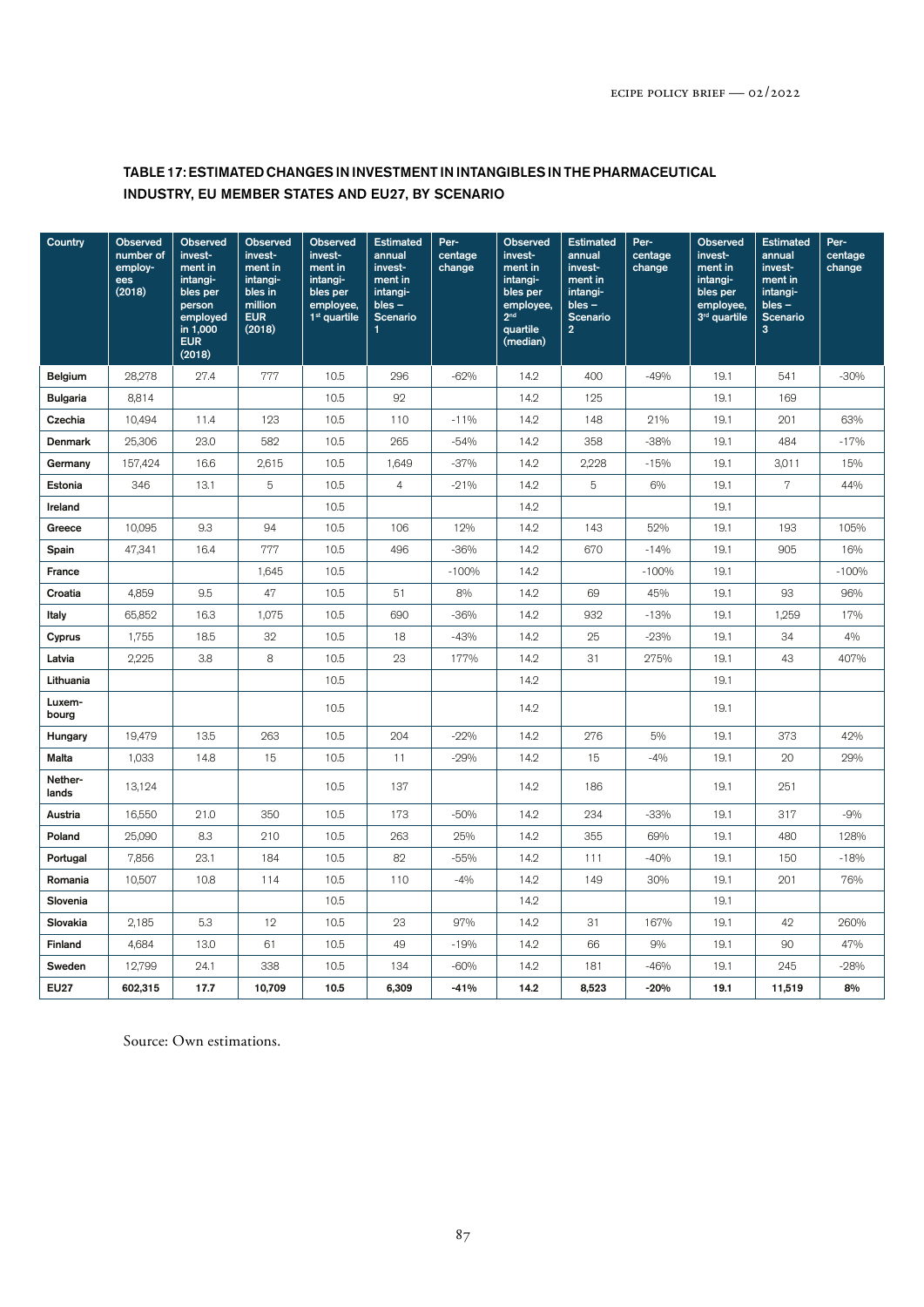### TABLE 18: ESTIMATED CHANGES IN R&D SPENDING IN THE PHARMACEUTICAL INDUSTRY, EU MEMBER STATES AND EU27, BY SCENARIO

| Country          | Observed<br>number of<br>employ-<br>ees<br>(2018) | <b>Observed</b><br>R&D<br>spend-<br>ing per<br>person<br>employed<br>in 1,000<br><b>EUR</b><br>(2017/<br>2018) | <b>Observed</b><br>R&D<br>spending<br>in million<br><b>EUR</b><br>(2017) | <b>Observed</b><br>invest-<br>ment per<br>employee,<br>1 <sup>st</sup> quartile | <b>Estimated</b><br>annual<br>R&D<br>spending<br>Scenario<br>1 | Per-<br>centage<br>change | Observed<br>R&D<br>spend-<br>ing per<br>employee,<br>2 <sub>nd</sub><br>quartile<br>(median) | <b>Estimated</b><br>annual<br><b>R&amp;D</b><br>spending<br>Scenario<br>$\overline{2}$ | Per-<br>centage<br>change | <b>Observed</b><br>R&D<br>spend-<br>ing per<br>employee,<br>3rd quartile | <b>Estimated</b><br>annual<br>R&D<br>spending<br>Scenario<br>$\mathbf{3}$ | Per-<br>centage<br>change |
|------------------|---------------------------------------------------|----------------------------------------------------------------------------------------------------------------|--------------------------------------------------------------------------|---------------------------------------------------------------------------------|----------------------------------------------------------------|---------------------------|----------------------------------------------------------------------------------------------|----------------------------------------------------------------------------------------|---------------------------|--------------------------------------------------------------------------|---------------------------------------------------------------------------|---------------------------|
| Belgium          | 28,278                                            | 124.1                                                                                                          | 3,508                                                                    | 9.6                                                                             | 272                                                            | $-92%$                    | 23.2                                                                                         | 657                                                                                    | $-81%$                    | 48.4                                                                     | 1,370                                                                     | $-61%$                    |
| <b>Bulgaria</b>  | 8,814                                             |                                                                                                                |                                                                          | 9.6                                                                             | 85                                                             |                           | 23.2                                                                                         | 205                                                                                    |                           | 48.4                                                                     | 427                                                                       |                           |
| Czechia          | 10,494                                            | 7.3                                                                                                            | 77                                                                       | 9.6                                                                             | 101                                                            | 31%                       | 23.2                                                                                         | 244                                                                                    | 217%                      | 48.4                                                                     | 508                                                                       | 560%                      |
| Denmark          | 25,306                                            | 64.5                                                                                                           | 1,632                                                                    | 9.6                                                                             | 243                                                            | $-85%$                    | 23.2                                                                                         | 588                                                                                    | $-64%$                    | 48.4                                                                     | 1,226                                                                     | $-25%$                    |
| Germany          | 157,424                                           | 43.9                                                                                                           | 6,918                                                                    | 9.6                                                                             | 1,513                                                          | $-78%$                    | 23.2                                                                                         | 3,658                                                                                  | $-47%$                    | 48.4                                                                     | 7,625                                                                     | 10%                       |
| Estonia          | 346                                               |                                                                                                                |                                                                          | 9.6                                                                             | 3                                                              |                           | 23.2                                                                                         | 8                                                                                      |                           | 48.4                                                                     | 17                                                                        |                           |
| Ireland          |                                                   |                                                                                                                | 305                                                                      | 9.6                                                                             |                                                                | $-100%$                   | 23.2                                                                                         |                                                                                        | $-100%$                   | 48.4                                                                     |                                                                           | $-100%$                   |
| Greece           | 10,095                                            | 4.2                                                                                                            | 42                                                                       | 9.6                                                                             | 97                                                             | 131%                      | 23.2                                                                                         | 235                                                                                    | 458%                      | 48.4                                                                     | 489                                                                       | 1064%                     |
| Spain            | 47,341                                            | 24.2                                                                                                           | 1,147                                                                    | 9.6                                                                             | 455                                                            | $-60%$                    | 23.2                                                                                         | 1,100                                                                                  | $-4%$                     | 48.4                                                                     | 2,293                                                                     | 100%                      |
| France           |                                                   |                                                                                                                | 4,451                                                                    | 9.6                                                                             |                                                                | $-100%$                   | 23.2                                                                                         |                                                                                        | $-100%$                   | 48.4                                                                     |                                                                           | $-100%$                   |
| Croatia          | 4,859                                             | 8.2                                                                                                            | 40                                                                       | 9.6                                                                             | 47                                                             | 17%                       | 23.2                                                                                         | 113                                                                                    | 182%                      | 48.4                                                                     | 235                                                                       | 488%                      |
| Italy            | 65,852                                            | 23.2                                                                                                           | 1,530                                                                    | 9.6                                                                             | 633                                                            | $-59%$                    | 23.2                                                                                         | 1,530                                                                                  | $O\%$                     | 48.4                                                                     | 3,189                                                                     | 108%                      |
| Cyprus           | 1,755                                             | 48.4                                                                                                           | 85                                                                       | 9.6                                                                             | 17                                                             | $-80%$                    | 23.2                                                                                         | 41                                                                                     | $-52%$                    | 48.4                                                                     | 85                                                                        | $O\%$                     |
| Latvia           | 2,225                                             |                                                                                                                |                                                                          | 9.6                                                                             | 21                                                             |                           | 23.2                                                                                         | 52                                                                                     |                           | 48.4                                                                     | 108                                                                       |                           |
| Lithuania        |                                                   |                                                                                                                |                                                                          | 9.6                                                                             |                                                                |                           | 23.2                                                                                         |                                                                                        |                           | 48.4                                                                     |                                                                           |                           |
| Luxem-<br>bourg  |                                                   |                                                                                                                |                                                                          | 9.6                                                                             |                                                                |                           | 23.2                                                                                         |                                                                                        |                           | 48.4                                                                     |                                                                           |                           |
| Hungary          | 19,479                                            | 9.0                                                                                                            | 176                                                                      | 9.6                                                                             | 187                                                            | 6%                        | 23.2                                                                                         | 453                                                                                    | 157%                      | 48.4                                                                     | 943                                                                       | 436%                      |
| Malta            | 1,033                                             |                                                                                                                |                                                                          | 9.6                                                                             | 10                                                             |                           | 23.2                                                                                         | 24                                                                                     |                           | 48.4                                                                     | 50                                                                        |                           |
| Nether-<br>lands | 13,124                                            | 48.9                                                                                                           | 642                                                                      | 9.6                                                                             | 126                                                            | $-80%$                    | 23.2                                                                                         | 305                                                                                    | $-53%$                    | 48.4                                                                     | 636                                                                       | $-1\%$                    |
| Austria          | 16,550                                            | 17.8                                                                                                           | 294                                                                      | 9.6                                                                             | 159                                                            | $-46%$                    | 23.2                                                                                         | 385                                                                                    | 31%                       | 48.4                                                                     | 802                                                                       | 173%                      |
| Poland           | 25,090                                            | 13.6                                                                                                           | 340                                                                      | 9.6                                                                             | 241                                                            | $-29%$                    | 23.2                                                                                         | 583                                                                                    | 71%                       | 48.4                                                                     | 1,215                                                                     | 257%                      |
| Portugal         | 7,856                                             | 12.7                                                                                                           | 100                                                                      | 9.6                                                                             | 76                                                             | $-24%$                    | 23.2                                                                                         | 183                                                                                    | 83%                       | 48.4                                                                     | 380                                                                       | 280%                      |
| Romania          | 10,507                                            | 9.6                                                                                                            | 101                                                                      | 9.6                                                                             | 101                                                            | $O\%$                     | 23.2                                                                                         | 244                                                                                    | 142%                      | 48.4                                                                     | 509                                                                       | 404%                      |
| Slovenia         |                                                   |                                                                                                                | 180                                                                      | 9.6                                                                             |                                                                | $-100%$                   | 23.2                                                                                         |                                                                                        | $-100%$                   | 48.4                                                                     |                                                                           | $-100%$                   |
| Slovakia         | 2,185                                             |                                                                                                                |                                                                          | 9.6                                                                             | 21                                                             |                           | 23.2                                                                                         | 51                                                                                     |                           | 48.4                                                                     | 106                                                                       |                           |
| Finland          | 4,684                                             | 42.9                                                                                                           | 201                                                                      | 9.6                                                                             | 45                                                             | $-26%$                    | 23.2                                                                                         | 109                                                                                    | 79%                       | 48.4                                                                     | 227                                                                       | 13%                       |
| Sweden           | 12,799                                            | 86.3                                                                                                           | 1,104                                                                    | 9.6                                                                             | 123                                                            | $-64%$                    | 23.2                                                                                         | 297                                                                                    | $-12%$                    | 48.4                                                                     | 620                                                                       | $-44%$                    |
| <b>EU27</b>      | 602,315                                           | 38.0                                                                                                           | 22,873                                                                   | 9.6                                                                             | 5,790                                                          | $-46%$                    | 23.2                                                                                         | 13,994                                                                                 | 31%                       | 48.4                                                                     | 29,172                                                                    | 28%                       |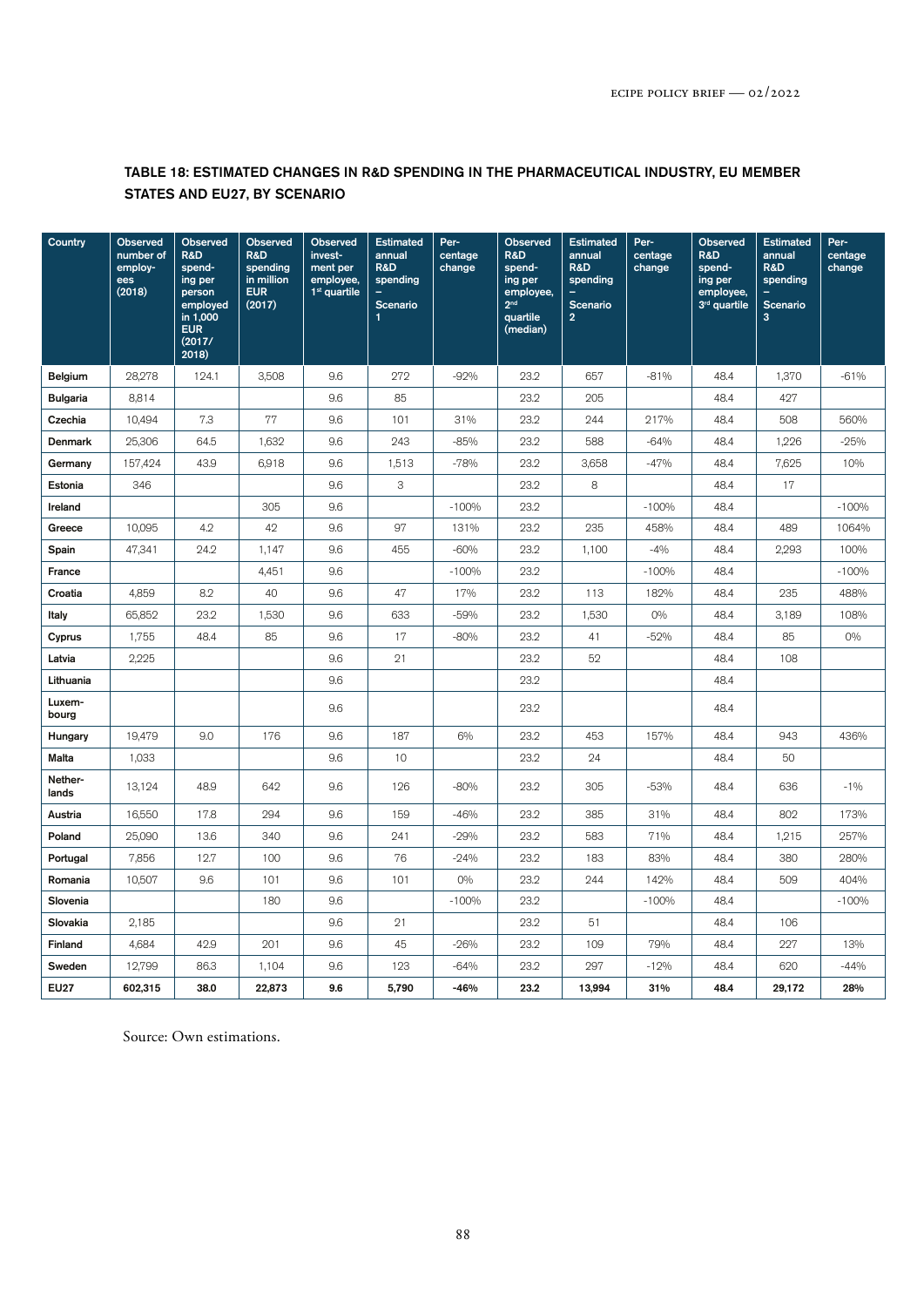|                  |                                                       |                                                                                      |                                                                         |                                                                                | Scenario 1                                                                             |                                                                                                                                                  |                           | Scenario 2                                                                  |                                                                                                                                                              |                           | Scenario 3                                                                  |                                                                                                                                                  |                           |                                                                           |
|------------------|-------------------------------------------------------|--------------------------------------------------------------------------------------|-------------------------------------------------------------------------|--------------------------------------------------------------------------------|----------------------------------------------------------------------------------------|--------------------------------------------------------------------------------------------------------------------------------------------------|---------------------------|-----------------------------------------------------------------------------|--------------------------------------------------------------------------------------------------------------------------------------------------------------|---------------------------|-----------------------------------------------------------------------------|--------------------------------------------------------------------------------------------------------------------------------------------------|---------------------------|---------------------------------------------------------------------------|
| Country          | <b>Observed</b><br>number of<br>employ-<br>ees (2018) | <b>Observed</b><br>total<br>personnel<br>costs in<br>million<br><b>EUR</b><br>(2018) | <b>Observed</b><br>average<br>costs of<br>personnel<br>in EUR<br>(2018) | <b>Observed</b><br>overall<br>production<br>in million<br><b>EUR</b><br>(2018) | Observed<br>share<br>of total<br>personnel<br>costs<br>in total<br>production<br>value | <b>Estimated</b><br>total<br>costs of<br>personnel<br>in million<br>EUR,<br>based on<br>estimated<br>overall<br>produc-<br>tion, 1st<br>quartile | Per-<br>centage<br>change | <b>Estimated</b><br>number of<br>employ-<br>$ees -$<br>Scenario 1<br>(CACP) | <b>Estimated</b><br>total<br>costs of<br>personnel<br>in million<br>EUR,<br>based on<br>estimated<br>overall<br>produc-<br>tion, 2 <sup>nd</sup><br>quartile | Per-<br>centage<br>change | <b>Estimated</b><br>number of<br>employ-<br>$ees -$<br>Scenario 2<br>(CACP) | <b>Estimated</b><br>total<br>costs of<br>personnel<br>in million<br>EUR,<br>based on<br>estimated<br>overall<br>produc-<br>tion, 3rd<br>quartile | Per-<br>centage<br>change | <b>Estimated</b><br>number of<br>employ-<br>ees –<br>Scenario 3<br>(CACP) |
| Belgium          | 28,278                                                | 3,087.7                                                                              | 109,191                                                                 | 30,433                                                                         | 10%                                                                                    | 383.7                                                                                                                                            | $-88%$                    | 3,514.2                                                                     | 455.67                                                                                                                                                       | $-85%$                    | 4,173.1                                                                     | 1,155.6                                                                                                                                          | $-63%$                    | 10,583.3                                                                  |
| <b>Bulgaria</b>  | 8,814                                                 | 87.8                                                                                 | 9,961                                                                   |                                                                                |                                                                                        |                                                                                                                                                  |                           |                                                                             |                                                                                                                                                              |                           | $\sim$                                                                      | $\overline{\phantom{a}}$                                                                                                                         | $-100%$                   |                                                                           |
| Czechia          | 10,494                                                | 254.5                                                                                | 24,252                                                                  | 1,490                                                                          | 17%                                                                                    | 239.8                                                                                                                                            | $-6%$                     | 9,887.5                                                                     | 284.75                                                                                                                                                       | 12%                       | 11,741.4                                                                    | 722.2                                                                                                                                            | 184%                      | 29,777.1                                                                  |
| Denmark          | 25,306                                                | 2,680.9                                                                              | 105,939                                                                 | 15,478                                                                         | 17%                                                                                    | 586.2                                                                                                                                            | $-78%$                    | 5,533.7                                                                     | 696.16                                                                                                                                                       | $-74%$                    | 6,571.3                                                                     | 1,765.5                                                                                                                                          | $-34%$                    | 16,665.3                                                                  |
| Germany          | 157,424                                               | 14,025.9                                                                             | 89,096                                                                  | 59,903                                                                         | 23%                                                                                    | 4,929.8                                                                                                                                          | $-65%$                    | 55,330.9                                                                    | 5,854.12                                                                                                                                                     | $-58%$                    | 65,705.5                                                                    | 14,846.5                                                                                                                                         | 6%                        | 166,633.9                                                                 |
| Estonia          | 346                                                   | 9.1                                                                                  | 26,301                                                                  | 37                                                                             | 25%                                                                                    | 11.4                                                                                                                                             | 26%                       | 435.1                                                                       | 13.59                                                                                                                                                        | 49%                       | 516.7                                                                       | 34.5                                                                                                                                             | 279%                      | 1,310.3                                                                   |
| Ireland          |                                                       |                                                                                      |                                                                         |                                                                                |                                                                                        |                                                                                                                                                  |                           |                                                                             |                                                                                                                                                              |                           |                                                                             |                                                                                                                                                  |                           |                                                                           |
| Greece           | 10,095                                                | 383.2                                                                                | 37,959                                                                  | 1,851                                                                          | 21%                                                                                    | 279.5                                                                                                                                            | $-27%$                    | 7,363.4                                                                     | 331.92                                                                                                                                                       | $-13%$                    | 8,744.1                                                                     | 841.8                                                                                                                                            | 120%                      | 22,175.6                                                                  |
| Spain            | 47,341                                                | 2,701.0                                                                              | 57,054                                                                  | 14,234                                                                         | 19%                                                                                    | 1,201.5                                                                                                                                          | $-56%$                    | 21,058.7                                                                    | 1,426.77                                                                                                                                                     | $-47%$                    | 25,007.2                                                                    | 3,618.4                                                                                                                                          | 34%                       | 63,420.1                                                                  |
| France           |                                                       | 8,282.9                                                                              |                                                                         | 41,205                                                                         | 20%                                                                                    |                                                                                                                                                  |                           |                                                                             |                                                                                                                                                              |                           |                                                                             |                                                                                                                                                  |                           |                                                                           |
| Croatia          | 4,859                                                 | 134.9                                                                                | 27,763                                                                  | 734                                                                            | 18%                                                                                    | 119.5                                                                                                                                            | $-11%$                    | 4,303.8                                                                     | 141.89                                                                                                                                                       | 5%                        | 5,110.7                                                                     | 359.8                                                                                                                                            | 167%                      | 12,961.2                                                                  |
| Italy            | 65,852                                                | 4,781.0                                                                              | 72,602                                                                  | 26,524                                                                         | 18%                                                                                    | 1,587.5                                                                                                                                          | $-67%$                    | 21,866.2                                                                    | 1,885.20                                                                                                                                                     | $-61%$                    | 25,966.2                                                                    | 4,781.0                                                                                                                                          | $O\%$                     | 65,852.0                                                                  |
| Cyprus           | 1,755                                                 | 52.9                                                                                 | 30,142                                                                  | 253                                                                            | 21%                                                                                    | 49.1                                                                                                                                             | $-7%$                     | 1,629.5                                                                     | 58.33                                                                                                                                                        | 10%                       | 1,935.0                                                                     | 147.9                                                                                                                                            | 180%                      | 4,907.4                                                                   |
| Latvia           | 2,225                                                 | 49.2                                                                                 | 22,112                                                                  | 197                                                                            | 25%                                                                                    | 74.3                                                                                                                                             | 51%                       | 3,359.3                                                                     | 88.21                                                                                                                                                        | 79%                       | 3,989.2                                                                     | 223.7                                                                                                                                            | 355%                      | 10,116.8                                                                  |
| Lithuania        |                                                       |                                                                                      |                                                                         |                                                                                |                                                                                        |                                                                                                                                                  |                           |                                                                             |                                                                                                                                                              |                           |                                                                             |                                                                                                                                                  |                           |                                                                           |
| Luxem-<br>bourg  |                                                       |                                                                                      |                                                                         |                                                                                |                                                                                        |                                                                                                                                                  |                           |                                                                             |                                                                                                                                                              |                           |                                                                             |                                                                                                                                                  |                           |                                                                           |
| Hungary          | 19.479                                                | 586.3                                                                                | 30,099                                                                  | 2,605                                                                          | 23%                                                                                    | 586.3                                                                                                                                            | $O\%$                     | 19,479.0                                                                    | 696.23                                                                                                                                                       | 19%                       | 23,131.3                                                                    | 1,765.7                                                                                                                                          | 201%                      | 58.662.7                                                                  |
| Malta            | 1,033                                                 | 34.9                                                                                 | 33,785                                                                  | 159                                                                            | 22%                                                                                    | 30.3                                                                                                                                             | $-13%$                    | 895.9                                                                       | 35.94                                                                                                                                                        | 3%                        | 1,063.9                                                                     | 91.2                                                                                                                                             | 161%                      | 2,698.1                                                                   |
| Nether-<br>lands | 13,124                                                | 960.2                                                                                | 73,164                                                                  | 5,479                                                                          | 18%                                                                                    | 307.6                                                                                                                                            | $-68%$                    | 4,204.2                                                                     | 365.27                                                                                                                                                       | $-62%$                    | 4,992.5                                                                     | 926.3                                                                                                                                            | $-4%$                     | 12,661.3                                                                  |
| Austria          | 16,550                                                | 1,320.3                                                                              | 79,776                                                                  | 4,483                                                                          | 29%                                                                                    | 651.9                                                                                                                                            | $-51%$                    | 8,172.0                                                                     | 774.18                                                                                                                                                       | $-41%$                    | 9,704.3                                                                     | 1,963.4                                                                                                                                          | 49%                       | 24,610.8                                                                  |
| Poland           | 25,090                                                | 572.0                                                                                | 22,798                                                                  | 2,934                                                                          | 19%                                                                                    | 654.3                                                                                                                                            | 14%                       | 28,699.5                                                                    | 776.97                                                                                                                                                       | 36%                       | 34,080.7                                                                    | 1,970.5                                                                                                                                          | 244%                      | 86,431.2                                                                  |
| Portugal         | 7,856                                                 | 256.6                                                                                | 32,663                                                                  | 1,248                                                                          | 21%                                                                                    | 216.1                                                                                                                                            | $-16%$                    | 6,615.6                                                                     | 256.60                                                                                                                                                       | $O\%$                     | 7,856.0                                                                     | 650.8                                                                                                                                            | 154%                      | 19,923.4                                                                  |
| Romania          | 10,507                                                | 168.3                                                                                | 16,018                                                                  | 892                                                                            | 19%                                                                                    | 265.2                                                                                                                                            | 58%                       | 16,554.5                                                                    | 314.89                                                                                                                                                       | 87%                       | 19,658.5                                                                    | 798.6                                                                                                                                            | 374%                      | 49,855.3                                                                  |
| Slovenia         |                                                       |                                                                                      |                                                                         |                                                                                |                                                                                        |                                                                                                                                                  |                           |                                                                             |                                                                                                                                                              |                           |                                                                             |                                                                                                                                                  |                           |                                                                           |
| Slovakia         | 2,185                                                 | 45.9                                                                                 | 21,007                                                                  | 175                                                                            | 26%                                                                                    | 76.8                                                                                                                                             | 67%                       | 3,655.0                                                                     | 91.18                                                                                                                                                        | 99%                       | 4,340.3                                                                     | 231.2                                                                                                                                            | 404%                      | 11,007.3                                                                  |
| Finland          | 4,684                                                 | 284.8                                                                                | 60,803                                                                  | 2,101                                                                          | 14%                                                                                    | 84.9                                                                                                                                             | $-70%$                    | 1,396.8                                                                     | 100.86                                                                                                                                                       | $-65%$                    | 1,658.7                                                                     | 255.8                                                                                                                                            | $-10%$                    | 4,206.7                                                                   |
| Sweden           | 12,799                                                | 1,069.5                                                                              | 83,561                                                                  | 9,391                                                                          | 11%                                                                                    | 195.0                                                                                                                                            | $-82%$                    | 2,333.1                                                                     | 231.51                                                                                                                                                       | $-78%$                    | 2,770.6                                                                     | 587.1                                                                                                                                            | $-45%$                    | 7,026.4                                                                   |
| <b>EU27</b>      | 602,315                                               | 43,978.2                                                                             | 73,015                                                                  | 298,632                                                                        | 15%                                                                                    | 11,863.1                                                                                                                                         | $-73%$                    | 162,474.6                                                                   | 14,087.49                                                                                                                                                    | -68%                      | 192,938.9                                                                   | 35,726.9                                                                                                                                         | $-19%$                    | 489,306.6                                                                 |

### TABLE 19: ESTIMATED CHANGES IN EMPLOYMENT IN PHARMACEUTICAL PRODUCTION, EU MEMBER STATES AND EU27, BY SCENARIO, CACP-BASED ESTIMATES